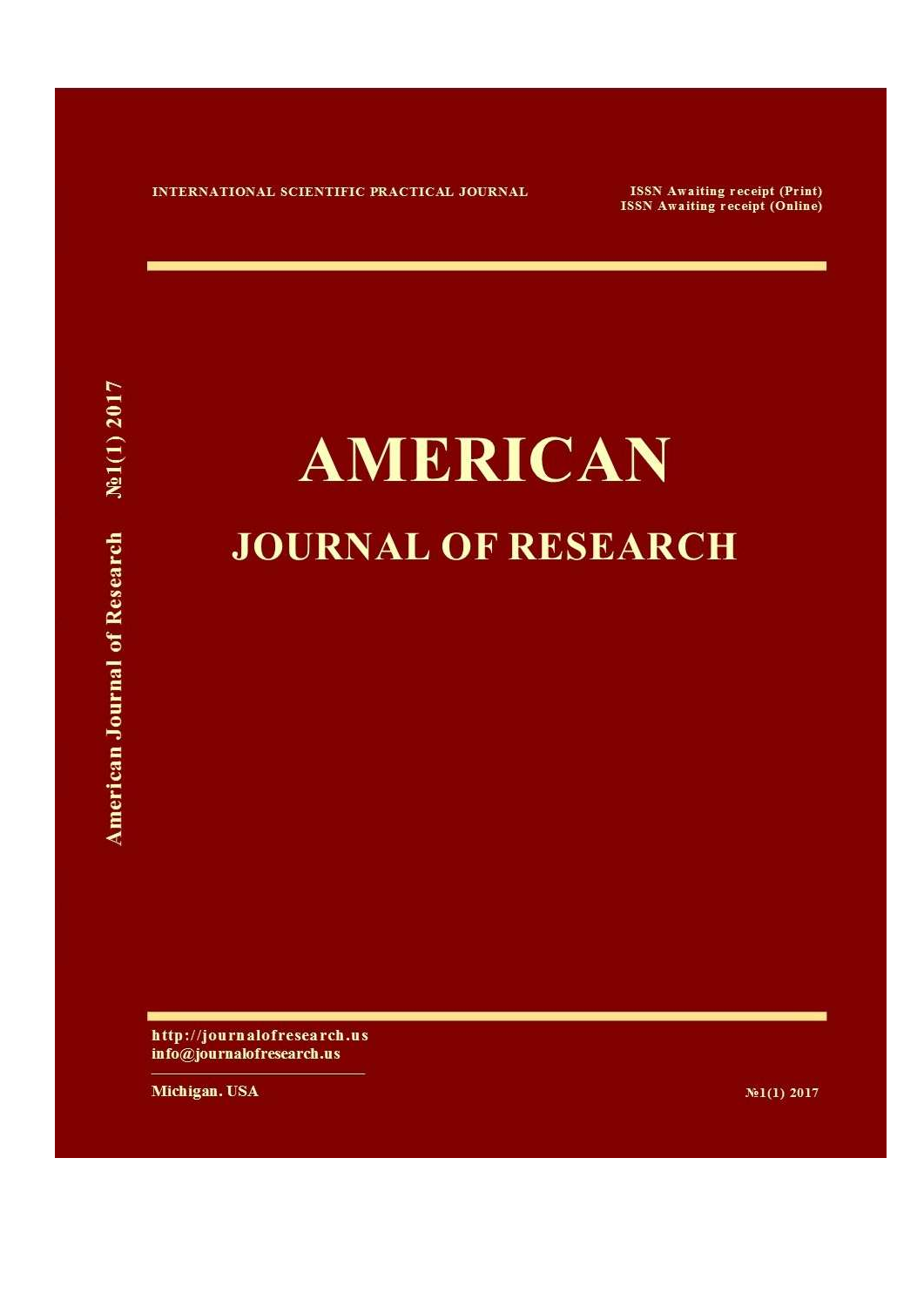ISSN awaiting receipt (print) ISSN awaiting receipt (online)

# AMERICAN JOURNAL OF RESEARCH

No 1 (1), January 2017

**Social Science and Humanities**

**USA, Michigan**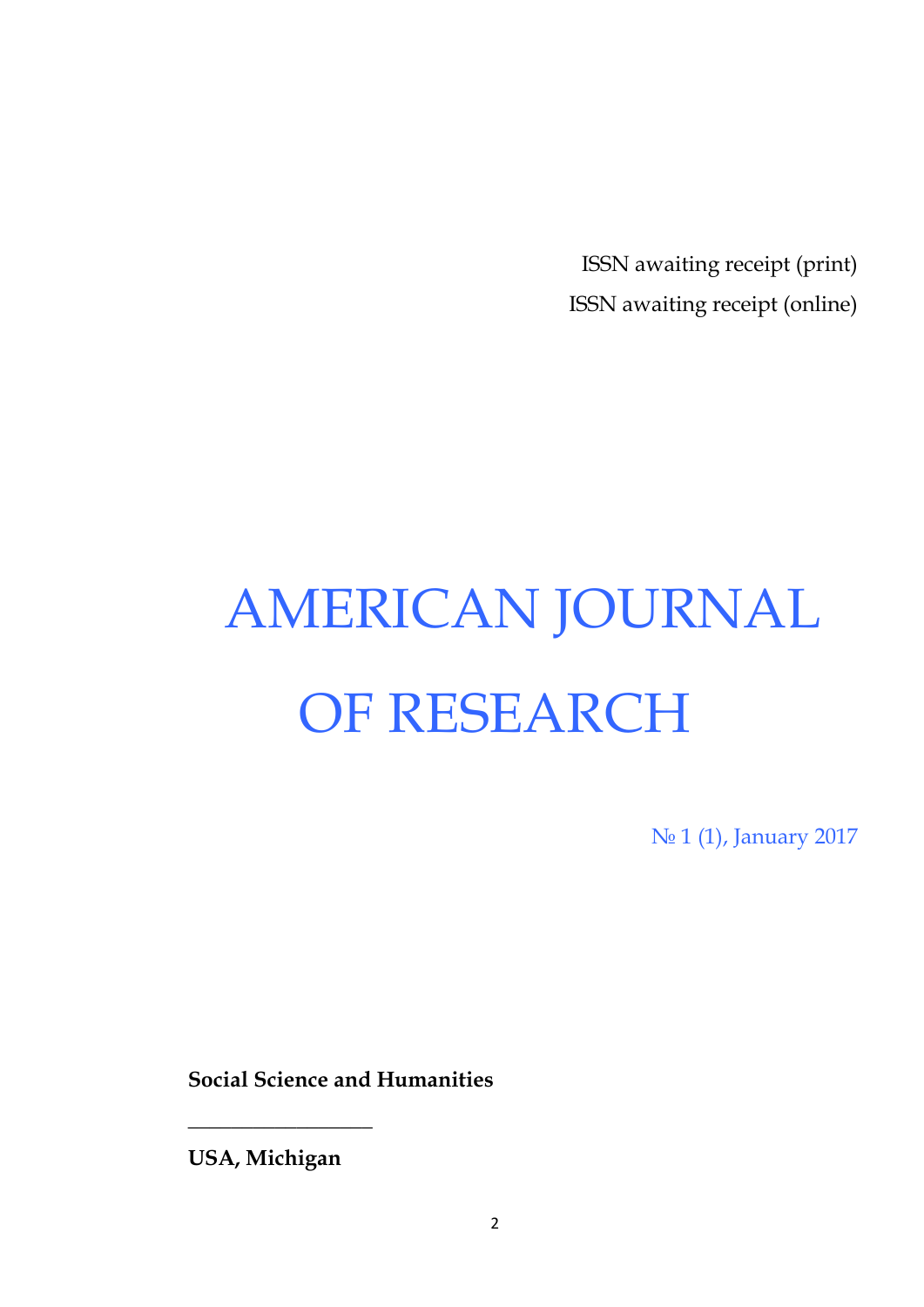### **American journal of research**

**Founder and publisher Robert Hart** 

Published since January 2017 year. Issued Monthly. **Editorial office: Mailing address: 8223 Lakeshore Rd., Lexington, Michigan 48450, USA Phone:** +1 348-498-3736 **Internet address:** http://www.journalofresearch.us **E-mail:** info@journalofresearch.us **Circulation 200 copies. Free of charge.**

| Chief in Editor                    | <b>Robert Hart</b>  | Country: USA, Michigan                |
|------------------------------------|---------------------|---------------------------------------|
|                                    |                     | Area: (social science and humanities) |
|                                    |                     | E-mail: info@journalofresearch.us     |
|                                    |                     |                                       |
| <b>Editorial</b> board             |                     |                                       |
|                                    |                     |                                       |
| Professor in National University   | Sebastian Viqueira  | Specialization: Social science and    |
| of Cordoba in Argentina            |                     | Humanities                            |
|                                    |                     | Country: Argentina                    |
|                                    |                     | sebastianviqueira@gmail.com           |
| Assistant professor in Faculty of  | Marjan Gjurovski    | Specialization: Social science and    |
| security-Scopje                    |                     | Humanities                            |
|                                    |                     | Country: Macedonia                    |
|                                    |                     | Mar.Gjurovski@gmail.com               |
| Doctor of science, professor       | J. Edward Halcomb   | Specialization: Social science and    |
|                                    |                     | Humanities                            |
|                                    |                     | Country: USA                          |
|                                    |                     | Epoch13@att.net                       |
| Professor in Eötvös Loránd         | Judit Kozma         | Specialization: Social science and    |
| University                         |                     | Humanities                            |
|                                    |                     | Country: Budapest, Hungary            |
| Professor in Criminology at the    | <b>Gozard Mesko</b> | Specialization: Social science and    |
| Faculty of Criminal Justice and    |                     | Humanities                            |
| Security University of Maribor     |                     | Country: Slovenia                     |
| Assistant professor                | Dave Haddad         | Specialization: Social science, arts  |
|                                    |                     | Country: USA                          |
|                                    |                     | haddaddrum@yahoo.com                  |
| Professor in University of Utrecht | Dina Siegel         | Specialization: Social science        |
|                                    |                     | Country: Netherlands                  |
|                                    |                     | Dina.S@uu.nl                          |
| Assistant professor in Faculty of  | Aleksandar          | Specialization: Social science and    |
| Law, University of Zagreb          | Marsavelski         | Humanities                            |
|                                    |                     | Country: Croatia                      |
| Doctor of science                  | <b>Mihails</b>      | Specialization: Social science and    |
|                                    | Černousovs          | Humanities                            |
|                                    |                     | Country: Latvia                       |
|                                    |                     |                                       |

© **Collective of authors** 

### © **American journal of research**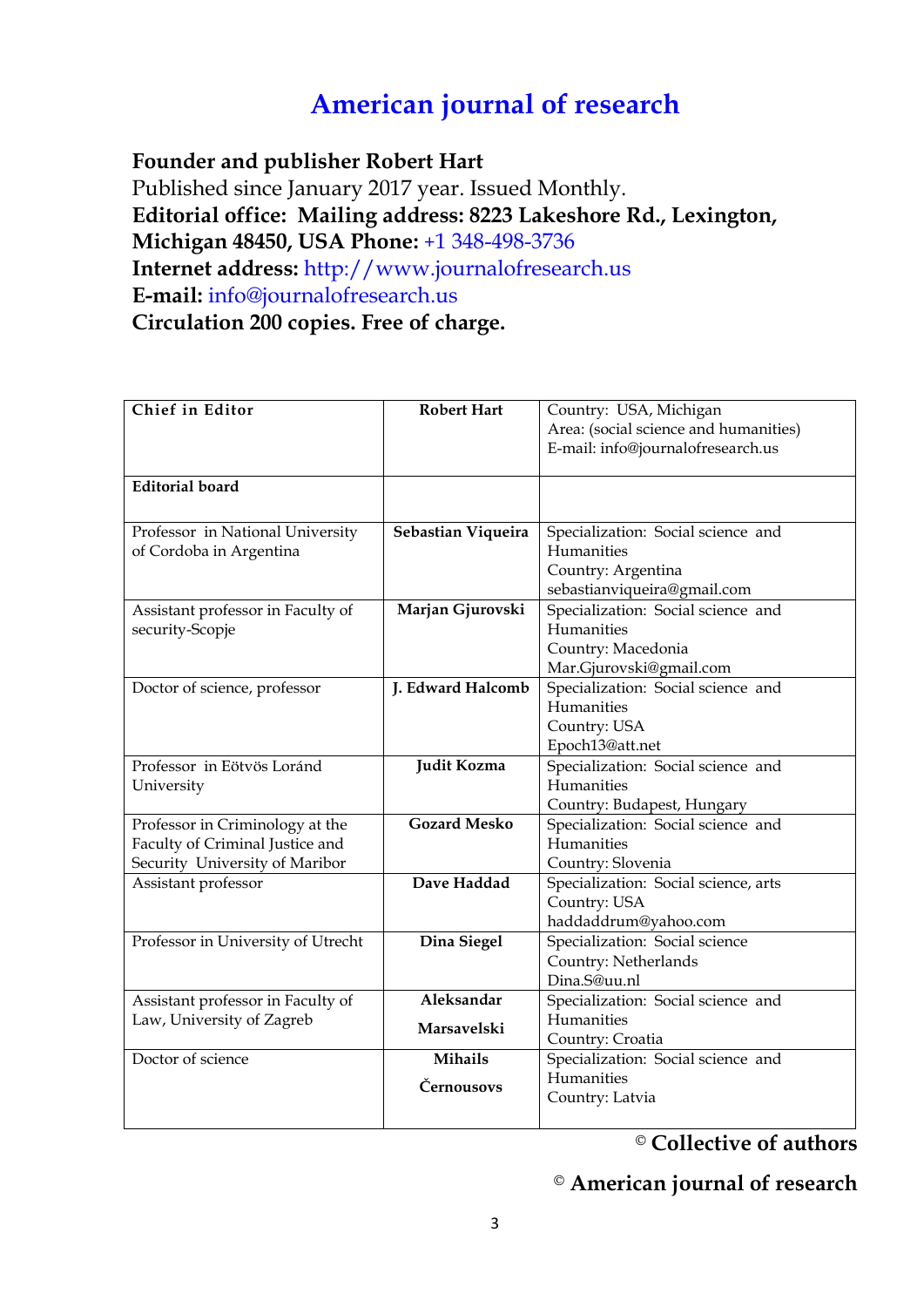### **Contents**

**pp.**

| 1. | <b>Editor's in Chief Note</b>                                                                                                                                                                                     | $\overline{5}$ |
|----|-------------------------------------------------------------------------------------------------------------------------------------------------------------------------------------------------------------------|----------------|
| 2. | Alieva Kamola Ravshanovna<br>Alimov Botu Babirovich<br>PECULIARITIES OF MUTUAL RELATIONSHIPS OF<br><b>STATE ADMINISTRATION SUBJECTS IN FOREIGN</b><br><b>COUNTRIES</b>                                            | 6              |
| 3. | Ashurova Shakhnoza Almasovna                                                                                                                                                                                      | 29             |
| 4. | ANIMALISTIC GENRE IN THE LITERATURE OF CANADA<br>Gaynazarova Gulbahor Abdullaevna<br><b>ISSUES OF IMPROVING THE QUALIFICATIONS OF</b><br><b>EDUCATORS OF PRE-SCHOOL EDUCATIONAL</b><br><i><b>INSTITUTIONS</b></i> | 39             |
| 5. | Shohistahon Uljaeva<br><b>WAR AND PEACE IN THE MIDDLE EAST ON THE</b><br><b>MODERN CONTEXT (EXAMPLE OF AMIR TEMUR'S</b><br>STATE)                                                                                 | 51             |
| 6. | Mukhitdinova Firyuza Abdurashidovna<br>Hayitov Sherzod<br><b>NEW STAGE RENDERING SUPPORT TO</b><br><b>ENTREPRENEURSHIPS IN UZBEKISTAN</b>                                                                         | 61             |
| 7. | Kaudyrov Tolesh Erdenovich<br>Topildiev Bakhromjon Rahimjonovich<br><b>FEATURES OF CIVIL-LAW REGULATION OF TRANSFER</b><br>OF THE BUSINESS IN MANAGED                                                             | 73             |
| 8. | Beruni Alimov<br><b>QUESTIONS OF PROMOTION OF IMAGE OF UZBEKISTAN</b><br><b>IN THE WORLD MEDIA SPACE</b>                                                                                                          | 89             |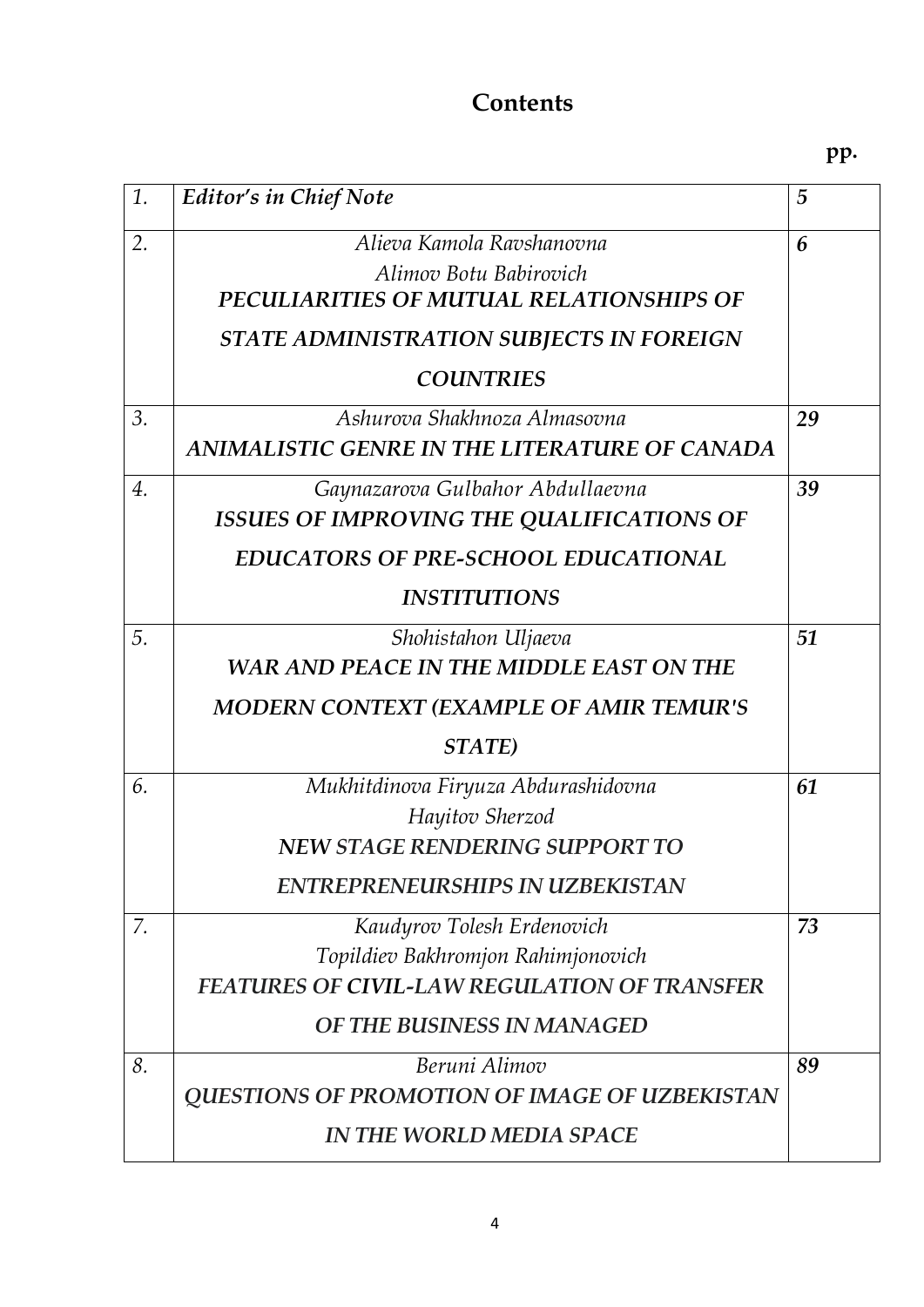### **Editor's in Chief Note**

The American Journal of Research (AJR) is an open access, peerreviewed, international journal that provides rapid publication of research articles, review articles and short communications. The journal focuses on major issues of Social Science and Humanities, Life Sciences, Health Sciences, Physical, Chemical Science, and Engineering. Founded in 2017 by an interdisciplinary group of academics, the AJR is an interdisciplinary journal is published entirely in the English, French, Russian languages. In acknowledgement of the widespread topics, the AJR will be hosting the topical academic studies monthly.

The journal seeks to foster debate among interdisciplinary scholars with its numerous and diverse fields. Furthermore, we are proud to have such scholars in our Editorial Board, which is composed of professors from various-leading universities.

As the editorial team of the AJR, we would like to express our appreciation for the response to our efforts in establishing this academic platform. I would like to thank the members of the Editorial Board for their valuable assistance and suggestions during the preparatory phase of the first issue of the journal.

In conclusion, I would like to thank all prominent members of our Editorial Board and Editorial Council for joining us in this new fascinating and promising academic project.

### **Robert T. Hart, Editor-in-Chief**

### *USA, Michigan, 2017*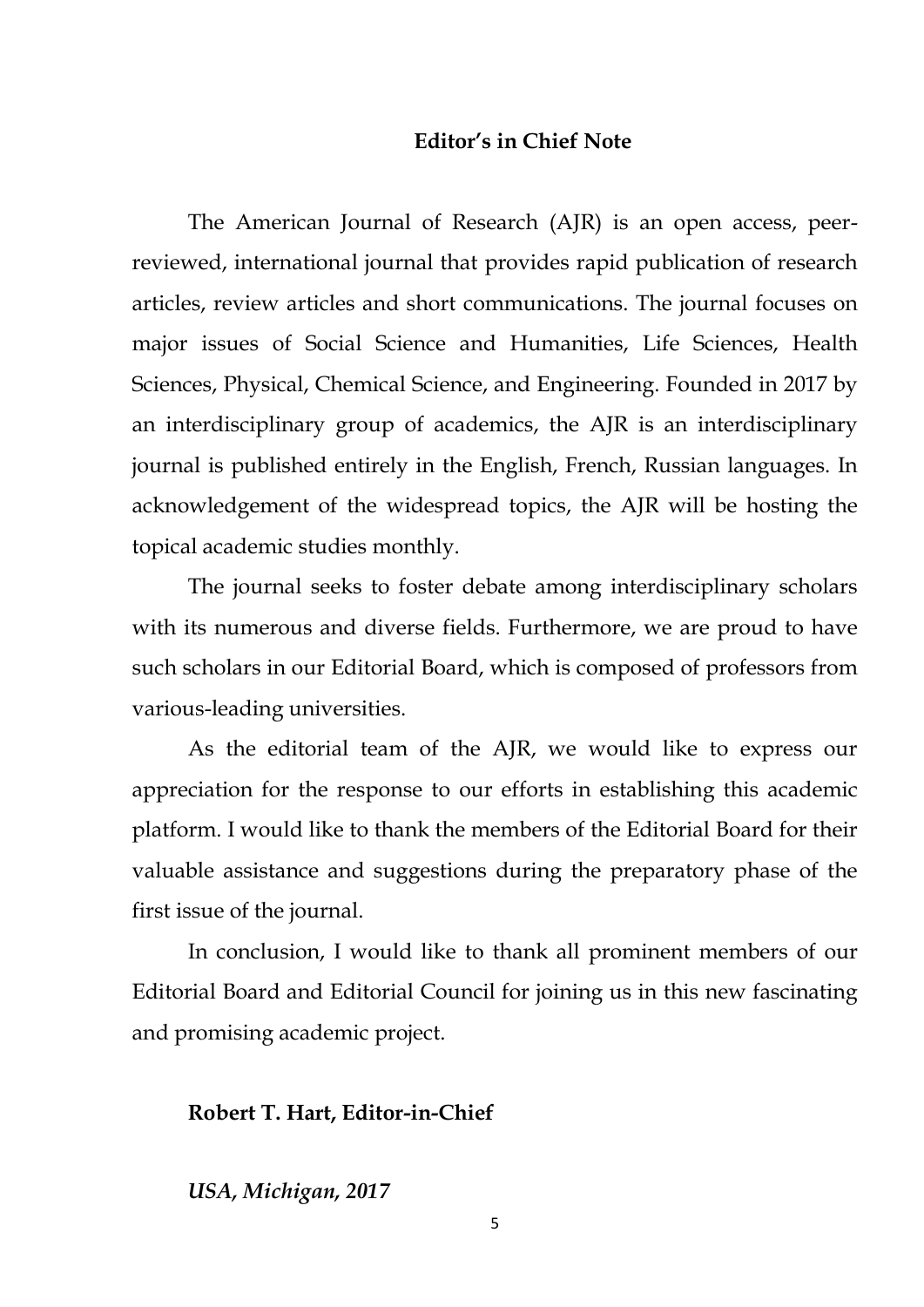### **PECULIARITIES OF MUTUAL RELATIONSHIPS OF STATE ADMINISTRATION SUBJECTS IN FOREIGN COUNTRIES**

*Alieva Kamola Ravshanovna* 

*The lecturer of the department of «State law and governance» at the Tashkent State Law University of the Ministry of Justice of the Republic of Uzbekistan, Tashkent.*

*Alimov Botu Babirovich*

*The lecturer of the department of «State law and governance» at the Tashkent State Law University of the Ministry of Justice of the Republic of Uzbekistan, Tashkent.*

### *ABSTRACT*

*The relationships of President and Government is the actual question around the world to which special attention is paid by both political scientists, and lawyers. As this subject is the important indicators as a form of governing in a country, procedure for formation and activity of public authorities' bodies, legal status of Government and its place in the power mechanism as well as legal status and powers of head of the state and head of Government. The task of this article at* 

**6**

**Social Science and Humanities Generalization of Scientific Results**

**USA, Michigan**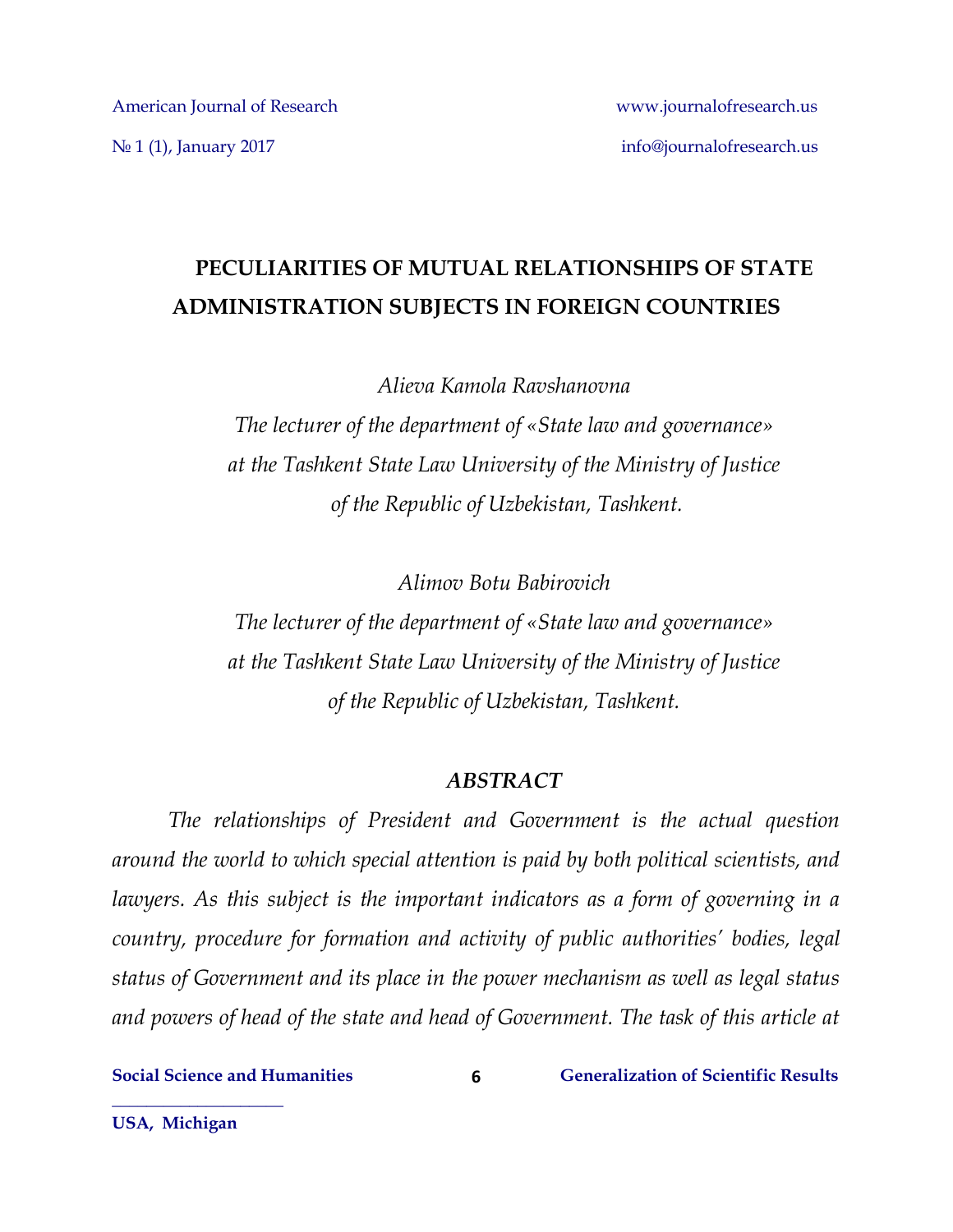### No 1 (1), January 2017 info[@journalofresearch.u](http://journalofresearch.asia/)s

*the given stage of development is to elaborate and introduce comprehensive proposals on improvement based on studying foreign experience.*

*Key words: Constitution; relationships; president; government; form of governing; formation of public authorities; head of the state; head of government.*

It is known, that in countries where the republican form of government is established, the relationship between the head of state - the President and the supreme body exercising executive power, that is, Government, is an urgent task all over the world, which scientists and political scientists and state scientists pay special attention to. Since the relationship between the President and the government can be recognized as the main indicators of a number of important aspects, such as the form of government established in a particular state, the functioning of the mechanism of state power in the given state, the procedure of the formation of public authorities, the status of the executive power and its place in the mechanism of authority, as well as the legal status and authority of the head of state and head of government.

**Social Science and Humanities**  $\overline{z}$  **Generalization of Scientific Results 7** Nowadays, there is an increased interest in studying foreign experience of the relationship between the President and the government. This situation can be justified as follows. In different countries of the world, state governance is established in a peculiar way, for instance, in some of them, the President has a symbolic status in the life of the state and he

**USA, Michigan**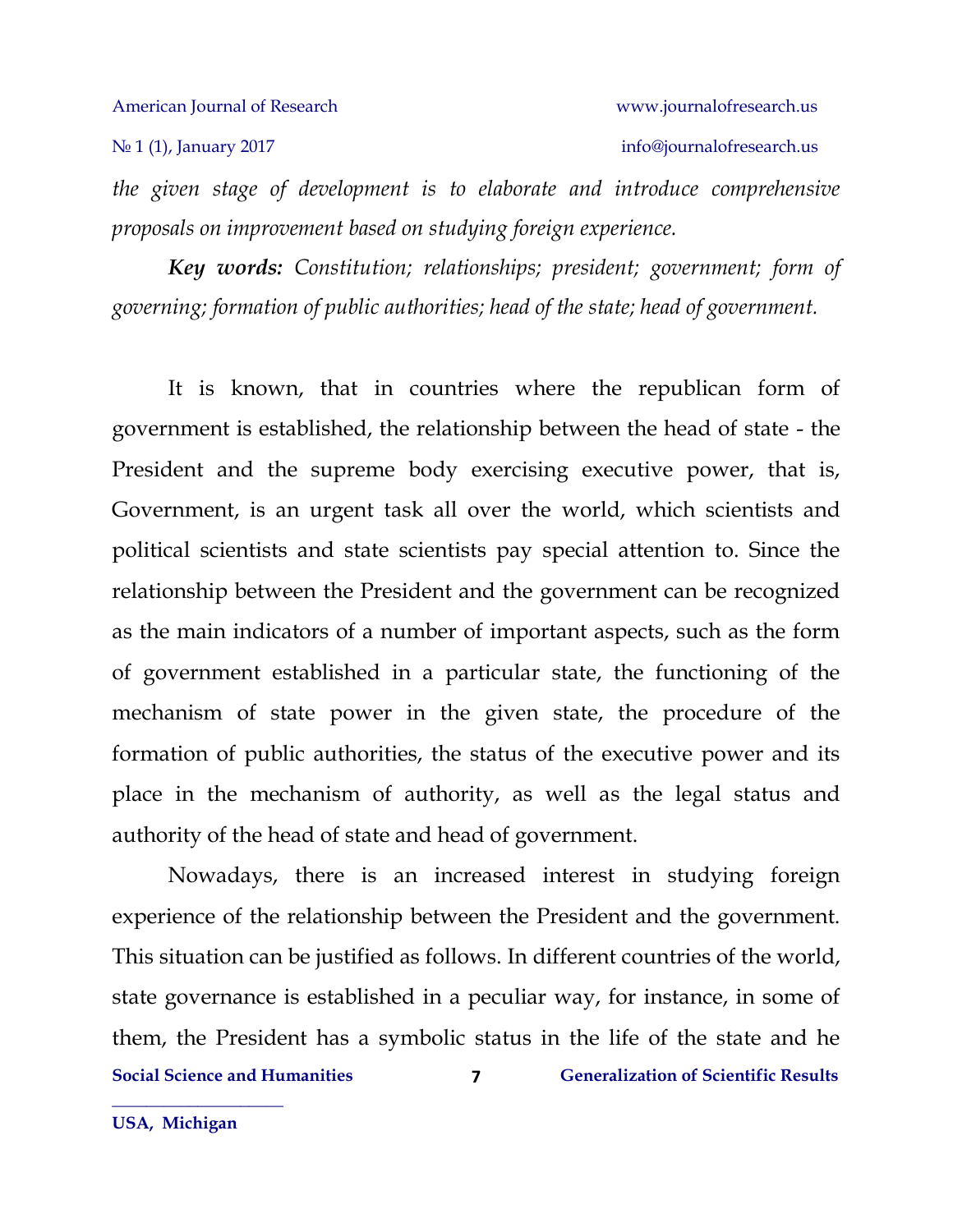plays almost no role in the life of the country and society. In some countries, the President has real powers (especially in the sphere of executive power), and the government serves as a collegial body that facilitates the implementation of state policy by the President. In a number of countries, the government has a dualistic character, the President and the head of government, their role in the life of the country and the impact on the mechanism of state power are connected with the position of political forces in the parliament.

From the practice of foreign statehood it is known that in many cases the relationship between the President and the government is ensured by the participation of the head of state in the activities of the government. "The traditional characterization of the head of state as an executive branch of power is controversial, but the head of state certainly participates in the exercising of executive power" [7, p. 209].

The participation of the head of state in the implementation of the executive power can be of various kinds. The most prominent of them is the President's participation in the process of forming the government and changing its composition. This authority is exercised by the President solely, or can be legislated through the signing of legal documents.

**Social Science and Humanities Generalization of Scientific Results 8** The simplest form of the President's participation in the government's activity is regular informing of the head of state about the situation in the country by the government. This order is available in all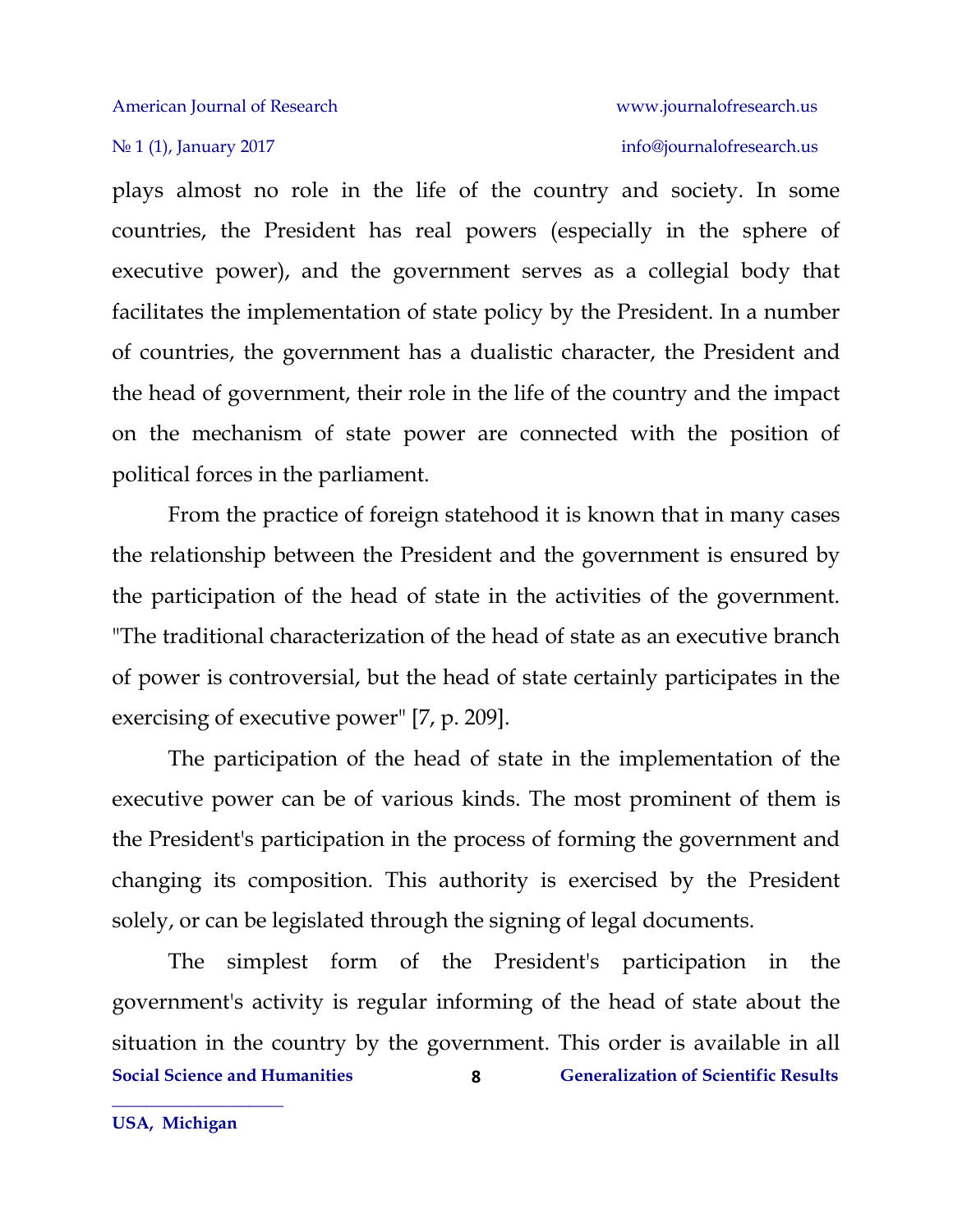№ 1 (1), January 2017 info[@journalofresearch.u](http://journalofresearch.asia/)s

countries of the world, even in the countries of Muslim fundamentalism, as well as in European countries where the head of state is a "weak" President and its importance is connected with the form of government established in the country. For example, in most countries of the Anglo-Saxon legal system, the head of government gives weekly information to the head of state, and in some countries the relevant ministers participate in this process.

An active type of the President's participation in the executive branch is his presidency at government meetings and the adoption of normative documents. These powers of the President can be official, and in some cases organizational. This, of course, is connected with the legal status of the President and the form of state government. In some countries, the President has the power to abolish legal documents adopted by the government.

When it comes to the relationship between the President and the government in foreign countries, first of all, it is especially necessary to dwell on the President's participation in the formation of the government. Undoubtedly, in the practice of the states studied by us, such constitutional and legal relations between the head of state and the government can arise, which are implemented not in accordance with the procedure stipulated by the Constitution and legislation.

**\_\_\_\_\_\_\_\_\_\_\_\_\_\_\_\_\_\_\_\_**

**9**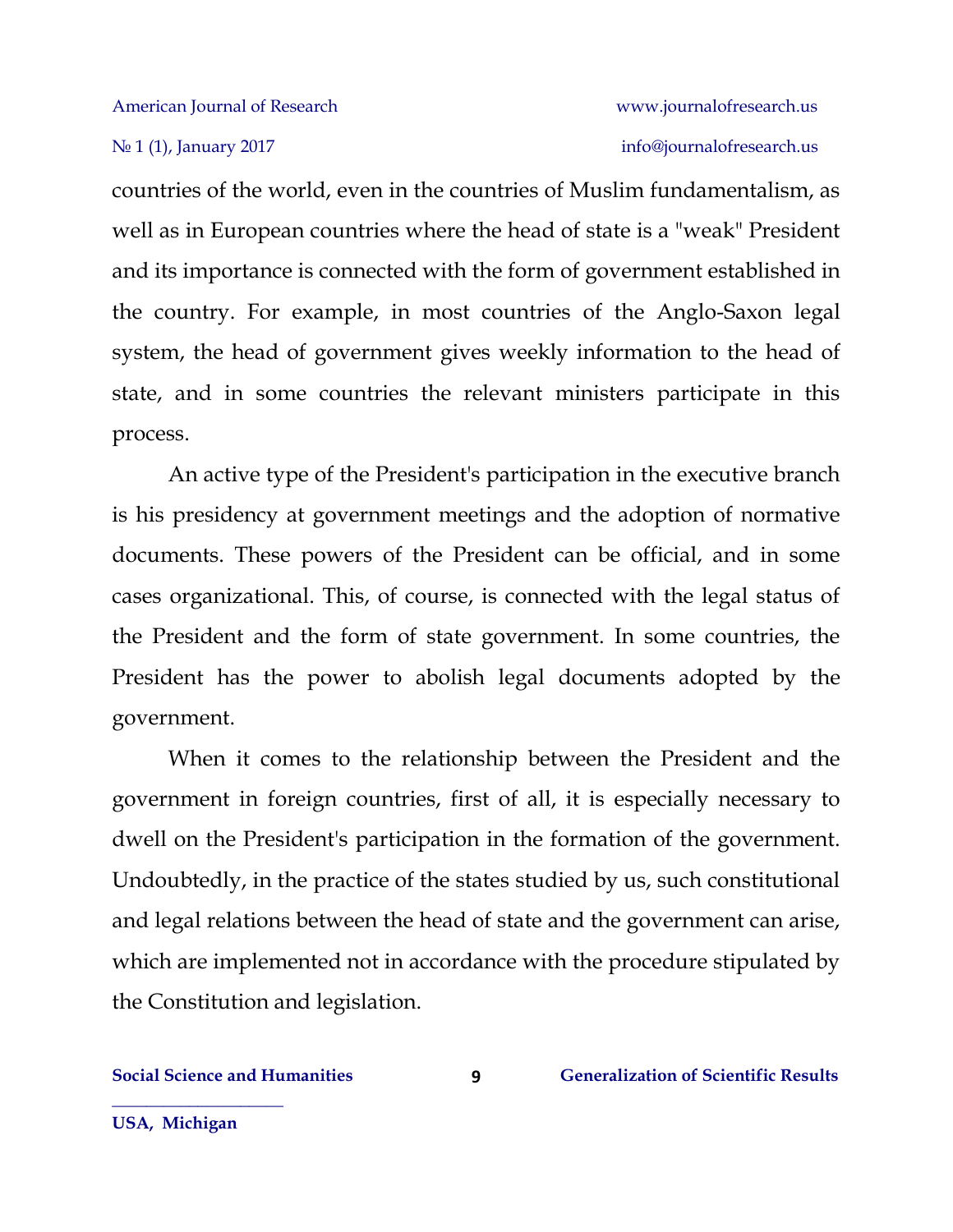## № 1 (1), January 2017 info[@journalofresearch.u](http://journalofresearch.asia/)s

Considering the process of forming a government using the example of the United States, we come across a peculiar feature, i.e. USA, being a classic example of the Presidential Republic, where, in accordance with the Constitution, the President is simultaneously the head of the executive branch. The government in the USA, in contrast to other states, is formed not as a collegial body, there are no concepts of "council of ministers" or "cabinet of ministers" and there is no post of head of government. In the United States, the administration of the President carries out the duties of the government (another name is the Cabinet of the President - considered non-league, but a consultative body). The ministers of the President's Administration are also his advisers. As the head of the executive power, the US President governs the entire executive apparatus of the country. He appoints, with the "consent of the Senate", most of the highest-ranking officials of federal significance.

Unlike the US practice, the French government - the Council of Ministers (consisting of 15 people, of whom 7 are women [6, pp. 440]) is a collegial body.

**Social Science and Humanities 6 (Constrained Figure 2)** Generalization of Scientific Results **10** In France, a mixed (semi-presidential) form of government operates; it is characterized by the presence of dualism in the executive branch, namely: in the country, executive power belongs to both the President and the government. It is significant that the Government acts in two forms: as the Council of Ministers and as the Cabinet of Ministers. The Council of

**USA, Michigan**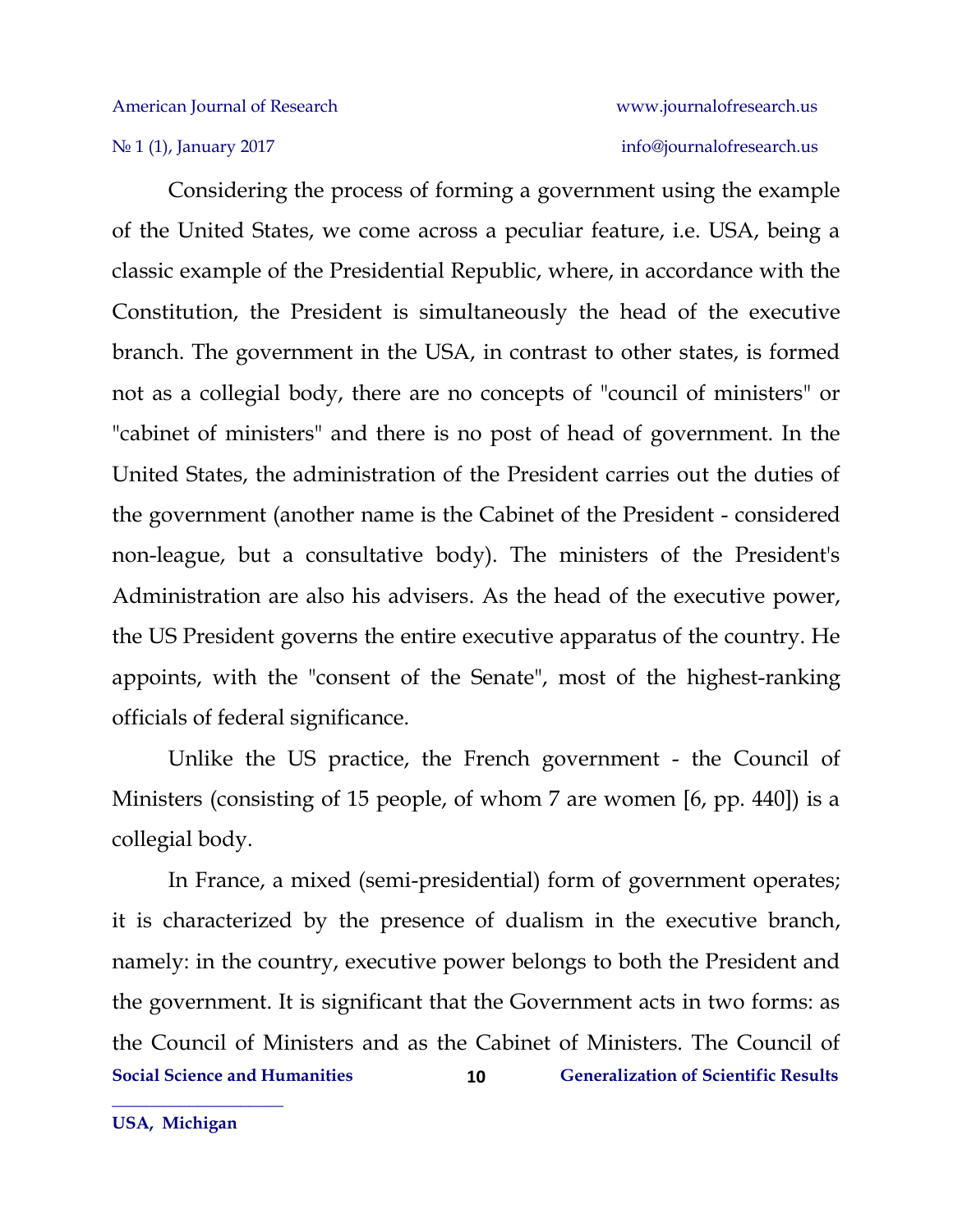Ministers sits under the chairmanship of the President and decides the most important issues of state life. The Cabinet of Ministers sits under the chairmanship of the Prime Minister and considers issues of current activity. It is interesting that the role and status of the President and the government in the state mechanism are directly related to the situation of political forces in the Parliament.

In accordance with the Constitution of France, the President appoints the Prime Minister and dismisses him on the basis of his application. On the proposal of the Prime Minister appoints other members of the government. In France, when appointing a head of government, the consent of Parliament is not needed. However, the President must take into account the opinion of political forces in Parliament on this issue. Thus, after the appointment of the President, the Prime Minister presents the program of the government activity to the Parliament, then, before the lower house of Parliament raises the issue of confidence (a vote of confidence) in relation to the government. If the Parliament does not approve this program of the government, the Prime Minister is obliged to submit to the President an application for sending the government to resign. Significantly, if there is no Prime Minister's statement on the resignation of the government or the Parliament did not express a vote of no confidence to the government, then the President, at his own request, does not have the authority to dismiss the government.

**11**

**Social Science and Humanities Generalization of Scientific Results**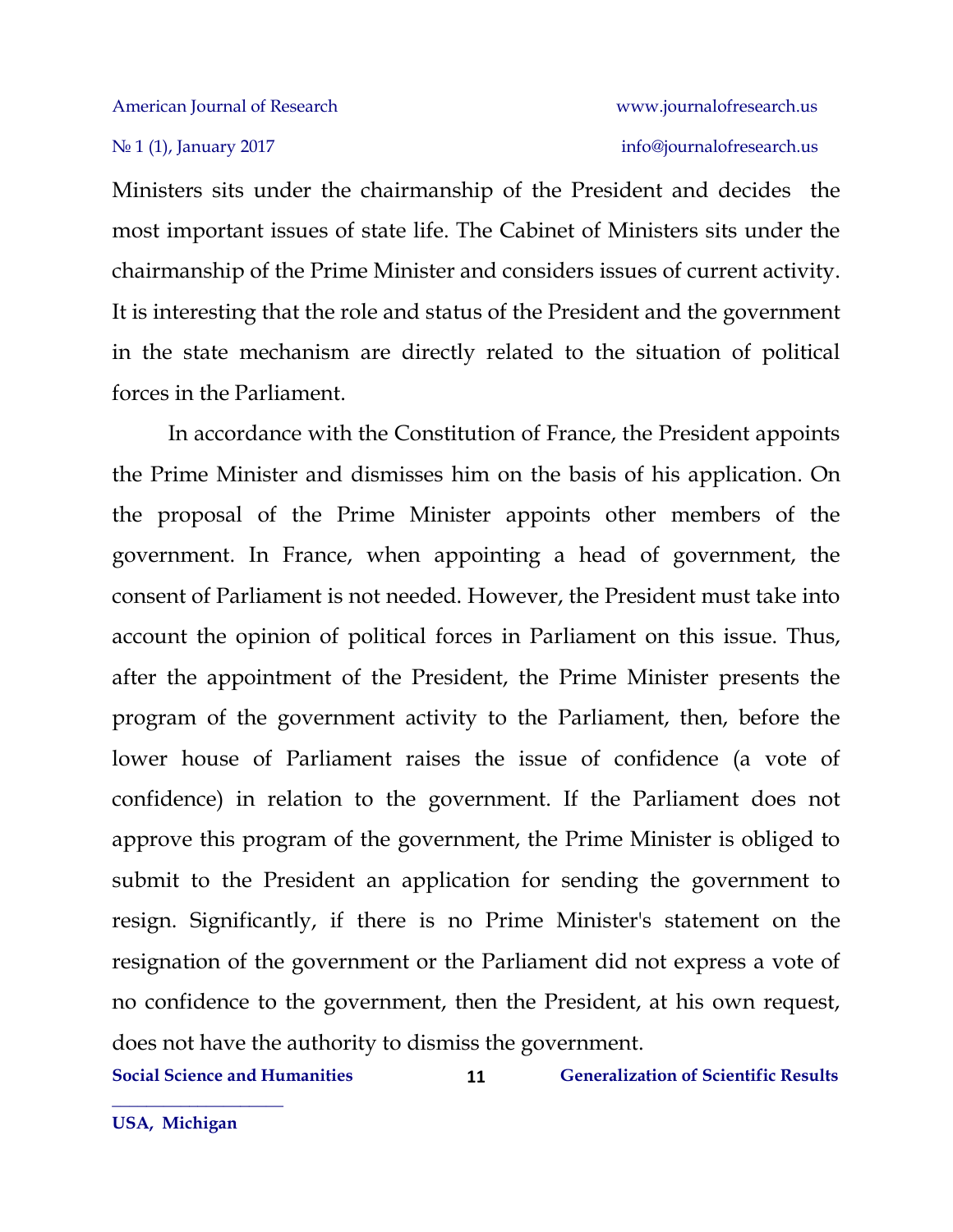## No 1 (1), January 2017 info[@journalofresearch.u](http://journalofresearch.asia/)s

Another dualistic (semi-presidential) republic is the Russian Federation. Considering the process of forming a government in the practice of the Russian Federation, we can see that in this state the form of government is based on a strong Presidential authority, thus, under the Russian Constitution, the Chairman of the Government, with the consent of the State Duma, is appointed by the President. However, it is inappropriate to consider the role of the State Duma in this situation as significant. The president can approve the candidature that he himself proposed. Namely, if the candidate proposed by the President is rejected three times by the State Duma, the President appoints the Prime Minister, dissolves the State Duma and appoints new Parliamentary elections.

In Russia, as in France, members of the government are nominated by the President on the proposal of the Prime Minister. In this situation, the representation of the Prime Minister on the appointment of members of the government is a prerequisite. However, in this process, the participation of the Prime Minister is nominal.

**Social Science and Humanities Generalization of Scientific Results 12** The Government of Russia resigns in the following situations: on the basis of an application for the resignation of the government, if this statement was accepted by the President; At the initiative of the President; If the State Duma expresses a vote of no confidence; If the State Duma does not accept the vote of confidence. In the last two cases, the Head of State decides to dismiss the government or dissolve the State Duma. "In all these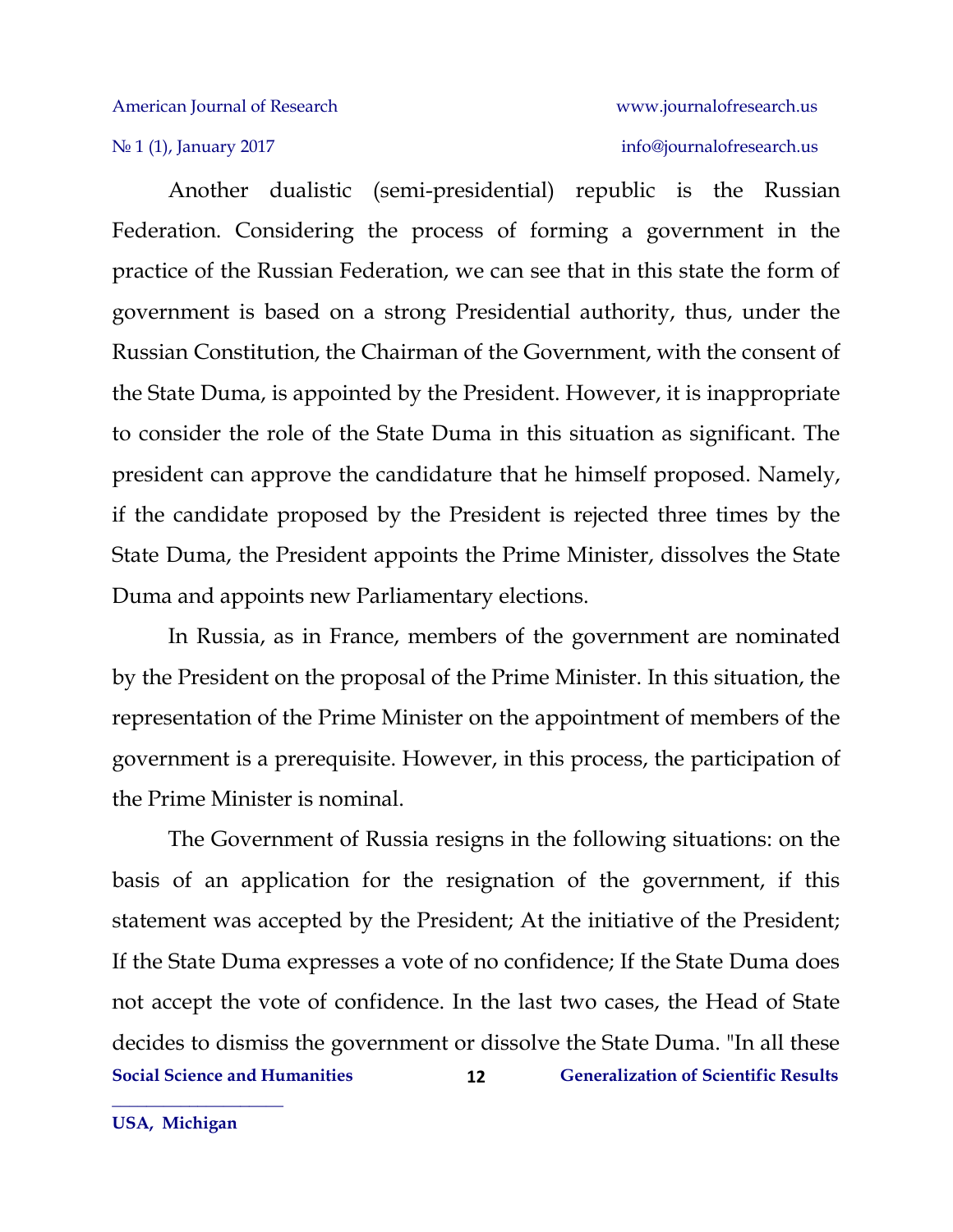cases, the Government of the Russian Federation on the instructions of the President of the Russian Federation continues to operate until the formation of a new Government of the Russian Federation" [1, p. 616].

If we consider the process of forming a government on the example of the Italian Republic, then according to the Constitution of this state, the President appoints the Chairman of the Government (the Council of Ministers) and the Ministers upon his submission. However, in fact, the composition of the government spans the alignment of political forces in parliament and represents a compromise between several of the most influential political parties [4, p. 330].

The President of Italy conducts "consultations" with the chairmen of the Houses of Parliament, the leaders of the parliamentary factions, the secretaries of the Political Parties, the ex-Presidents, and then identifies a candidate capable of forming a new government.

In most cases, the leader of a coalition of political parties in Parliament is elected as the candidate. If we consider the question of the resignation of the Italian government, then, according to Article 94 of the Constitution, in the case of a vote of no confidence in Parliament, the government may resign. However, we can see that, in practice, Italy is due to the ongoing government crises and as a result, the government resigns in many cases not as a result of a vote of no confidence, but on the contrary,

**USA, Michigan**

**\_\_\_\_\_\_\_\_\_\_\_\_\_\_\_\_\_\_\_\_**

**13**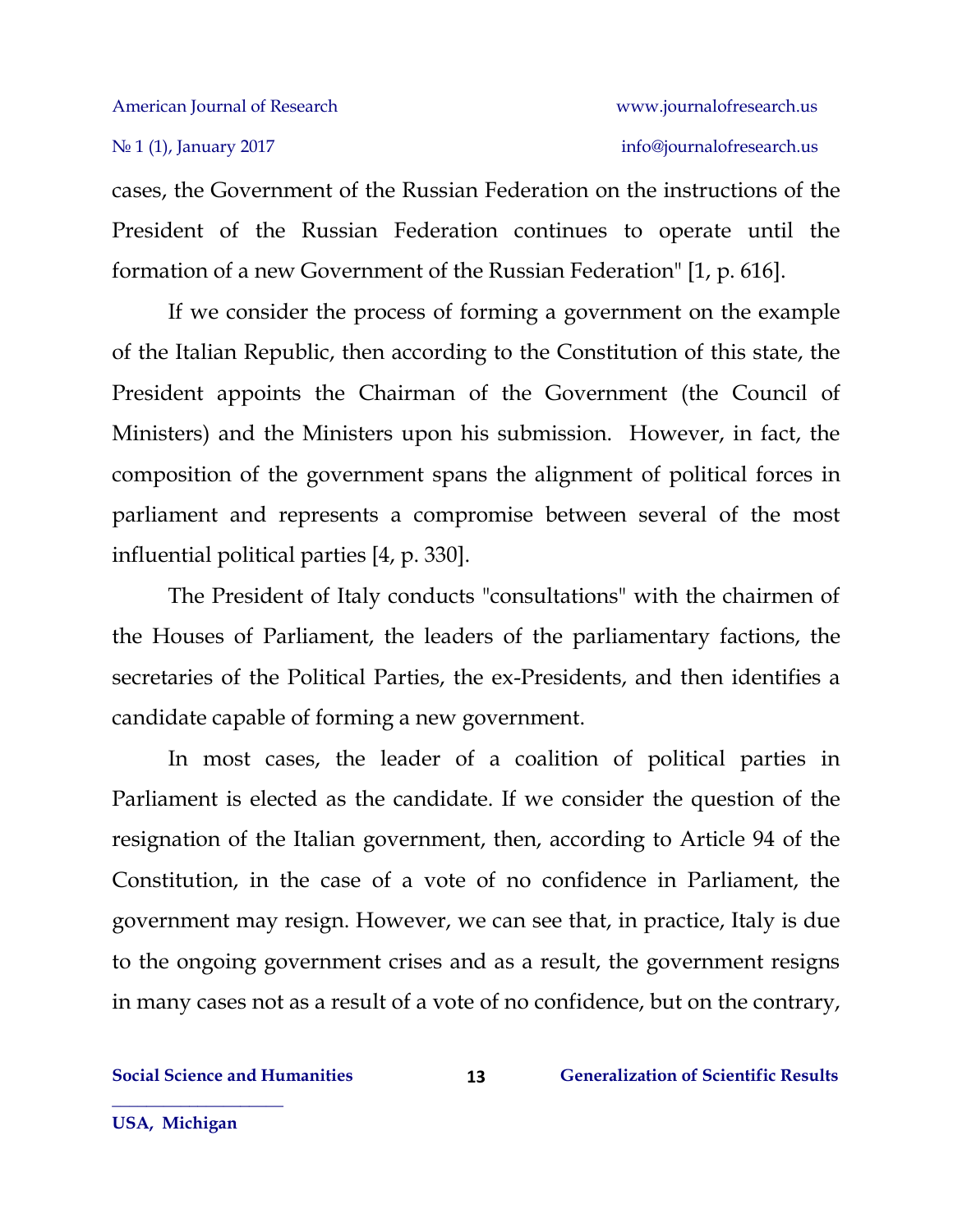the government is not supported by the majority of Parliament and resigns at will.

In Germany, the government is formed by the Parliamentary way; its composition is entirely depends on the opinion of the Bundestag (the lower house of Parliament). Namely, according to the Basic Law of the Federal Republic of Germany, the Chairman of the Government - the Federal Chancellor on the proposal of the Federal President - is elected by the Bundestag. Federal ministers are appointed by the Federal President on the proposal of the Federal Chancellor. In practice, the Federal President proposes to the post of the Federal Chancellor of the country the candidature offered by the party or a coalition of parties that won the majority of seats in the elections to the Bundestag. Since the FRG is considered a vivid example of a parliamentary republic, the significance of the Federal Chancellor in the life of the country is much higher than the Federal President. As noted by the German political scientist K. Baume: "The political significance of the post of President is more evident in the formation of the political style and in the exercise of the representative function of its owner than in its competence" [8, p. 417].

**Social Science and Humanities Generalization of Scientific Results 14** Like in most parliamentary republics, the President does not have the authority to dismiss the government at his own request in Germany. The government can resign in the following cases: on the part of the Bundestag, a constructive vote of no confidence is expressed to the Federal Chancellor;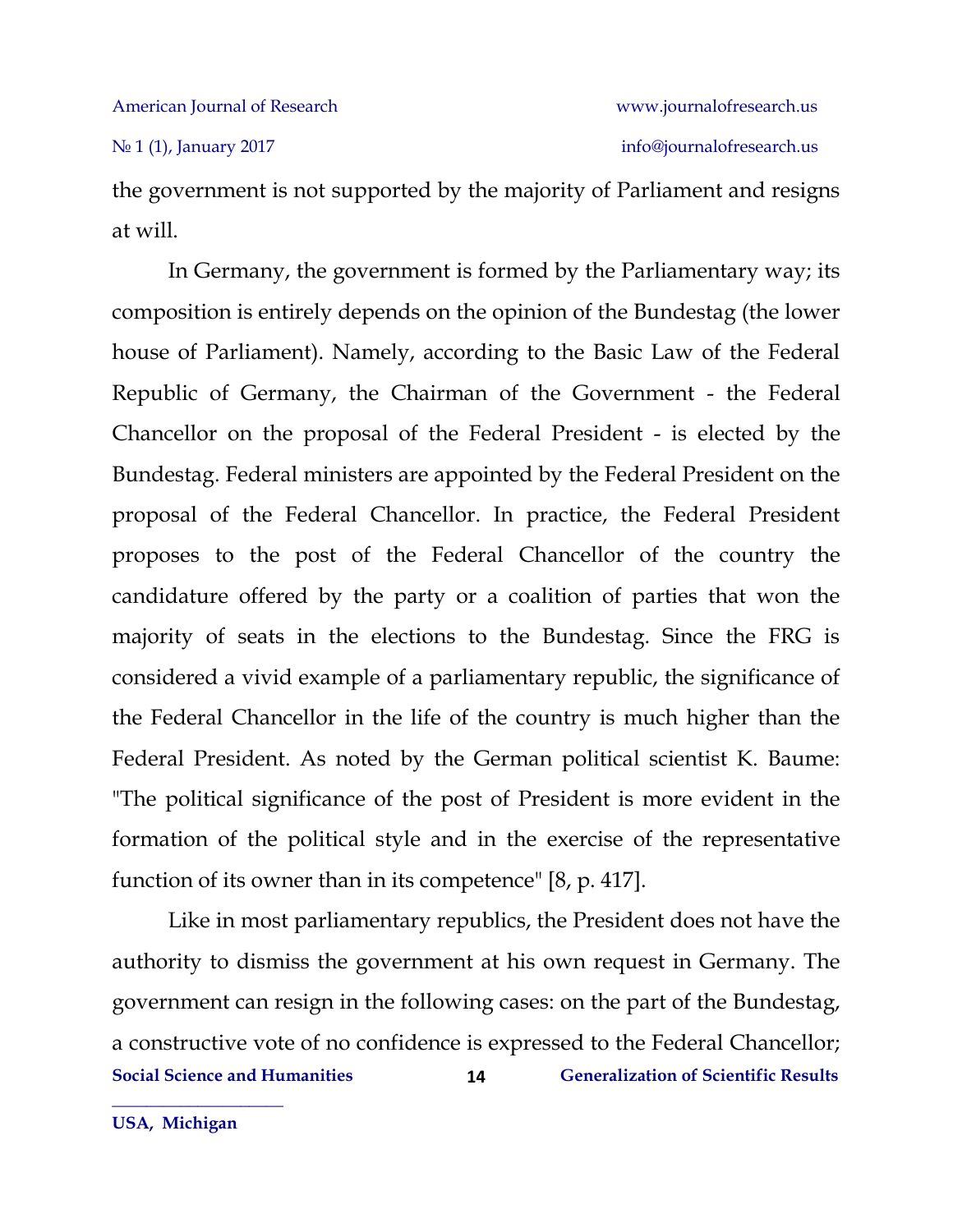when the Federal Chancellor appeals to the Bundestag to consider the issue of a vote of confidence in relation to him.

If the Bundestag does not express confidence, the Federal Chancellor may surrender his resignation, continue his activities or propose the Federal President to dissolve the Bundestag.

As mentioned above, the US is a classic example of the Presidential Republic, there are no concepts of the collegial responsibility of the government, a vote of no confidence in the government, and the resignation of the government, since only the President is responsible for the performance of the executive power.

The meetings of the US government (Presidential Administration) are held under the chairmanship of the President, the decision on the agenda items is taken by the President in the sole order. In practice, the United States also had such a case, despite the objections of all members to government meetings to resolve a specific issue, the President made this decision. Since the US government is not a collegial body, it does not have the authority to issue legal documents on its behalf. If the President is a single head of the executive power, this does not mean that he freely exercises his rights, as some of the powers exercised by the President require cooperation with the Parliament.

**Social Science and Humanities Generalization of Scientific Results 15** As noted earlier, "in France there is a dualism of executive power. It is carried out by the President of the Republic and the Government "[6, p.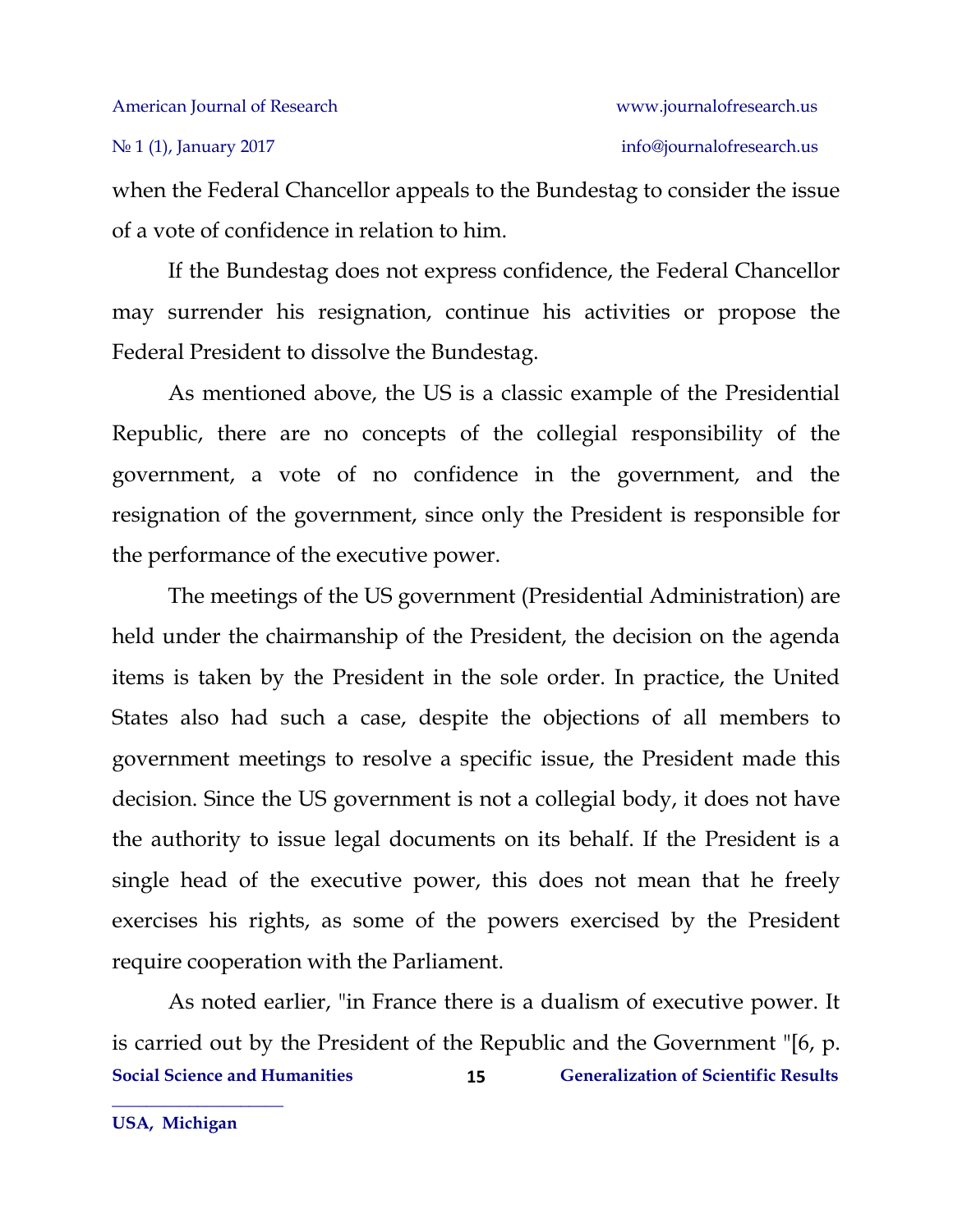437]. However, who of them will freely exercise their activities depends on the position of political forces in Parliament.

As mentioned above, the government assemblies of France, as the Council of Ministers, are chaired by the President, important issues arising in the life of the country are decided at these meetings, the decision of the Council of Ministers meetings is adopted in the form of the Ordinance, signed by the President.

The meeting of the Cabinet of Ministers of the Government is held under the chairmanship of the Prime Minister, and the daily matters concerning the activities of the Government are resolved, documents adopted at the meeting are signed by the Prime Minister.

It is significant that the President does not have the official right of legislative initiative, he exercises this right through the government or deputies of his party.

**Social Science and Humanities Generalization of Scientific Results 16** One of the features connecting the President and the Government in France is the presence of the Institute of Counter-Signature. The Constitution of France regulates the need for the majority of documents to be counter-sentenced by the President, the Prime Minister and, as necessary, the responsible minister. The powers of the President which are not subject to contravention are deemed to be powers emanating from the importance of the arbitral function, including the appointment of the Prime Minister, the initiation of the Referendum, the dissolution of Parliament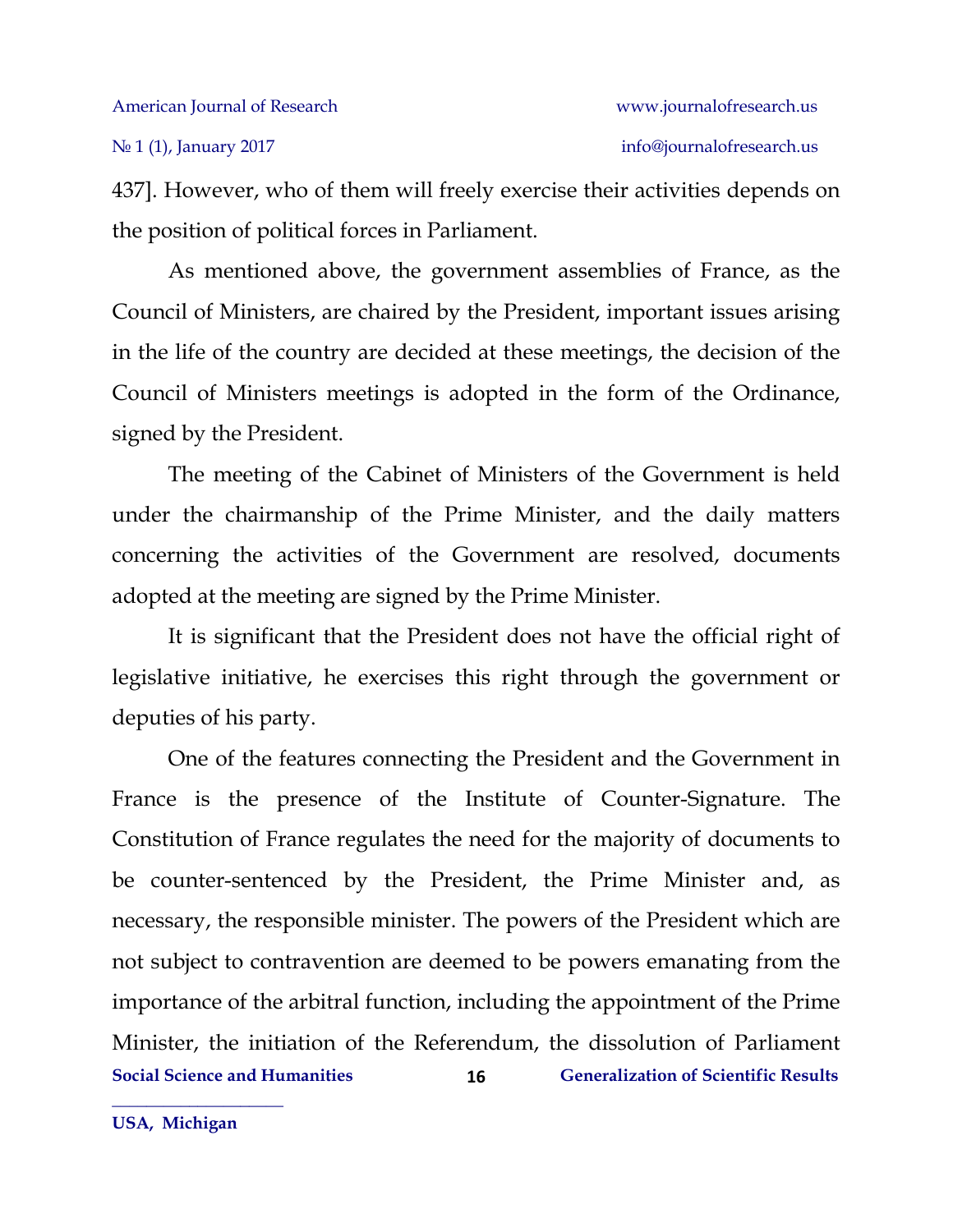and others. If you pay attention to the world experience, it is in the countries where there is the Institute of Counter-Signature, there is a high position of the Government. Comparing the regime in France with the architectural structure, M.Dabre stated that "the President is the castle of this arch" [3, p. 77].

Considering the relationship between the President and the government, in another semi-presidential (dualistic) republic as the Russian Federation, we can note that the form of public administration in Russia is based on strong Presidential authority and is expressed by the leadership abilities of the head of state in these legal relations. This can also be explained by the fact that unlike a number of semi-presidential republics in Russia there is no Counter-Signature Institute, and this in turn, in the exercise of executive power and organization of government activities, strengthens the President's priority position over the chairman of the government.

**Social Science and Humanities Generalization of Scientific Results 17** Indeed, the President of Russia has the right to preside over meetings of the government and the Government Presidium, and the Government of Russia is responsible to the President and resigns to the newly elected President (France also has a similar rule). The government of Russia conducts its activities, in particular, on the basis of presidential decrees, the chairman of the government determines the main directions of the government's activity on the basis of presidential decrees. The Government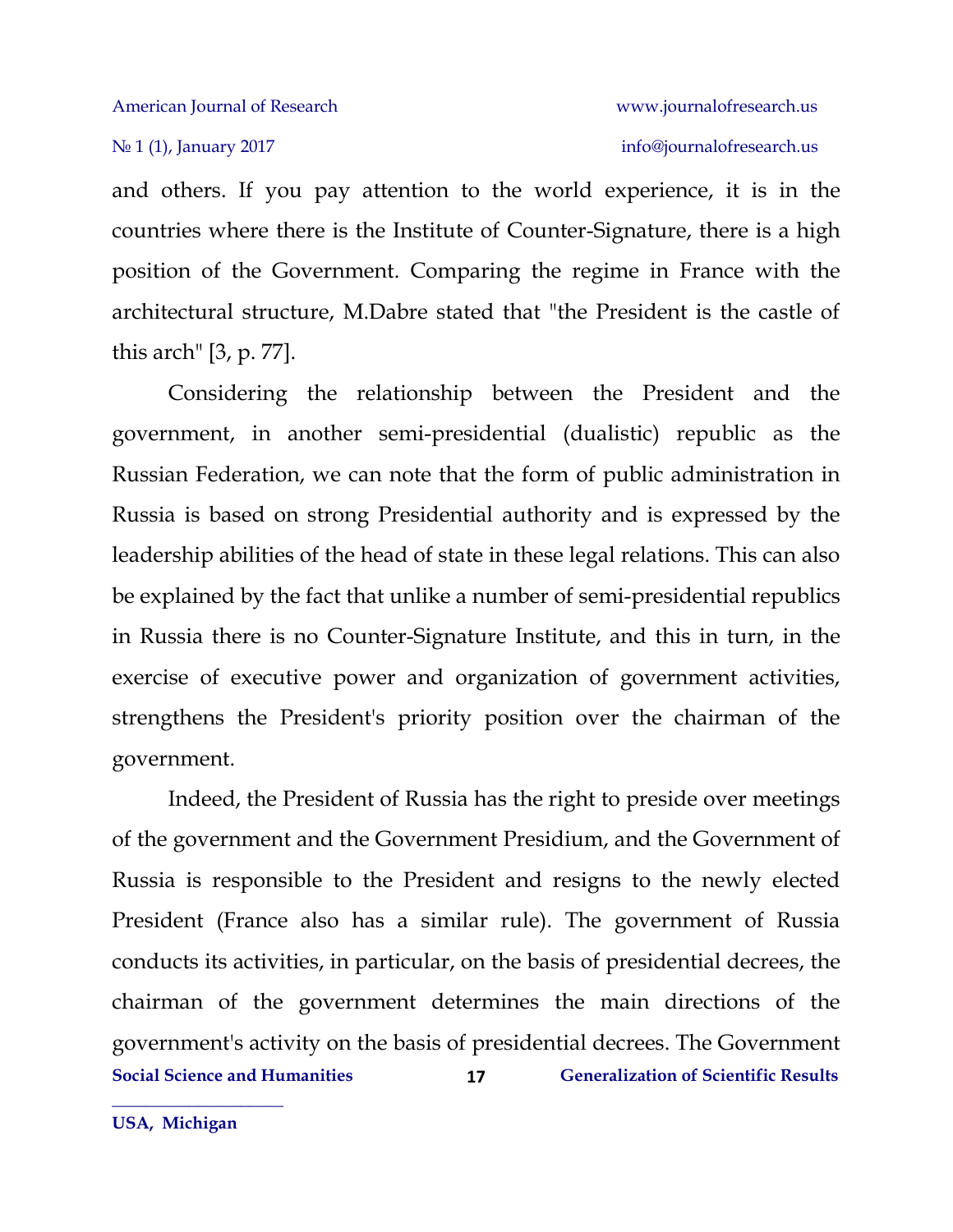of Russia issues decisions and resolutions, the major part of these documents are negotiated with the head of state through the administration of the President and signed by the chairman of the government. Decisions and resolutions of the government can be canceled by the President. It's surprising that unlike the President of France, the President of Russia does not have the authority to sign government decisions.

An important feature of the relations between the President of the Russian Federation and the Government is the direct subordination to the President of a number of ministries and institutions exercising executive power.

According to Article 32 of the Federal Law "On the Government of the Russian Federation", the President of the Russian Federation, in accordance with the Constitution of the Russian Federation, federal constitutional laws, federal laws, directs the activities of federal executive bodies responsible for defense, security, internal affairs, justice, foreign affairs, emergency prevention And liquidation of the consequences of natural disasters, approves, on the proposal of the Chairman of the Government of the Russian Federation, provisions on them and appoints management And deputy heads of these bodies, and also exercises other powers as Supreme Commander-in-Chief of the Armed Forces of the

**18**

**Social Science and Humanities Generalization of Scientific Results**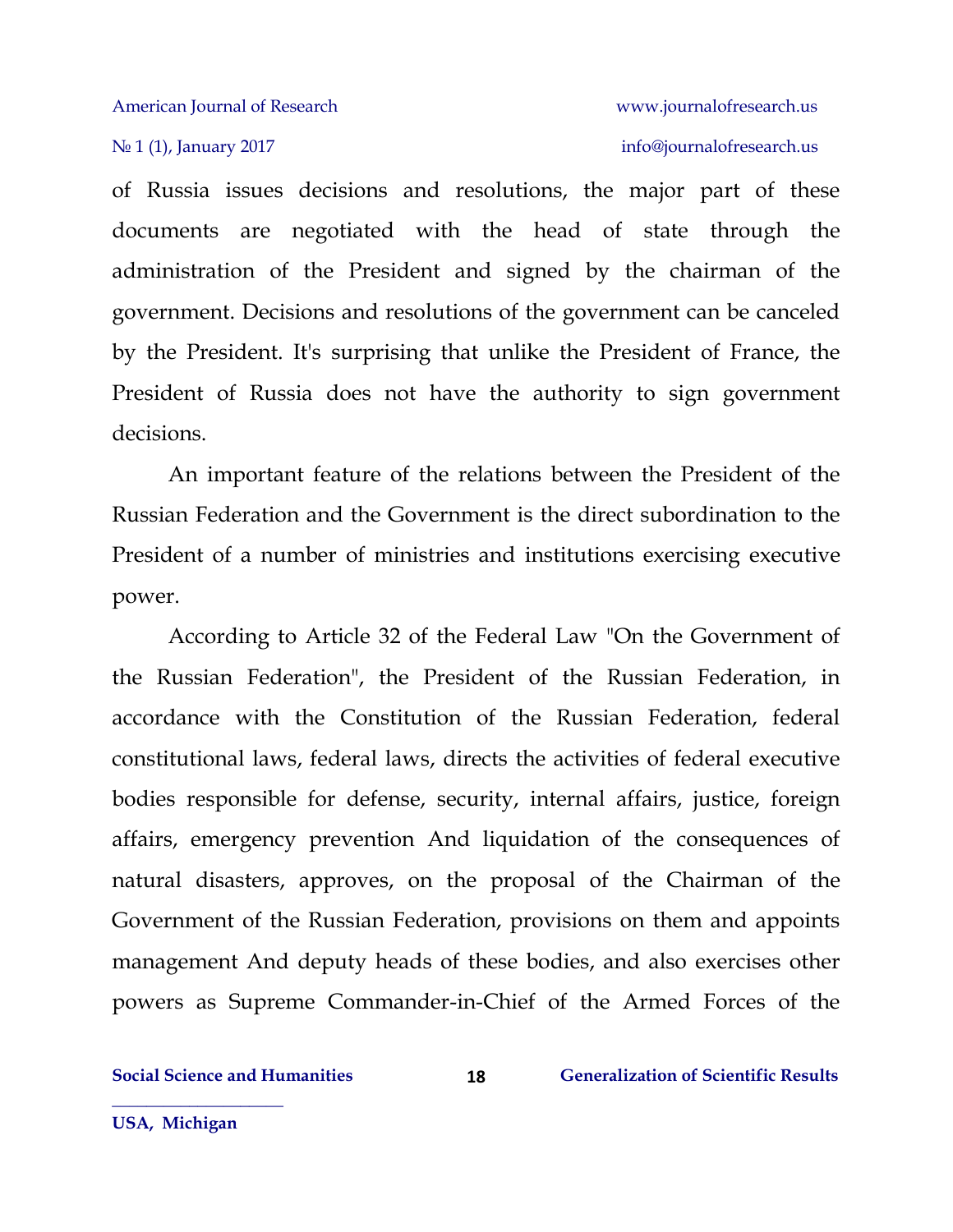Russian Federation and Chairman of the Security Council of the Russian Federation ..

Considering the relationship between the President and the Government on the example of the Italian Republic, in this state we are faced with a number of common features proper in all parliamentary republics, namely, we can observe the presence of the counter-signature institution, the more active role of the government, in particular, the head of government in the country's governance relation to the President. However, the powers of the President of Italy are much broader than the heads of state of other parliamentary republics. These powers include powers in the field of legislation, state building, foreign policy.

According to Article 87 of the Constitution of Italy, the President issues decrees and decrees having legislative force. However, these presidential documents must be counter-signed by the relevant minister responsible for them. As in all parliamentary republics in Italy, the government is accountable to the parliament. But unlike other parliamentary republics, the Chairman of the Council of Ministers and ministers are administered the oath before the assumption by the President of the Republic "[2, p. 289].

The Council of Ministers, resigns before the newly elected president. However, it should be noted that this is considered an official "resignation

**19**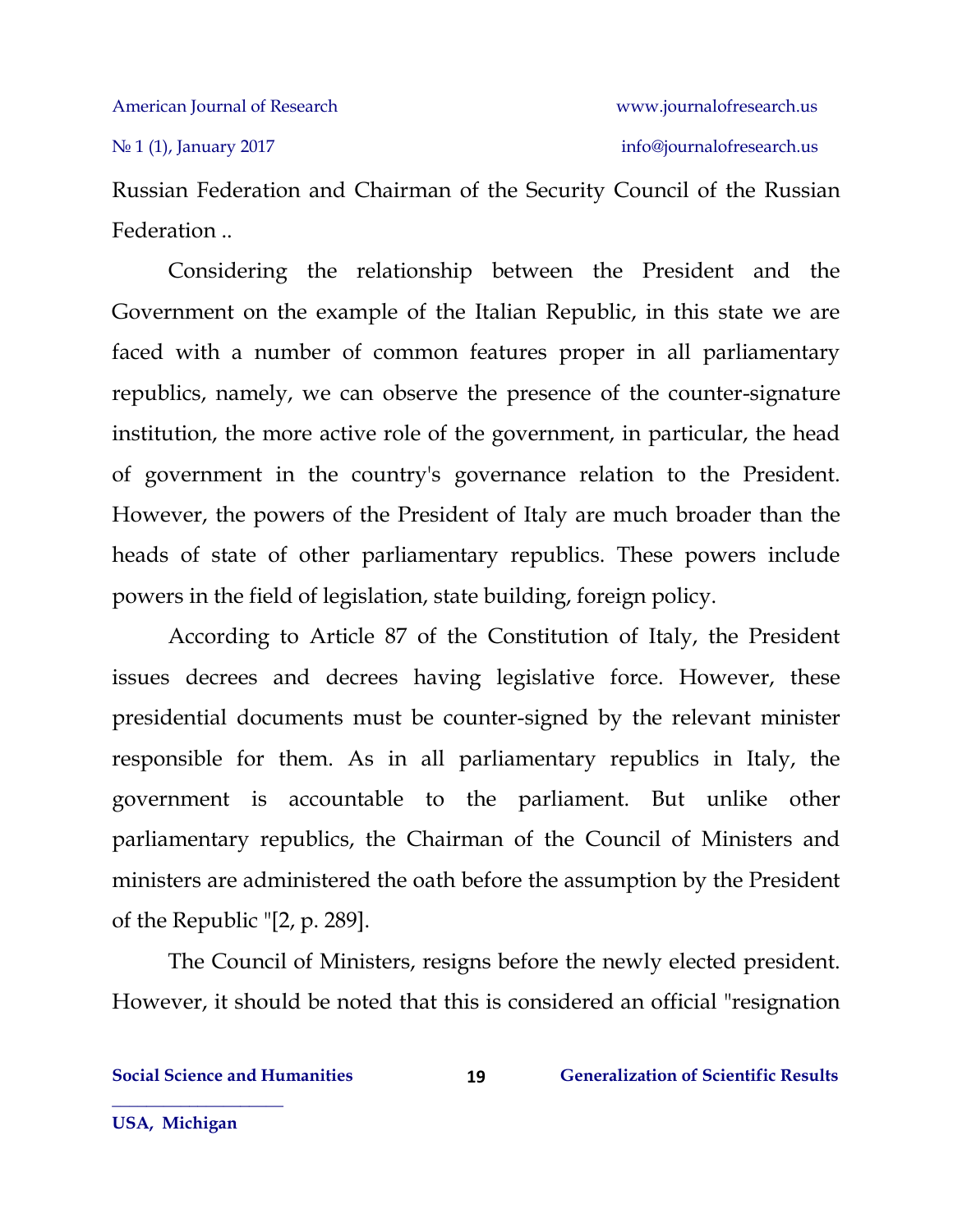because of respect" does not lead to any instability in the country, thus it is automatically rejected by the President.

The legal status of the Federal President of Germany and his position in the system of state power are relatively low in relation to the Presidents of several other parliamentary republics. Since, restriction of the constitutional powers of the President himself, combined with the very broad rights of the Chancellor, the established party-political system in which the government acts as a single bloc with a parliamentary majority, as well as long-established traditions led to the President being removed from the political arena. He has neither independence from the party corporation, nor extraordinary powers, nor the right to issue normative acts equivalent to laws, nor any serious means of influencing the process of making important political decisions [5, p. 191].

According to Article 65 of the German Federal Law "The Federal Chancellor determines the main directions of policy and is responsible for this". So, the main function of the Federal Government of Germany is not only the implementation of laws, but also determining the direction of the country's development, the elaborating of a strategic-political course. However, it should not be forgotten that the Federal Government conducts its business on the basis of regulations approved by the President and approved by the government. In this regulation, the powers of the Federal

**USA, Michigan**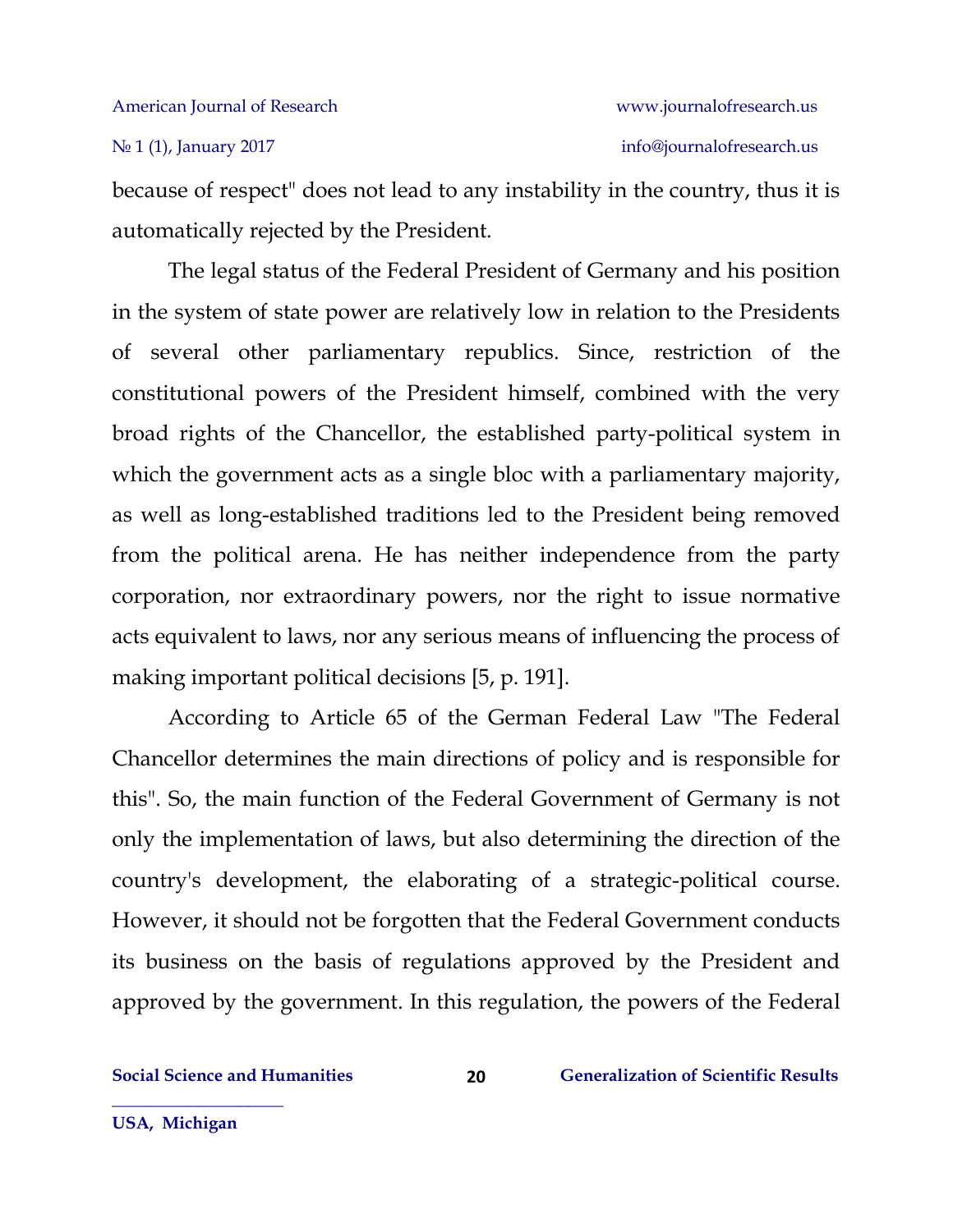Chancellor, the rights and duties of the Federal Ministers, the procedure for the activities of the Federal Government are fixed.

In Germany there is an institute of the Counter-Signature, it organizes the basic legal relations between the Federal President and the government, in other cases the Federal Government conducts its activity almost independently from the President. From the practice of foreign countries we know that the head of state is the commander-in-chief of the armed forces of this country, but such a provision is not available in practice in the FRG. According to the Basic Law, the Minister of Defense commands the armed forces in the time of peace, but, at the time of declaration of the state defense in the country, the command passes not to the Federal President, but to the Federal Chancellor.

After considering the practice of the mutual relationship of the President and the Government, a number of countries representing the different forms of government (presidential, parliamentary and semipresidential), we can conclude that, in spite of the form of government established in one or another country, the relationship of the President and the Government, in particular the relationship with the head of government is an important element of the system of power, regardless of the status of the President, that is, whether it is the head of the executive power (the United States), whether arbiter status among authority (France,

**USA, Michigan**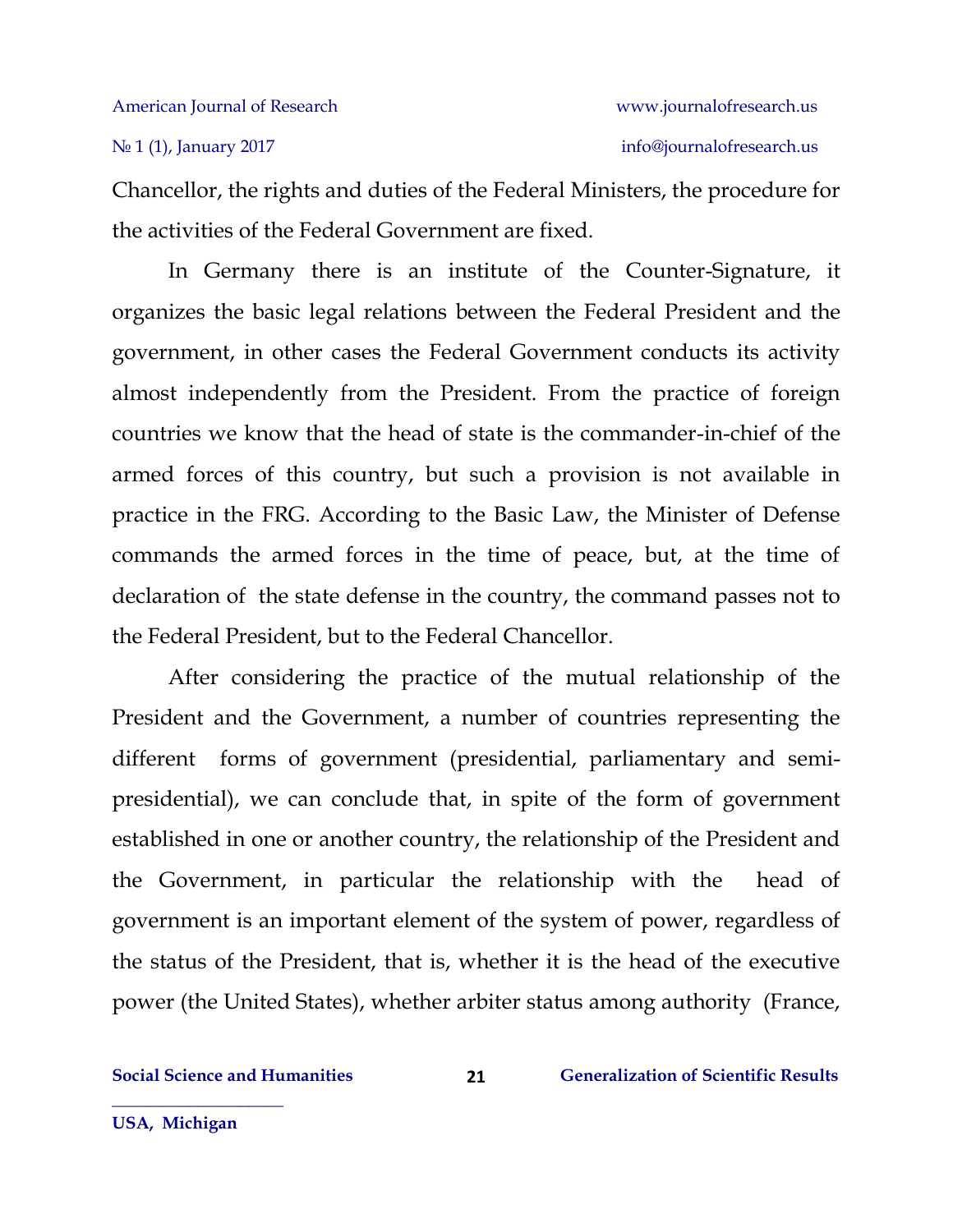## No 1 (1), January 2017 info[@journalofresearch.u](http://journalofresearch.asia/)s

Russia), and not a part of any authority (Italy, FIU), and serves as an important means of effective exercise of executive power in the country.

Surely, in the above-mentioned states, the relationship between the President and the government is not ideal from our point of view. It is the system of state power of these countries, historical traditions formed according to the legal consciousness of the population, has a number of advantages and disadvantages. Therefore, the main purpose of this scientific research is not blindly copying the practice of these countries, but a detailed analysis of those parties that are effective for our country and their reflection in legislation and in practice.

### **References**

1. Баглай М.В. Конституционное право Российской Федерации. М., Норма ИНФРА-М, 2011. — С. 616 с.

2. Маклаков В.В. Конституции зарубежных государств. – М., "Infotropic media", 2012. — 289 с.

3. Паречина С.Г. Институт президентства: история и современность. Минск., ИСПИ, 2003. — 77 с.

4. Пронкин С.В., Петрунина О.Е. Государственное управление зарубежных стран. М.: Изд. «КДУ» 2011. — 330 с.

**22**

**Social Science and Humanities 22 Generalization of Scientific Results** 

**USA, Michigan**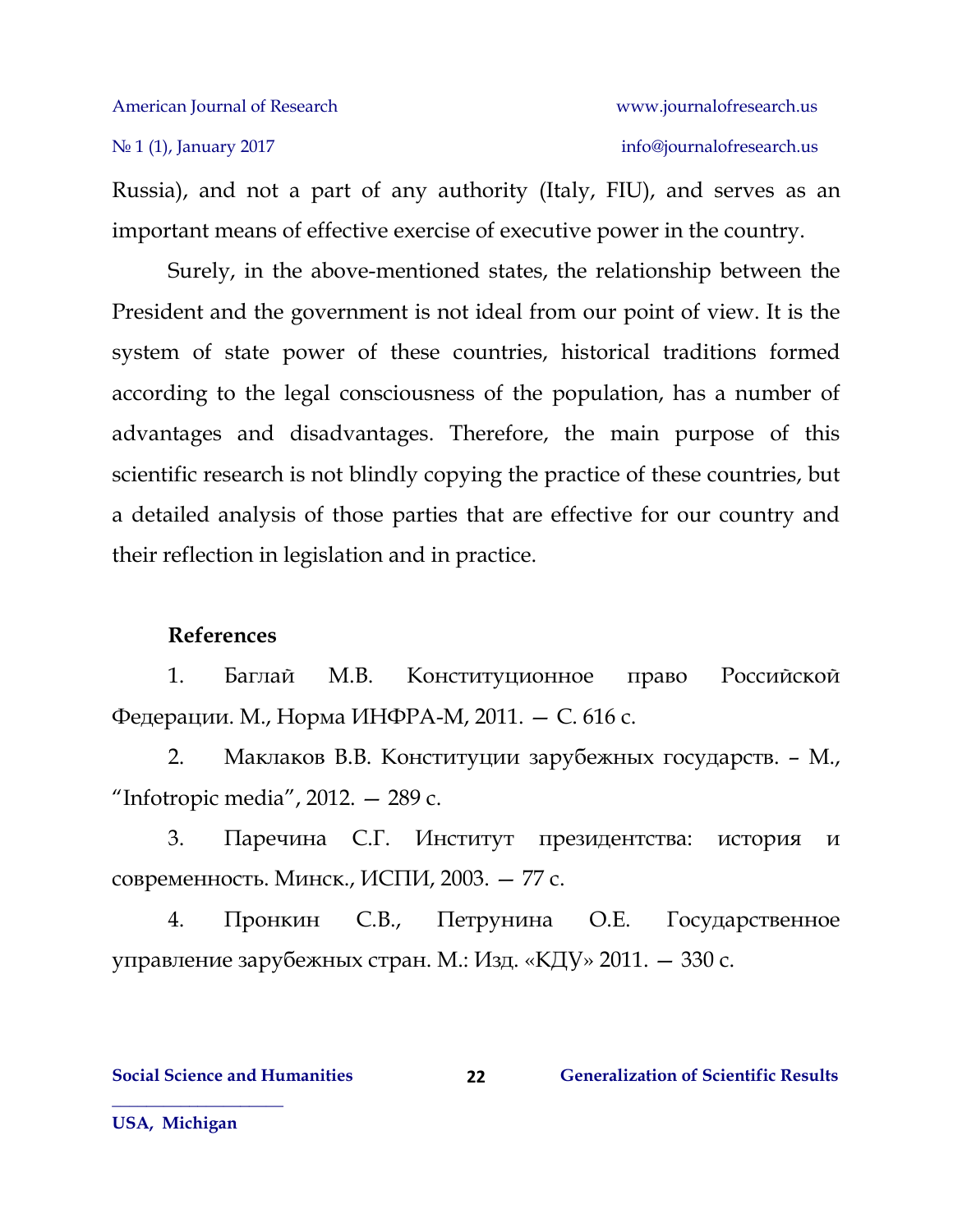No 1 (1), January 2017 info[@journalofresearch.u](http://journalofresearch.asia/)s

5. Урьяс Ю.Л. Механизм государственной власти в ФРГ / Отв. ред. Крылов Н.С.; АН СССР, Ин-т гос-ва и права. М.: Наука, 1988. — 191 с.

6. Чиркин В.Е. Конституционное право зарубежных стран. М., Норма ИНФРА-М, 2010. — 437-440 с.

7. Чиркин В.Е. Глава государства. Сравнительно-правовые исследование. М., Норма ИНФРА-М, 2010. — 209 с.

8. Bäyme K. Das politische System der BRD. München: Piper, 1993. — 417 s.

**23**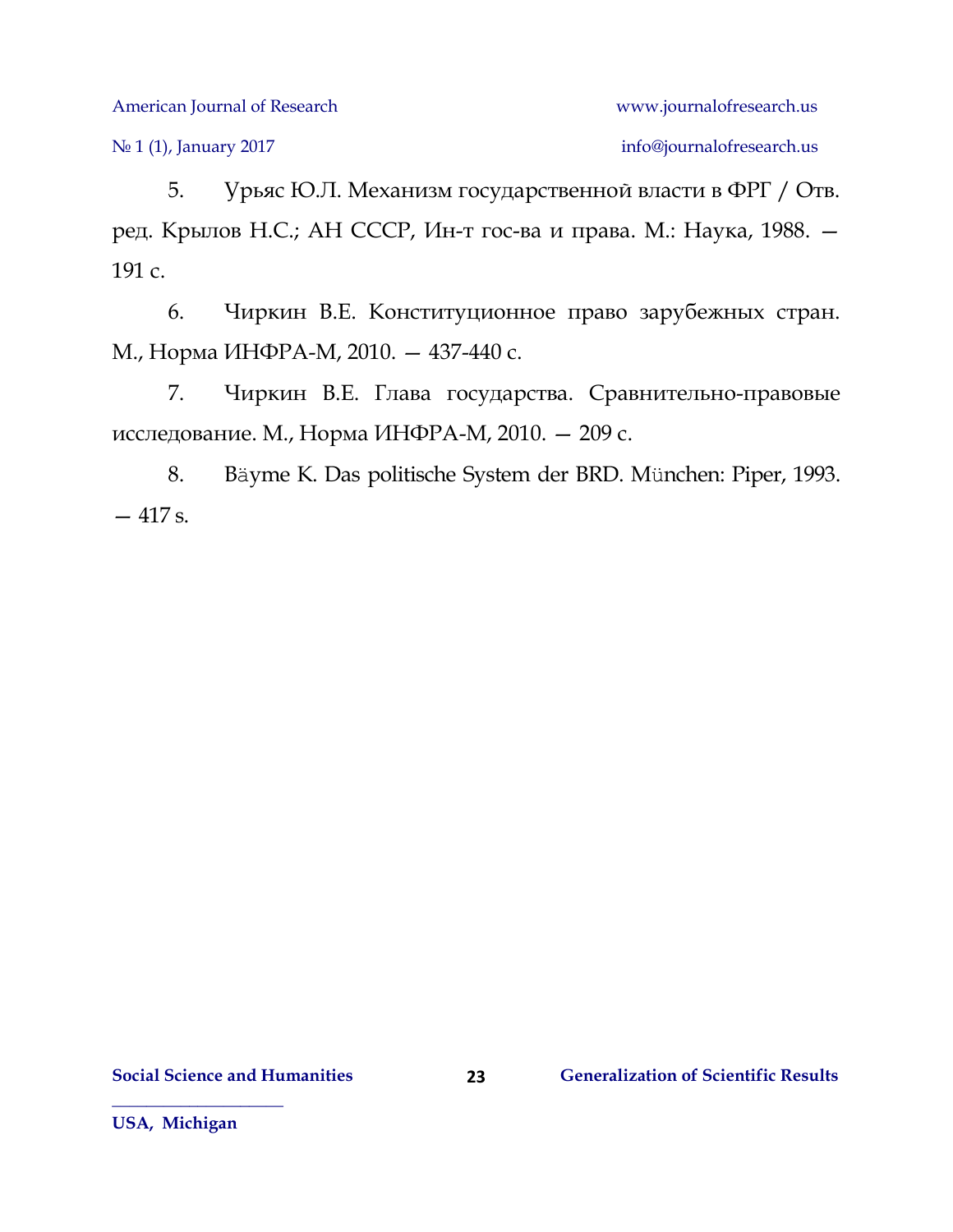### **Author information**

Alieva Kamola Ravshanovna Since 2012: lecturer at department of State law and governance in Tashkent State Law University, Date of birth: 25/03/1989 Birthplace: Uzbekistan, Tashkent city Nationality: Uzbek Education: The highest Graduated Tashkent State Law Institute in 2012 Specialty by training: lawyer Interests – Constitutional law, Administrative law,



Public service, municipal law .

Theme of research: «Constitutional-legal

foundations of public control»

Summary of publications: 1 monograph, 2 brochures

and more than 30 articles.

Email address: [kamolaalieva@gmail.com](mailto:kamolaalieva@gmail.com)

**USA, Michigan**

**\_\_\_\_\_\_\_\_\_\_\_\_\_\_\_\_\_\_\_\_**

**24**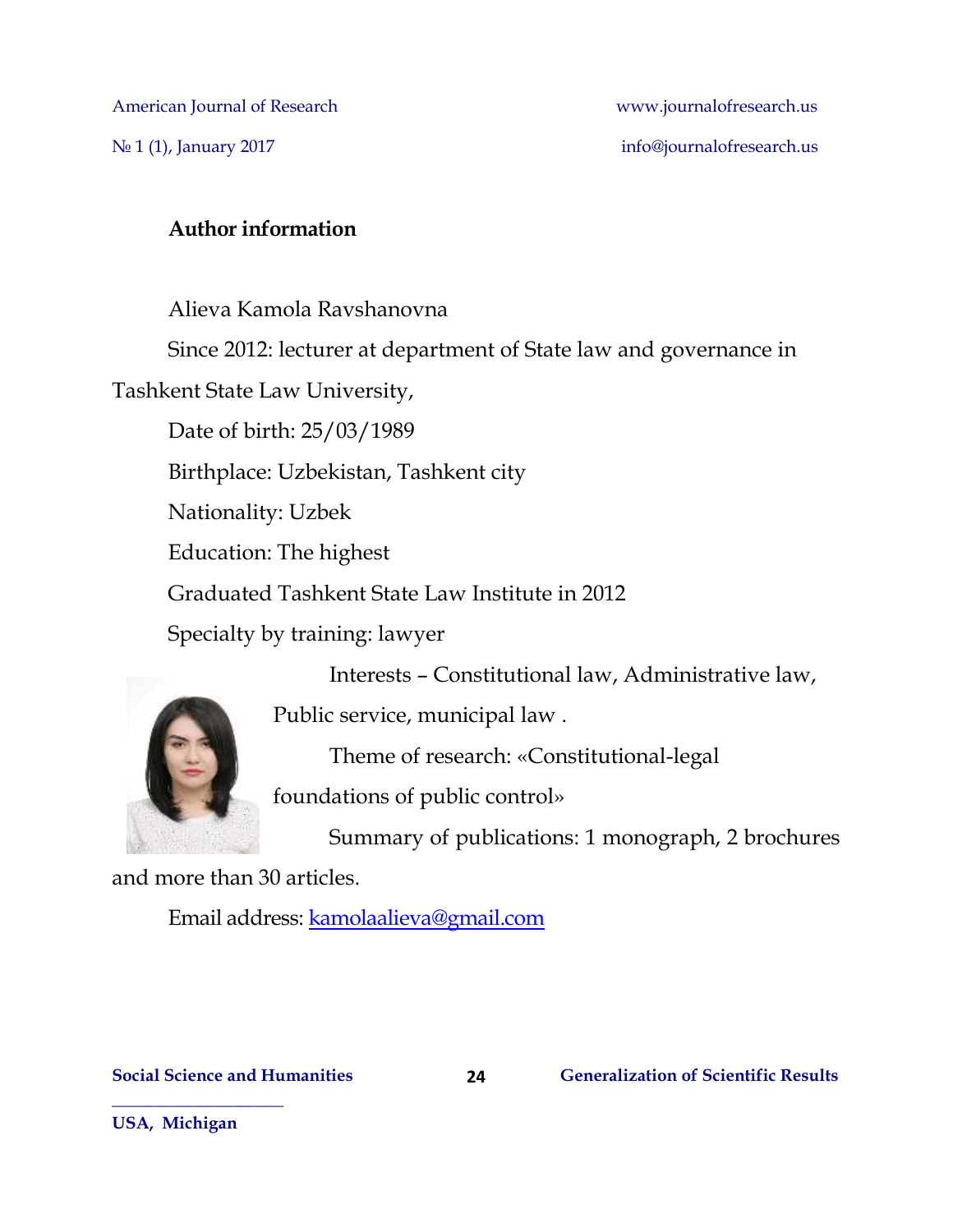No 1 (1), January 2017 info[@journalofresearch.u](http://journalofresearch.asia/)s

### **Alimov Botu Babirovich**

Since 2011: lecturer at department of State law and governance in

Tashkent State University of Law,

Date of birth: 20/07/1986

Birthplace: Uzbekistan, Tashkent city

Nationality: Uzbek

Education: The highest

Graduated Law Faculty of National University of Uzbekistan in 2010

Specialty by training: lawyer

Interests – Constitutional law, Administrative law, Public service,

Electoral law.

Theme of research: «Relations between President and Government in system of state power»

Summary of publications: 4 monograph, 4 brochures and more than 50 articles.

**25**

Email address: [bw10w2969@mail.ru](mailto:bw10w2969@mail.ru)



**Social Science and Humanities Generalization of Scientific Results**

**USA, Michigan**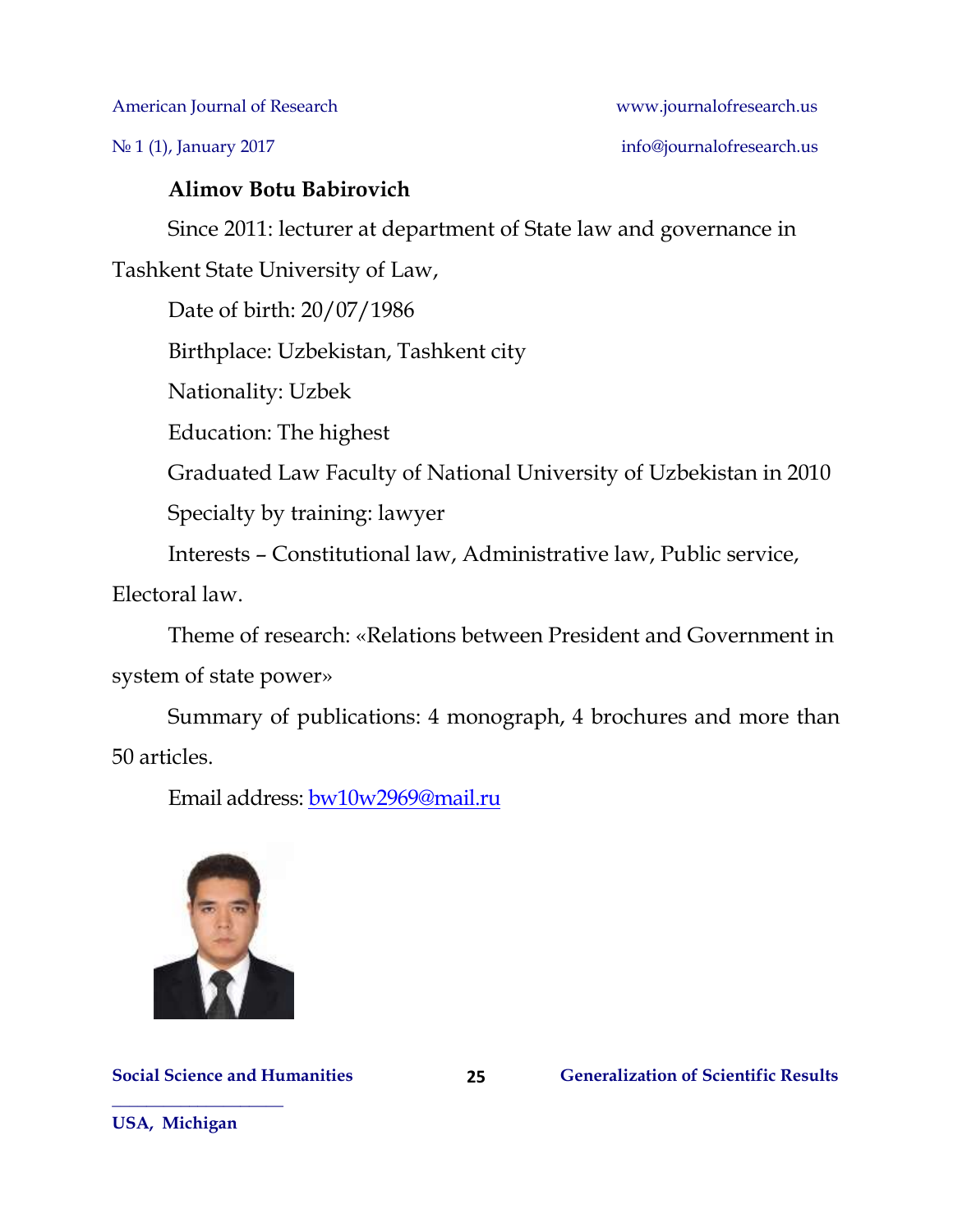N<u>o</u> 1 (1), January 2017 info[@journalofresearch.u](http://journalofresearch.asia/)s

Ashurova Shakhnoza Almasovna Teacher assistant of Languages Department Samarkand Branch of Tashkent University of Information technologies

### **ANIMALISTIC GENRE IN THE LITERATURE OF CANADA**

In this article we can see consideration the dozens of sources of fiction and literary criticism used in the article and make it possible to analyze the images of animals in various literary genres, to examine their relationships and connections, to observe changes in the concept of animals during the historical literary process in Europe and beyond the Ocean (Canada, USA).

**Key words:** animalistic genre, animals, fairytale, evolution, human.

**Social Science and Humanities Generalization of Scientific Results 26** The images of nature and animals are the most widely distributed in the literature of Canada. Although the environmental crisis, the complication of the relationship between nature and man, the crisis of spiritual ecology ("the unavoidable depreciation of ethical and emotional values, the disruption of personal ties, the alarming realization of the loss

**USA, Michigan**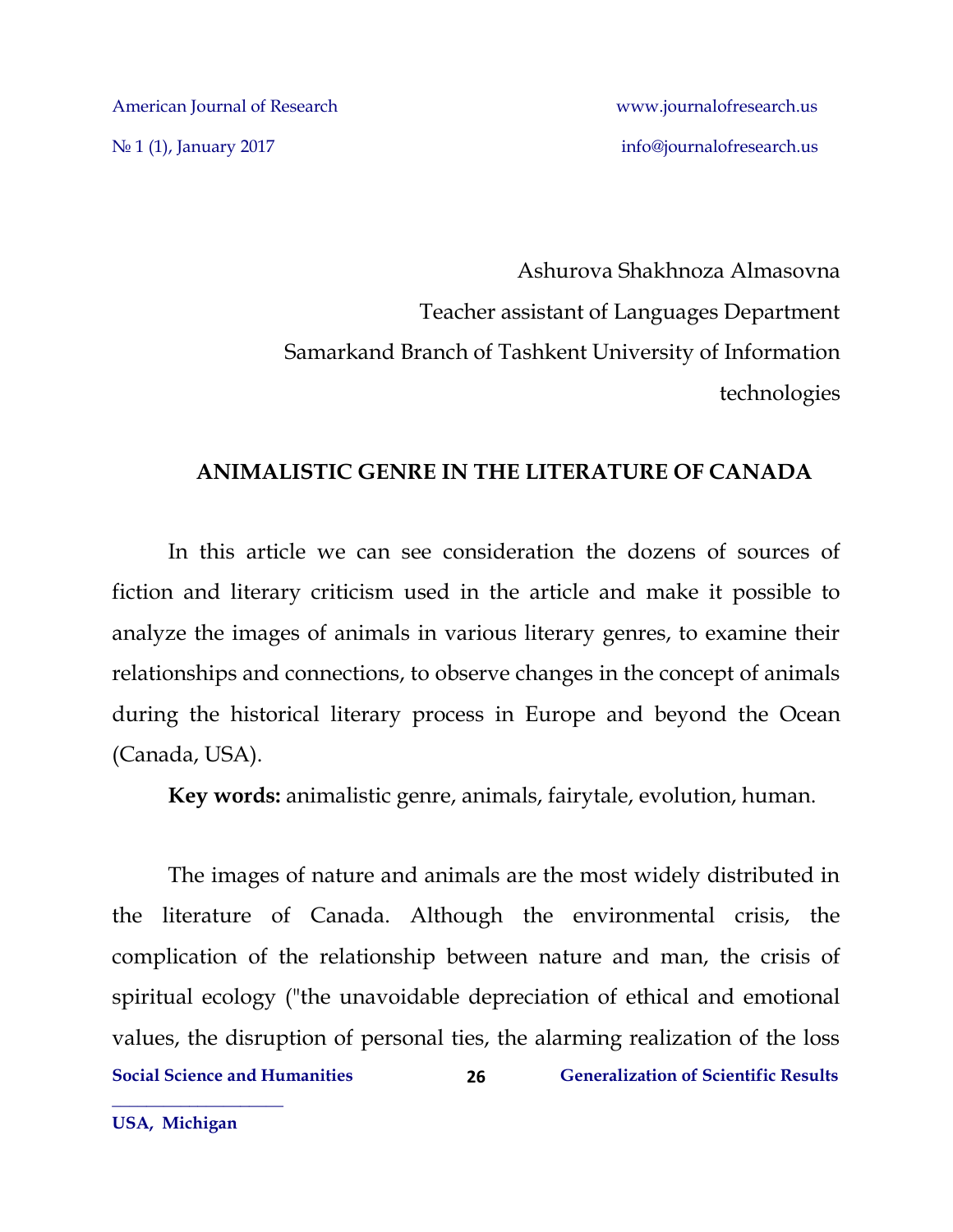### No 1 (1), January 2017 info[@journalofresearch.u](http://journalofresearch.asia/)s

of self-awareness known to all, considered" a collision of the century of alienation ") is characteristic of the whole of Western civilization, In Canada, the realization of this is connected in a different way. As Pal'tsev N. "in the minds of the ordinary Canadian, the morality of permissiveness" and the perverted individualistic consumer nature turned into attacking from the USA symbols of foreign and foreign culture. "2

These motifs and images are reflected in the works "Stories about animals", such authors as C. Roberts, E. Seton-Thompson, M. Atwood, J. Kerwood, J. Long and WashiKuonnesin (in the language of the Wa-sha quon-asin), famous under the pseudonym of Gray Owl, whose real name is Archibald StansfeldBelaney.

Interest in nature and the animal world that arose at the end of the nineteenth century and the beginning of the twentieth century was encouraged among writers, shaped by the ideas of Darwin and Spencer, by the concept of biological determinism. In the opinion of A.Belsky. The ideas of biological determinism had almost no effect on the animal art of Canada, where tragedy and hopelessness prevailed.

**Social Science and Humanities Generalization of Scientific Results 27** For Canadian authors, a conscious departure from the cruel human world to the world of Nature is a characteristic phenomenon for the "threshold of centuries" and the subsequent period after it. The authors of animalists, who created stories with the collision and comparison of the human world with the world of Nature, come to the conclusion that the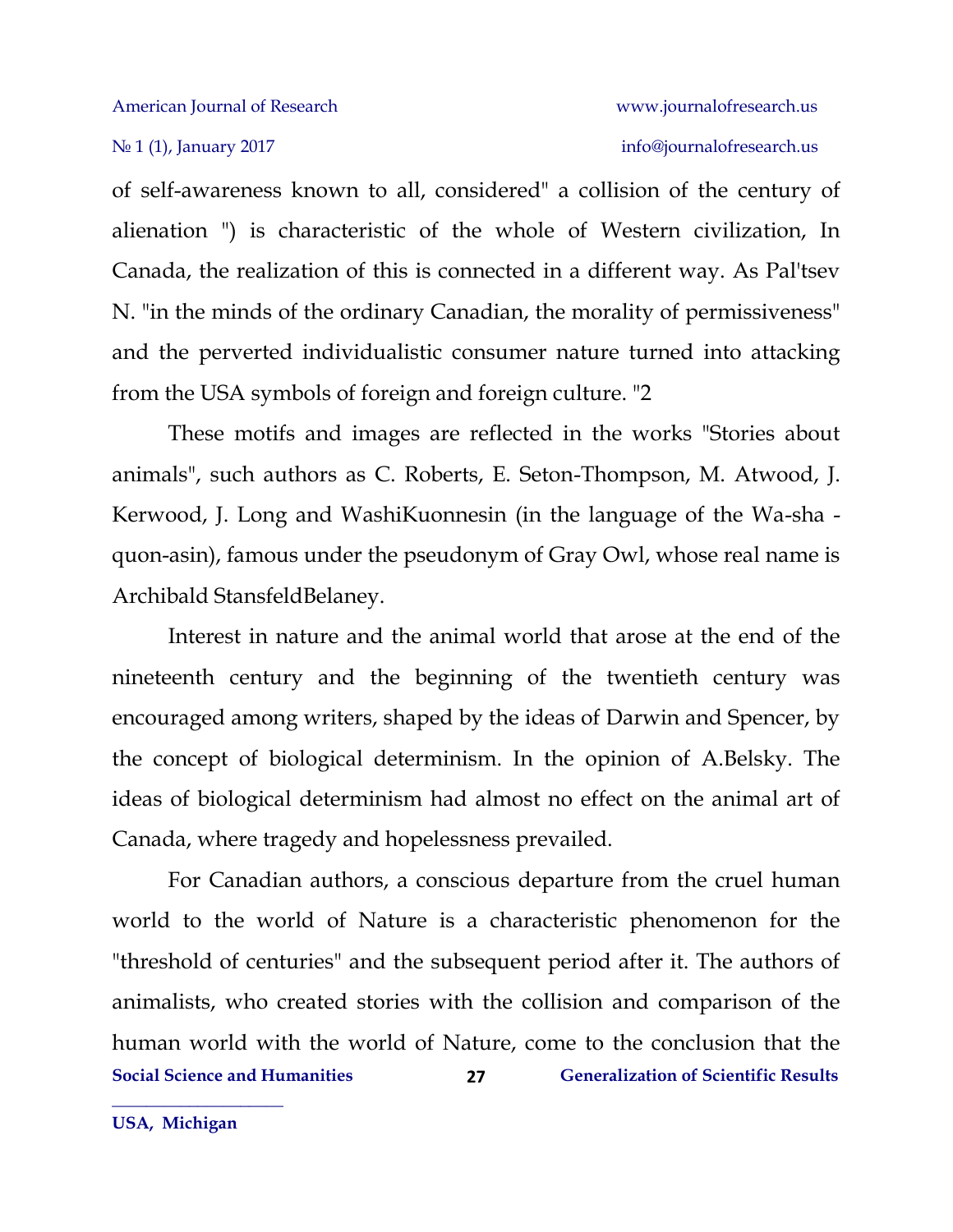human world is gradually becoming cruel and tragic for both the animal kingdom and humanity itself.

In the opinion of NF Ovcharenko. All the characters of animalistic Canadian prose strive for freedom. And almost no one can achieve this freedom. "Freedom is death. This is the main dilemma that these authors sought to solve. "

In M.Etwood'sopinion "stories about animals about social disturbances in England, in America stories about people killing animals, and in Canada stories about animals that people killed."

**Social Science and Humanities Generalization of Scientific Results 28** James Oliver Kerwood was born in the state of Michigan USA, but almost all his life he lived in Canada. He was an ardent hunter and traveler, emanating from the boundless, untouched Rocky Mountains, covered with forests, repeatedly on Alaska and in general well knew the Canadian North as a naturalist, hunter and as a writer. He has written more than twenty books, but his adventure novels, created under the explicit influence of Jack London, especially his works of the northern cycle, had little success. In the history of Canadian literature, James Kerwood came in as the author of stories about animals. The best of them are "Kazan" (1914) and "Gray Bear" (1917). The novels carry in some way the character of the confession: through the mouth of the hunter Lengdon, the author confesses that he killed too many animals in his life and would like to compensate this damage with books about animals. This way from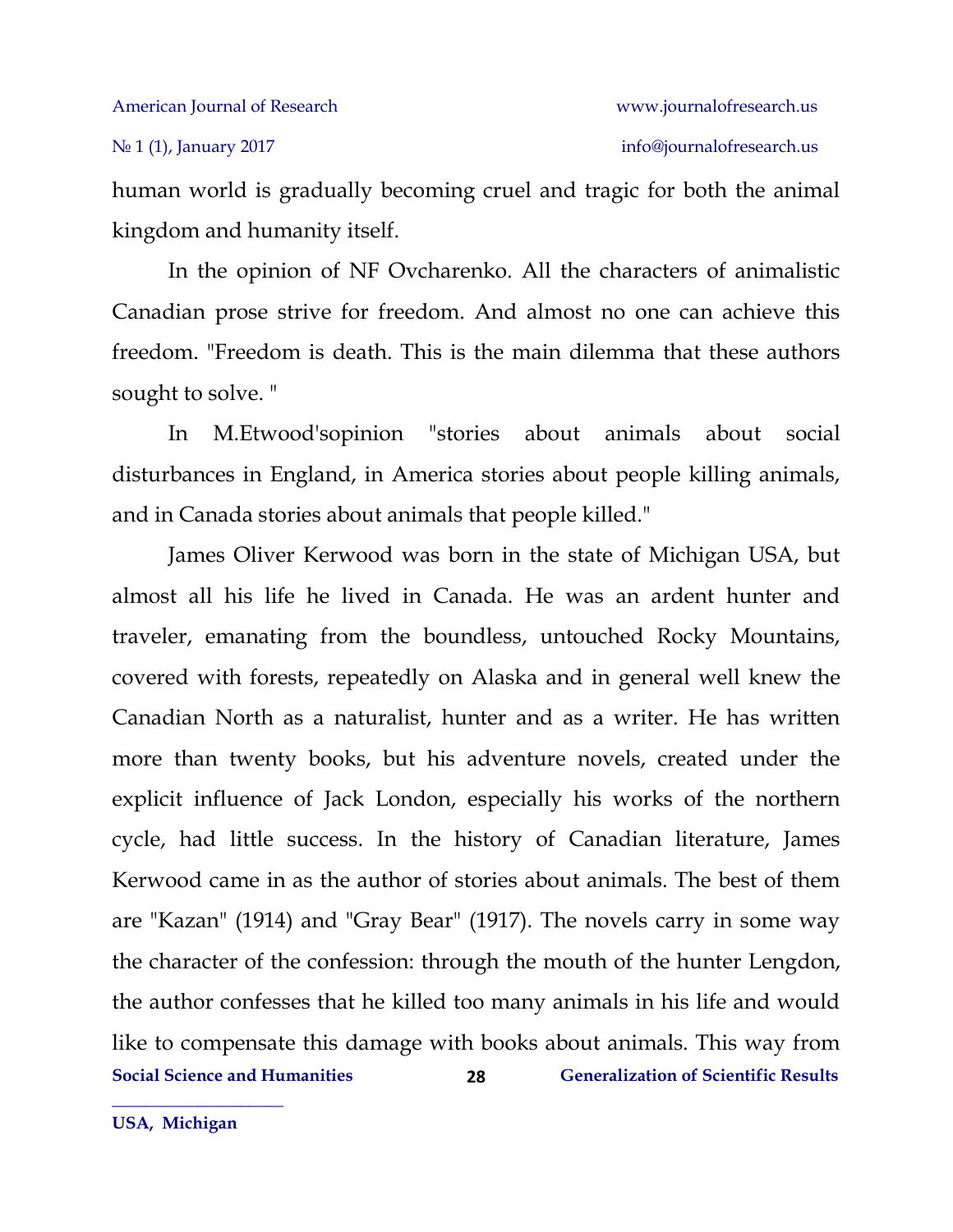the hunter to the observer and the writer expresses the evolution of the views of the Cairwood himself. In the preface to "Kazan" he writes that "in large areas - in this case we are talking about the Rocky Mountains of North America, in order to live, we have to kill animals", i.e. He recognizes the need for hunting reasonable, compulsory and, in general, fascinating. However, he gradually directs all his pathos from the hunt for the protection of the beast, and in the introduction to the story "The Gray Bear" he already accurately expounds his credo: "... written by me, perhaps, will make others feel and understand that most of the hunt captures Not when you kill a beast, but when you leave his life to him. "

The story "Kazan" tells the story of half-dog-halfwolf. The author perfectly knows the habits of a wolf and a dog, and in his hero, who, apparently, he had to meet in real life, He unites two principles - good and evil, born not only by nature itself, but, above all, by the attitude of man . With a kind, intelligent man Kazan in the most friendly relations, he is loyal and faithful to him, as faithful and faithful as his girlfriend, a blind wolf. A wicked man, for him a fierce enemy. Once a man was deceived once by the trust of Kazan, and the top in it takes a predator - a wolf.

**Social Science and Humanities Generalization of Scientific Results 29** Charles Roberts (1860-1943), along with E. Seaton-Thompson are writers who gave the basis to the animalistic literature of Canada. C. Roberts for the first time earned his fame in verse in 1896 published a collection of short stories about animals, entitled "Riddles of the Earth." The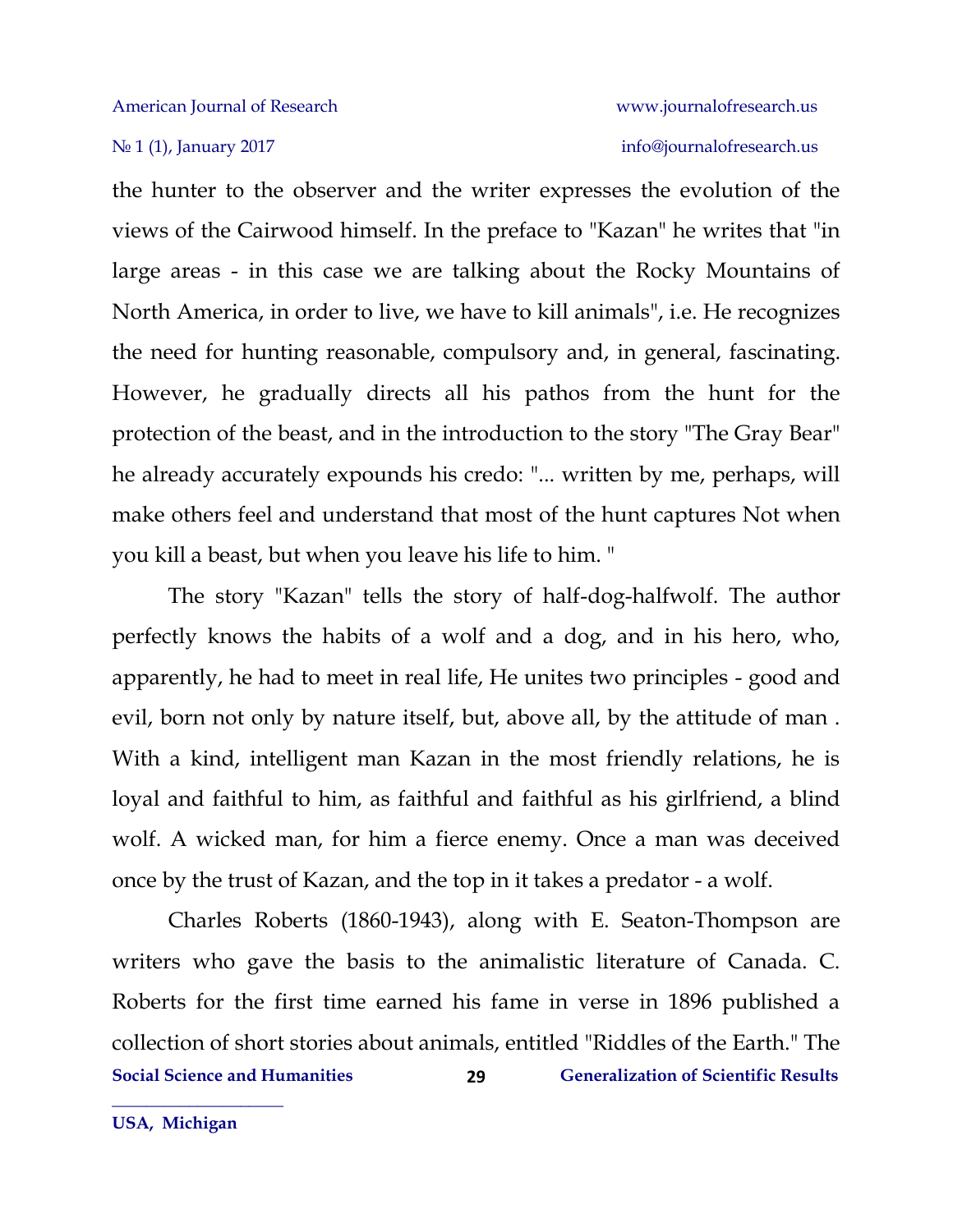relationship of man and nature, taken from the life of Canadian hunters, fishermen, foresters, intertwined with the fate of wild or domesticated animals, as well as fantastic cases make up the content of the many stories of Charles Roberts. Charles Roberts basically left the works about pets. The author was especially interested in the fate of domestic animals, who from the environment where they grew up and were brought into the fold of the wild nature. Charles Roberts looks with compassion on animals that have lived at home lost their natural instincts. This is shown, among other things, in his stories such as "The adoption of a primitive son," "Wherever he went, a stranger," about calves growing at home and then falling into the forest. Someone else's environment, in the beginning, in a certain sense causes them indecision and eventually becomes the cause of their death.

In relation to wild animals, according to Roberts, a man manifests himself humanely, and this is positively evaluated by animals. So the hunter Merivale takes a puma named "Misha", and the puma answers him with his devotion. Mak-Tevish in the forest finds a Red-haired deer sentenced to death and brings him home, and later the deer saves him from attacking a poisonous snake.

**Social Science and Humanities Generalization of Scientific Results 30** Since, in the animalistic genre depicts the relationship between man and animals, you need to pay special attention to their moral side. "In a collective or individual hunting process, people are planning several goals," writes SP Belogurova, "but they all end in tragedy for animals: they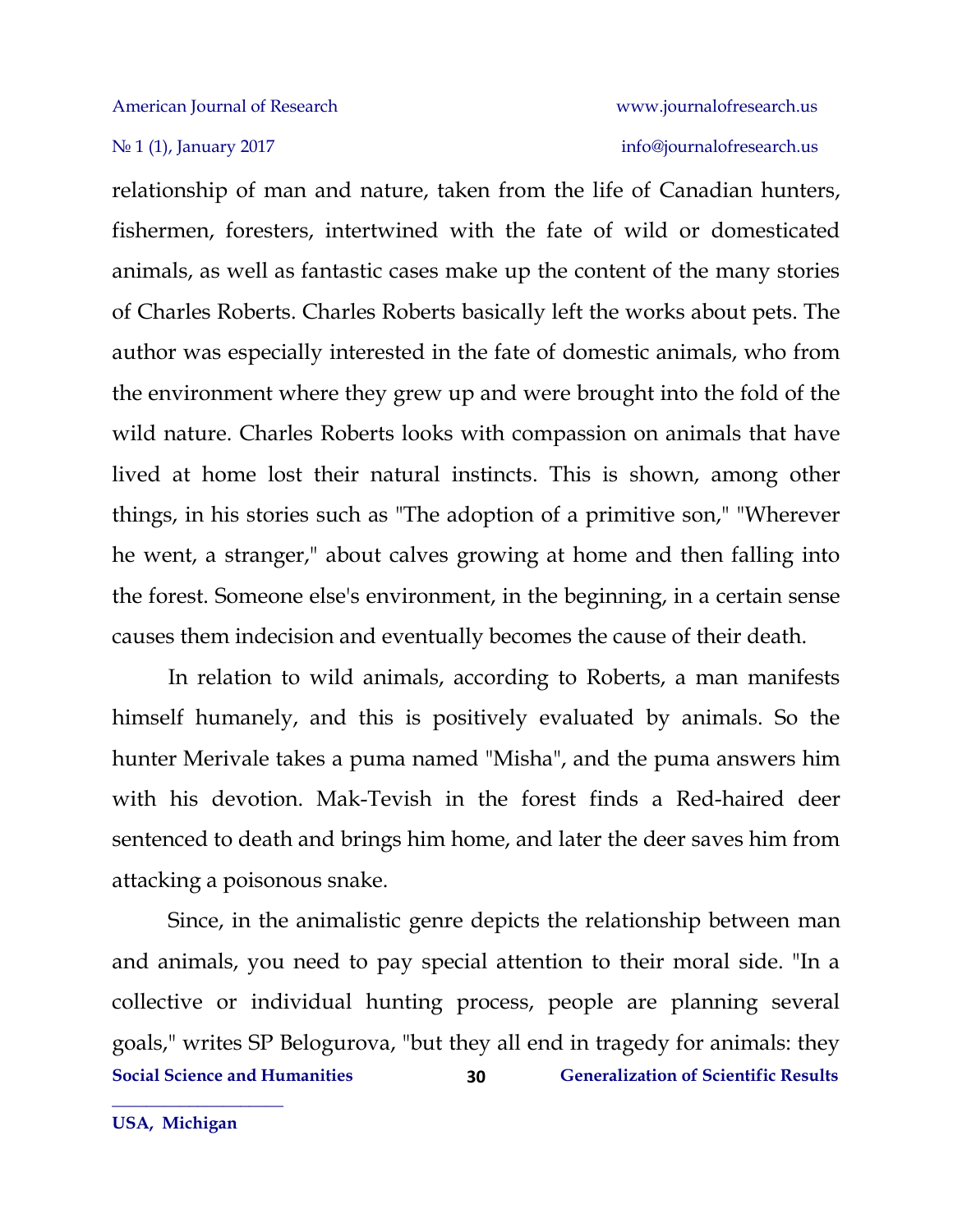kill them, they receive awards for living or dead animals, use them in entertainment and sports, or for His personal needs as a living prey taken prisoner. "3 In the ranks of such production can be contributed stories by C. Roberts" Gray Leader "," Lord of Ancient Sogamauk, "" The Winged Knight "and" The Thief. "

Authors-animalists estimate hunting as an immoral phenomenon. As there is an impression that in the struggle between man and animal, the death of the animal is predetermined.

Most of the stories of C. Roberts are distinguished by situationality. They are scenes taken from the life of animals. In them, animals demonstrate individually formed features. In animalistic stories, the names or nicknames of animals become the main means of individualization. However, unlike other authors Charles Roberts behaved differently: in most of his stories animals do not have names. They are ordinary bears, wolves, foxes and other animals. "The reason that Charles Roberts did not not call his characters is due to his desire to see the living animal world through the eyes of the Indians in the fusion with nature. Individuality does not mean anything before a force called Nature. "3 Maryvale calls her" puma "found by the name" Misha ", as the Indians call all mountain lions so.

**Social Science and Humanities Generalization of Scientific Results 31** In the stories of Charles Roberts, all animals have their own individual characteristics, as well as common features inherent in their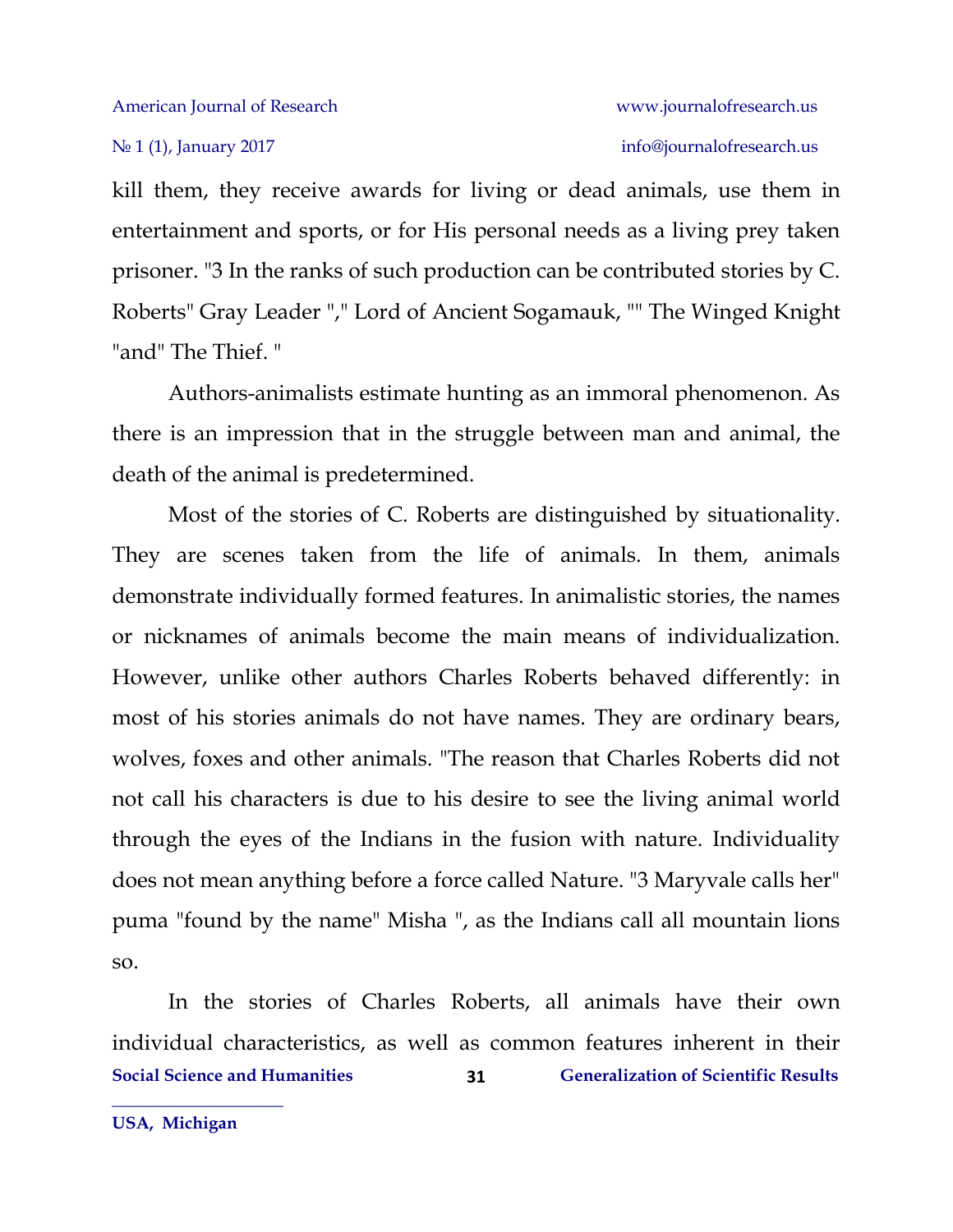### No 1 (1), January 2017 info[@journalofresearch.u](http://journalofresearch.asia/)s

genus. Proteins, including animals that are expressed in mat ("In the Winter's Bough", "Spotted Alien"), bears often come home to people ("Mrs. Gammit and her Pig", "on the threshold of the Hut", "In the Ambush"), Martens are rough robbers ("Forest glutton", "From the life of the blue fox"), moose are infidels ("Elk Running", "Adopted Primitive Son"), marmots are irresponsible parents ("Dwarf new troops and his unexpected guests" "Young marmot and one-eyed goose").

Joseph Long (1867-1952) is the author who spent most of his time in the bosom of nature. D.Long, based on his observations of events and phenomena over the course of dozens of years, wrote stories and essays about animals in various climatic zones of Canada - from the steppes to the Far North (Labrador, Newfoundland). D.Long's works are few. But according to the author's conviction, a person should not interfere in the laws of nature. It is necessary to forbid all hunting. If D. Long did not have enough knowledge in the knowledge of certain cases and phenomena, he indulged in fantasy. In the story "Flying Salmon" the author recognizes that the pages devoted to the life of a salmon named Kopsip conducted in the sea abyss is a product of fantasy.

E. Seton-Thompson (1860-1946) - Canadian author, animal painter, public figure. Born in England, E. Seton-Thompson (1860 July 14 August) lived a long life, which took place in the dense forests and endless fields of North America. Hehaslovedsincechildhood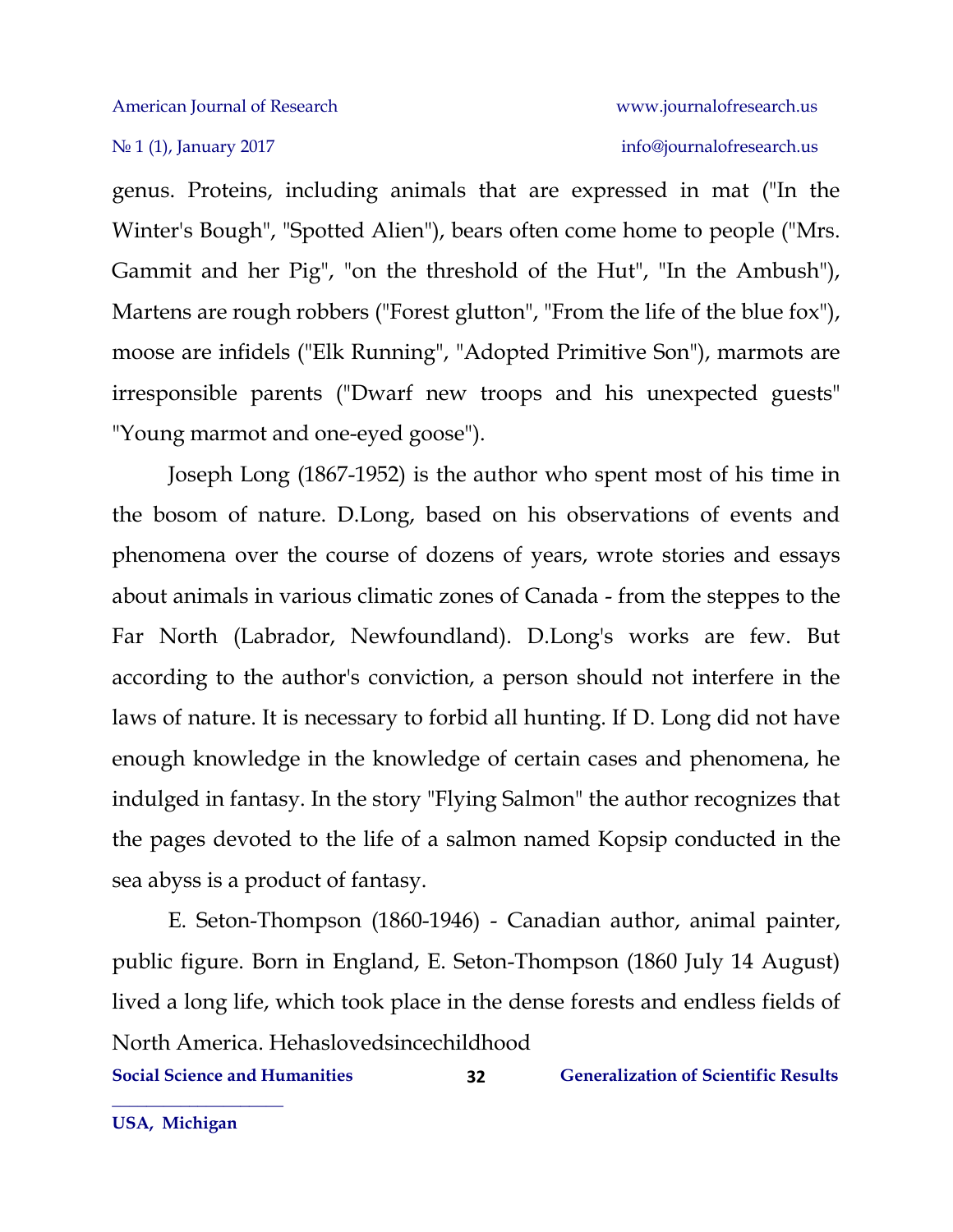Nature, and nature revealing his secrets, gave him new themes for his work. But his parents were indifferent to his interests. In a large and semi-poor family, the education of children was treated very severely. For this reason, in the beginning Ernest's life was connected with difficulties, but he with his tireless work

E. Seton-Thompson (1860-1946) - Canadian author, animal painter, public figure. Born in England, E. Seton-Thompson (1860 July 14 August) lived a long life, which took place in the dense forests and endless fields of North America. He has loved since childhood

Nature, and nature revealing his secrets, gave him new themes for his work. But his parents were indifferent to his interests. In a large and semi-poor family, the education of children was treated very severely. For this reason, in the beginning Ernest's life was connected with difficulties, but he achieved a lot with his tireless work, including successes.

Ernest was a capable but also a stubborn boy. Once he was in a bookstore saw a book called "Birds of Canada." The book cost one dollar. Ernest decided at all costs to buy this book. To accumulate the right amount, Ernest sold his rabbits, supplied neighbors with firewood, collected insects for the collection of one English lady, and competing with his brother in the felling of trees for one month, collected the missing twenty-five cents.

**USA, Michigan**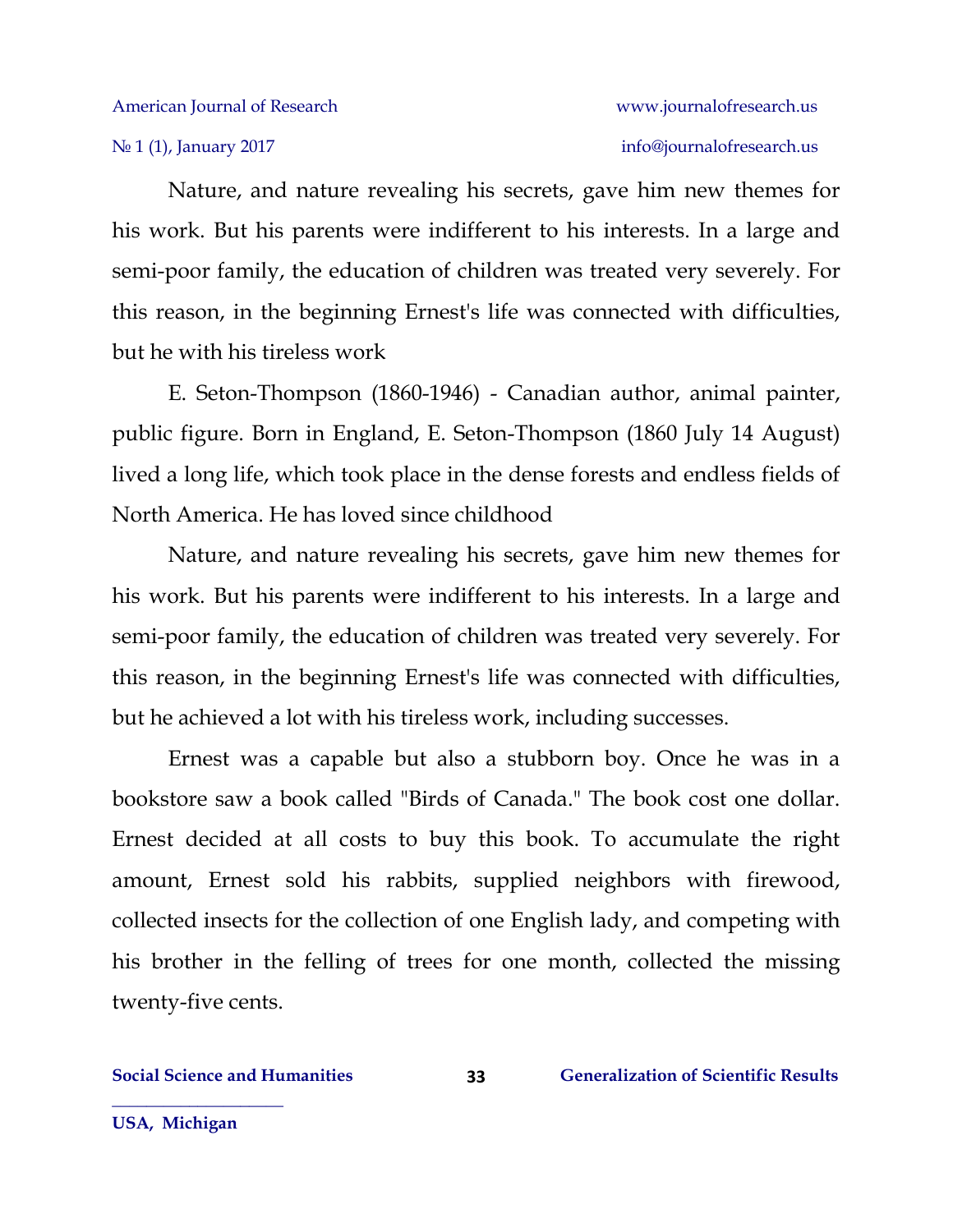He achieved his dream: he became a wonderful naturalist, writer and artist. At first he wanted to become an artist, for this reason the work began with sketches of drawings of birds and wild animals. On the advice of a learned naturalist, he began keeping a diary of observation of nature from his teens. Towards the end of the writer's life, the records of these observations were placed in fifty thick volumes. "Sometimes with a pencil, sometimes with ink, sometimes with watercolor, and what was on hand were hastily painted, decorated with the blood of animals sacrificed, pierced by the spark of fires, stained with dirty, unwashed hands ... these observations made by negligent illustrations were the results of continuous sixty years of research and Discoveries.

### **References**

1.Белогурова С.П. Анимализм как культурологический и художественный феномен в общественной мысли рубежа XIX-XX вв. Автореф. дисс. канд.культурологии. – М., 2011.

2.Пальцев Н. Постижение извечного // Этвуд М. Постижение: Сборник. Пер. С англ. – М.: Радуга, 1985.

3.Бельский А.А. Неоромантизм в новеллистике Э.Сетона-Томпсона // Метод и жанр в зарубежной литературе: Сб.науч.тр.: т.4. – М., 1979.

**Social Science and Humanities 6 (Separalization of Scientific Results** 6 (Separalization of Scientific Results **34**

**USA, Michigan**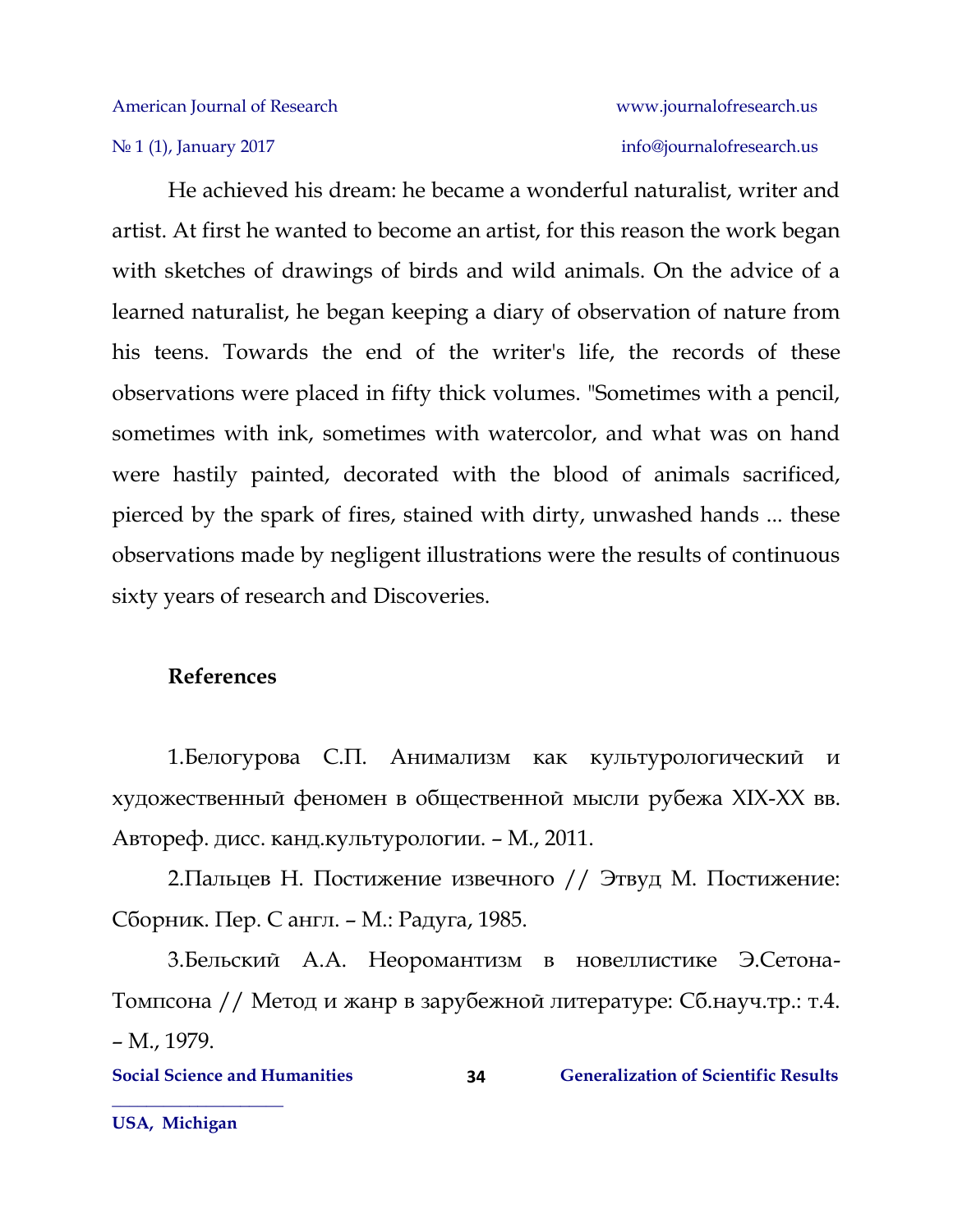No 1 (1), January 2017 info[@journalofresearch.u](http://journalofresearch.asia/)s

4.Овчаренко Н.Ф. Англоязычная проза Канады. – К., 1983.

### **Ashurova Shakhnoza Almasovna**

Teacher assistant of Languages Department Samarkand Branch of Tashkent University of Information technologies

Master Diploma. Teacher of English and Turkish

2007 Samarkand State Institute of Foreign Languages

Ашурова Шахноза Алмасовна.

ТАТУ Самаркандcкий Филиал, ассистент кафедры «Языков». [ashurovashani@mail.ru](mailto:ashurovashani@mail.ru)

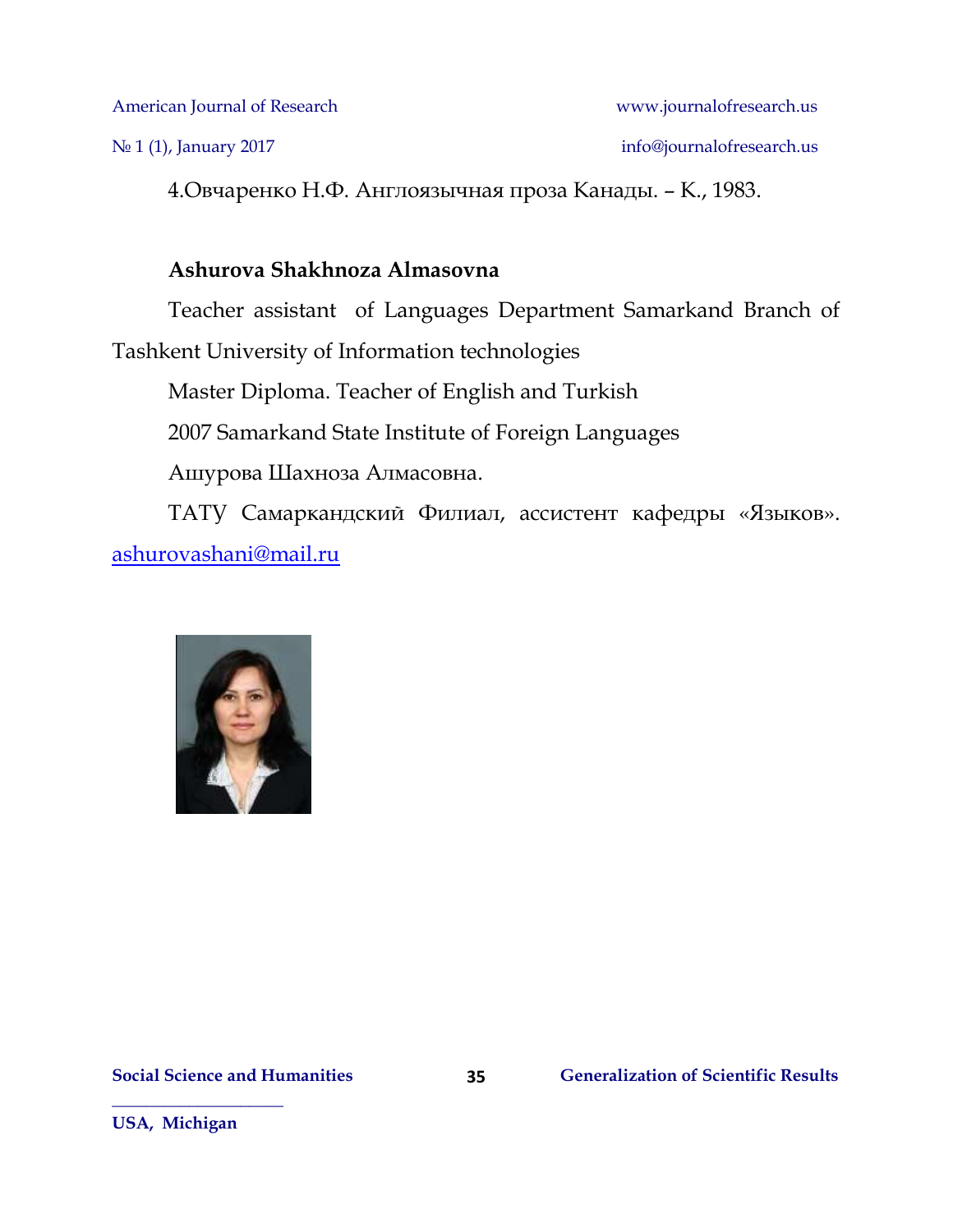No 1 (1), January 2017 info[@journalofresearch.u](http://journalofresearch.asia/)s

### **Gaynazarova Gulbahor Abdullaevna Senior lecturer of the Institute of Retraining and Advanced Training of Public Education Workers of the Andijan Region**

### **ISSUES OF IMPROVING THE QUALIFICATIONS OF EDUCATORS OF PRE-SCHOOL EDUCATIONAL INSTITUTIONS**

In this article, along with the coverage of measures to educate and care for children in pre-school educational institutions implemented in Uzbekistan, based on the experience of foreign countries, the reforms that should be implemented in this area are considered, and the author's suggestions are also given.

**Keywords:** Education, upbringing, preschool educational institution, the quality of education and upbringing, the effectiveness of education and upbringing, teacher-educator, professional mastery of teachers-educators.

The most important goal of every father and mother living in Uzbekistan, as well as state bodies, is to educate their children by people who are not inferior to anything else, increasing their spirituality, protecting their rights and interests, providing worthy education, strengthening their health, all this , In turn, is the ultimate goal of the reforms carried out by the state.

**36**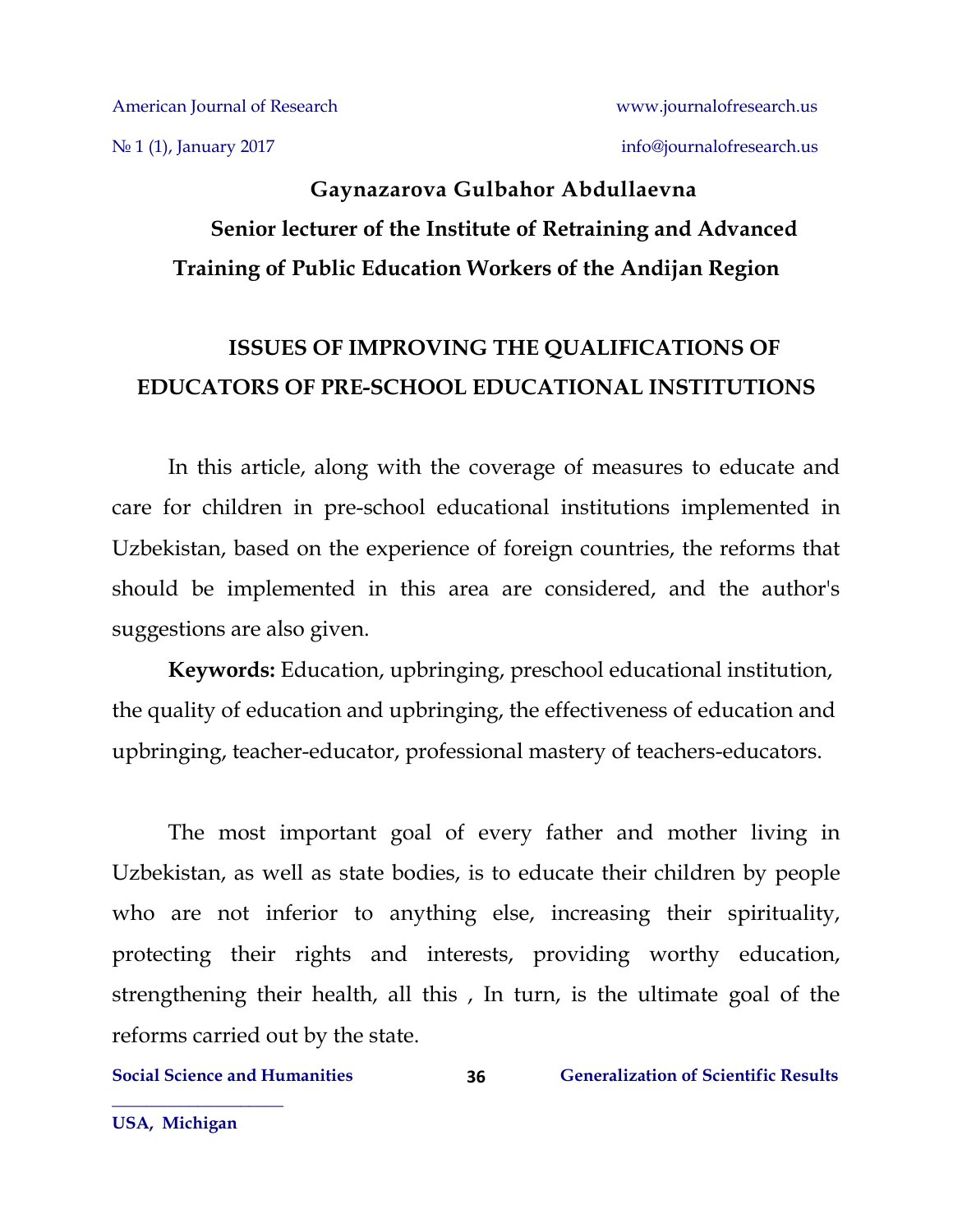If we look at the history of mankind, at all times the education of a perfect personality was an unattainable dream of mankind, our ancestors searched for ways, methods, methods and rules for inculcating education, spirituality and culture for the young generation, and for comprehending perfection in everything. Indeed, man's achievement of enlightenment and spiritual perfection was carried out through a social process called upbringing. Developing, the need of society in the upbringing and cultivation of developed, perfect people grew, changed and was updated. Humanity at the different stages of social progress on the basis of theoretical awareness, generalization of experience in the creation of educational and educational institutions, education and upbringing of the younger generation, the most optimal and effective ways and methods of education and upbringing are formed.

When the great enlightener A.Avloni in his work "The Turk Gulyston yehud ahlok" (Blooming edge of Turkestan or morality) in the following way clearly and clearly characterizes the issues of upbringing: "Education is" pedagogy ", that is discipline for the upbringing of the child ..." In Ultimately, education for us is a matter of life or death, of salvation or death, of happiness or poverty ... ",<sup>1</sup> we can understand how important it was to raise a child in our country already in ancient times.

**37**

 $\overline{\phantom{a}}$ 

<sup>&</sup>lt;sup>1</sup> Abdulla Avloni. The selected works.  $-$  T.: "Manaviyat", 1998. P.36.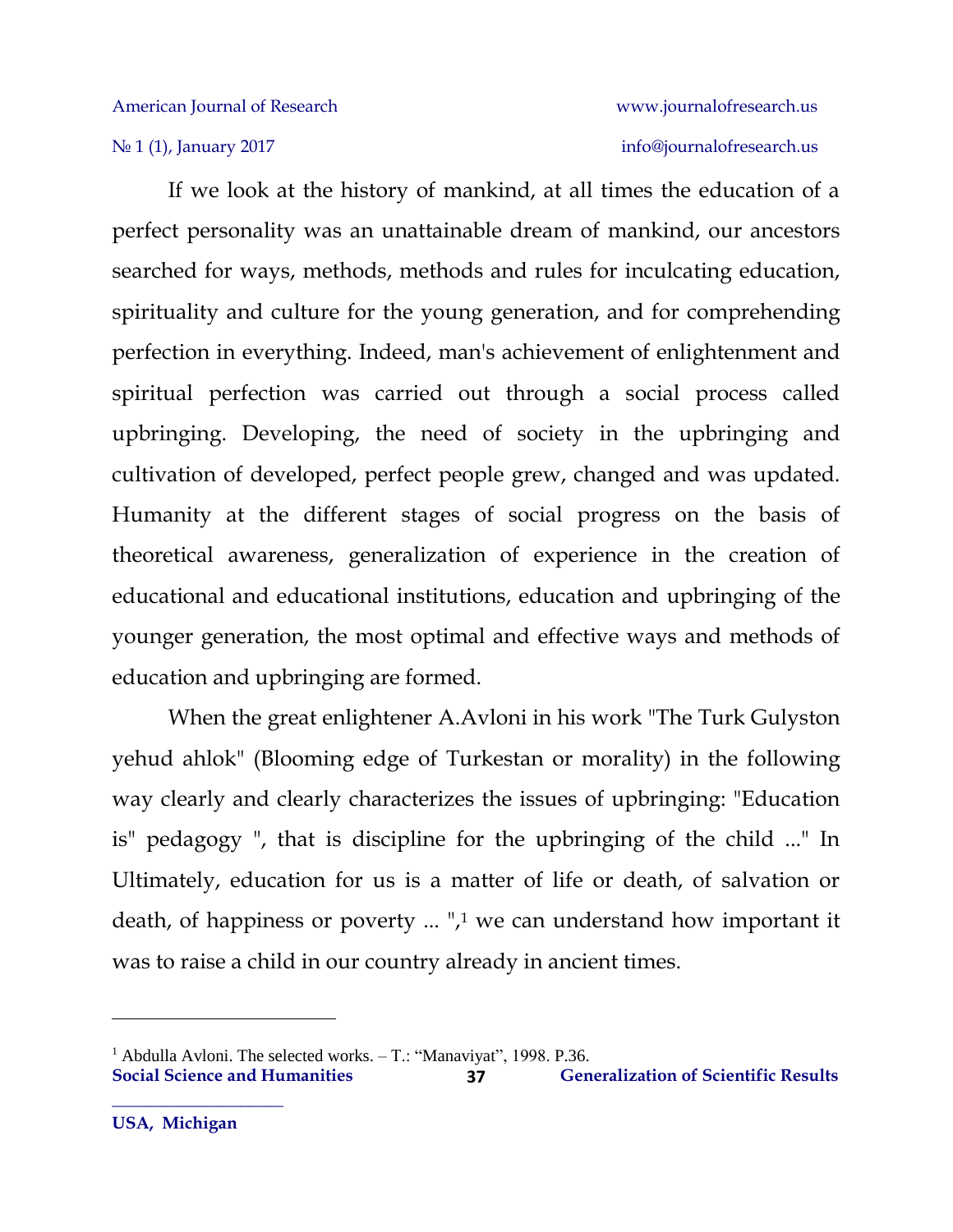# № 1 (1), January 2017 info[@journalofresearch.u](http://journalofresearch.asia/)s

In the years of Independence, the education system was radically reformed, with special attention being paid to the upbringing of the perfect generation, which is a worthy continuation in the future. In accordance with the state programs adopted under the auspices of our First President Islam Karimov, a large number of educational institutions were built, they were equipped with the most up-to-date educational instruments and equipment. Together with the creation of a system of education and upbringing based on national and universal values, able to meet the requirements of modern times, its legal framework has been improved.

Work in this area is consistently being implemented now, the education of young people with independent opinions, developed both physically and intellectually, having their own worldview, as always remains an urgent task of the state. Especially today, the rapidity of world progress, the processes developing in it, requires the introduction of new innovative approaches in the upbringing and education.

In the task of fully implementing the tasks set for the system of public education of the Republic of Uzbekistan, ensuring their practical results, as well as improving the quality and effectiveness of education and education, the professional skills of educators occupy an important place.

**Social Science and Humanities Generalization of Scientific Results 38** So, President of our country Shavkat Mirziyoyev in his report at the solemn event dedicated to the 24th anniversary of the adoption of the Constitution of the Republic of Uzbekistan, paying special attention to the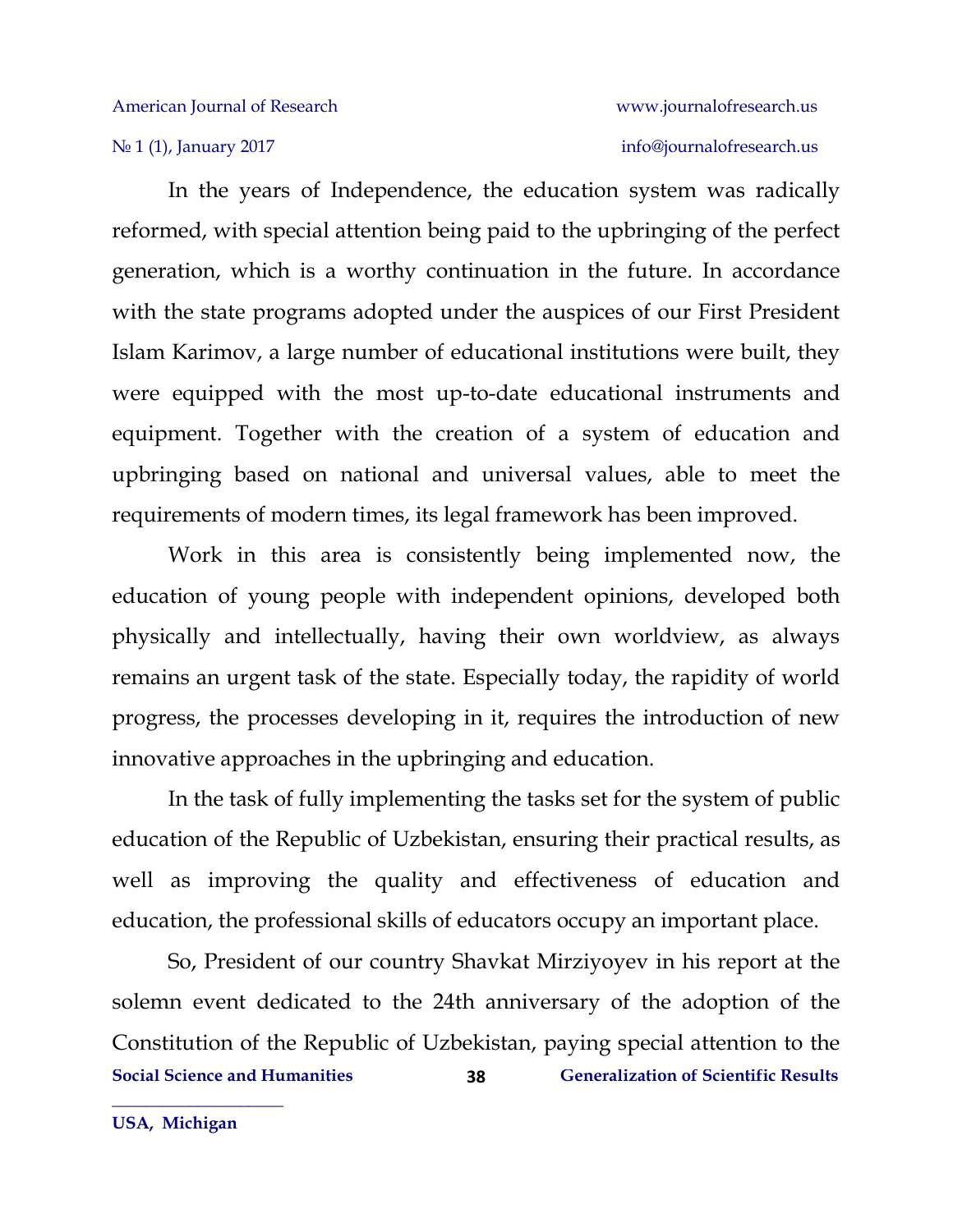need to improve the quality of teachers, the comprehensive development of the educational and upbringing system, emphasized: "We recognize the paramount task of improving all levels The system of education and upbringing on the basis of the demands of modern times…"<sup>2</sup>

Currently, there are 4,916 institutions of preschool education in the system of public education, as well as a number of effective measures to improve the professional and spiritual quality, the skill of teachers. So, the efforts to strengthen the health of the population, especially motherhood and childhood, the development of the material and technical base of preschool educational institutions, including the education of the younger generation physically healthy, spiritually committed, the protection of their rights and interests is under constant attention of our state. An important programmatic basis in this area is the Law of the Republic of Uzbekistan "On Guarantees of the Rights of the Child". At present, 4,916 preschool educational institutions across the country raise 668,497 children. Also, in our country there are 194 non-state pre-school educational institutions, where 11 746 children are brought up, in these institutions great attention is paid to the quality and effectiveness of education and upbringing. In particular, generalization of progressive experience, organization of demonstration exhibitions, seminars is applied. Constantly held contests

l

**Social Science and Humanities Generalization of Scientific Results 39** <sup>2</sup> Shavkat Mirziyoyev. The proving of rule of law and people's interests – the guarantee of prosrerity of nation and country. Halk suzi (The vox populi). 2016, 8 December. No.243 (6678).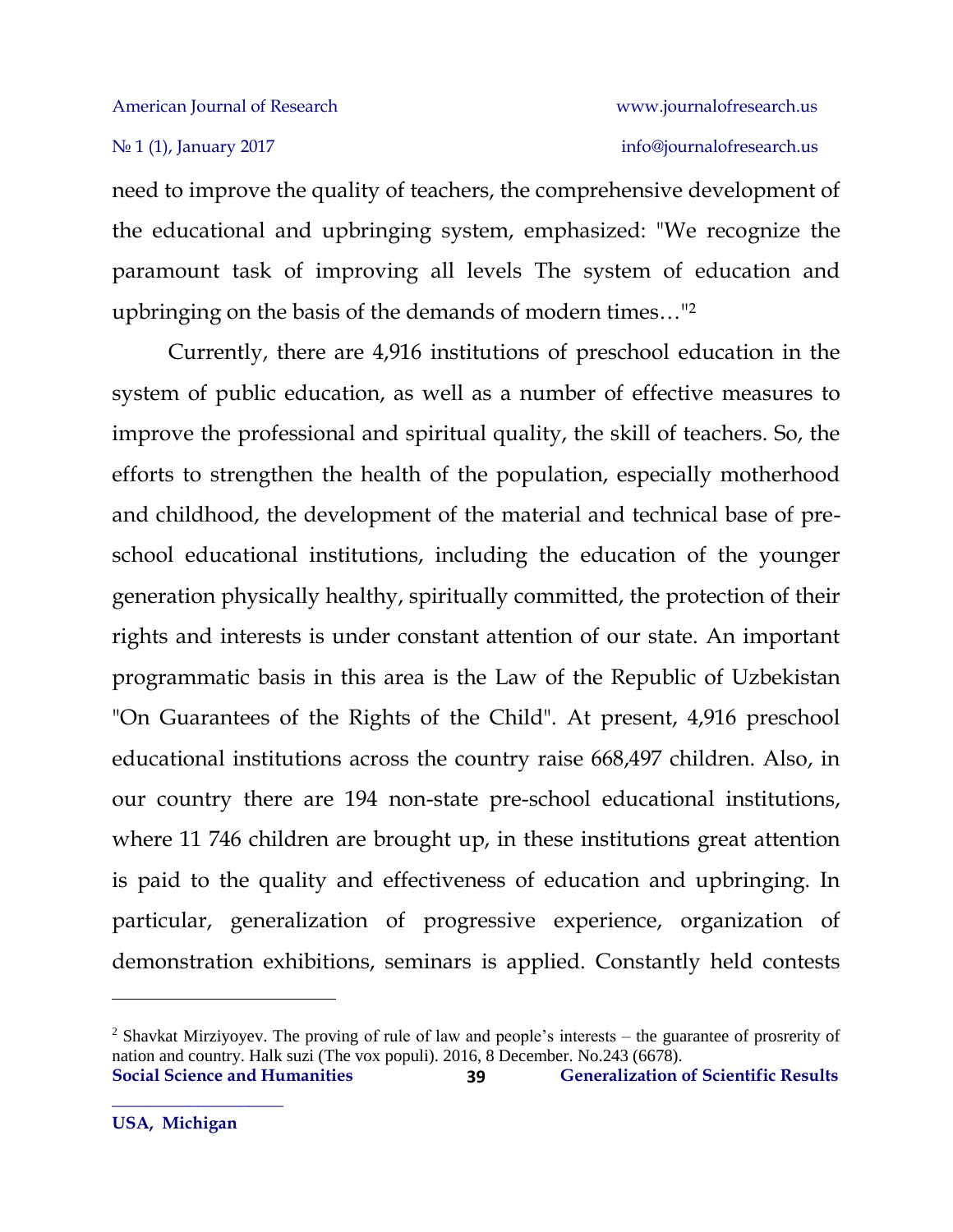"The best educational institution of the year", "The most exemplary educator", "Nurturer of the Year." Competitions "In the circle of girls (Zumrada)", "We speak English", as well as the sports competitions "Healthy strong," "Chess checker", "Little cooker", contributing to the healthy upbringing of children, are important in the formation in children of a sense of patriotism, respect for national traditions.<sup>3</sup> In addition, taking into account progressive foreign experience, in order to develop and introduce alternative training programs in the preschool education system, to better prepare children for school on the basis of new programs, to develop intellectual abilities and the possibilities of logical thinking, new technological methods for improving on a systematic basis The process of raising the qualifications of educators and responsible employees of preschool educational institutions. In this connection, the resolution of the President of the Republic of Uzbekistan "On measures to further improve the system of preschool education in 2017-2021" published recently in the press will undoubtedly serve to raise the activity of this system to a new stage of development, modernization of this sphere in accordance with the requirements of today.

Currently, educators of preschool educational institutions in our country are upgrading their qualifications in accordance with the Decree of

 $\overline{\phantom{a}}$ 

 $3$  http://rtm.uz/blog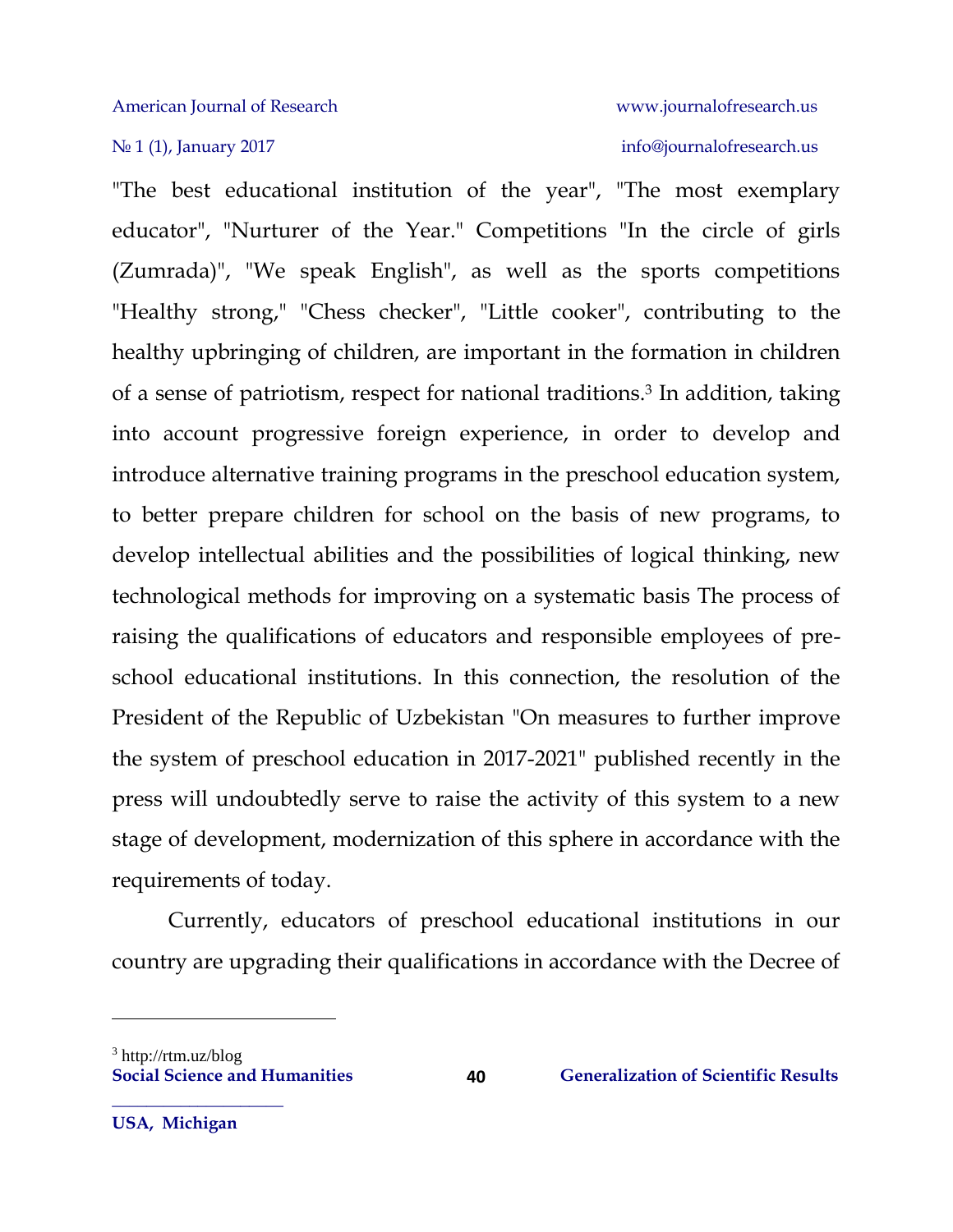No 1 (1), January 2017 info[@journalofresearch.u](http://journalofresearch.asia/)s

the Cabinet of Ministers of the Republic of Uzbekistan of August 15, 2014 No.234 "On measures to further improve the system of retraining and improving the skills of public education workers."<sup>4</sup> The Regulation "On the retraining of public education workers and improving their qualifications" approved the main objectives, tasks, forms, methods and procedures for retraining and upgrading the skills of leading, pedagogical cadres and other specialists in pre-school, general secondary and out-of-school education institutions.

In accordance with this Regulation, the objectives of retraining and upgrading the skills of public education workers are as follows:

Firstly, ensuring the constant growth of the professional and pedagogical skills of the employees in the positions they occupy, the specialty or the subjects taught, the systematic updating of the professional knowledge, qualifications and skills of using progressive pedagogical and information technologies, as well as interactive teaching methods;

Secondly, the deepening and renewal of their theoretical knowledge and practical skills, acquaintance with modern topical problems of public education, the newest principles of the organization of education, modern methods of organizing the education and upbringing process, state educational standards and normative legal documents in this field.

 $\overline{\phantom{a}}$ 

**Social Science and Humanities Generalization of Scientific Results 41** <sup>4</sup> The code of laws of the Republic of Uzbekistan, 2014, No.34, art.433; 2015, No.52, art.646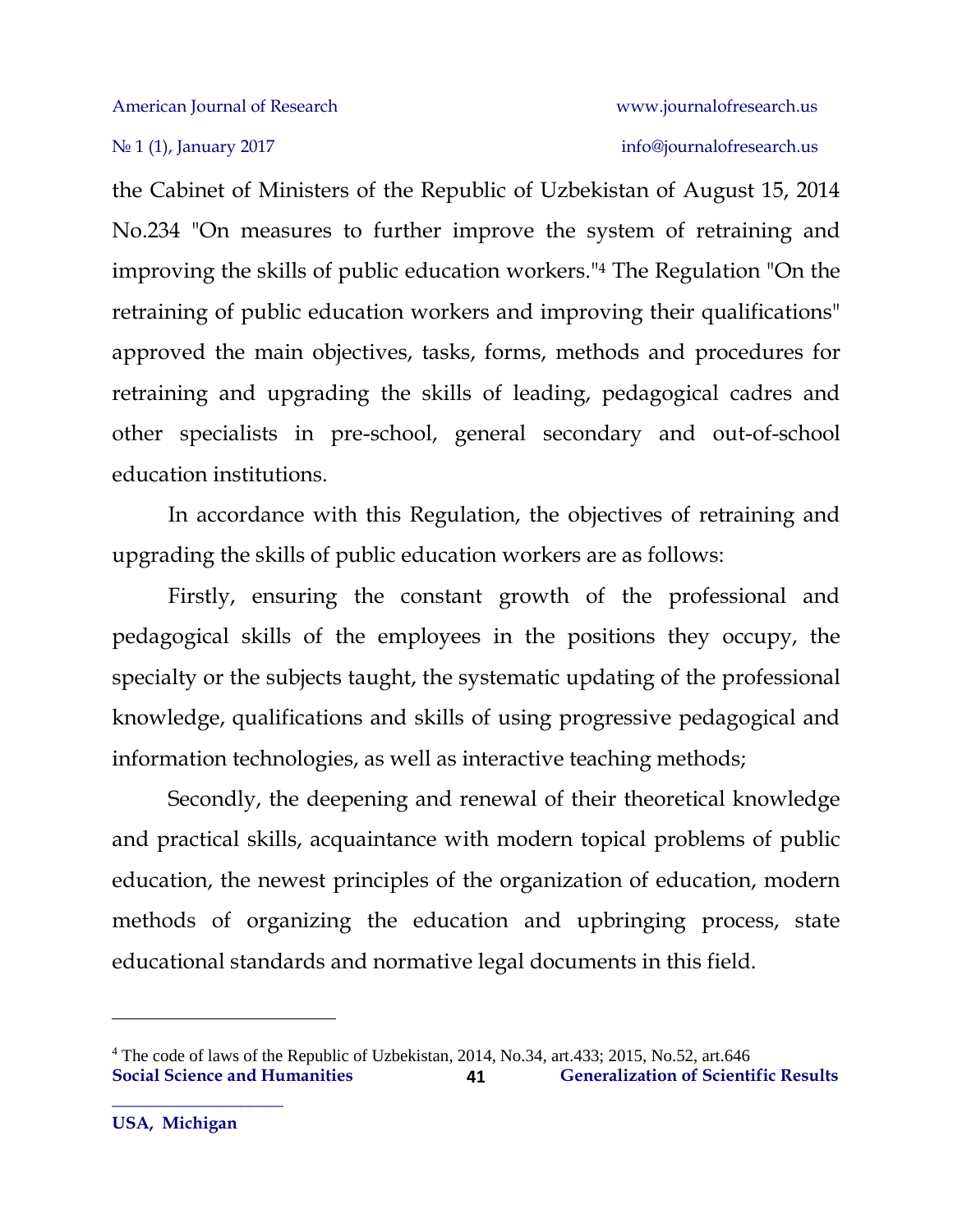Retraining and raising the level of professional skill of workers of public education pursues the following main tasks:

- increase of professional abilities and mastery in teaching (teaching);

- Psychological and pedagogical preparation and teaching of the culture of speech;

- inculcation of skills of independent thinking and development of abilities of workers, and also granting of new knowledge;

- Formation of practical skills of work with advanced pedagogical and information technologies, the global Internet network;

- inculcation of knowledge of scientific and pedagogical and creative methodology, as well as the main directions of development of pedagogical science and industry;

- Strengthening of the skills of educational, spiritual and enlightenment work, monitoring and objective assessment of the knowledge of the trainees;

- ensuring the high efficiency of the education process, encouraging the initiative of the listeners, the desire for scientific research, as well as creativity;

- the inculcation of skills in the implementation of research and teaching and methodological work to improve the content of continuing education of public education workers and their retraining.

**42**

**USA, Michigan**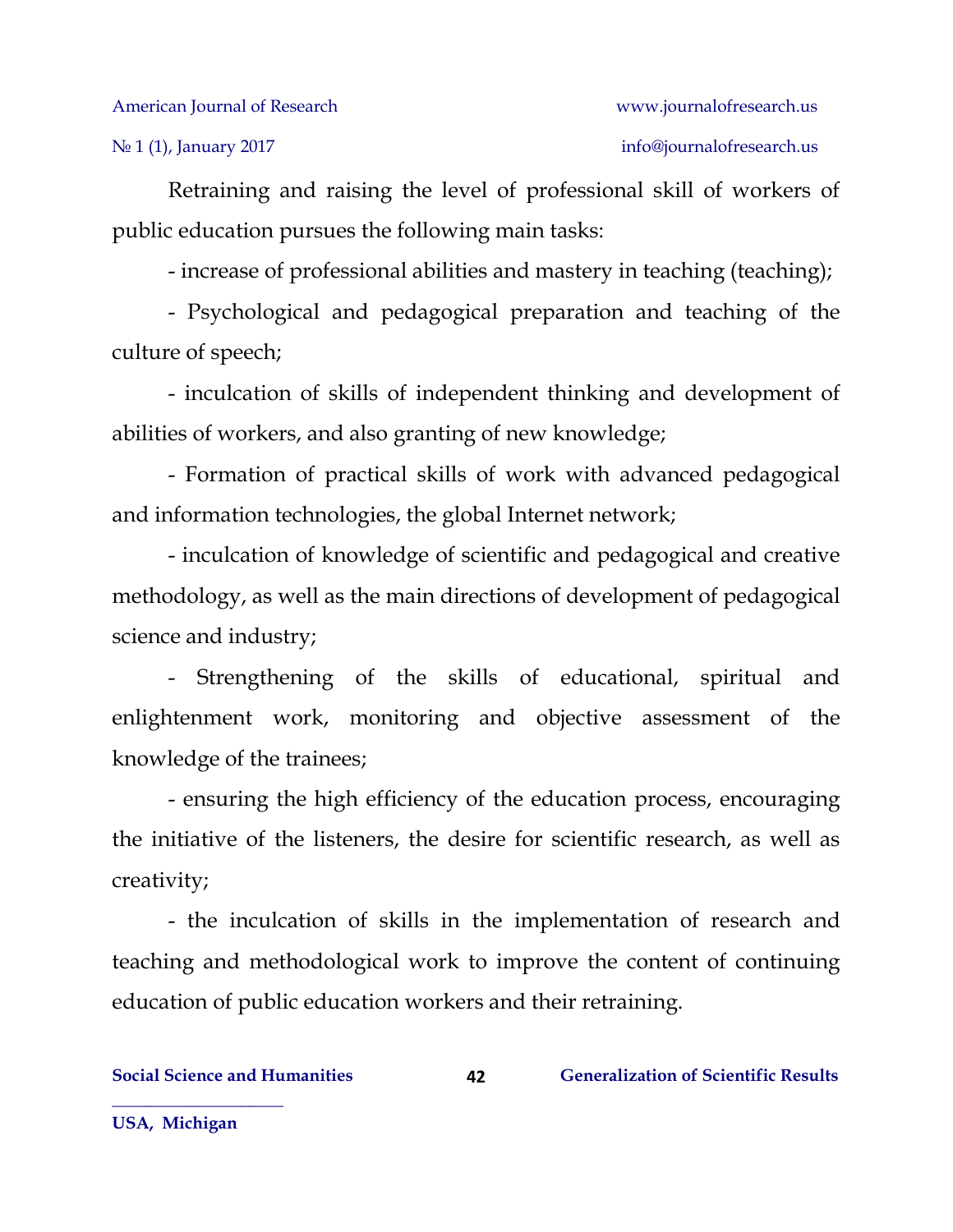According to this provision, in the system of public education of our republic retraining and raising the level of professional skill of workers of public education is carried out by the Republican educational and methodological center. The Center is recognized as the basic basic educational and methodological institution for retraining and advanced training of employees of pre-school education institutions.

In accordance with this provision, although the Center is the main basic educational and methodological institution of the system of advanced training for pre-school institutions, however in the regions the task of retraining and upgrading of the pedagogical staff and other specialists of pre-school education institutions is carried out together with retraining and advanced training of workers in the general secondary And out-of-school education, which has a negative impact on the process of raising the qualification of this category Workers.

As you know, the way to organize the beginning of the educational and educational process has a decisive influence on the formation of the still unconscious talents and abilities of the subjects of upbringing children.

**Social Science and Humanities Generalization of Scientific Results 43** If you become acquainted with the experience of developed foreign countries, they consider the education of a child in the preschool period as the most important factor of the child's complete upbringing, that is, during this period the first examples of a child's comprehension of the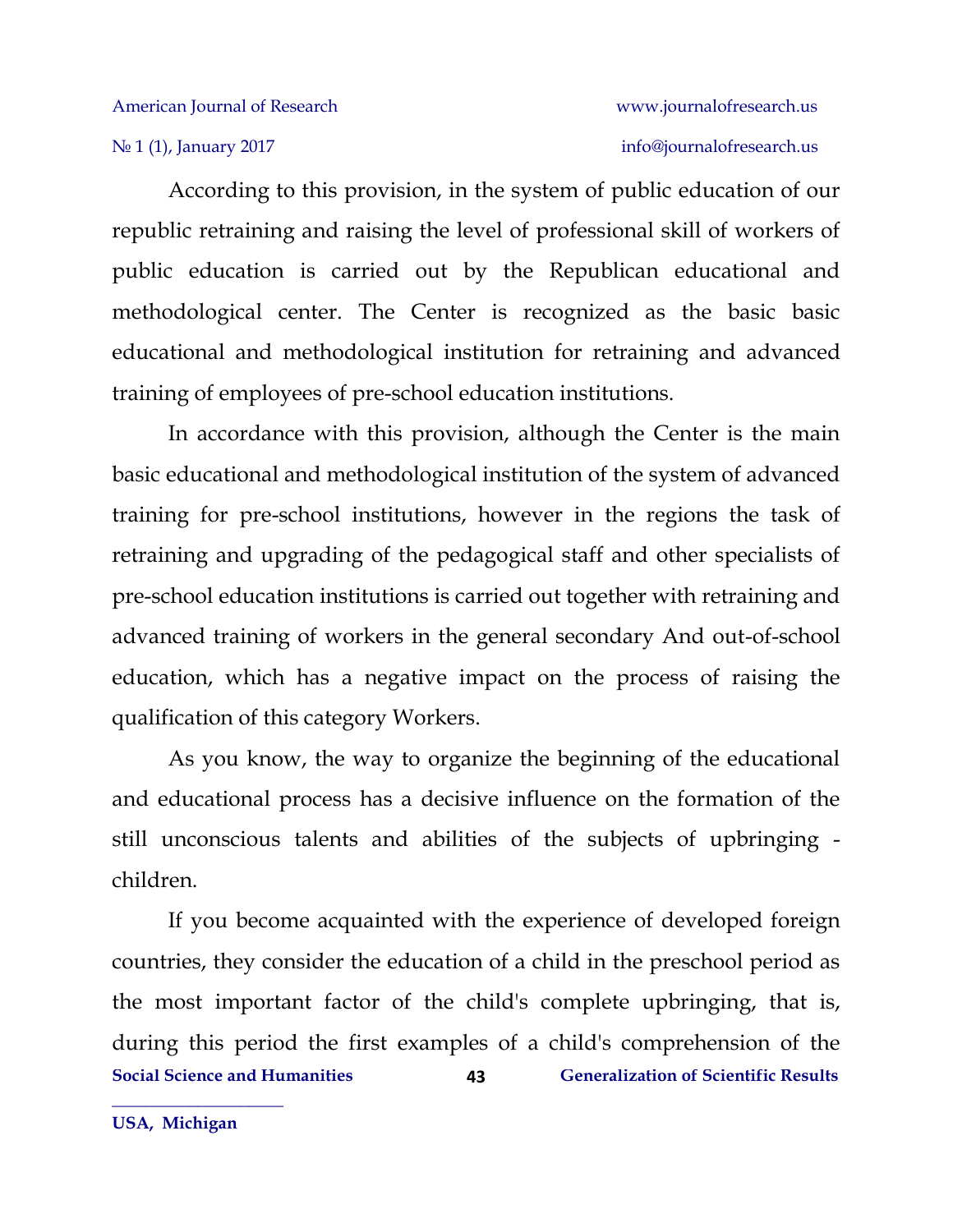### No 1 (1), January 2017 info[@journalofresearch.u](http://journalofresearch.asia/)s

world, his feelings, management of himself as a process of his understanding, In itself (positive and partially negative egocentric positions), from this point of view, on the basis of a profound analysis of educational processes in relation to such a specific subject of education, n The process of improving the qualifications of representatives of pre-school educational institutions is being improved taking into account the most upto-date requirements.

One of the prominent US experts in this field, scholar Lee Grayson, emphasizes that educators of preschool educational institutions, whether it is a state institution or a private pre-school educational institution, along with the fact that they must be knowledgeable, smart and smart, operative, polite, also Should be able to manage themselves, since this is an important factor in the innovative worldview, his colleague, the author of educational programs and manuals for educators of pre-school educational institutions in the County of Kolumbia Laura J. Colker notes that, along with the above advantages, when raising the qualifications of educators, it is especially important to increase their sense of the children's atmosphere, to understand their microclimate, therefore, curricula and pedagogical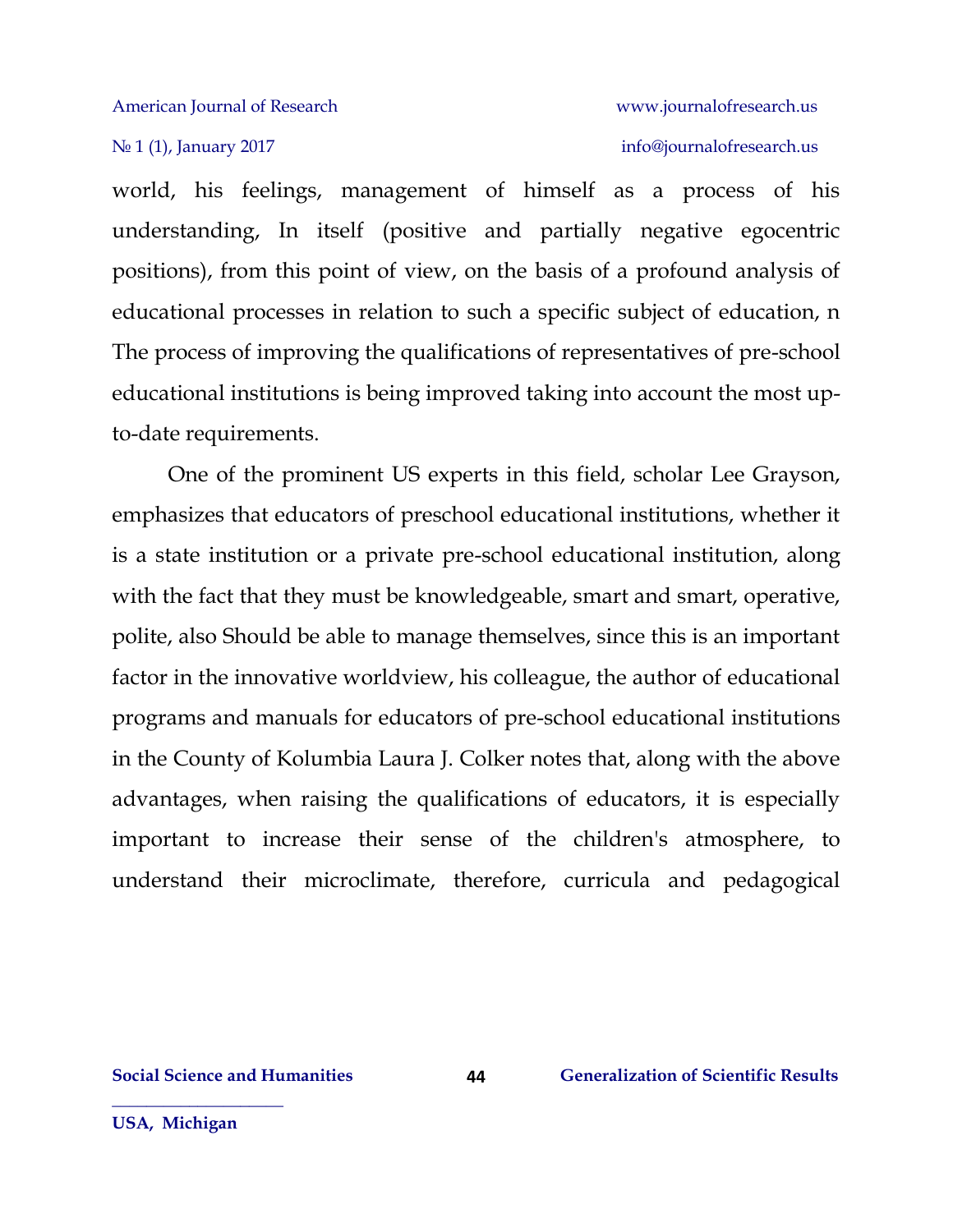technologies should be directed primarily at developing these abilities and skills.<sup>5</sup>

Without denying the fairness of the above-mentioned opinions, we can additionally note that with the improvement of the qualifications of educators and responsible workers of pre-school educational institutions, one should not limit oneself to increasing their knowledge, skills and improving the latest techniques and techniques introduced into the education process, the desires of children, the causes of their moods, the formation of children's initial skills in the perception of news, the mechanisms for their processing, while avoiding creating their negative situations egocentrism.

A group of Russian experts explain the need to improve the qualifications of pre-school educators and to master new technologies by the following factors:

- Improvement of technical and technological processes and the impact of nano technologies on the daily life of society;

- awareness of members of society, regardless of age, about scientific achievements;

- infinity and integration of educational and training processes;

l

**Social Science and Humanities Generalization of Scientific Results** <sup>5</sup> http://work.chron.com/skills-traits-needed-preschool-teacher-2154.html Skills or Traits Needed to Be a Preschool Teacher.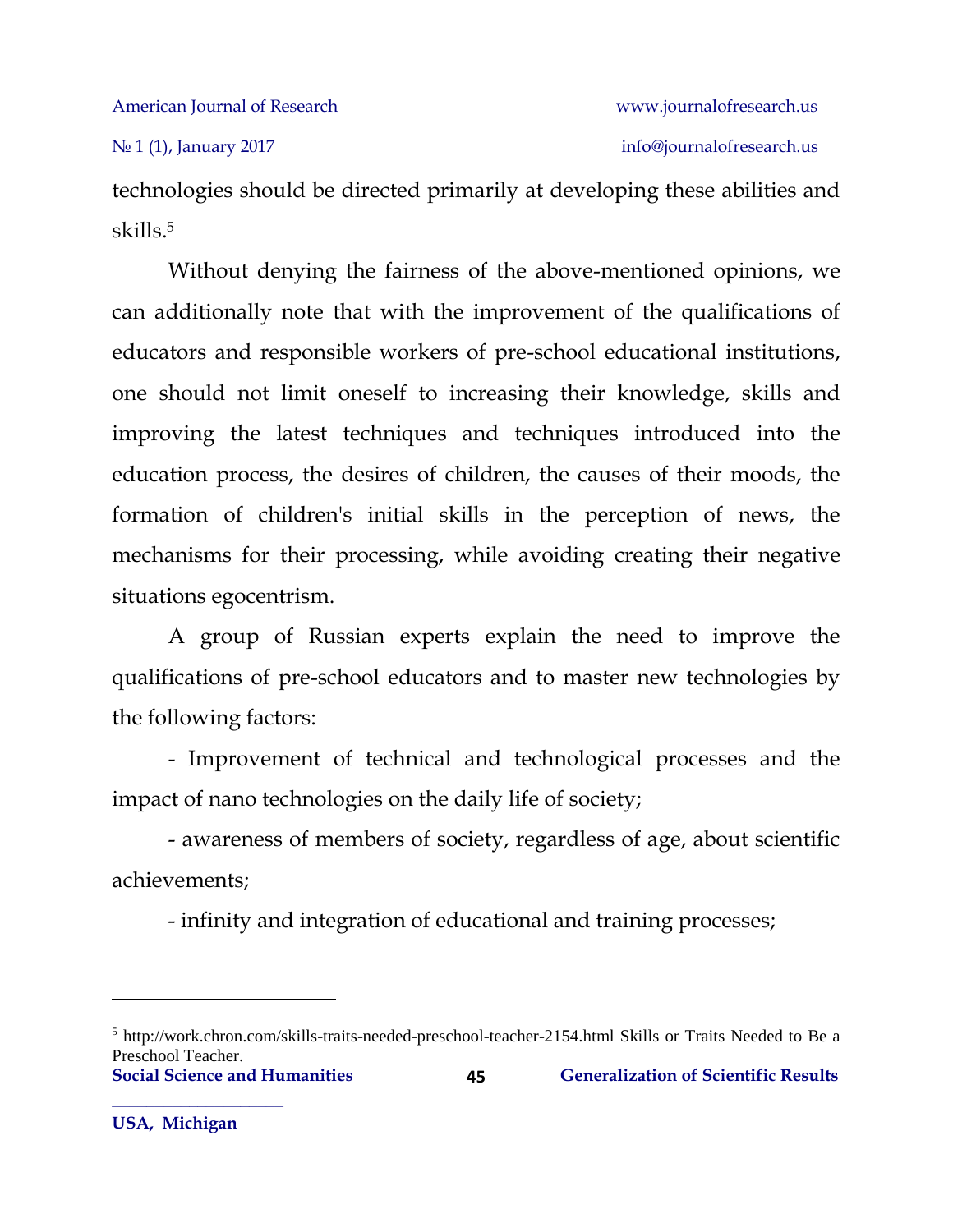№ 1 (1), January 2017 info[@journalofresearch.u](http://journalofresearch.asia/)s

- deepening of global problems in economics, demography and spirituality.<sup>6</sup>

In this aspect, one can not disagree with their opinions, since the main goal of education and education is, as you know, ensuring stability in all spheres of public life.

Based on the foregoing, in the process of improving the professional development of educators of pre-school educational institutions, it is proposed to pay special attention to the following aspects. Firstly, the Regulation "On retraining of public education workers and improving their qualifications" should be amended and updated in accordance with the requirements of the modern day, while it is necessary to create a separate from the Republican Training Center, the Training and Methodological Center for Retraining and Enhancement Qualifications of employees of preschool education establishments; secondly, distance learning methods should be more widely used in the process of professional development, when the educator increases his qualification in their workplace, directly with the participation of pupils, which in turn implies the creation of new innovative technologies adapted specifically to this situation; thirdly, it is necessary to introduce norms in the regulatory legal acts regarding the questioning of parents with regard to determining the terms of the increase

l

<sup>6</sup> http://nsportal.ru/detskiy-sad/upravlenie-dou/2013/03/14/sistema-povysheniya-kvalifikatsii-pedagogov.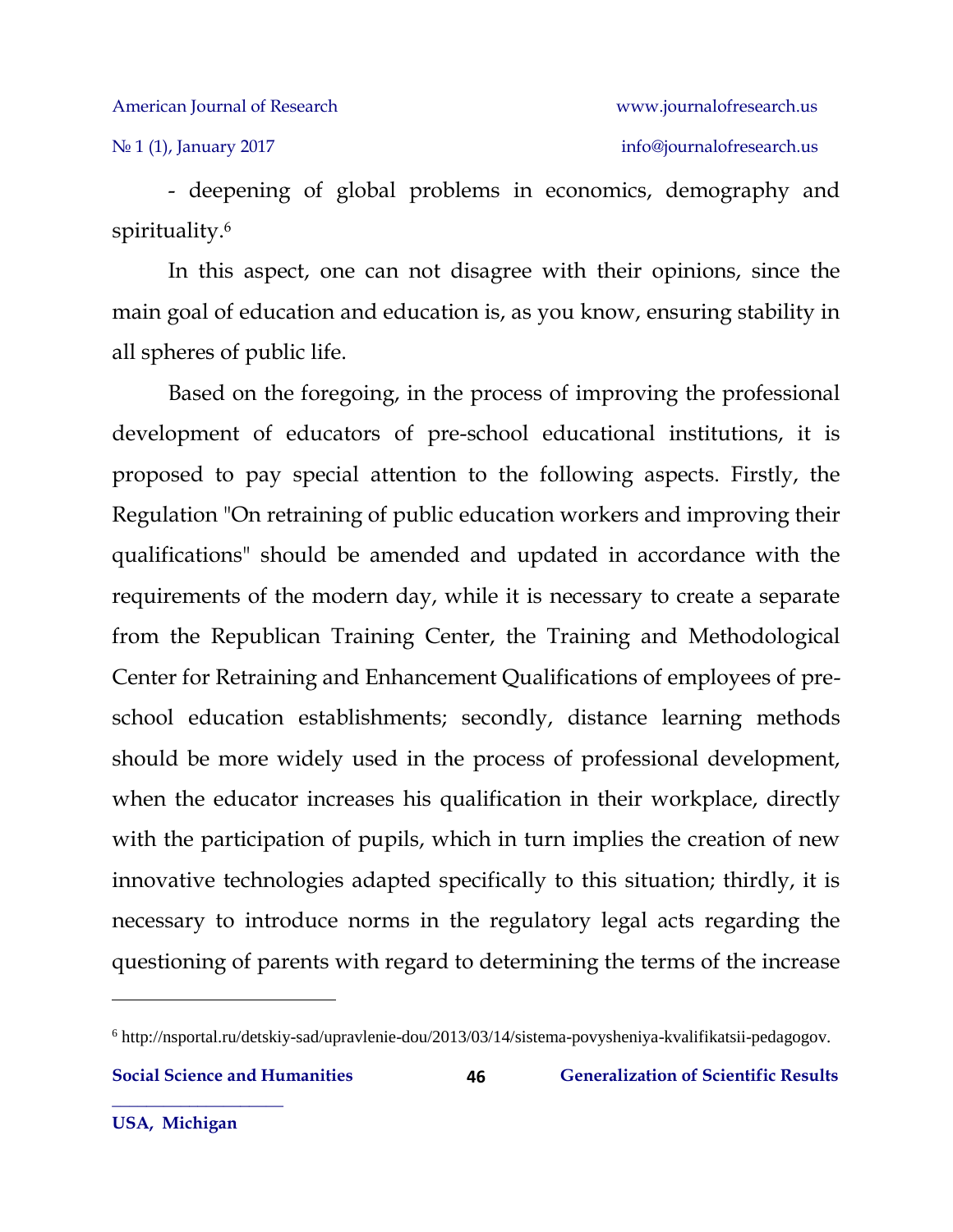Nº 1 (1), January 2017 info[@journalofresearch.u](http://journalofresearch.asia/)s

qualification, since the direct consumer of education and upbringing are children, and the indirect ones are their parents.

**47**

**USA, Michigan**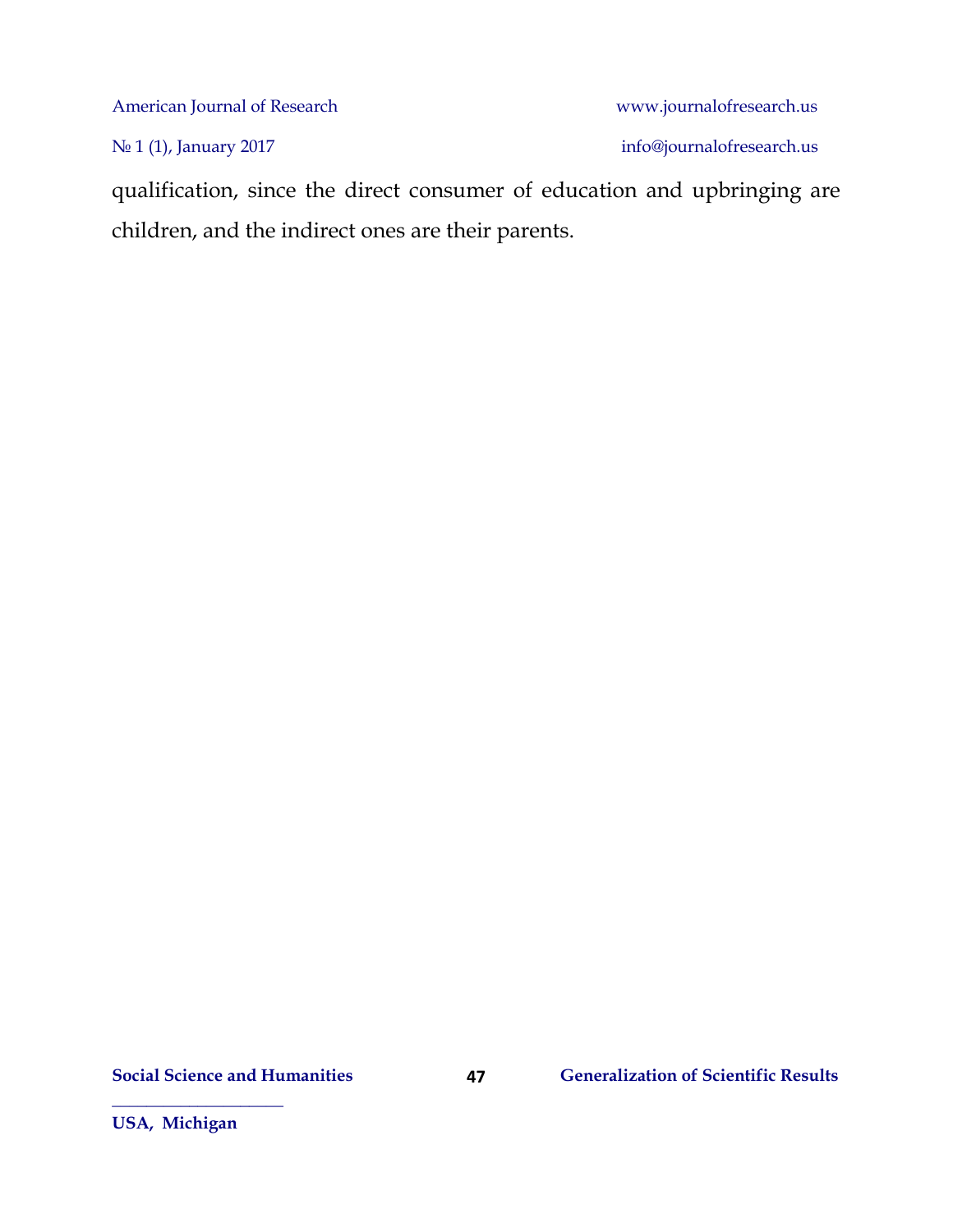N<u>o</u> 1 (1), January 2017 info[@journalofresearch.u](http://journalofresearch.asia/)s

# **Shohistahon Uljaeva, Prof. Dr. – Tashkent chemical-technological institute, Uzbekistan**

## **War and peace in the Middle East on the modern context (Example of Amir Temur's state)**

Problem of war and peace existed since the most ancient times both its form and motives changed a little.

Since the appearance of written history sources (about 2500 years ago), the last about 1600-armed conflicts endured. By some calculations, for the last 5600 years more than 14500 wars were happened. But nobody counted how many years were in peace.

Problems of war and peace belong to the categories of eternity. The mankind traditionally pays huge attention to them, trying to settle the conflicts of various intensity on a just basis. Thus, search of the most effective methods and the newest technologies of peacemaking amplify.

As human development, forms of war and peace developed in parallel too.

In addition, problems of war and peace were actual in the Middle Ages too.

**USA, Michigan**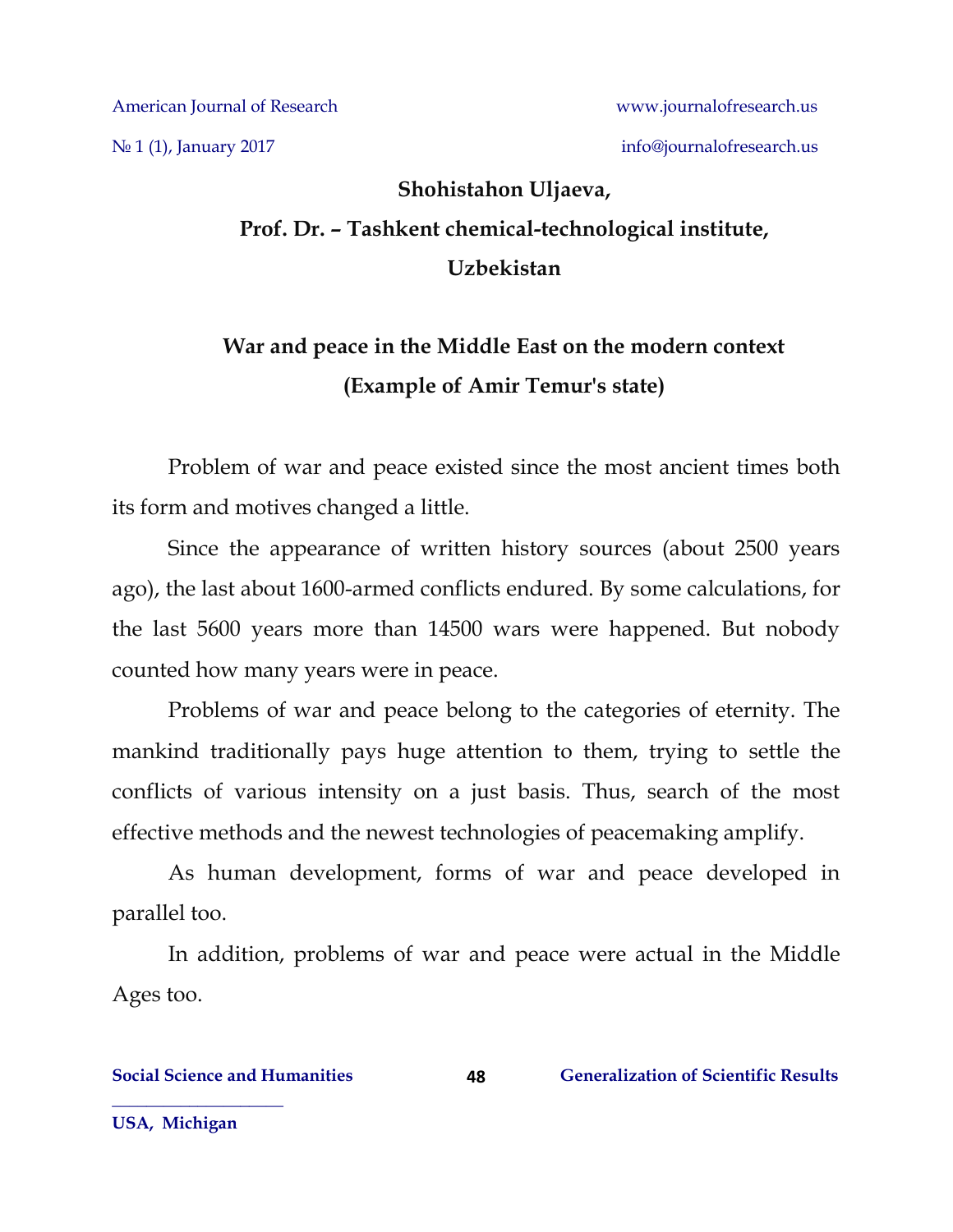The middle Ages were times of military operations, questions of war were the normal phenomenon. Whose military power was stronger they dominated in regions. For example in the Middle East, the West Osmanids and Egypt influence was stronger. They had the military doctrine. In Central Asia and its vicinities, the influence of Amir Temur's state was strong. In those days, the world was divided between the powerful states.

Political and economic interests, territorial claims were promoted hostility between the strongest states as Amir Temur's state, Osmanids, Egypt, the Golden Horde, China, Mongolia, etc. Such features are similar to modern fight. It can be discussed on a modern context.

The problem of war is exported from outside by strong players the states for the purpose of interests on regions.

Now globalization time, people of the world face the same problems are identical, against this the negative phenomenon the problem restoration of peace has to become actual also.

**Key words** war, peace, Amir Temur's state, history

Problem of war and peace existed since the most ancient times both its form and motives changed a little.

Since the appearance of written history sources (about 2500 years ago) the last about 1600 armed conflicts endured. By some calculations, for

**49**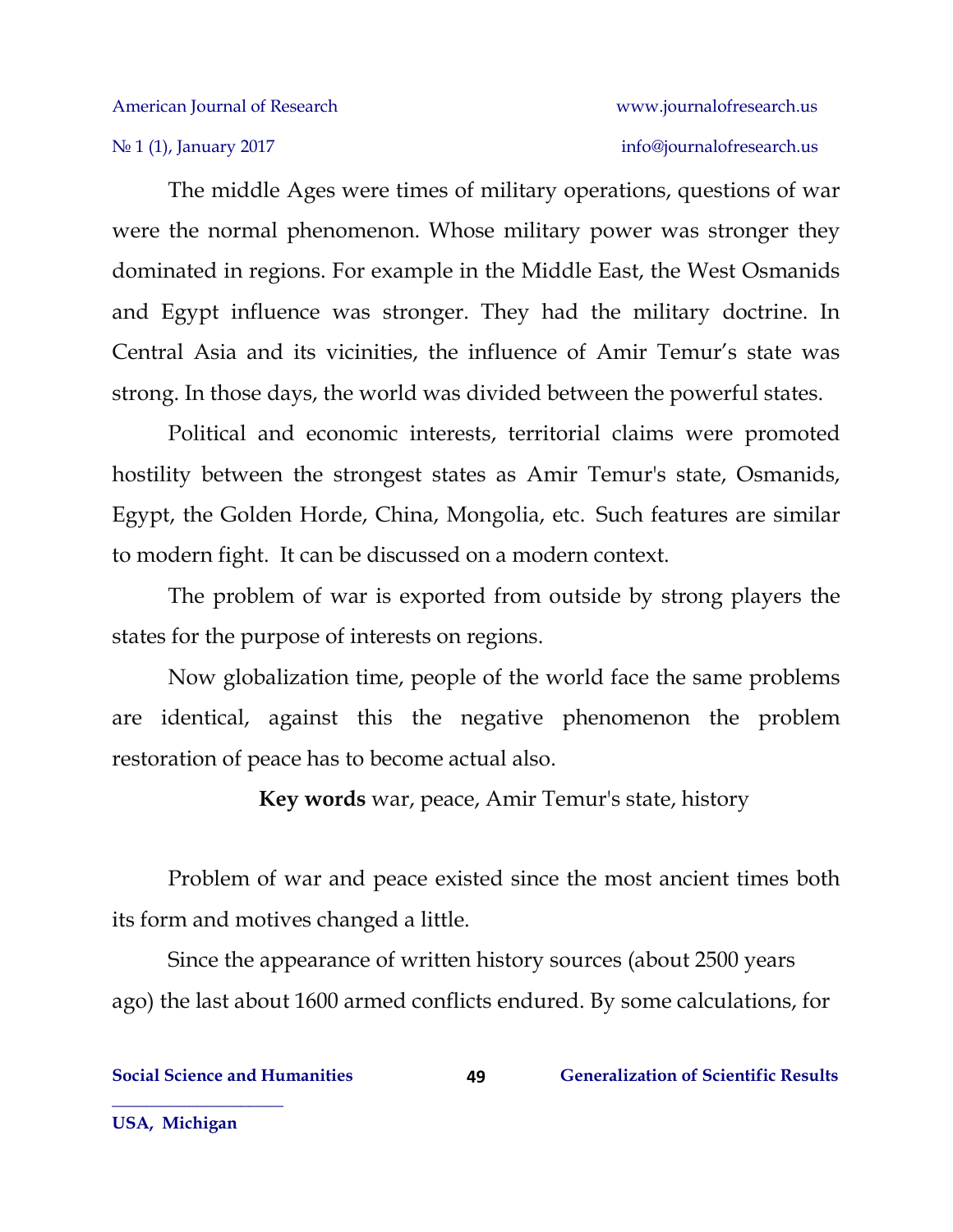### No 1 (1), January 2017 info[@journalofresearch.u](http://journalofresearch.asia/)s

the last 5600 years more than 14500 wars were happened. But nobody counted how many years were in peace<sup>7</sup> .

Problems of war and peace belong to the categories of eternity. The mankind traditionally pays huge attention to them, trying to settle the conflicts of various intensity on a just basis. Thus search of the most effective methods and the newest technologies of peacemaking amplify.

As human development, forms of war and peace developed in parallel too. If in the ancient time, people battled through the primitive weapon made of stones and trees, over time these weapons replaced with more difficult and strong ones. In the ancient time, ancestors of tribes agreed with each other, and found a way for peace. Today there are many types of weapon and they are so dangerous, they can destroy the world without a large war for a moment and it is not easy to find a truce.

In modern peacekeeping process there are not incidentally involved many influential supranational international organizations, the big and small states, certain outstanding persons. All of them do a great serious job, defining rules of peace existence of people, developing strategy and tactics of application of operating international law to the most difficult conflicts of political daily occurrence, trying to reach a condition of comprehensive safety on a planet.

 $\overline{\phantom{a}}$ 

**Social Science and Humanities 60 6 Generalization of Scientific Results** 7http://allpolitologia.ru/problemy-vojny-i-mira/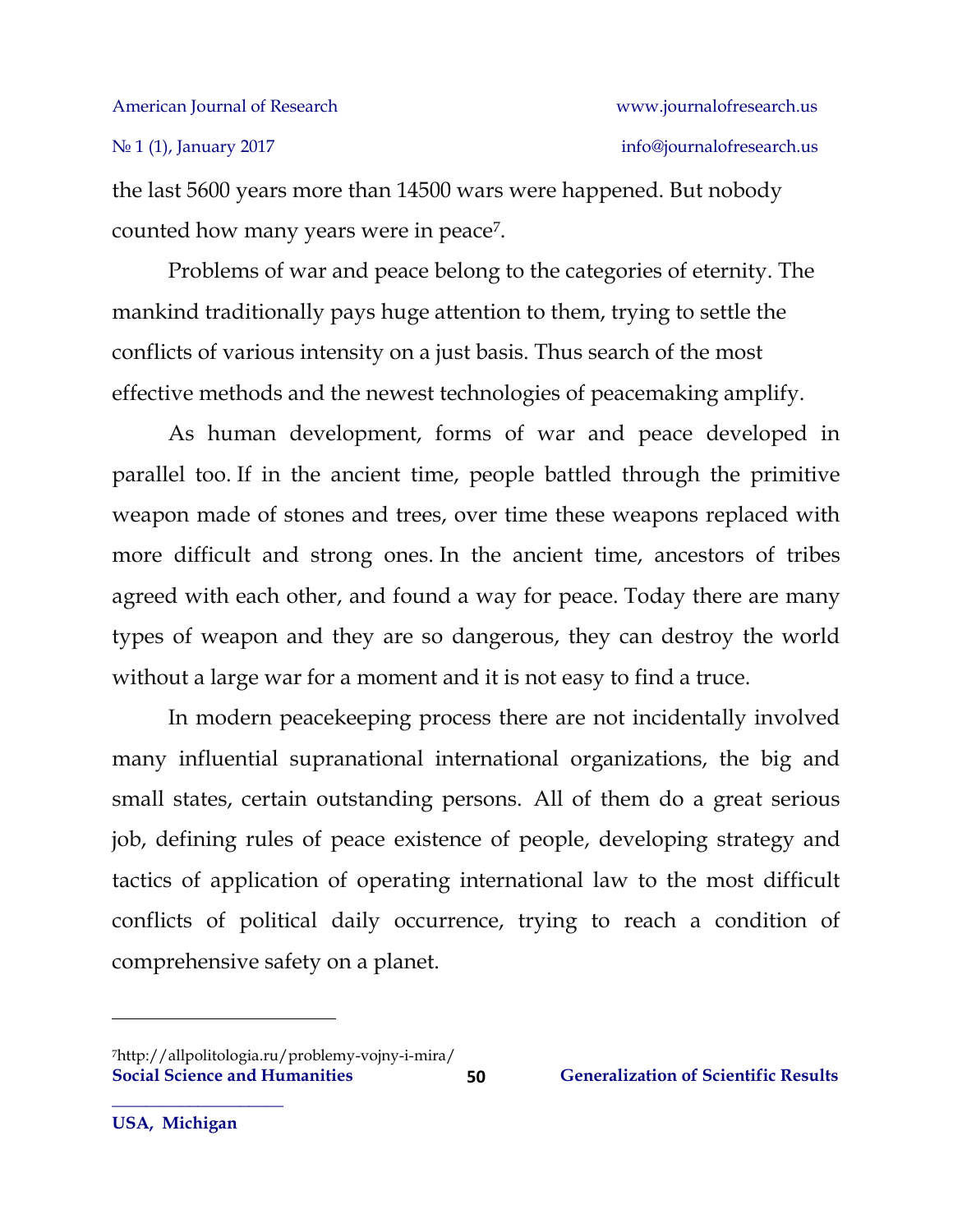In addition, problems of war and peace were actual in the Middle Ages too.

The middle Ages were times of military operations, questions of war were the normal phenomenon. Whose military power was stronger they dominated in regions. For example in the Middle East, the West Osmanids influence was stronger. They had the military doctrine. In Central Asia and its vicinities the influence of Amir Temur's state was strong. In those days the world was divided between the powerful states.

Political and economic interests, territorial claims were promoted hostility between the strongest states as Amir Temur's state, Osmanids, Egypt, the Golden Horde, China, Mongolia<sup>8</sup>, etc. Such features are similar to modern fight. It can be discussed on a modern context.

After Amir Temur's arrival to a throne, the international situation began to change a little. Amir Temur wanted to strengthen the states from the North. In order to strengthen northern borders Amir Temur wanted to annex Khoresm<sup>9</sup>, not to give to the Golden Horde the management over Azerbaijan and Iran<sup>10</sup>. He wanted to hold the influence on Dashti Kipchak<sup>11</sup>.

 $\overline{a}$ 

<sup>8</sup>Bo'riev O.B. AmirTemurdavrida Movarounnahr va Mo'g'uliston munosabatlari // Sharqshunoslik. – Тоshkent, 1996. – P. 37-38.

<sup>9</sup>Bo'riev O.B. AmirTemur davrida Movarounnahr va Mo'g'uliston…P. 37-38.

<sup>10</sup>Abduraimov I. Temur va To'xtamish. – Toshkent, Adabiyotvasan'at,2000. - P. 8.

<sup>11</sup>Abduraimov I. Temur va To'xtamish.... - P. 8.

**Social Science and Humanities Generalization of Scientific Results**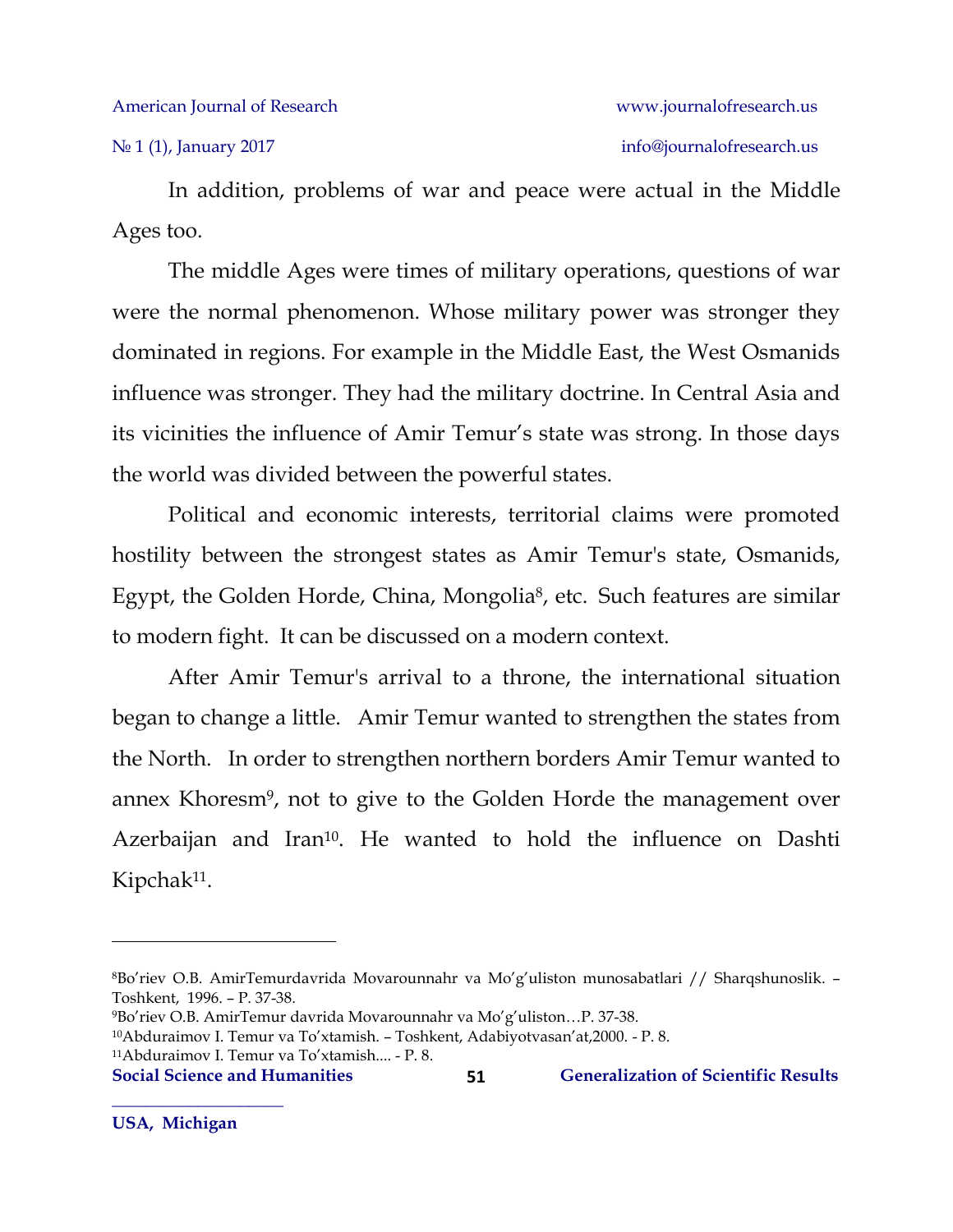In turn, the governor of the Golden Horde Tokhtamish began to resist to it. He sent secret embassies to Bayazid and the governor of Egypt Barkuk then his son Faradj. There were secret embassies between Osmanid, the khan of the Golden Horde and others. At the same time leaders the Turkmens -emirs too agreed to Barkuk's citizenship*12*. Active prosecution of the purpose of Amir Temur caused the emergence on the international scene of the most powerful enemies to it.

Moving ahead to the west, Timur faced the Turkmen state Kara - Koyunlu, the victory of Timur's armies compelled the leader Turkmen Kara of Yusuf to run to the west to the Ottoman sultan Bayazid<sup>13</sup>. Then Kara Yusuf and Bayazid agreed about joint action against Timur. Kara of Yusuf the sultan Bayazid responded to Timur's requirement to give out to it with venomous refusal.

In the international scene against Amir Temurappeared the Four union –Osmanid Bayazid (1389-1402), the Golden Horde Tokhtamish (1376-1395 , Egypt (Barquq, Faraj) and governor of Sivas Kazi Burkhanuddin14. On this union joins of the Governor of Kara-Kouyunli Kara Yusuf Turkman and the mayor of Iraq Sultan Ahmad Djalayir<sup>15</sup> .

### **Social Science and Humanities Generalization of Scientific Results**

 $\overline{a}$ 

<sup>12</sup>UvatovU. AmirTemurvamamlukiylar // Sharqshunoslik. –Toshkent, 1996 -№ 7.– P. 67.

<sup>13</sup>Q'ulomov S. Amir Temurbilan Ahmad ibn Uvaysmunosabatlarigadoir // Sharqshunoslik. –Toshkent, 1997. - № 8. - P.197.

<sup>14</sup>Q'ulomov S. Amir Temurbilan Ahmad ibn Uvays- P.198. <sup>15</sup> In the same place.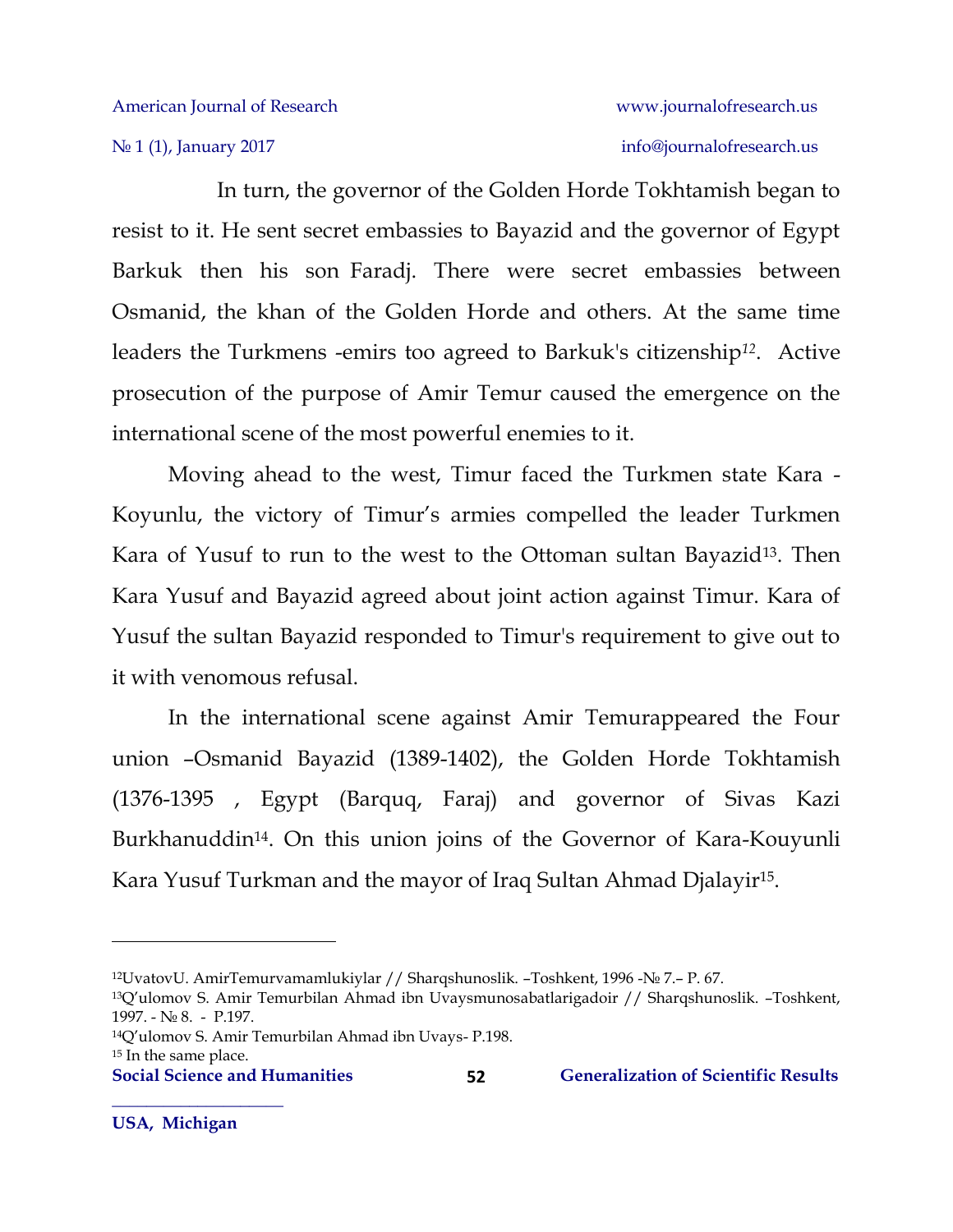This fact reminds us the Tripartite alliance and the Entente.

In spite of the arrangement on uniform geographical space Amir Temur and Bayazid faced each other, if to estimate objectively, these features would not become the reason for the war between them. Consequently, one of the largest battles of the fifteenth century happened.

Amir Temur demanded diplomatic negotiations from Bayazid as the following:

- To kill or banish Kara Yusuf from the country or to send him to Amir Temur.

- Fortress Kamokh will be under Amir Temur's authorities<sup>16</sup>.

- To release relatives of Amir Temur from captivity.

- In exchange Amir Temur wanted to leave Sivas, Malatiya and Abiston under Bayazid's authorities.

This fact asserts that division by territories was one of the reasons of hostility between these governors.

Amir Temur's appearance in the Middle East naturally called the powerful states of that time as Egypt and Osmanids.

In the middle Ages the War Between the States occurred based on the purpose protection of border, for economic a superiority (generally they

 $\overline{\phantom{a}}$ 

**Social Science and Humanities** 53 **Generalization of Scientific Results 53** <sup>16</sup>Uvatov U. Amir Temur va mamlukiylar... - P. 70.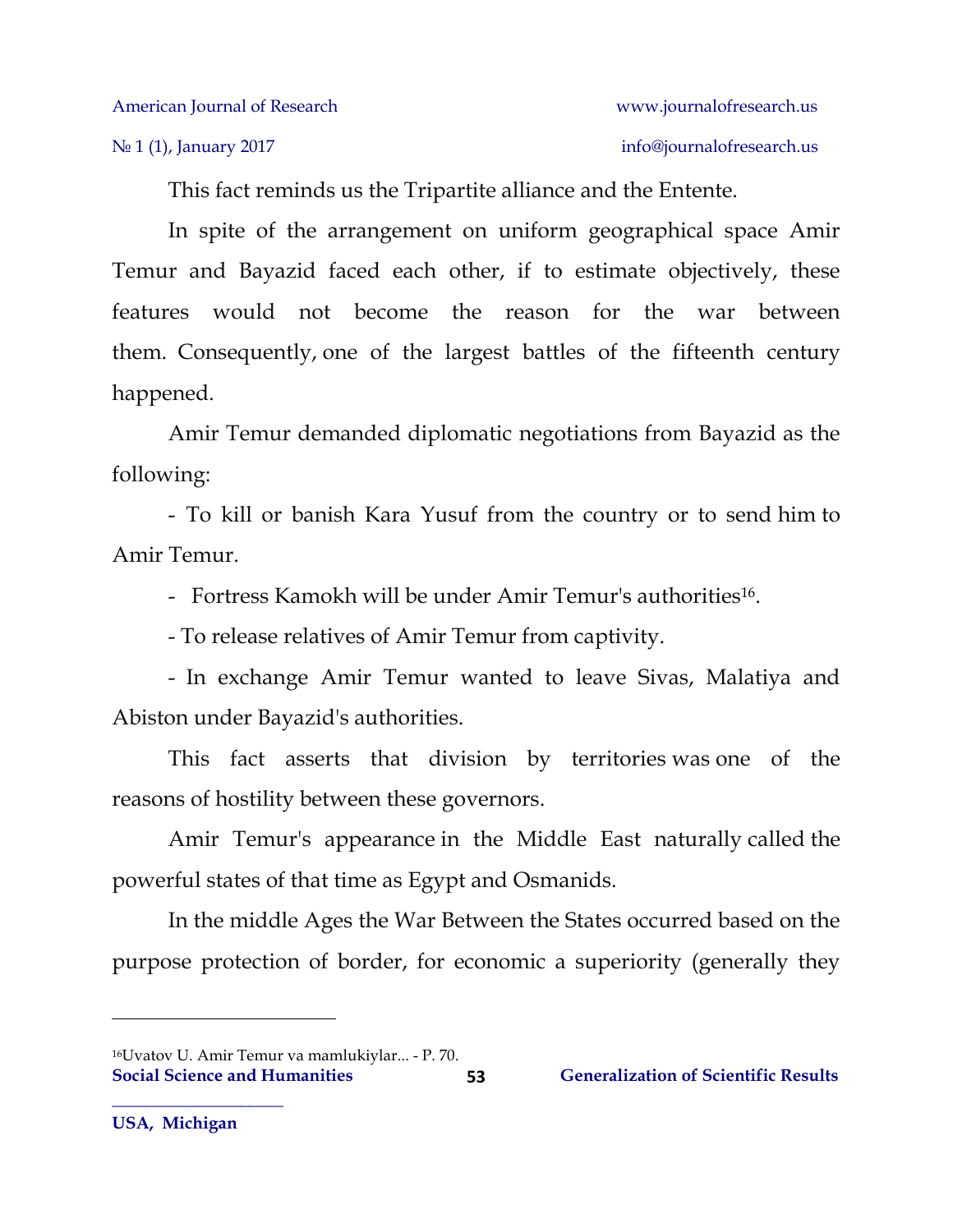fought for supervision over Great Silk Road) and to the religious reasons<sup>17</sup>. In the Middle Ages often there were sacred wars against representatives of others religious beliefs.

Because of external influences, the territorial and economic reasons between Amir Temur and Bayazid there was a military collision. Fight at Ankara changed the political map of the world very much considerably at that time.

After fight at Ankara between Amir Temur and Bayazid the peace treaty was made.

Amir Temur divided the Osmanid states to Bayazid's sons.

If could discuss and not occur fight at Ankara. But as today, at those times a fatal role played external circumstances too. Intrigues, propagandas of Kara Yusuf and Sultan Ahmad against Temur yielded the results. Bayazid became a dangerous enemy against Temur. Also Egypt's governors, the Golden Horde in the form of Bayazid found the strong governor who can resist to Amir Temur. Amir Temur's enemies actively agitated each other to destroy him.

Despite many wars Amir Temur in the empire could preserve the peace and tranquility. He governed for the sake of justice, punished criminals. In all places of the empire canals, hospitals, roads, mosques and

**Social Science and Humanities Generalization of Scientific Results 54** <sup>17</sup>NizomiddiShomiy. Zafarnoma. -Toshkent, Sharq, 1997. - P. 284.

 $\overline{\phantom{a}}$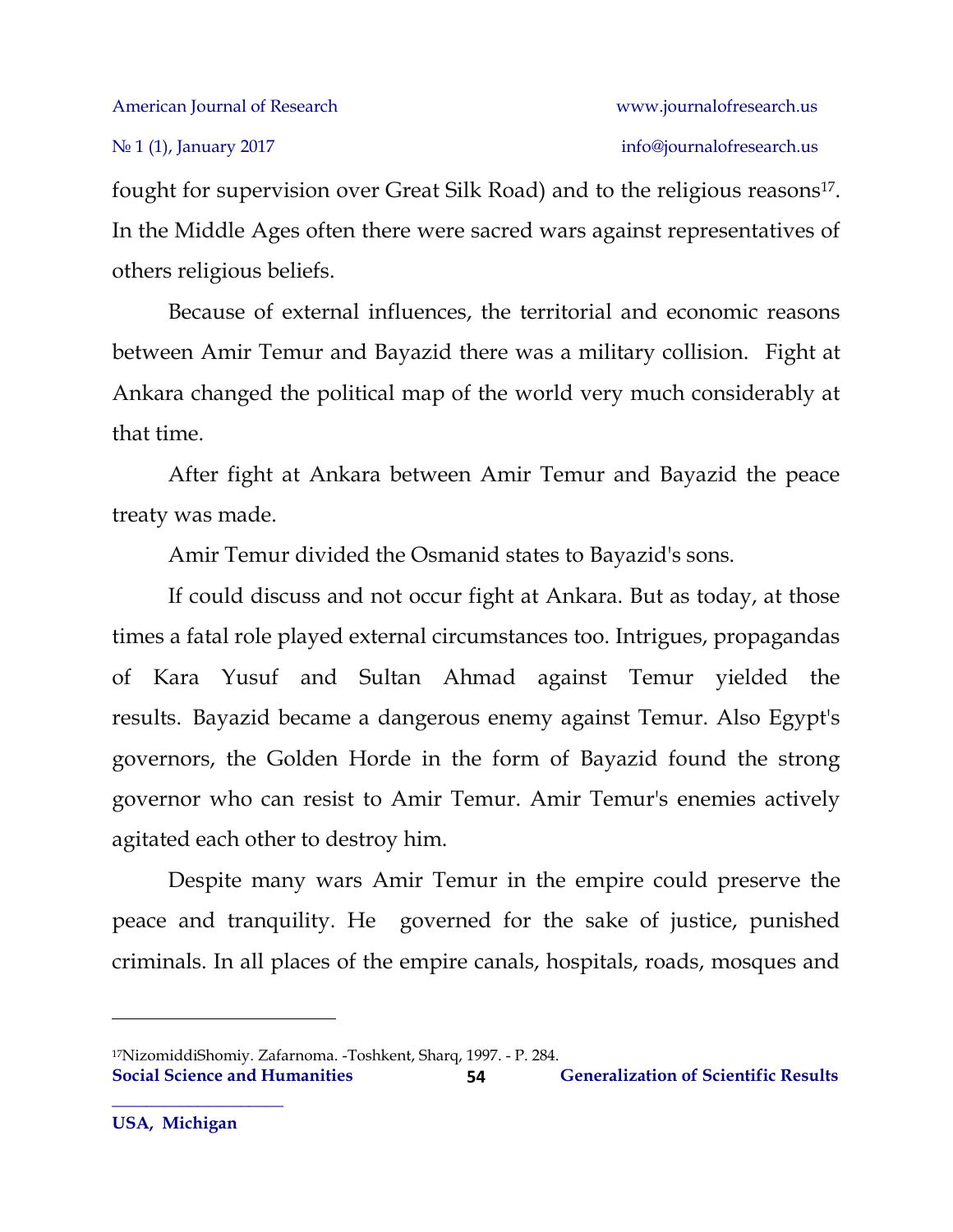other necessary buildings were built. In Samarkand masterpieces are constructed middle ages, the science developed, the second Renaissance is based. During Amir Temur war and peace in parallel existed. This question should be studied carefully.

Today these intrigues - dirty political schools grew rich, found new ways and methods. In order to divide the world, to promote concerns in developing regions, to weaken political, military and economic power, with this way some powerful states try to strengthen the influence on other regions very much.

Thus, today the active fight goes for world division too.

In these conditions the value of democracy suffers and illegality has command, is broken the rights of people, the international situation becomes aggravated. Questions of war and peace have become the global phenomenon today.

Today questions of war and peace have been transformed. With development of technology, informatics the way of their decision has changed. Information war, religious extremism and terrorism have extended among the youth; customers of war have chosen this sphere. **The arisen civil wars for the reasons local of problems now became minor. To come to the first level revolution export.** These revolutions operate different foreign political forces. They expect an economic benefit

**55**

**USA, Michigan**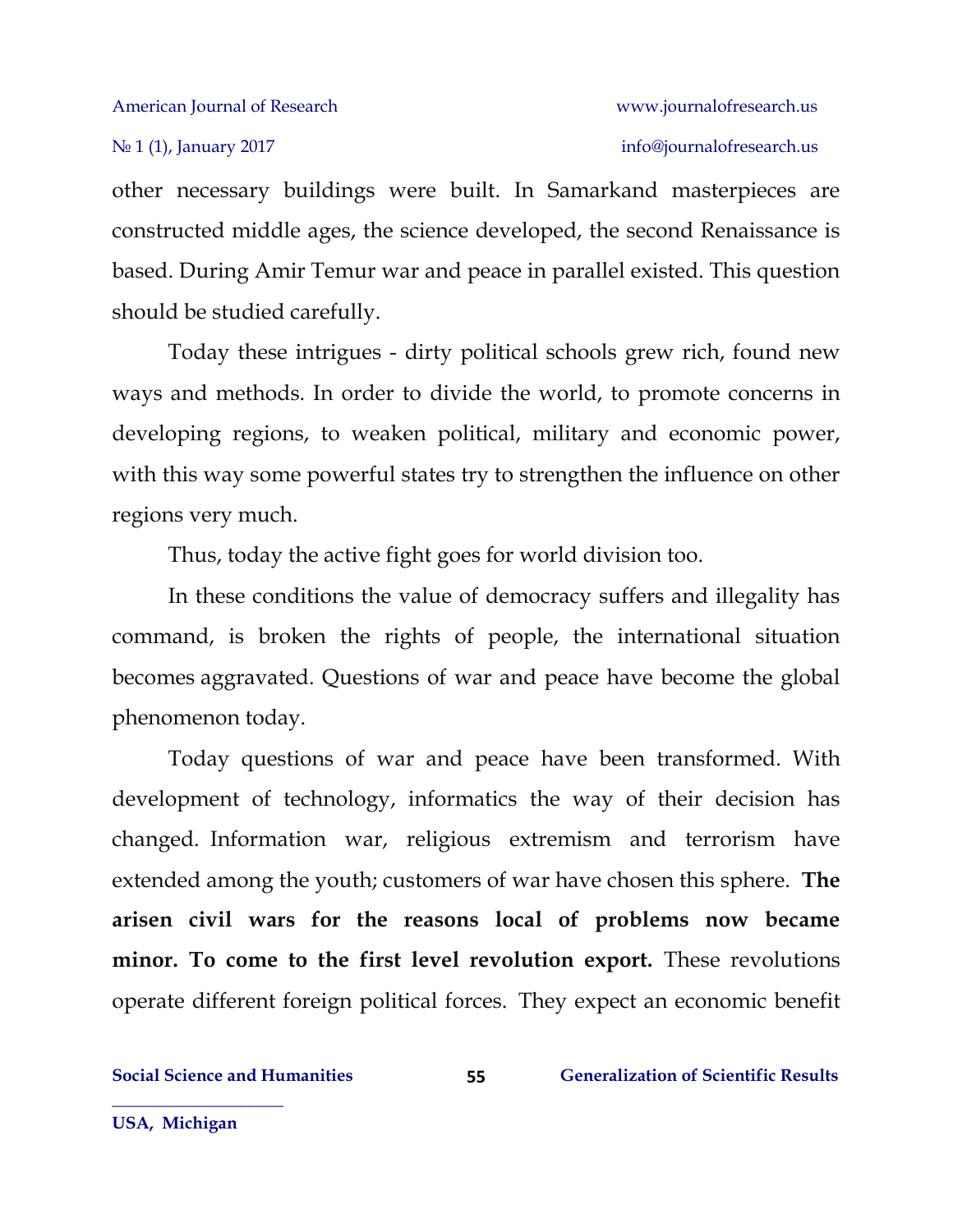from it. And also the religious wars happen in different forms and motives too.

Alongside with the globalization development the question of war and the world have become actual matter for all. None of the states could guarantee against these events. Therefore this question has become global today.

The analysis of modern features of a problem of war and peace reflects its global character:1) its permission affects destiny of all civilization; 2) elimination of a risk of war probably only when forming the world comprehensive system of safety; 3) successful solution of this problem with need assumes obligatory and real participation of all countries and the people in the disarmament process; 4) unreasonably expanded military industrial complex deforms economic structure of society, reducing thereby possibility of rational use of productive forces.

Thinkers of various eras condemned wars, passionately dreamed of an everlasting peace and developed various aspects of a problem of a universal peace. One of them paid attention generally to its ethical aspect. They believed that war of aggression is immorality generation that the peace can be achieved only as a result of moral re-education of people in the spirit of mutual understanding, tolerance to various religions, elimination of nationalist remnants, and education of people in the spirit of the principle "all people brothers".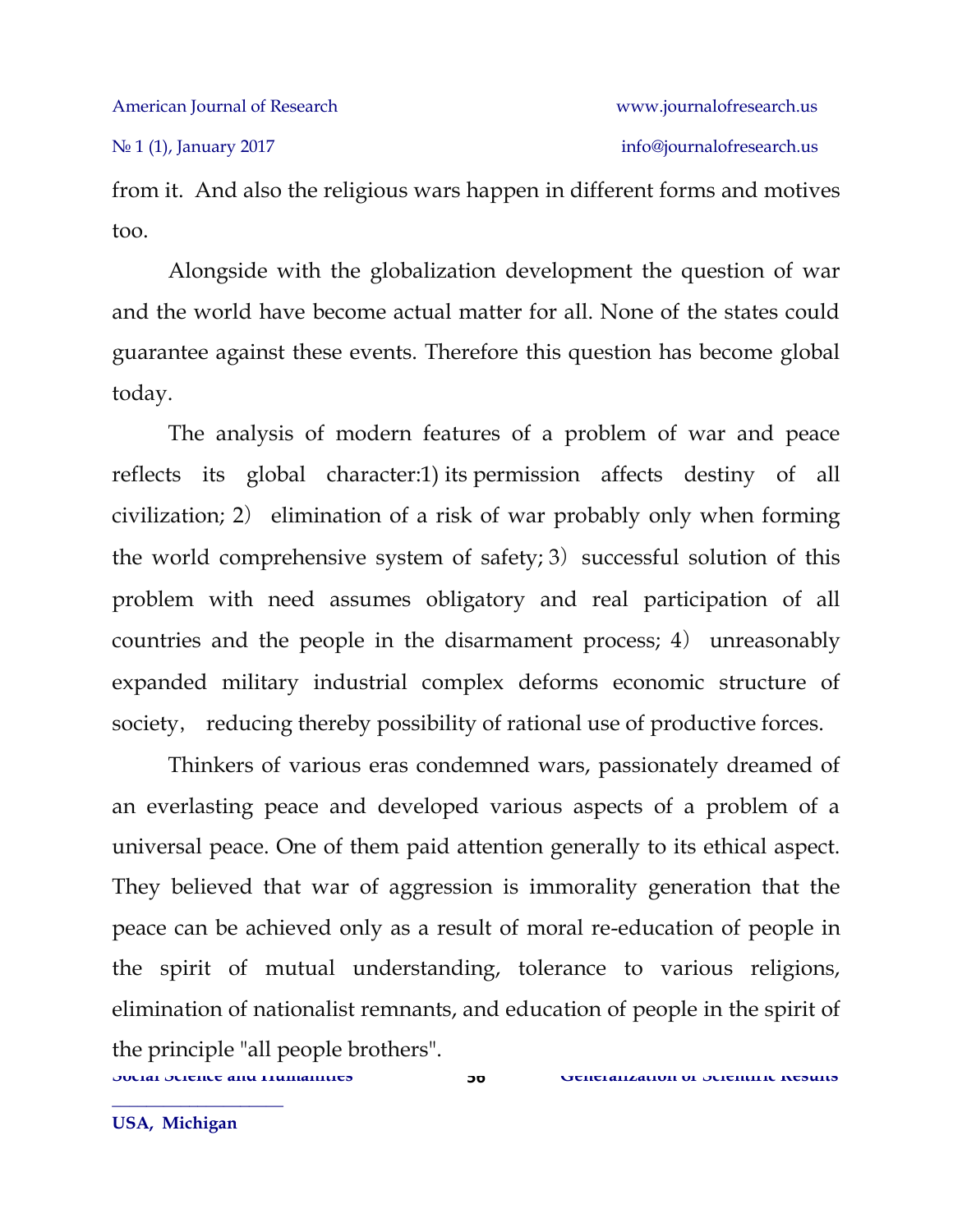Others saw the main harm done by wars, in economic ruin, in violation of normal functioning of all economic structure. In this regard they tried to incline mankind to the world, drawing pictures of general prosperity in society without wars in which the priority will be given to development of science, technicians, arts, literatures, instead of to improvement of removers. They considered that the peace between the states can be established as a result of reasonable policy of the educated governor.

The third developed legal aspects of a problem of peace; to reach which they aspired by the contract between the governments, creation of regional or world federations of the states.

Various components of a peace movement are among themselves in difficult relations — from ideological confrontation before fruitful dialogue and joint actions. In this movement the global task — need to find optimum forms of cooperation of various public and political forces for the sake of achievement of the general for human community of the purpose is reproduced. The peace — universal value, and it can be reached only by common efforts of all people.

From above-stated, it is possible to draw conclusions: war and peace problems this eternal problem of mankind.

The problem of war is exported from outside by strong players the states for the purpose of interests on regions.

**Social Science and Humanities 6.4 Separalization of Scientific Results**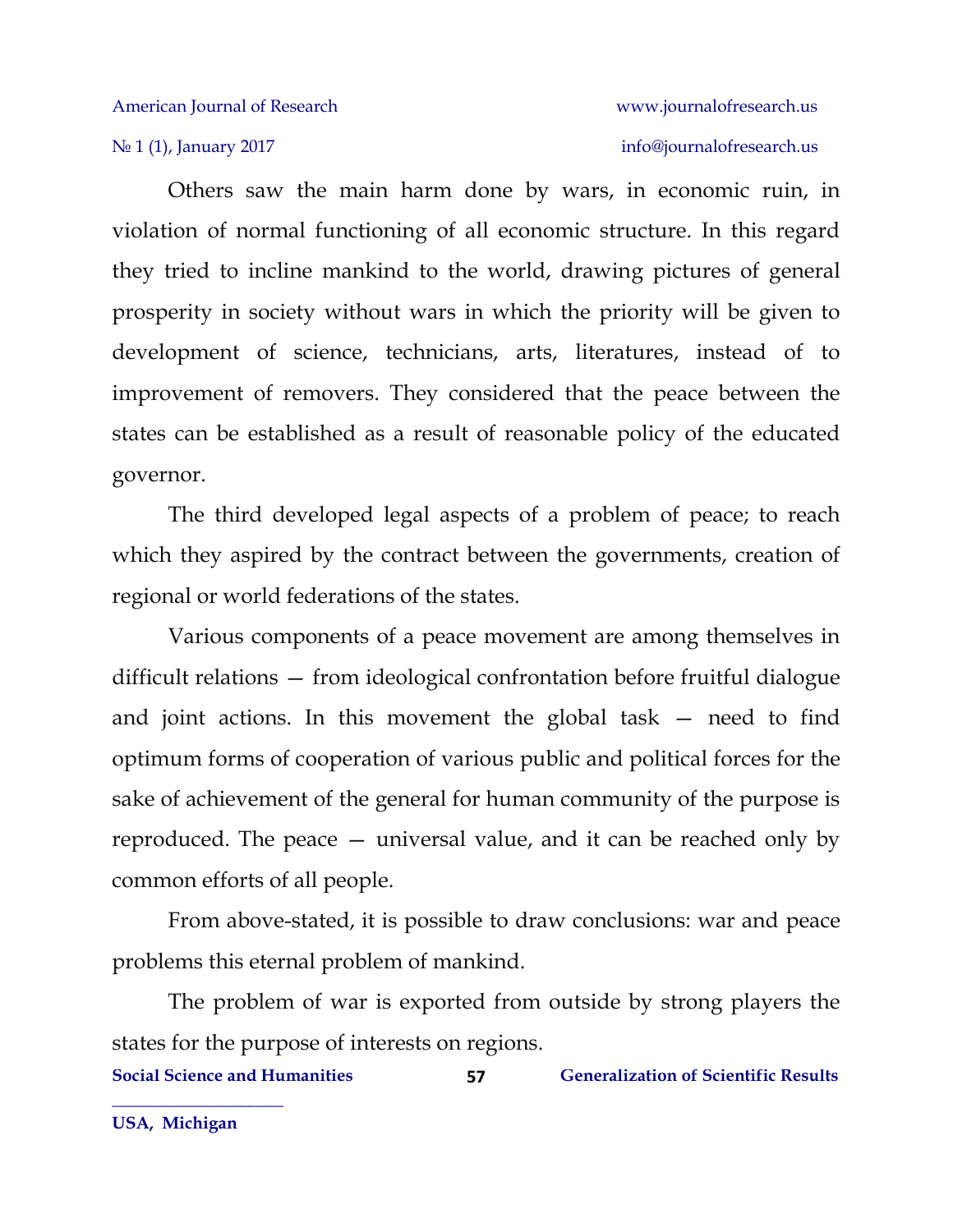No 1 (1), January 2017 info[@journalofresearch.u](http://journalofresearch.asia/)s

Now globalization time, people of the world face the same problems are identical, against this the negative phenomenon the problem restoration of peace has to become actual also.

### **Shohistahon Uljaeva**

One of the most famous historical scientist in the world.

Head of department "History of Uzbekistan and political sciences" в [Tashkent Chemical and Technological Institution](https://www.facebook.com/pages/Tashkent-Chemical-and-Technological-Institution/1413959745484333?ref=br_rs)

**58**

Postdoctoral Fellow в SPU Nitra - [Zelená univerzita](https://www.facebook.com/SPUNitra/?ref=br_rs)



**Social Science and Humanities** 58 **Generalization of Scientific Results** 

**USA, Michigan**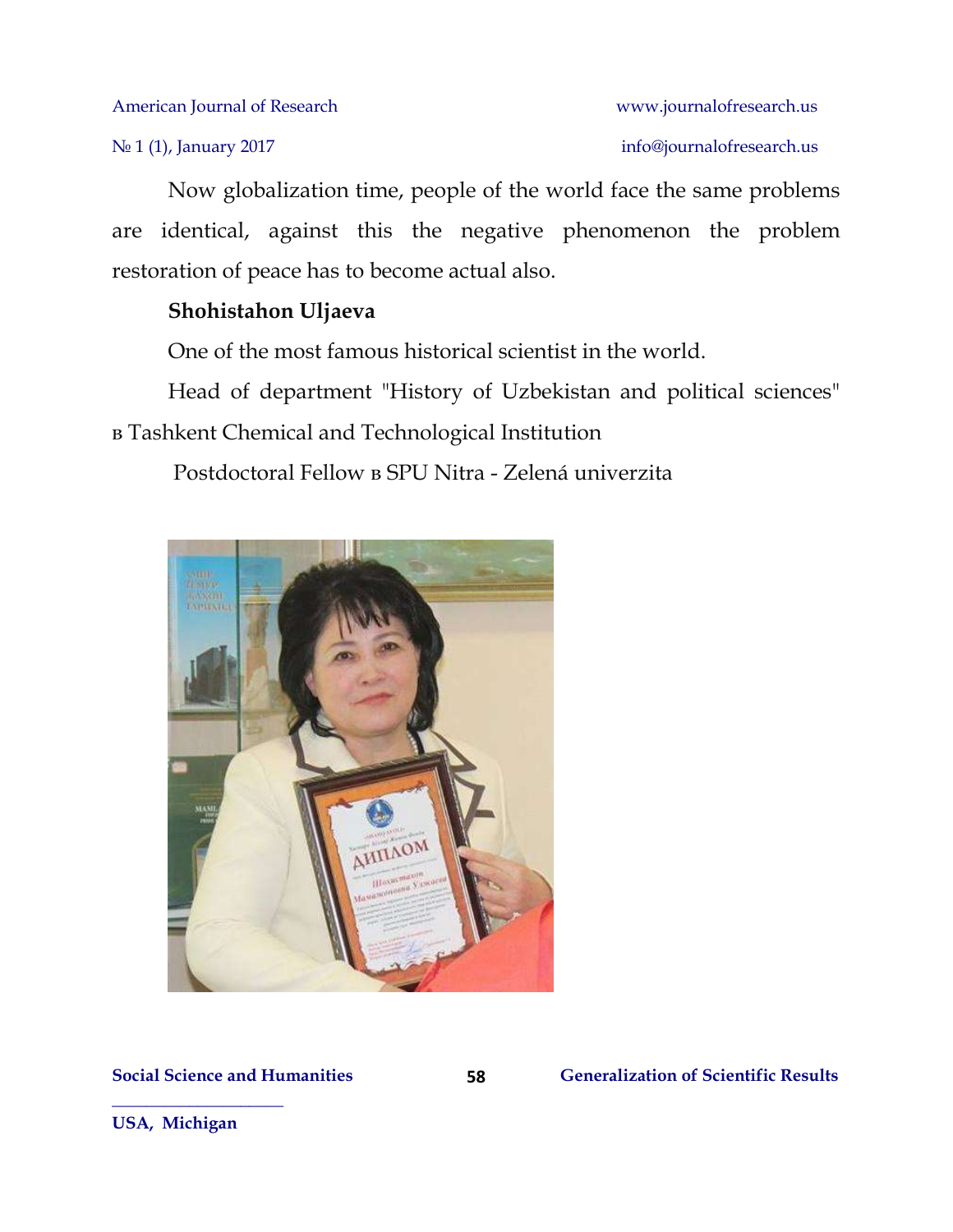№ 1 (1), January 2017 info[@journalofresearch.u](http://journalofresearch.asia/)s

**Mukhitdinova Firyuza Abdurashidovna - Professor of Tashkent State Law University, Department of Theory and History of State and Law, Doctor of Law.**

**Hayitov Sherzod is a teacher of the Tashkent State Law University of the Department of Theory and History of State and Law. feruza.mukhitdinova@gmail.com**

## **NEW STAGE RENDERING SUPPORT TO ENTREPRENEURSHIPS IN UZBEKISTAN**

The article deals with the issue of private property and giving more freedom to small businesses and private entrepreneurship. It is noted that in order to strengthen the forms of parliamentary control over the implementation of laws in the sphere of protection of rights and legitimate interests of business entities on the establishment of the institution of the Commissioner for the protection of rights and legal interests of business entities. Also in the article, the tasks and directions of the business ombudsman's activity are determined, participation in the formation and implementation of the state policy in the field of business development is determined.

**Key words**: property, law, decree, law, small business, protection.

**USA, Michigan**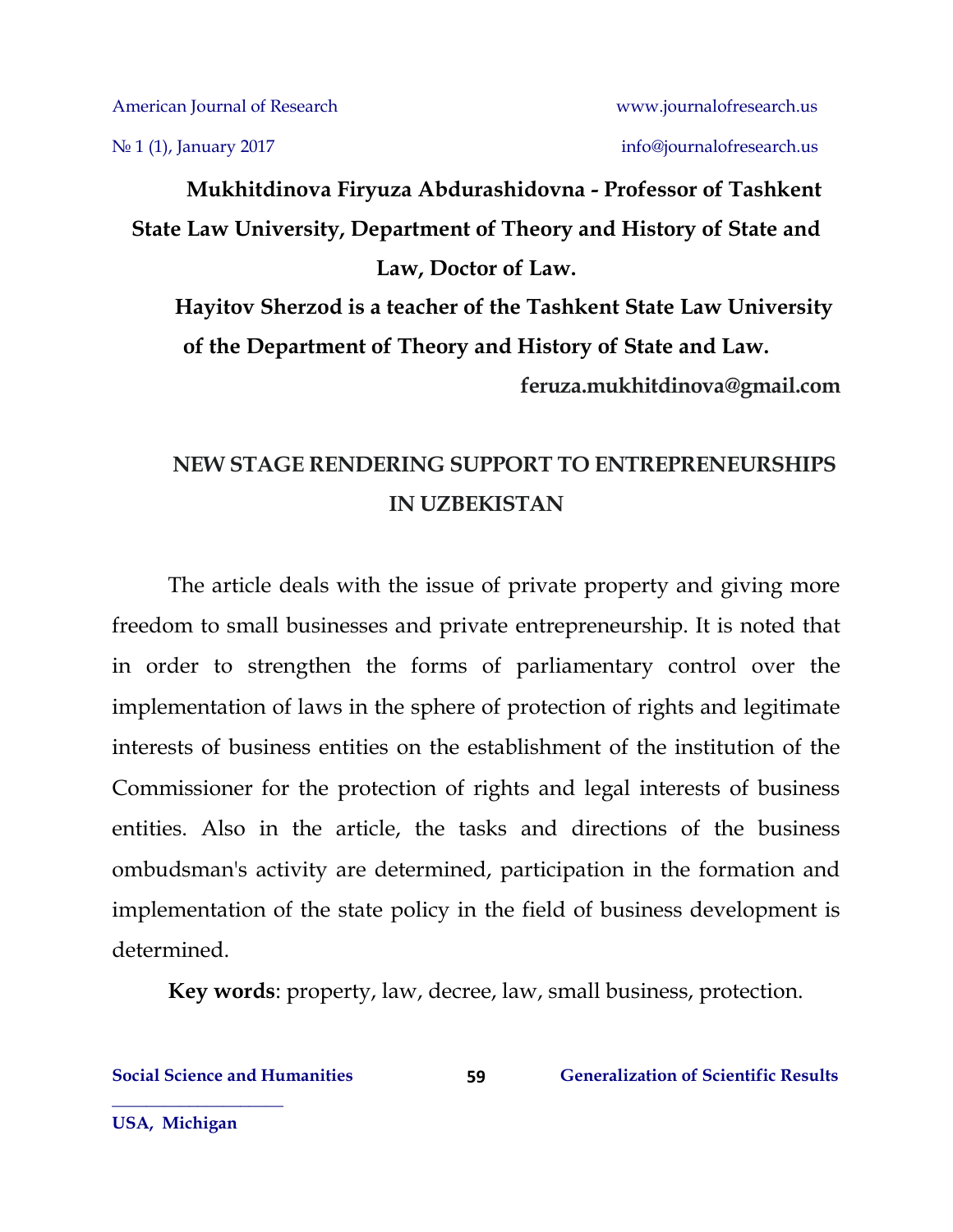# **НОВЫЙ ЭТАП ОКАЗАНИЕ ПРАВОВОЙ ПОДДЕРЖКИ СУБЪЕКТАМ ПРЕДПРИНИМАТЕЛЬСТВА В УЗБЕКИСТАНЕ**

**Мухитдинова Фирюза Абдурашидовна** - профессор Ташкентского государственного юридического университета кафедры "Теории и история государства и права", доктор юридических наук.

**Хайитов Шерзод** - преподаватель Ташкентского государственного юридического университета кафедры "Теории и история государства и права"

Аннотация: В статье рассматривается вопрос частной собственности и предоставление большей свободы малому бизнесу и частному предпринимательству. Отмечается, что в целях усиления форм парламентского контроля за исполнением законов в сфере защиты прав и законных интересов субъектов предпринимательства о создание института Уполномоченного по защите прав и законных интересов субъектов предпринимательства. Также в статье рассмотрены задачи и направления деятельности бизнес-омбудсмана определены участие в формировании и реализации государственной политики в области развития предпринимательской деятельности.

**60**

**Social Science and Humanities Generalization of Scientific Results**

**USA, Michigan**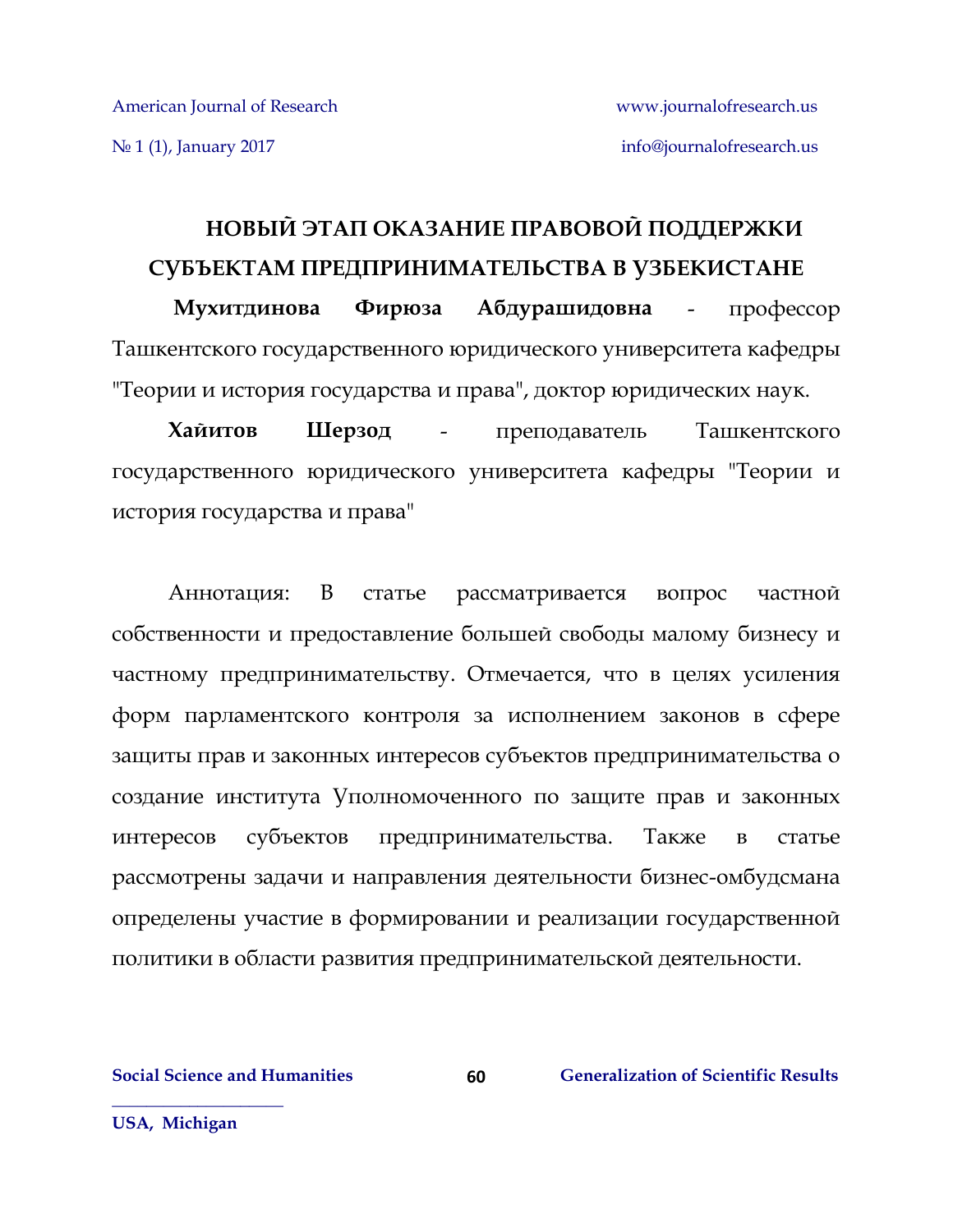№ 1 (1), January 2017 info[@journalofresearch.u](http://journalofresearch.asia/)s

*Ключевые слова: собственность, право, указ, закон, малый бизнес, защита.*

Частная собственность - это закрепление права контроля экономических ресурсов и жизненных благ за отдельными людьми или их группами. Частная собственность предполагает определенное отторжение от других лиц, не относящихся к числу владельцев, права контроля за определенными объектами - капиталом, землей, доходом, конечными товарами и т. д. Все они теперь становятся персонифицированными и имеют конкретных владельцев.

Согласно, указу Президента Республики Узбекистан Шавката Мирзиёева в качестве важнейшего приоритета и первостепенной задачи государственных органов закрепляет «предоставление большей свободы малому бизнесу и частному предпринимательству, кардинальное сокращение вмешательства в их деятельность с концентрацией усилий на раннем предупреждении, повышении эффективности профилактики и недопущении правонарушений». В этих целях государственным органам, прежде всего, правоохранительным и контролирующим структурам, было поручено: - обеспечить в своей деятельности безусловную реализацию установленных требований, а также принципа приоритета прав и

**61**

**Social Science and Humanities Generalization of Scientific Results**

**USA, Michigan**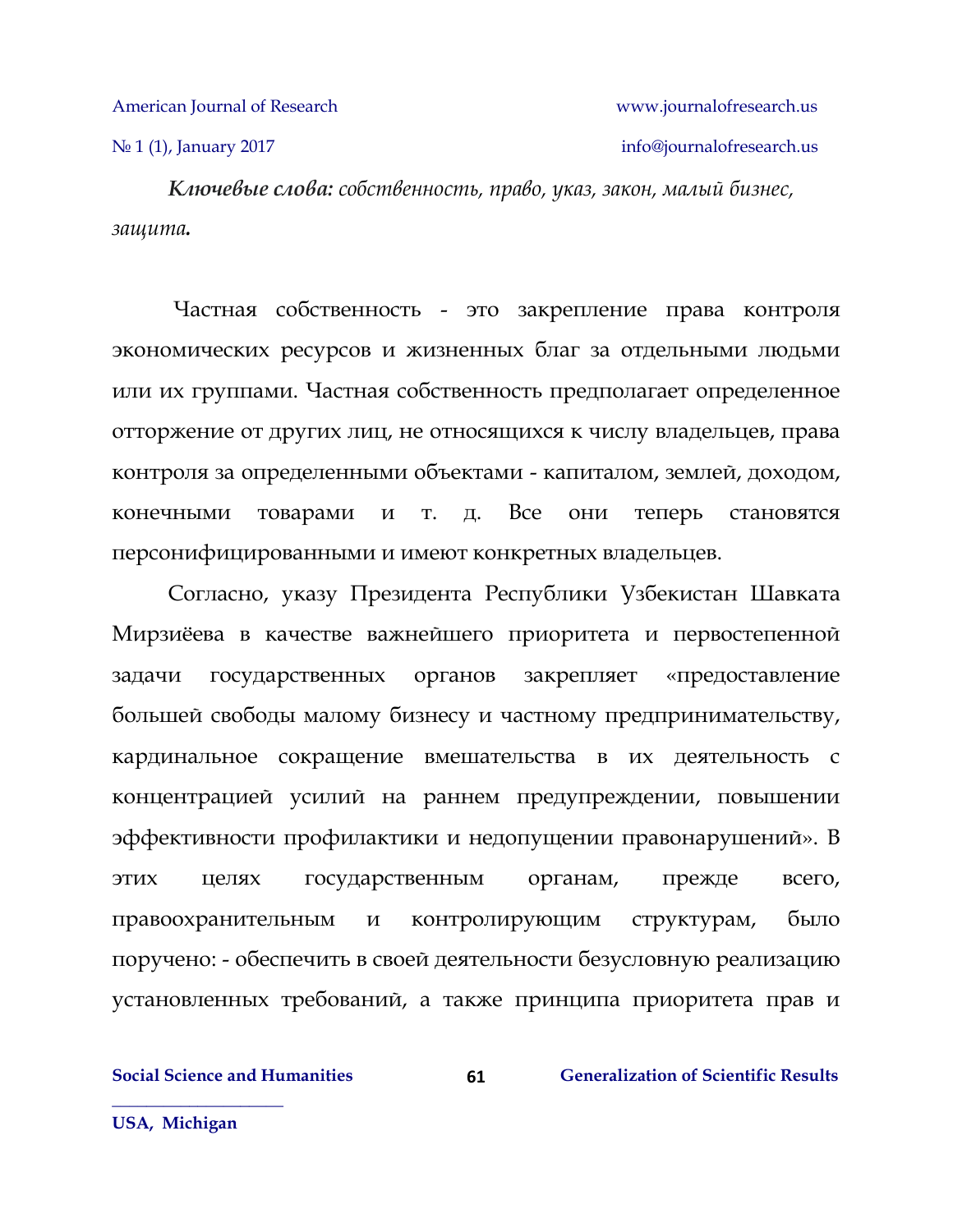№ 1 (1), January 2017 info[@journalofresearch.u](http://journalofresearch.asia/)s

законных интересов субъектов предпринимательства, в связи с чем критически пересмотреть свои функции и полномочия;

обеспечены строгое выполнение требований норм законодательства об ответственности должностных лиц за незаконное вмешательство и воспрепятствование предпринимательской деятельности, ее необоснованное приостановление, а также возмещение непосредственно с виновных ущерба, нанесенного субъектам предпринимательства.

Данная норма обязал государственные органы применять не только самые строгие меры дисциплинарной, административной или уголовной ответственности, но и обеспечивать взыскание непосредственно с виновных работников ущерба, причиненного субъектам предпринимательства.

Реализация указанных мер направлена на недопущение инициирования и проведения незаконных проверок, особенно случаев необоснованного приостановления деятельности субъектов предпринимательства и причинения убытков вследствие неправомерных действий работников государственных органов.

По этому можно сказать что, физическое лицо в праве по своему усмотрению совершать в отношении принадлежащего ему имущества любые действия, не противоречащие закону и иным правовым актам.

**Social Science and Humanities Generalization of Scientific Results**

**USA, Michigan**

**\_\_\_\_\_\_\_\_\_\_\_\_\_\_\_\_\_\_\_\_**

**62**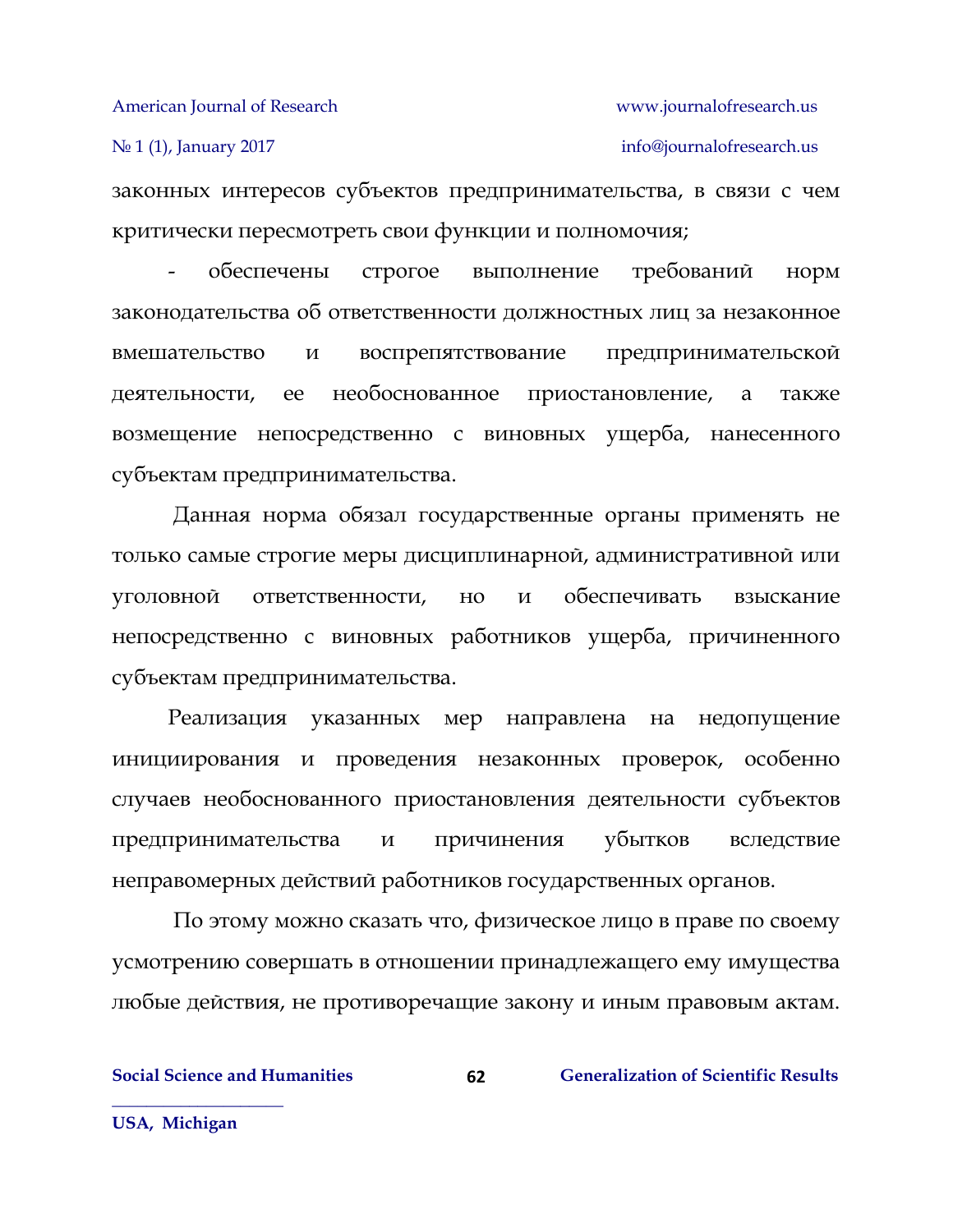№ 1 (1), January 2017 info[@journalofresearch.u](http://journalofresearch.asia/)s

Однако оно не должно нарушать права и охраняемые законом интересы других лиц.

В частности, с 1 января 2017 года введен такие беспрецедентные меры, как отмена всех видов: - внеплановых проверок деятельности субъектов предпринимательства, кроме проверок в связи с ликвидацией юридического лица, а также проводимых исключительно по решению Республиканского совета по координации деятельности контролирующих органов краткосрочных проверок на основании обращений физических и юридических лиц о фактах нарушений законодательства;

- встречных проверок деятельности субъектов предпринимательства, в том числе по уголовным делам.

Таким образом, контролирующие органы теперь не вправе инициировать проведение внеплановых проверок. При этом, в целях обеспечения правовых механизмов защиты прав и интересов граждан сохраняется ограниченная возможность проведения краткосрочной проверки только на основании обращений физических и юридических лиц по фактам нарушений законодательства. Подобная проверка может проводиться исключительно по решению Республиканского совета, и ее продолжительность ограничена одним рабочим днем.

**63**

**Social Science and Humanities Generalization of Scientific Results**

**USA, Michigan**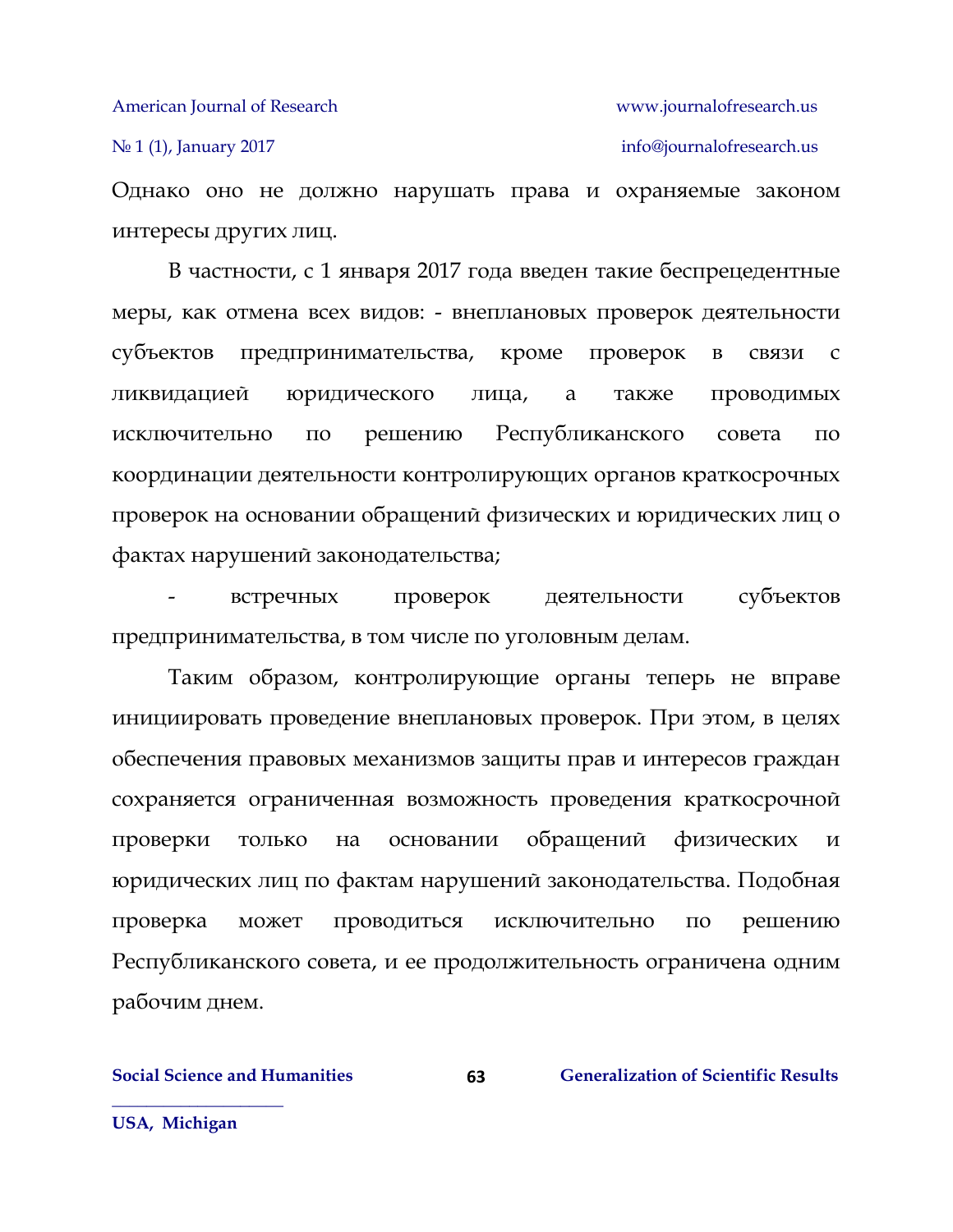### N<u>∘</u> 1 (1), January 2017 **info[@journalofresearch.u](http://journalofresearch.asia/)s** info@journalofresearch.us

Наряду с этим, продолжая курс на либерализацию административного и уголовного законодательства, указ предусматривает такие кардинально новые меры, как освобождение от всех видов ответственности субъектов предпринимательства и их работников, впервые совершивших правонарушения при осуществлении финансово-хозяйственной деятельности, а также лиц, осуществлявших предпринимательскую деятельность без государственной регистрации, в случае возмещения ими причиненного ущерба и добровольного устранения последствий правонарушений в установленные сроки.

Кроме того, установлен запрет на применение в отношении субъектов предпринимательства уголовного наказания в виде лишения права на занятие предпринимательской деятельностью.

Указанные нормы не только исключают двойное наказание субъектов предпринимательства, но и предоставляют возможность гражданам, впервые совершившим правонарушения и загладившим свою вину, продолжить свою предпринимательскую деятельность без негативных последствий, что также призвано стимулировать их деловую активность.

**Social Science and Humanities Generalization of Scientific Results 64** Для повышения инвестиционной привлекательности республики вновь созданным производственным предприятиям с иностранными инвестициями предоставляется право применения в

**USA, Michigan**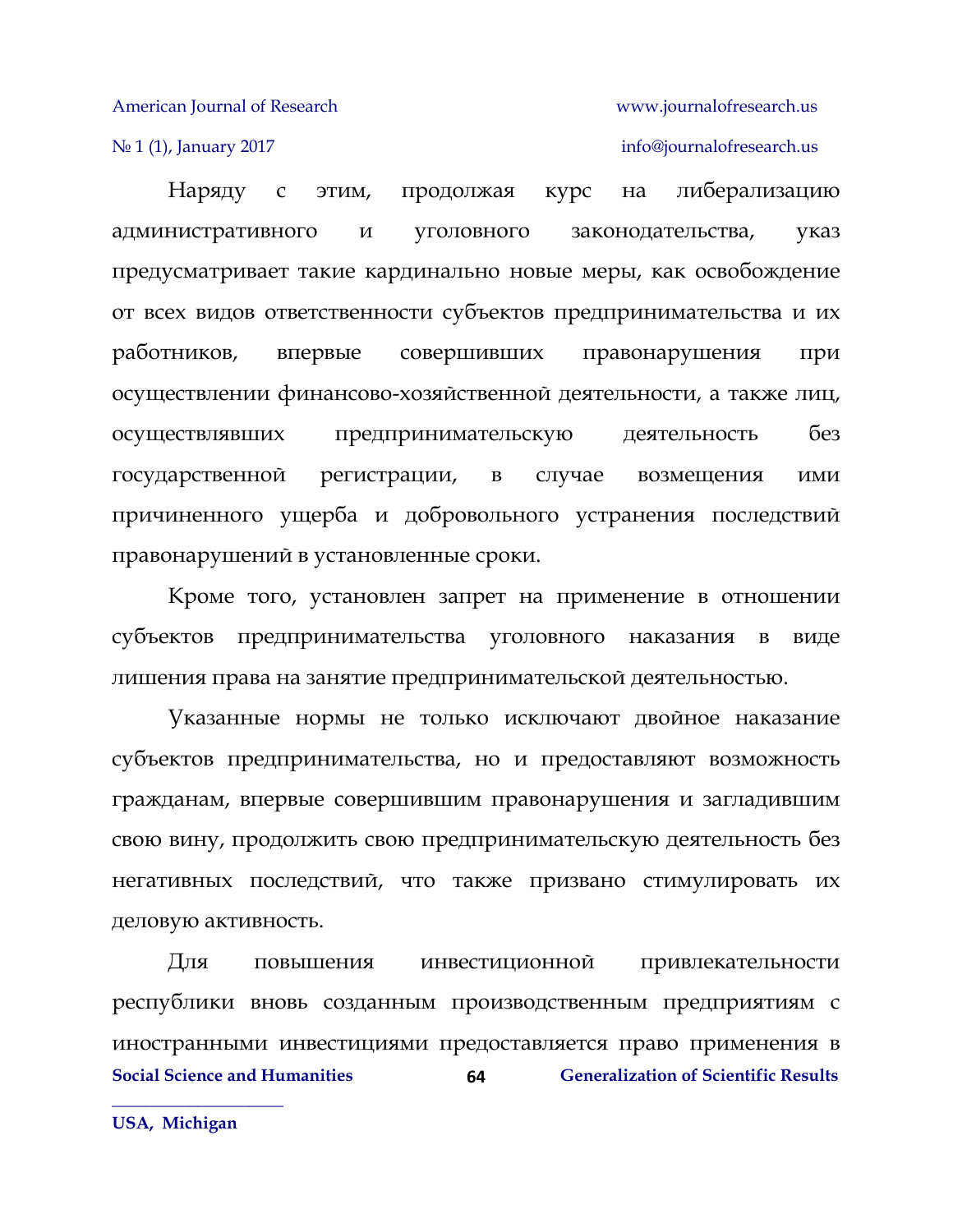течении пяти лет ставок налогов и других обязательных платежей, действовавших на дату их регистрации.

Данная льгота распространяется на все предприятия с иностранными инвестициями вне зависимости от суммы инвестированных средств.

В целях усиления форм парламентского контроля за исполнением законов в сфере защиты прав и законных интересов субъектов предпринимательства создан института Уполномоченного по защите прав и законных интересов субъектов предпринимательства при Олий Мажлисе. Президент Узбекистана Шавкат Мирзияев своим указом учредил институт уполномоченного при президенте по защите прав и законных интересов субъектов предпринимательства.

Решение направлено на «усиление гарантий защиты прав и законных интересов субъектов предпринимательства, предупреждение необоснованного вмешательства государственных органов в их деятельность, укрепление правовых механизмов неприкосновенности частной собственности, а также обеспечение принципа приоритета прав субъектов предпринимательства».

**Social Science and Humanities 65 Generalization of Scientific Results 65** Основными задачами и направлениями деятельности бизнесомбудсмана определены участие в формировании и реализации государственной политики в области развития предпринимательской

**USA, Michigan**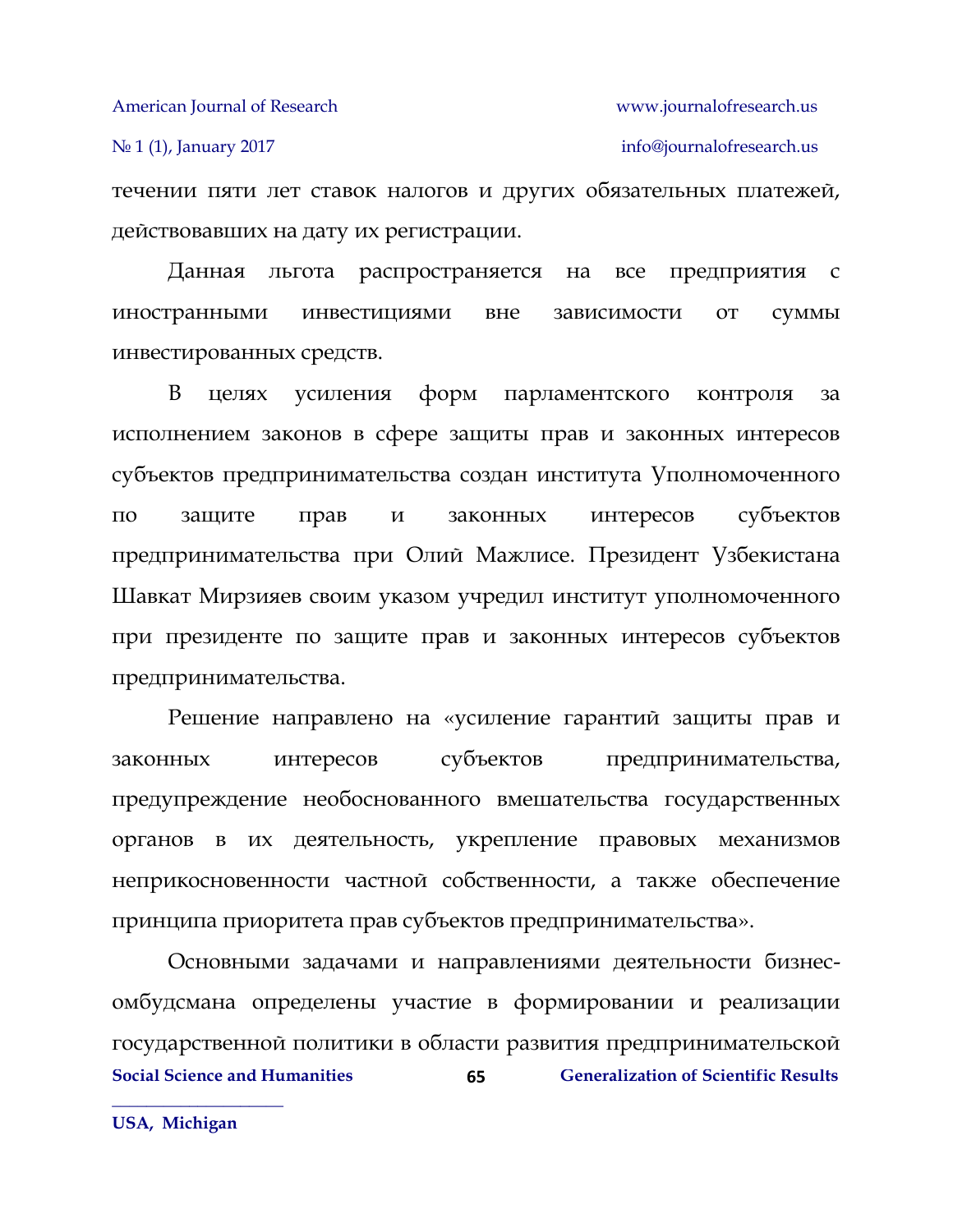№ 1 (1), January 2017 info[@journalofresearch.u](http://journalofresearch.asia/)s

деятельности, защита прав и интересов предпринимателей, осуществление контроля за соблюдением их прав и интересов госорганами, в том числе правоохранительными и контролирующими органами.

Уполномоченный также будет заниматься оказанием правовой поддержки субъектам предпринимательства при осуществлении проверок их деятельности, изучением практической реализации норм и требований законодательства, оценкой эффективности воздействия принятых нормативно-правовых актов на осуществление предпринимательской деятельности и подготовкой предложений по совершенствованию законодательства.

Указом установлено, что бизнес-омбудсман осуществляет свои полномочия самостоятельно и независимо от госорганов и их должностных лиц, и в своей деятельности подотчетен президенту. Уполномоченный и его заместитель назначаются и освобождаются от должности главой государства. Работники аппарата бизнесомбудсмана (общая штатная численность - восемь единиц) назначаются и освобождаются им самим.

Уполномоченный на системной основе будет предоставлять президенту информацию о состоянии соблюдения законодательства о защите прав и интересов субъектов предпринимательства госорганами.

**66**

**Social Science and Humanities Generalization of Scientific Results**

**USA, Michigan**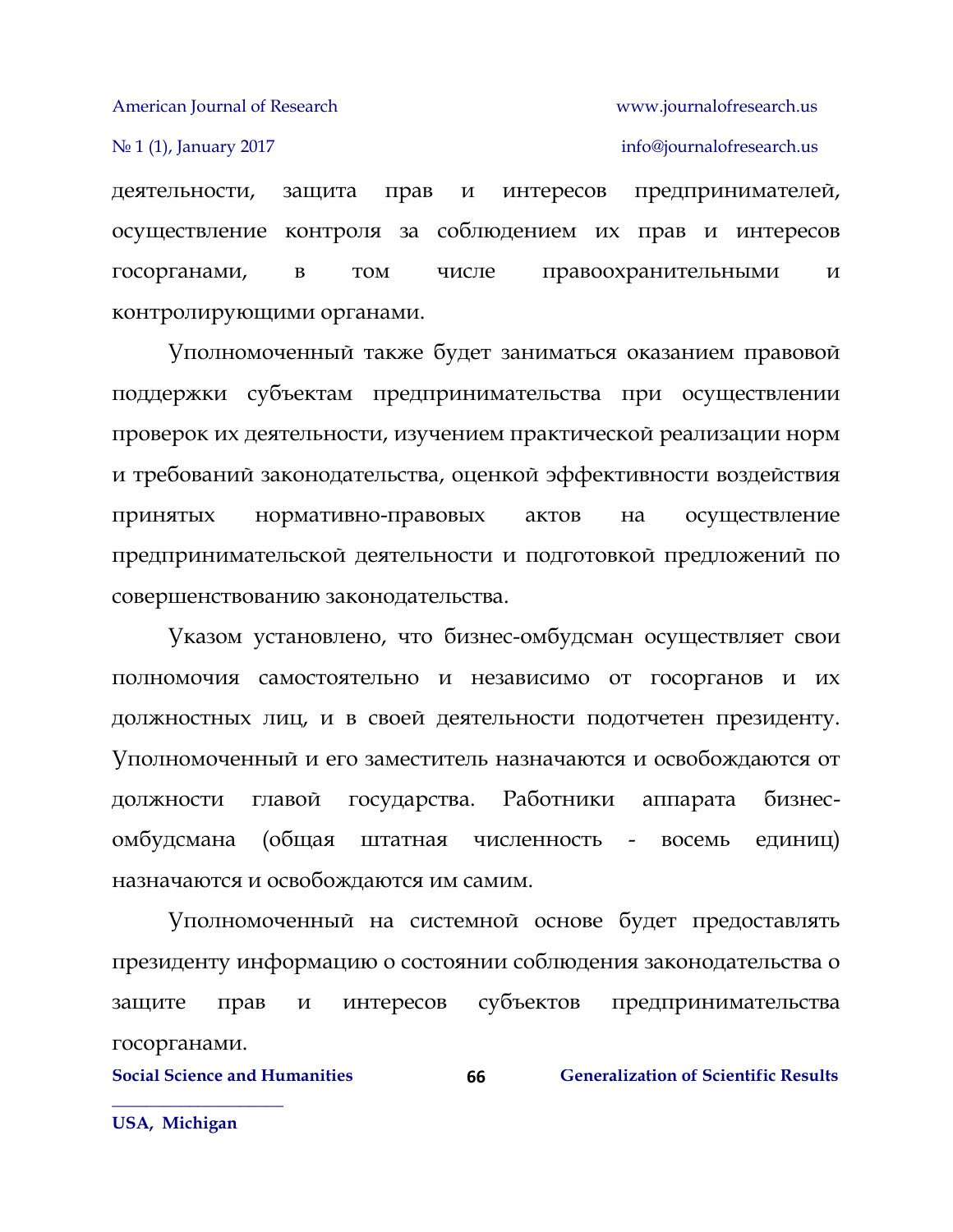### № 1 (1), January 2017 info[@journalofresearch.u](http://journalofresearch.asia/)s

Как показывает зарубежный опыт, данный институт играет важную роль в обеспечении правовой защиты субъектов предпринимательства, представления их интересов в отношениях с государственными структурами.

Бизнес-омбудсмен может письменно предоставлять госорганам предостережения о недопустимости нарушения законодательства, вносить руководителям госорганов представления об устранении выявленных нарушений законодательства, причин и условий, им способствующих, обращаться в суды с заявлениями и исками в интересах субъектов предпринимательства без уплаты госпошлины, получать статистические и аналитические материалы, заключения и иную информацию по вопросам, входящим в его компетенцию.

В заключении хотел бы отметить что, государство готово идти вперед как об этом свидетельствует опубликованный Указ Президента от 5 октября 2016 г. № УП-4848 «О дополнительных мерах по обеспечению ускоренного развития предпринимательской деятельности, всемерной защите частной собственности и качественному улучшению делового климата», который обеспечит развитие частной инициативы и укрепления бизнеса в масштабах всей страны.

**Social Science and Humanities Generalization of Scientific Results 67** Так как показывает опыт зарубежных стран в сфере защиты интересов предпринимателей, всегда занимались уполномоченные по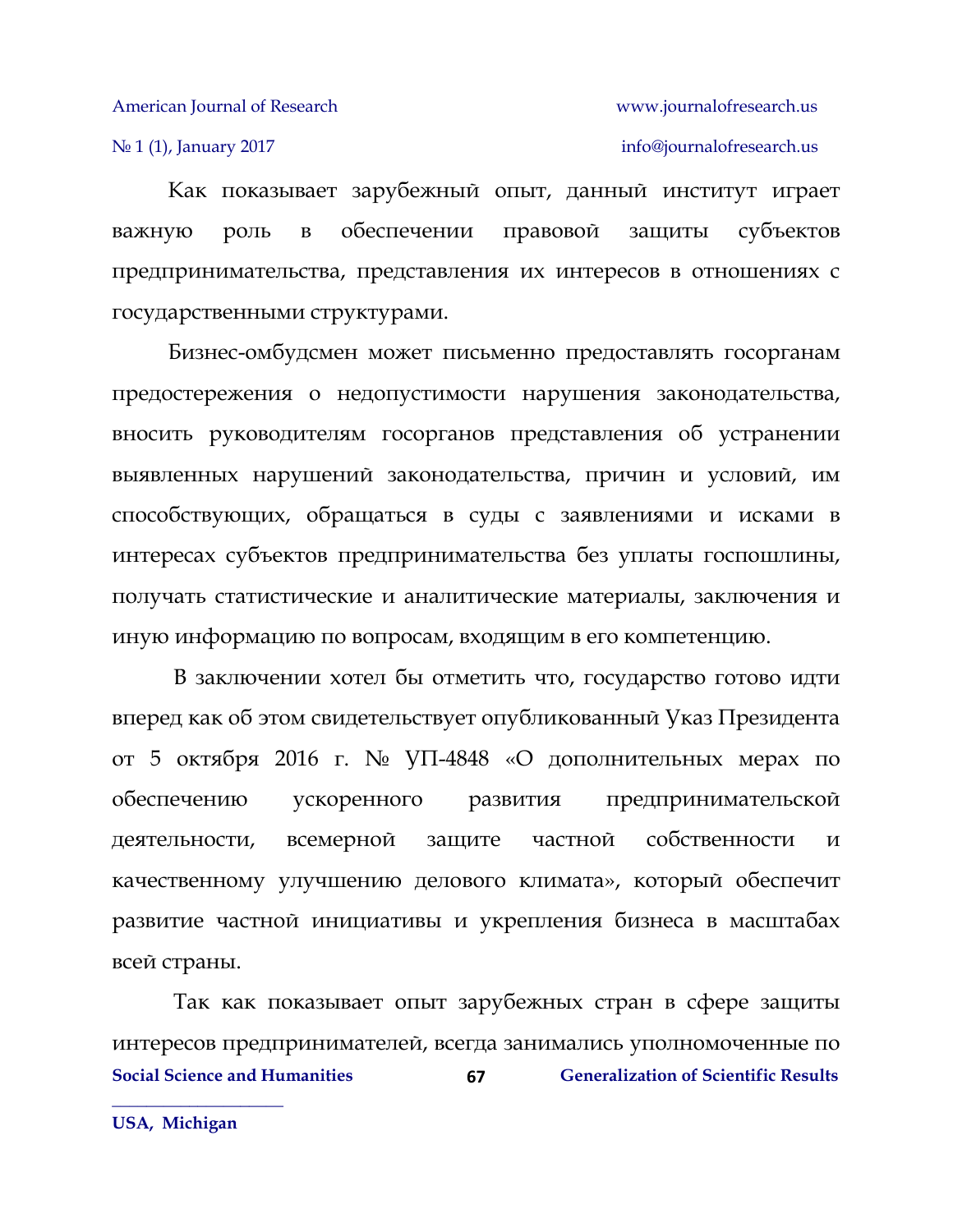### No 1 (1), January 2017 info[@journalofresearch.u](http://journalofresearch.asia/)s

правам бизнес-сообществ – омбудсманы. Так и наш учрежденный институт будет заниматься оказанием правовой поддержки субъектам предпринимательства. Также хочу подчеркнуть что новый в условиях глобализации роль и место высшего образования изменились. При этом уместно напомнить о Постановление Президента Республики Узбекистан от 28 апреля 2017 года № ПП-2932 "О мерах по коренному совершенствованию системы и повышению эффективности подготовки кадров в Ташкентском государственном юридическом университете", где говорится о том что, за последние годы реализован комплекс мер по модернизации национального высшего юридического образования, внедрению в данную сферу международных образовательных стандартов и информационнокоммуникационных технологий, проведению комплексных научных исследований по актуальным правовым проблемам, созданию эффективной системы духовно-нравственного воспитания обучающейся молодежи.

**Social Science and Humanities Generalization of Scientific Results 68** Принятые в Ташкентском государственном юридическом университете меры позволили повысить качество учебновоспитательного процесса, наполнить его инновационным содержанием, внедрить эффективную систему оценивания знаний студентов, обеспечить тесную связь теоретической подготовки с правоприменительной деятельностью, направленную на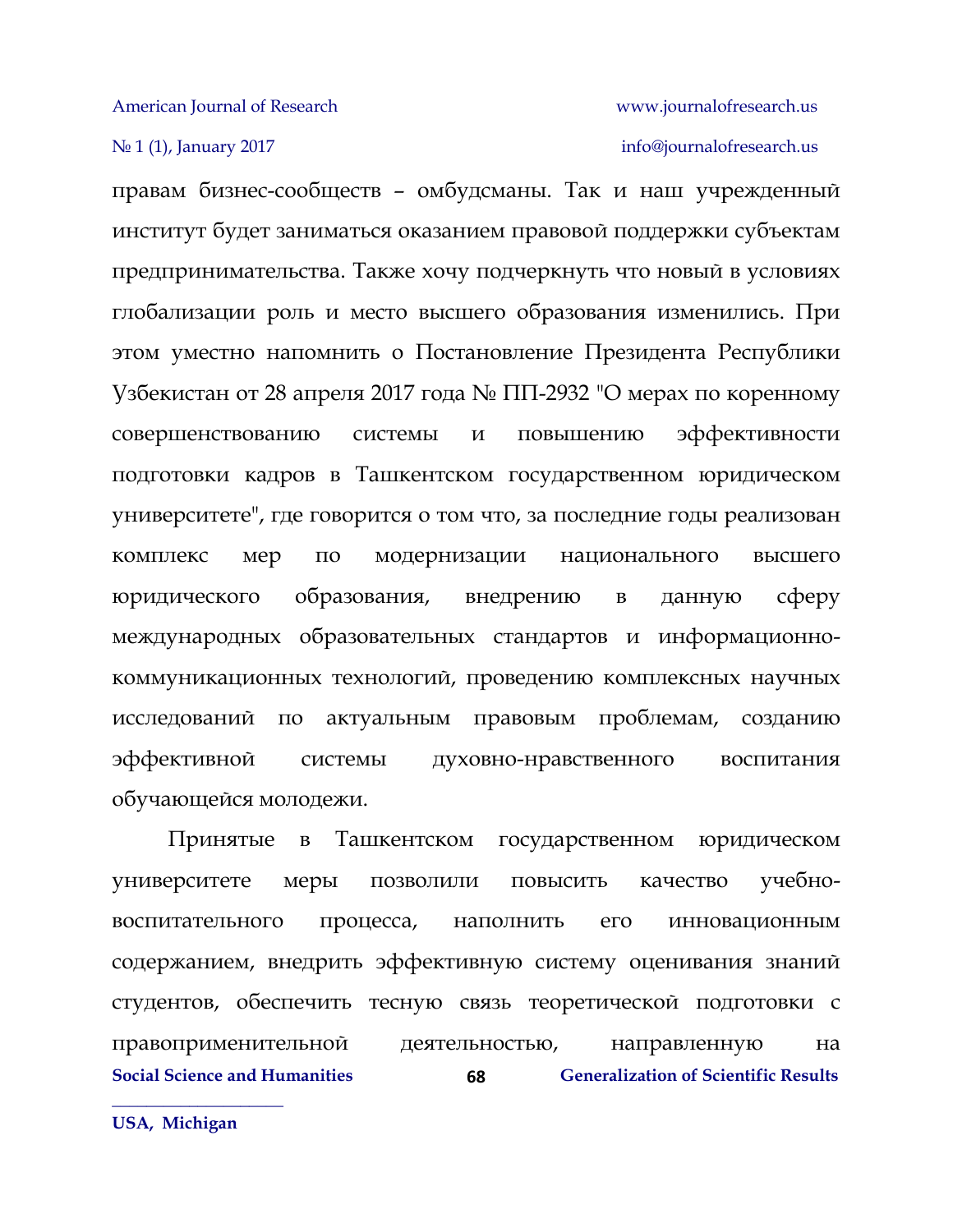### № 1 (1), January 2017 info[@journalofresearch.u](http://journalofresearch.asia/)s

формирование навыков самостоятельно приобретать и использовать новые знания. Выпускники университета активно вовлечены в происходящие в стране процессы государственного строительства и демократизации общества, реализации приоритетных задач социально-экономического развития и реформирования судебноправовой сферы.

Вместе с тем, осуществляемые в стране широкомасштабные реформы по совершенствованию правовых основ дальнейшей демократизации государственной власти, обеспечению верховенства закона, внедрению действенных механизмов защиты прав и законных интересов граждан и субъектов предпринимательства, а также повышению правовой культуры и правосознания населения диктуют необходимость и высокую потребность в юридических кадрах высокой квалификации. При этом, подготовка специалистов, отвечающих требованиям реформ, невозможна без дальнейшего развития системы высшего юридического образования.

Также особое внимание уделено на обеспечение тесной взаимосвязи теоретических знаний с законотворческой деятельностью и правоприменительной практикой, в том числе путем активного взаимодействия с органами государственного и хозяйственного управления, судебными и правоохранительными органами, адвокатурой и т д;

**69**

**Social Science and Humanities Generalization of Scientific Results**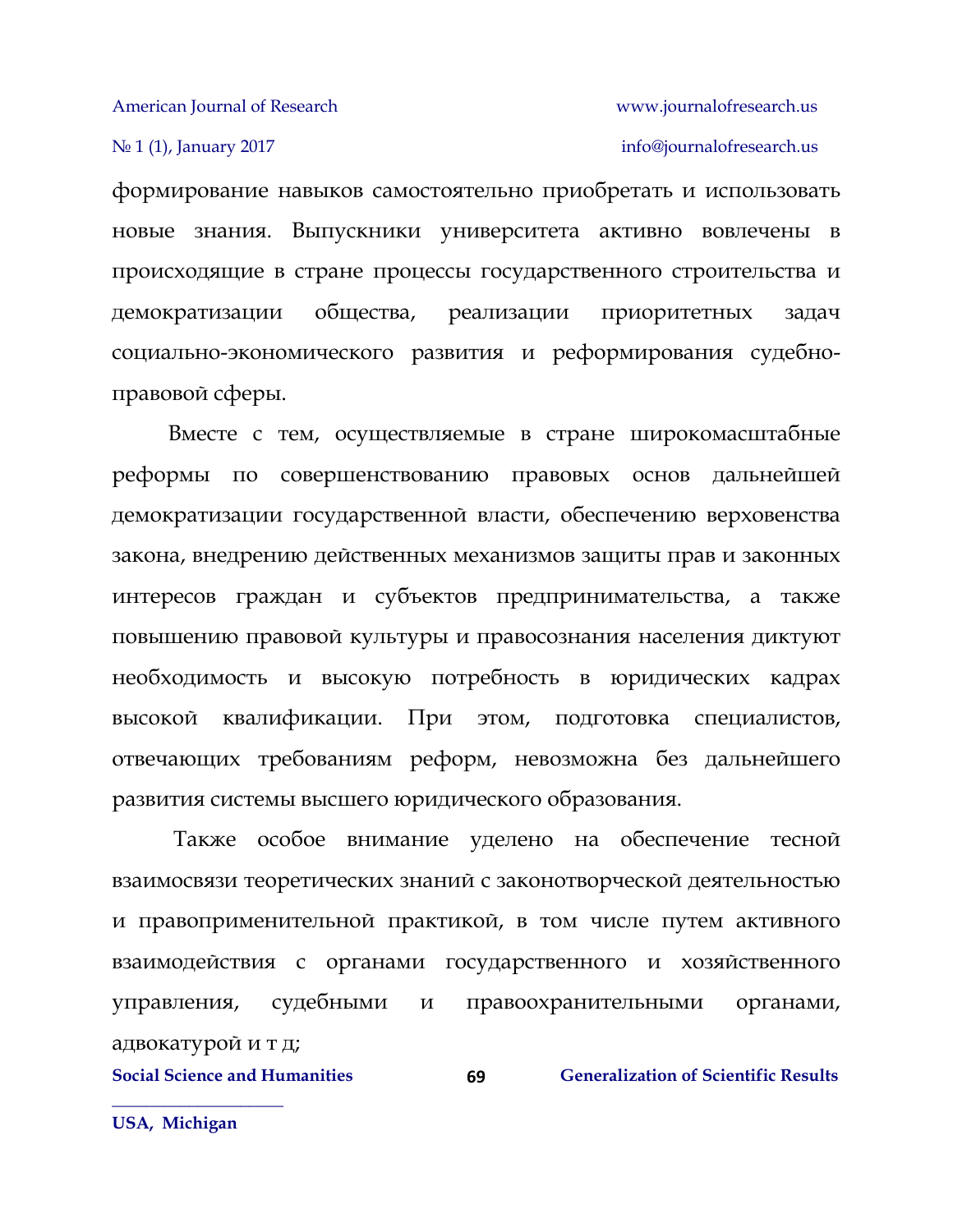### No 1 (1), January 2017 info[@journalofresearch.u](http://journalofresearch.asia/)s

Ведь и вправду наши студенты завтра реально будут определять и претворять в жизнь правовую политику государства, выступать в качестве судей, прокуроров, следователей, адвокатов, нотариусов, юрисконсультов и других представителей юридической профессии.

Действительно сегодня как никогда общество, бизнес и государство ожидает от Ташкентского государственного юридического университета не только понимания новых реалий, но и активного участия в борьбе за рост эффективности на основе инновационного развития. Ведь созданы все условия и правовые основы в нашем университете значить пора нашим юристам студентам теперь еще больше практиковать и реализовать свои знания в области защиты прав предпринимателей Узбекистана.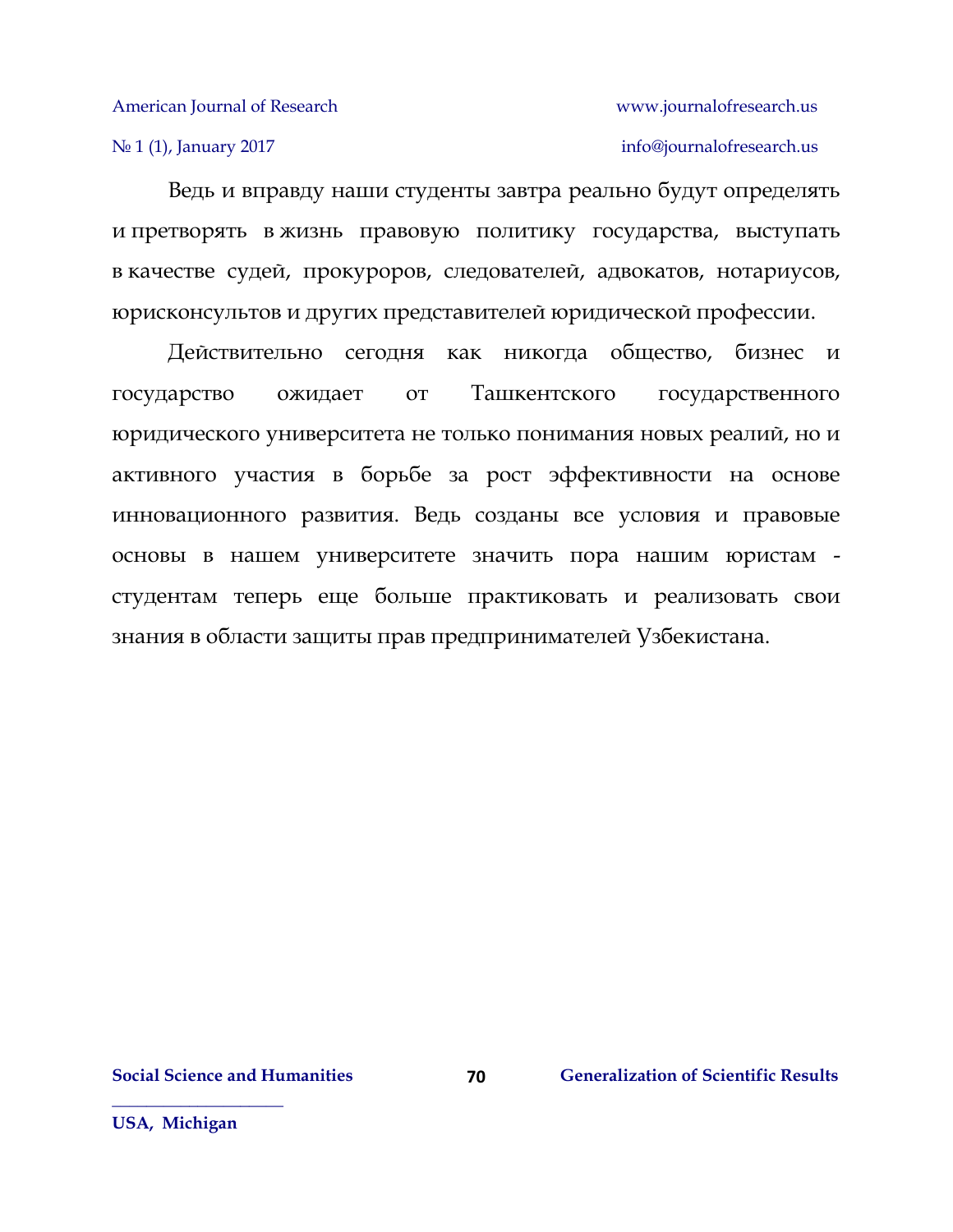No 1 (1), January 2017 info[@journalofresearch.u](http://journalofresearch.asia/)s

# **Kaudyrov Tolesh Erdenovich Director of the Institute of Civil Law Studies of the Kazakh Humanitarian and Law University**

**Topildiev Bakhromjon Rahimjonovich Tashkent State University of Law Associate Professor of Civil Law, Ph.D.**

# **FEATURES OF CIVIL-LAW REGULATION OF TRANSFER OF THE BUSINESS IN MANAGED**

In this paper the author highlighted the features of civil-legal regulation of enterprise transfer in trust, in conclusion they put forward recommendations on improving the industry.

**Keywords:** asset management company, civil law, civil-law regulation, the subject, the beneficiary, the property owner, founder, trustee.

**Каудыров Толеш Ерденович Директор Института гражданско-правовых исследований Казахского гуманитарно-юридического университета, доктор юридических наук, профессор**

**71**

**Social Science and Humanities 6 (Separalization of Scientific Results** 

**USA, Michigan**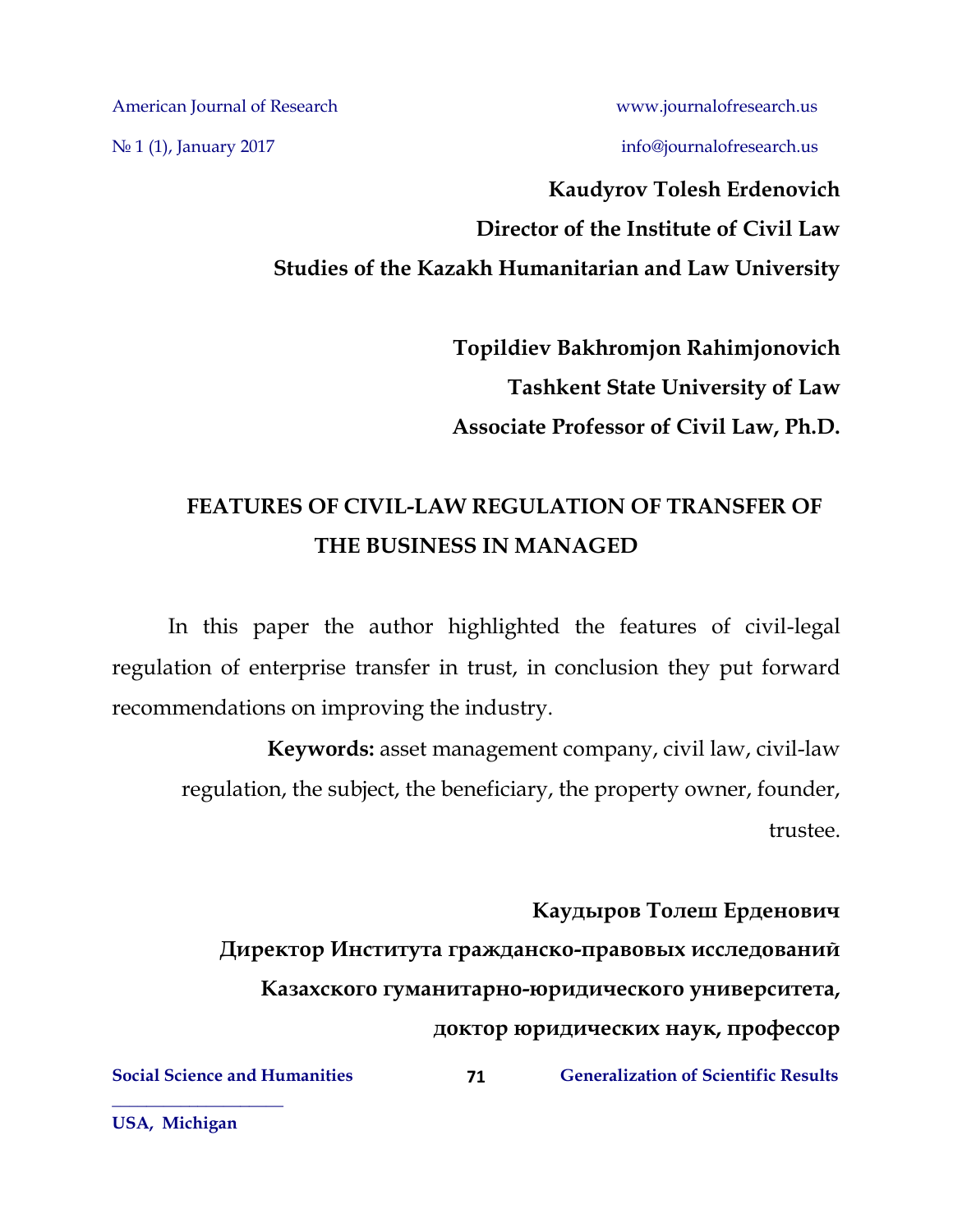No 1 (1), January 2017 info[@journalofresearch.u](http://journalofresearch.asia/)s

# **Топилдиев Бахромжон Рахимжонович Ташкентский государственный юридический университет доцент кафедры Гражданское право, к.ю.н.**

# **ОСОБЕННОСТИ ГРАЖДАНСКО-ПРАВОВОГО РЕГУЛИРОВАНИЯ ПЕРЕДАЧИ ПРЕДПРИЯТИЯ В ДОВЕРИТЕЛЬНОЕ УПРАВЛЕНИЕ**

В настоящей статье автор осветил особенности гражданскоправового регулирования передачи предприятия в доверительное управление, в заключении им выдвинуты рекомендации касательно совершенствования данной отрасли.

**Ключевые слова:** доверительное управление предприятием, гражданское право, гражданско-правовое регулировани, субъект, выгодоприобретатель, имущество, собственник, учредитель, доверительный управляющий.

**Social Science and Humanities 6 (Separalization of Scientific Results**) **Generalization of Scientific Results \_\_\_\_\_\_\_\_\_\_\_\_\_\_\_\_\_\_\_\_ 72** Имущество и имущественные права в качестве специфического объекта гражданских прав и основного средства гражданского

**USA, Michigan**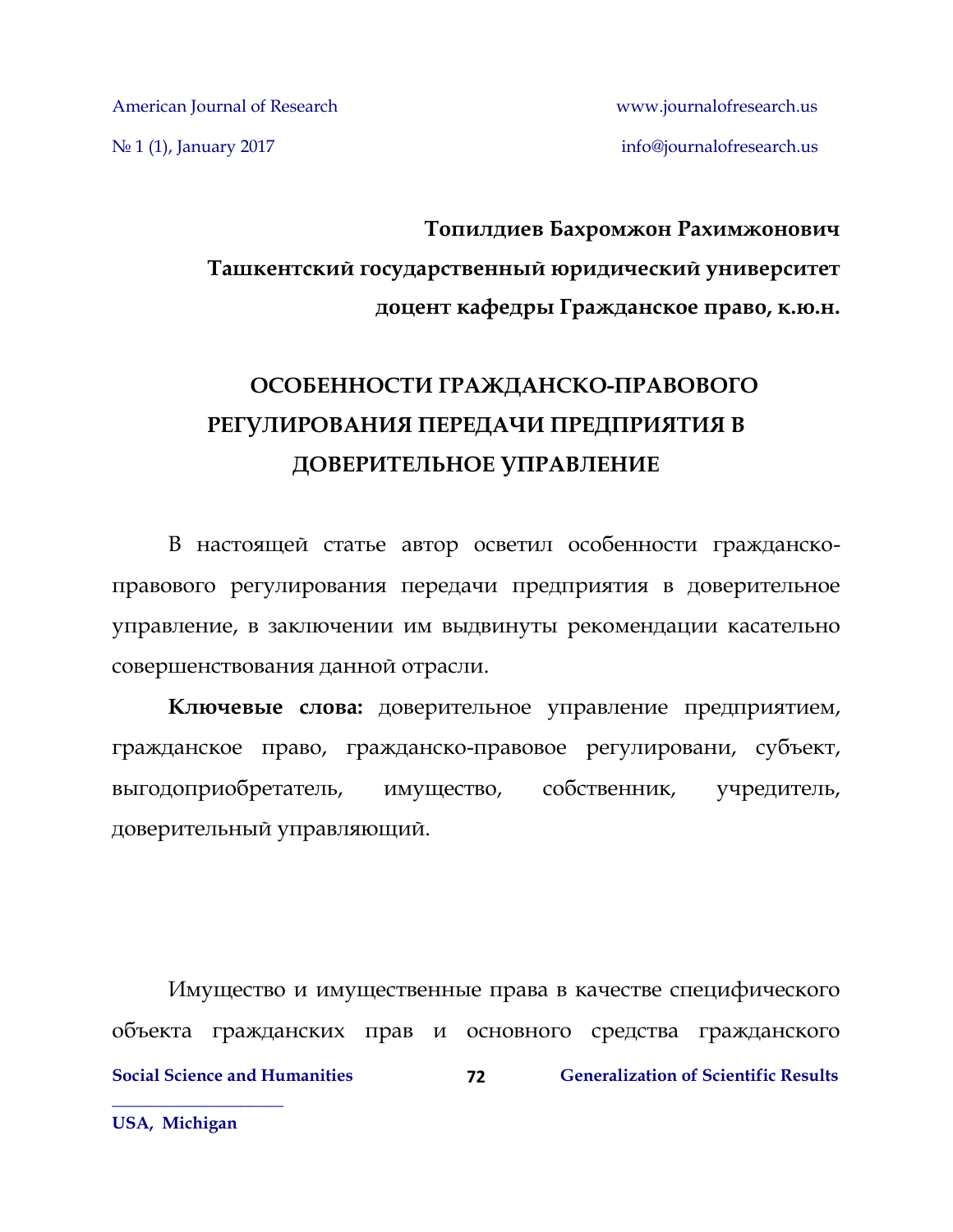## № 1 (1), January 2017 info[@journalofresearch.u](http://journalofresearch.asia/)s

оборота всегда занимали центральное место в гражданском праве. Именно посредством нахождения имущества в активном обороте, обеспечивается экономическое развитие, расширение предпринимательской деятельности и надежная законодательная база частной собственности. При этом включение в оборот любых вещей, начиная от имущества бытового характера для удовлетворения материальных и духовных потребностей людей, жилья, вплоть до крупных зданий и сооружений, а также предприятий, признается одним из важнейших факторов экономического роста каждого государства. В этом аспекте, как справедливо подчеркивается в Концепции нашего Первого Президента И.Каримова, в первую очередь нам необходимо укрепить права и защиту частной собственности, создать систему надежных гарантий, в которой любой частный собственник должен быть уверен, что приобретенная или созданная им законным путем частная собственность неприкосновенна. Каждый предприниматель должен знать, что он может без боязни инвестировать в свой бизнес, расширять производственную деятельность, увеличивать объемы производства и получаемые доходы, владеть, использовать, распоряжаться своим имуществом, имея в виду, что государство стоит на страже законных

**73**

**Social Science and Humanities 6 (2008) Generalization of Scientific Results** 

**USA, Michigan**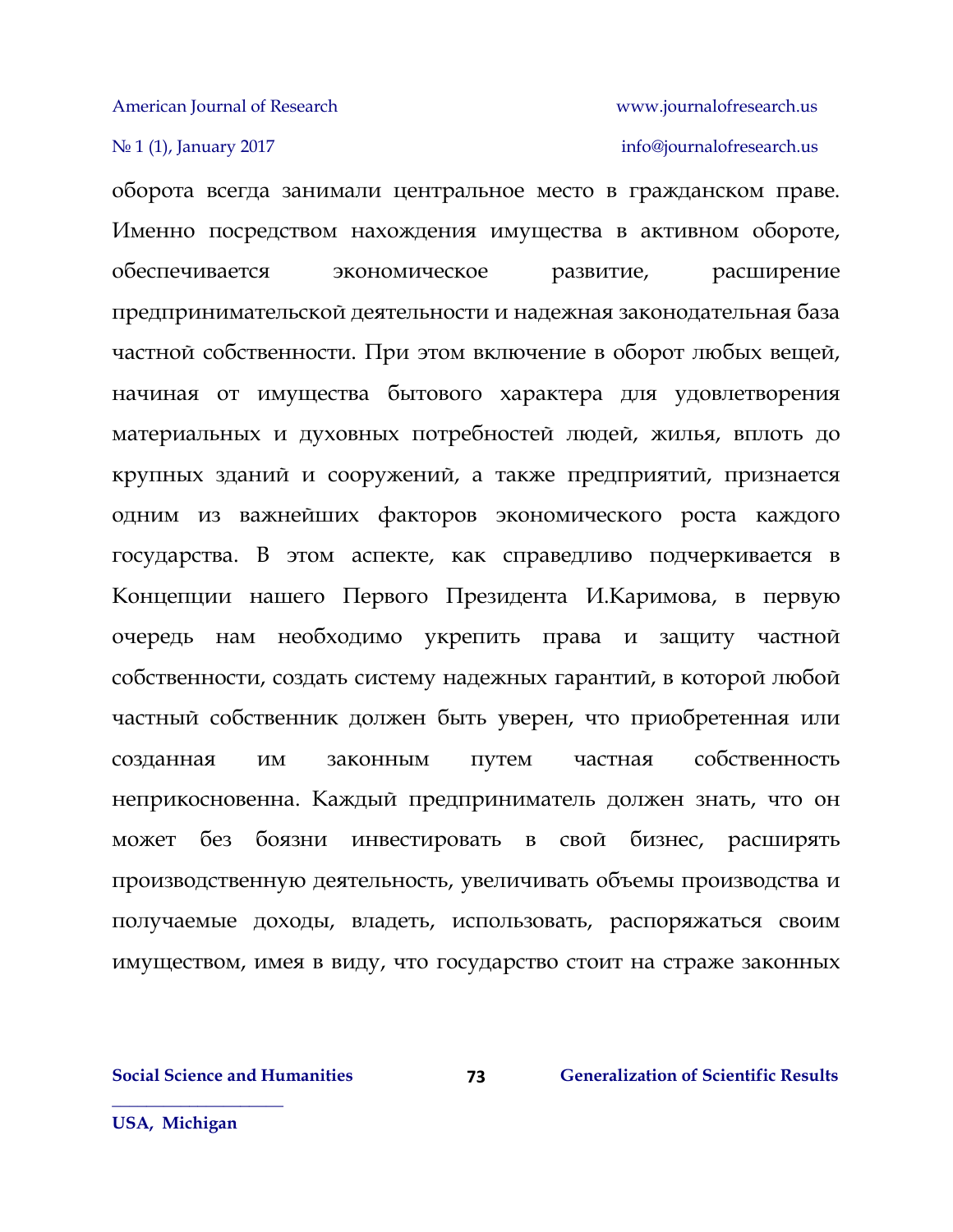# № 1 (1), January 2017 info[@journalofresearch.u](http://journalofresearch.asia/)s

прав частного собственника18. С этой точки зрения, целесообразна разработка и широкое внедрение механимов, направленных на привлечение в предпринимательский оборот инвестиций, расширение масштабов производства и рост прибыли, эффективное использование гражданско-правовых сделок.

В гражданском праве одним из эффективных способов повышения доходов собственника и предпринимателя посредством их включения в гражданский оборот является доверительное управление имуществом – траст. Как правило, траст является правовой конструкцией, разработанной, в основном, для применения в предпринимательской деятельности, когда объектом данного правотношения может выступать не любое имущество, а лишь имущество, которое может принести доход после включения в предпринимательский оборот. При этом, наиболее приемлемыми объектами для траста являются предприятия. Поскольку, предприятие, выступая объектом гражданского права, одновременно является его субъектом, посредством доверительного управления предприятием свой доход могут повысить как собственник – учредитель, так и доверительный управляющий.

l

**Social Science and Humanities 6 (Separalization of Scientific Results**) **Generalization of Scientific Results 74** <sup>18</sup> Каримов И.А. Концепция дальнейшего углубления демократических реформ и формирования гражданского общества в стране. – Ташкент: Узбекистан, 2010. – 53 с.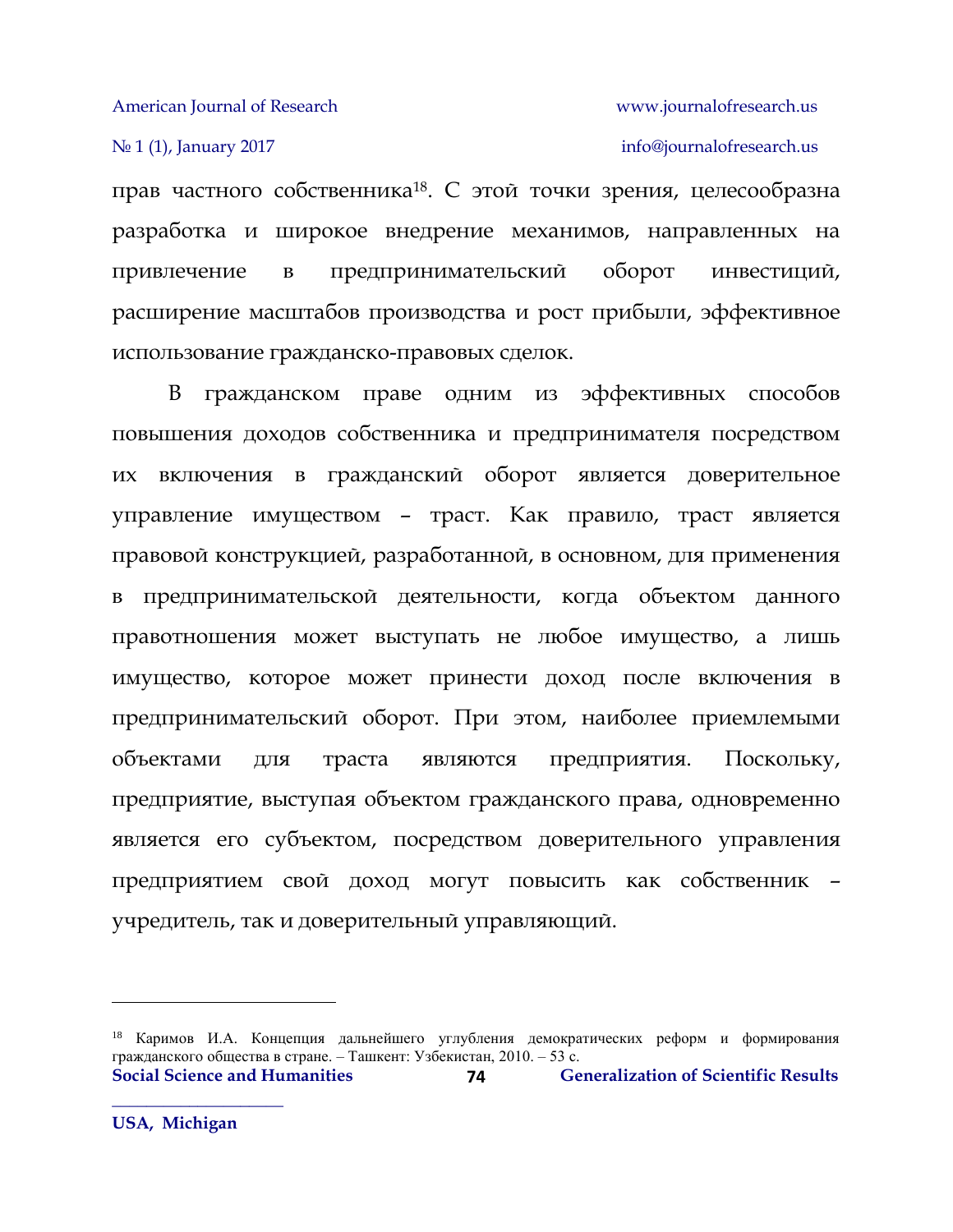## No 1 (1), January 2017 info[@journalofresearch.u](http://journalofresearch.asia/)s

В действующем гражданском законодательстве определен правовой статус предприятия в качестве объекта гражданских прав, а также требования относительно связанных с ним сделок. Так, согласно частям 1 и 3 статьи 85 ГК Республики Узбекистан, предприятие в целом как имущественный комплекс признается недвижимостью. В состав предприятия как имущественного комплекса входят все виды имущества, предназначенные для его деятельности, включая земельные участки, здания, сооружения, оборудование, инвентарь, сырье, продукцию, право требования, долги, а также права на обозначения, индивидуализирующие предприятие, его продукцию, работы и услуги (фирменное наименование, товарные знаки, знаки обслуживания), и другие исключительные права, если иное не предусмотрено законом или договором.

В доктрине гражданского права также высказаны некоторые мнения касательно правового статуса предприятия как объекта гражданских прав. Так, по мнению Х.Р.Рахмонкулова, предприятие определяется как имущественный комплекс, то есть выступает как совокупность взаимодополняющих средств производства, орудий труда, станков и оборудования, необходимых для деятельности предприятия $^{19}$ .

 $\overline{a}$ 

**Social Science and Humanities 6 125 125 12. In Generalization of Scientific Results 75** <sup>19</sup> Рахманкулов Х.Р. Объекты гражданского права. – Ташкент: ТГЮИ, 2009. – 26 с.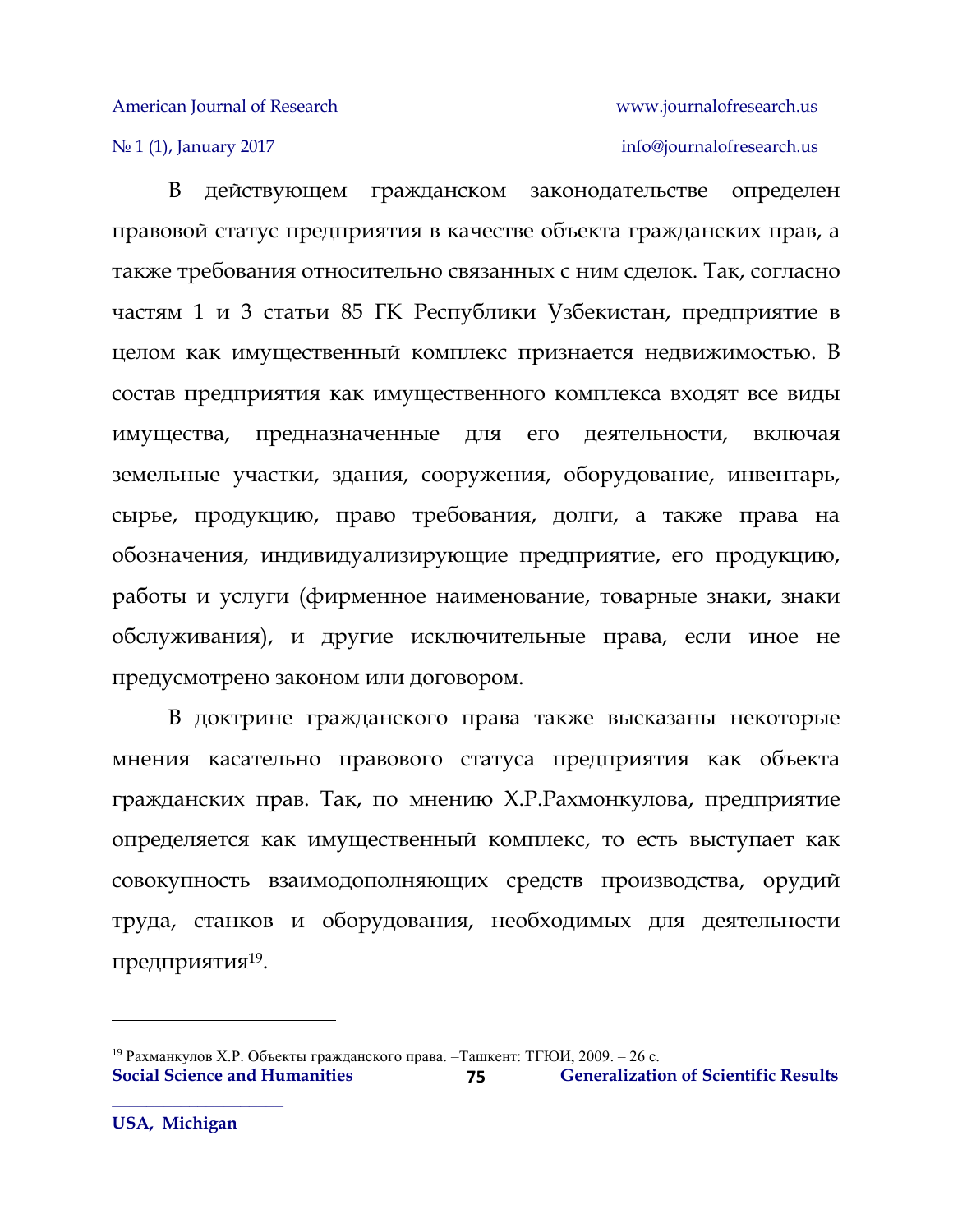# № 1 (1), January 2017 info[@journalofresearch.u](http://journalofresearch.asia/)s

В комментарии к статье 85 ГК касательно правил, определенных в отношении предприятия указано следующее: термин "предприятие" используется в гражданском праве применительно как к субъектам, так и к объектам права. Так, ГК признает одним из видов юридических лиц, унитарное предприятие, основанное на праве хозяйственного ведения, а также государственное унитарное предприятие, основанное на праве оперативного управления (ст.ст. 71-72). Одновременно тот же термин применяется для обозначения определенного вида объектов права. Именно в этом смысле речь идет о предприятии в статье 85 ГК. Предприятие в указанном смысле означает определенный имущественный комплекс, используемый для осуществления предпринимательской деятельности. В данный комплекс входит вся совокупность имущества, предназначенного для деятельности предприятия $^{20}\cdot$ 

По мнению Ю.Б.Саиповой, предприятие – это особый вид имущества и специфический объект недвижимого имущества. Специфика в правовм статусе предприятия определяется тем, что предприятие, несмотря на наличие отдельных элементов в его составе, признаваемых в качестве движимого имущества, в целом, как имущественный комплекс признается всегда лишь в качестве

 $\overline{a}$ 

**Social Science and Humanities Generalization of Scientific Results 76** <sup>20</sup> Комментарий к Гражданскому кодексу Республики Узбекистан. Т.1. -Ташкент: Vector Press, 2010. – 179 с.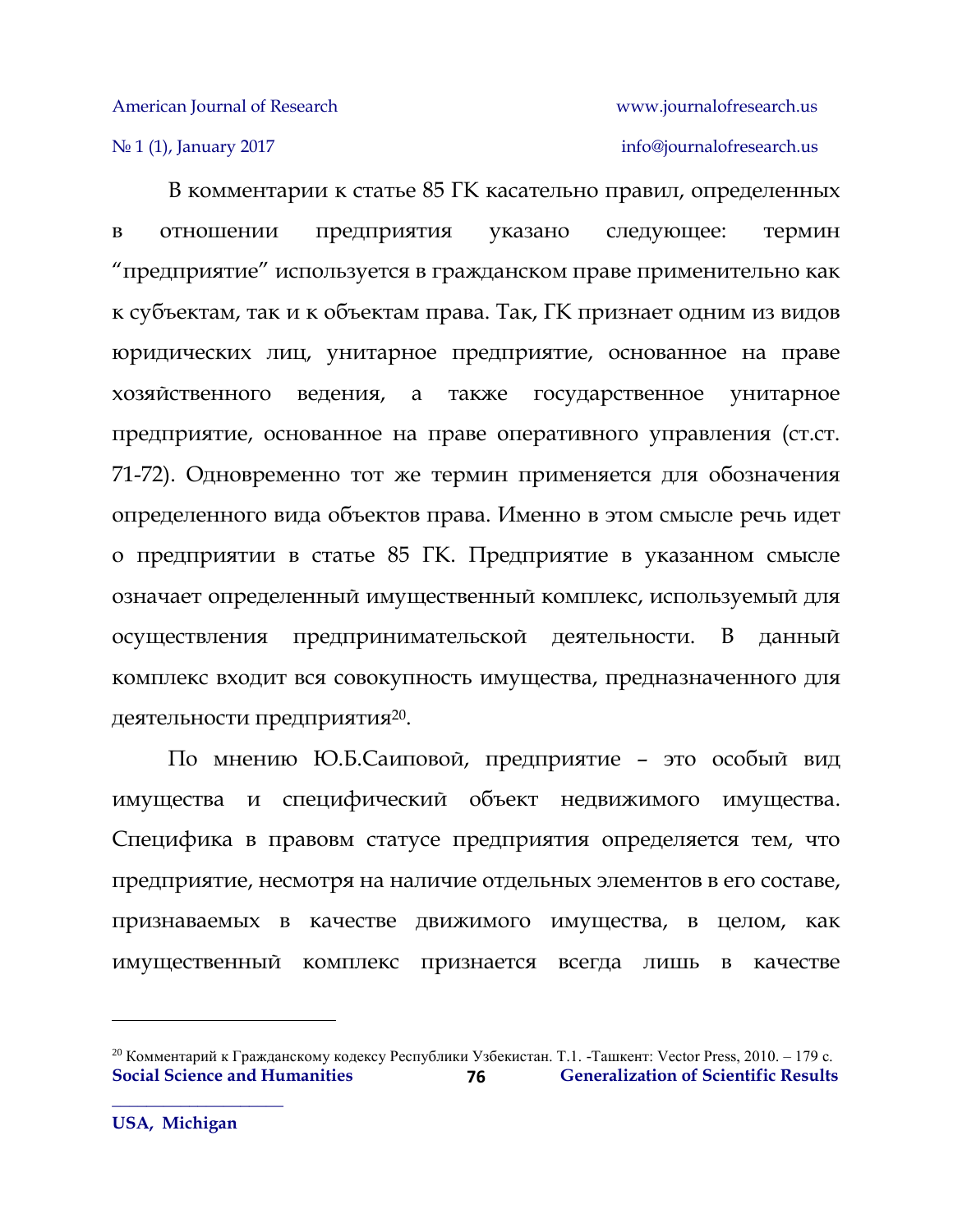## № 1 (1), January 2017 info[@journalofresearch.u](http://journalofresearch.asia/)s

недвижимого имущества. Используемое в предпринимательской деятельности предприятие, в качестве имущественного комплекса является недвижимым имуществом $^{21}\cdot$ 

Итак, при вводе предприятия в гражданский оборот, в частности, передаче его в доверительное управление, хотя в его составе имеются движимое имущество, оно должно передаваться в виде недвижимого имущества – целого имущественного комплпекса, поэтому договор доверительного управления должен быть оформлен в соответствии со сделками по недвижимости. Включение предприятия в гражданский оборот как целого комплекса предусмотрено в части 1 статьи 58 Закона Республики Узбекистан "Об ипотеке", в соответствии с ней, При ипотеке предприятия в целом как имущественного комплекса право залога распространяется на все входящее в его состав имущество (движимое и недвижимое), включая права требования и исключительное право, в том числе приобретенные в период ипотеки, если иное не предусмотрено договором или законодательством. При передаче имущества в доверительное управление, предприятие передается не в целях его изменения, реорганизации, а продолжения его деятельности и получения определенной прибыли.

l

**Social Science and Humanities 6 (Separalization of Scientific Results**) **Generalization of Scientific Results 77** <sup>21</sup> Саипова Ю.Б. Правовой режим недвижимости как имущественной основы предпринимательской деятельности: Автореф. дисс.... канд. юрид. наук. –Ташкент: 2010. – 9 б.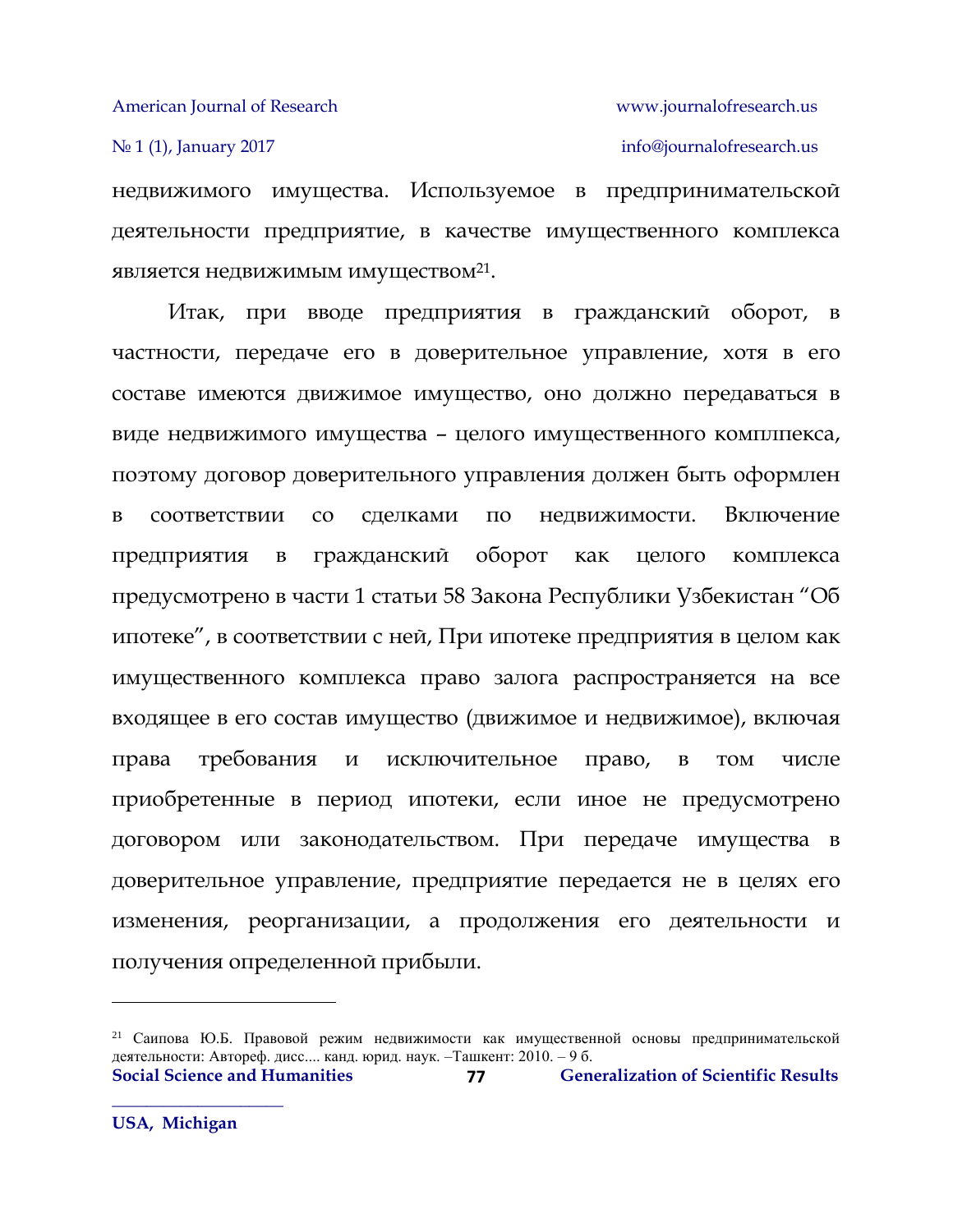## № 1 (1), January 2017 info[@journalofresearch.u](http://journalofresearch.asia/)s

В статье 851 ГК предусмотрено, что предприятие может быть объектом доверительного управления. Так, объектами доверительного управления могут быть предприятия и другие имущественные комплексы, отдельные объекты, относящиеся к недвижимому имуществу, ценные бумаги, исключительные права и другое имущество. Однако, не все объекты, входящие в состав предприятия, могут быть в составе объектов договора доверительного управления имуществом. К примеру, деловая репутая предприятия включается в состав личных неимущественых прав<sup>22</sup> и не могут быть объектами доверительного управления имуществом. Так как, после передачи предприятия в доверительное управление, доверительный управляющий управляет им от своего имени и не может пользоваться деловой репутацией собственника предприятия. Кроме того, после передачи предприятия в доверительное управление, для контрагентов имеет значение не прежняя деловая репутация предприятия, а имя и деловая репутация доверительного управляющего.

При обсуждении вопроса фирменного наименования как объекта доверительного управления имуществом, некоторые авторы утверждают, что при передаче предприятия в доверительное

l

<sup>22</sup> Насриев И. Гражданско-правовые проблемы реализации и охраны личных неимущественных прав. Ташкент., Изд. им. Г. Гуляма, 2006. 69-с.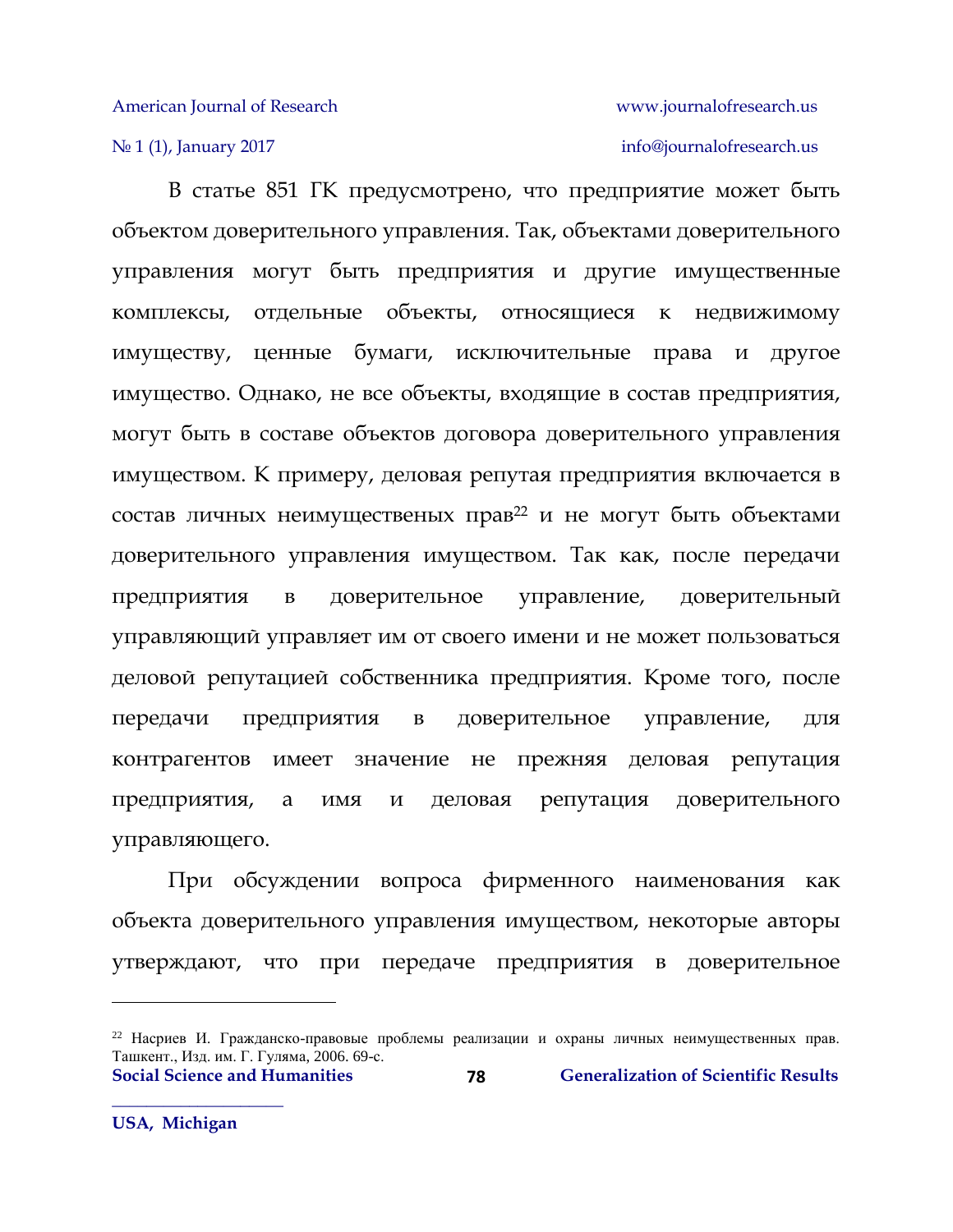## № 1 (1), January 2017 info[@journalofresearch.u](http://journalofresearch.asia/)s

управление фирменное наименование не может входить в объект управления, поскольку оно является не имуществом предприятия, а средством его идентификации $^{23}$ .

Согласно статье 8 Закона Республики Узбекистан «О фирменных наименованиях» от 18 сентября 2006 года24, юридическое лицо (лицензиар) может разрешить другому юридическому лицу (лицензиату) использование своего фирменного наименования на основании заключенного между ними лицензионного договора или договора комплексной предпринимательской лицензии в соответствии с законодательством.

Переход права на фирменное наименование допускается только в случаях реорганизации юридического лица путем слияния, присоединения, разделения и выделения или продажи предприятия в целом как имущественного комплекса.

При слиянии юридических лиц и при присоединении юридического лица к другому юридическому лицу переход права на фирменное наименование осуществляется в соответствии с передаточным актом.

```
Social Science and Humanities Generalization of Scientific Results
                                        79
24 Сборник законодательных актов Республики Узбекистан, 2006 год, №37-38, ст.370.
```
 $\overline{\phantom{a}}$ 

<sup>23</sup> Табашников В.Н. Предприятие как объект гражданских прав.//Законодательство. Москва. 1998. №9. С.10.; Масевич М.Г., Чечуева С.М. Продажа предприятия.//Дело и право. Москва. 1996. №7. С.33.; Жариков В.В. Предприятие как объект договора доверительного управления имуществом: проблемы доктрины и законодательства.//Юрист. Москва. 2004. №5. С.22.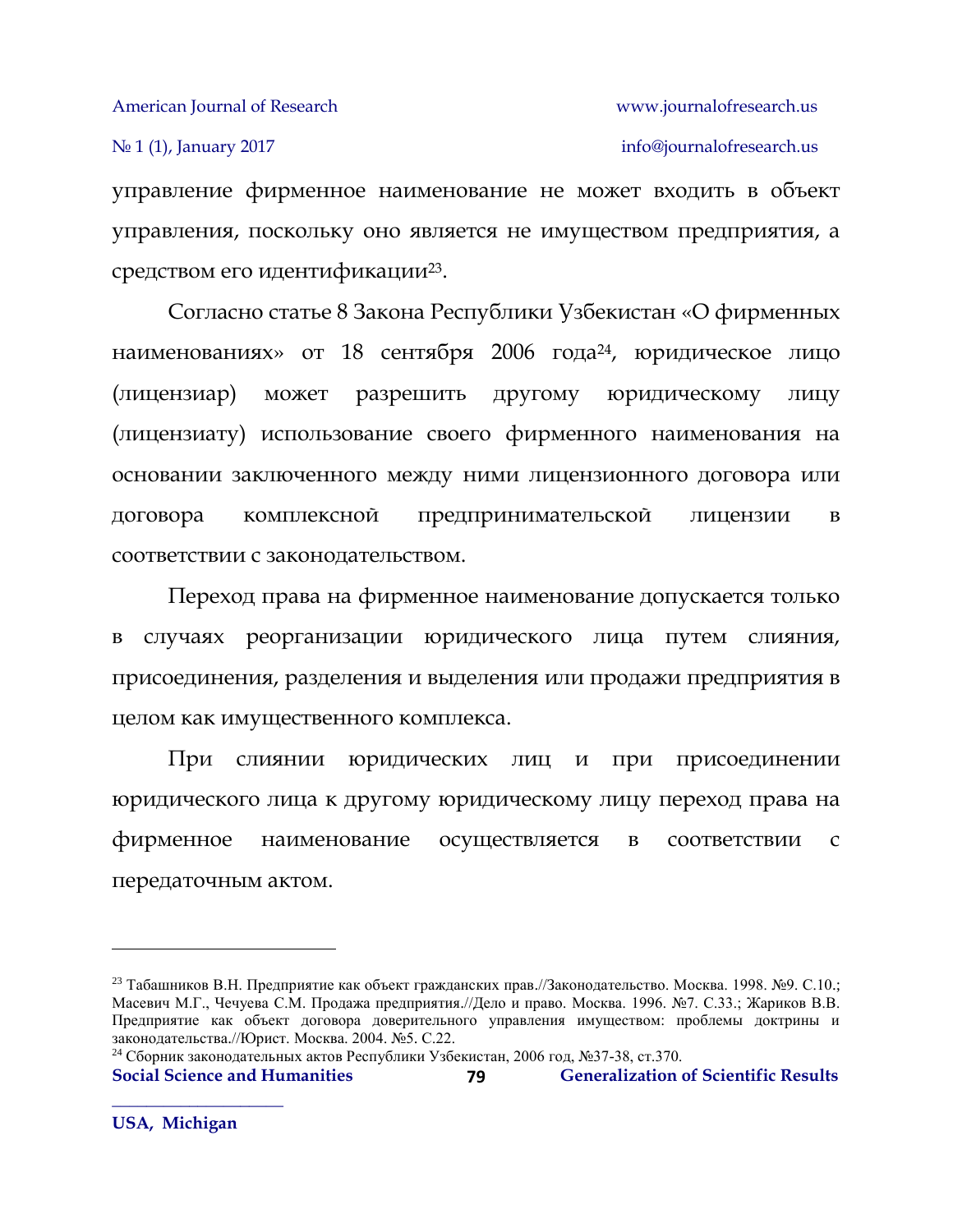№ 1 (1), January 2017 info[@journalofresearch.u](http://journalofresearch.asia/)s

При разделении юридического лица или при выделении юридического лица из состава юридического лица переход права на фирменное наименование осуществляется в соответствии с разделительным балансом.

По мнению О.Окюлова, фирменное наименование может перейти другому лицу при полном отчуждении (продаже), дарении предприятия $^{25}$ .

Соглашаясь с вышеуказанными взглядами следует подчеркнуть, что при аренде предприятия фирменное наименование юридического лица не переходит доверительному управляющему. То есть, доверительный управляющий не переоформляет на свое имя фирменное наименование предприятия и все права на него, а продолжает деятельность предприятия с использованием фирменного наименования предприятия. Иными словами, при передаче предприятия в доверительное управление, несмотря на его управление от имени доверительного управляющего, фирменное наименование предприятия остается неизменным.

При анализе правового статуса предприятия в качестве объекта договора доверительного управления имущества, следует учесть, что предприятие являясь объектом правоотношения, также признается

l

<sup>25</sup> Окюлов О. Теоретические и практические проблемы правового статуса интеллектуальной собственности. Ташкент., ТГЮИ, 2004. 154 с.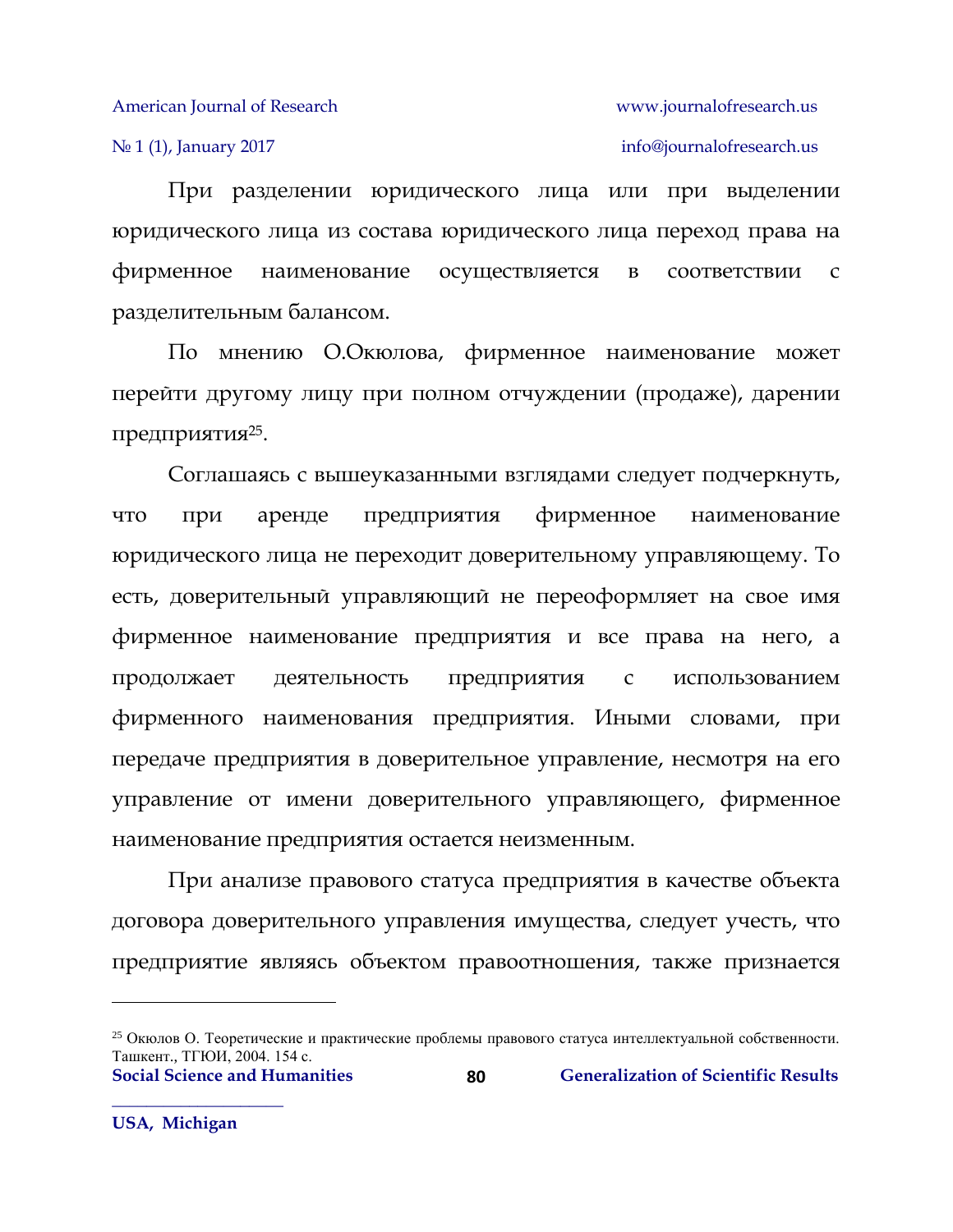## № 1 (1), January 2017 info[@journalofresearch.u](http://journalofresearch.asia/)s

субъектом права. Поскольку, при составлении договора должен быть решен вопрос о передаче доверительному управляющему прав и обязанностей предприятия, приобретенных им в качестве субъекта права в ходе деятельности до передачи в доверительное управление. В этой связи, во всех сделках, связанных с предприятием определено решение этого вопроса. К примеру, до подписания договора продажи предприятия должны быть составлены и рассмотрены сторонами акт инвентаризации, бухгалтерский баланс, аудиторское заключение, отчет об оценке, а также перечень всех долгов (обязательств), включаемых в состав предприятия, с указанием кредиторов, характера, размера и сроков их требований (часть 2 статьи 491 ГК).

В договоре аренды предприятия судьба прав и обязанностей арендуемого предприятия должна быть согласована между сторонами. В соответствии с частью 2 статьи 579 ГК, о переводе долгов на арендатора арендодатель обязан письменно уведомить своих кредиторов, которые в случае несогласия с таким переводом вправе в течение трех месяцев со дня получения уведомления потребовать от арендодателя прекращения или досрочного исполнения соответствующих обязательств и возмещения причиненных этим убытков. Если в указанный срок какое-либо из этих требований не предъявлено, кредитор признается давшим согласие на перевод соответствующего долга на арендатора.

**81**

**Social Science and Humanities 61 Generalization of Scientific Results**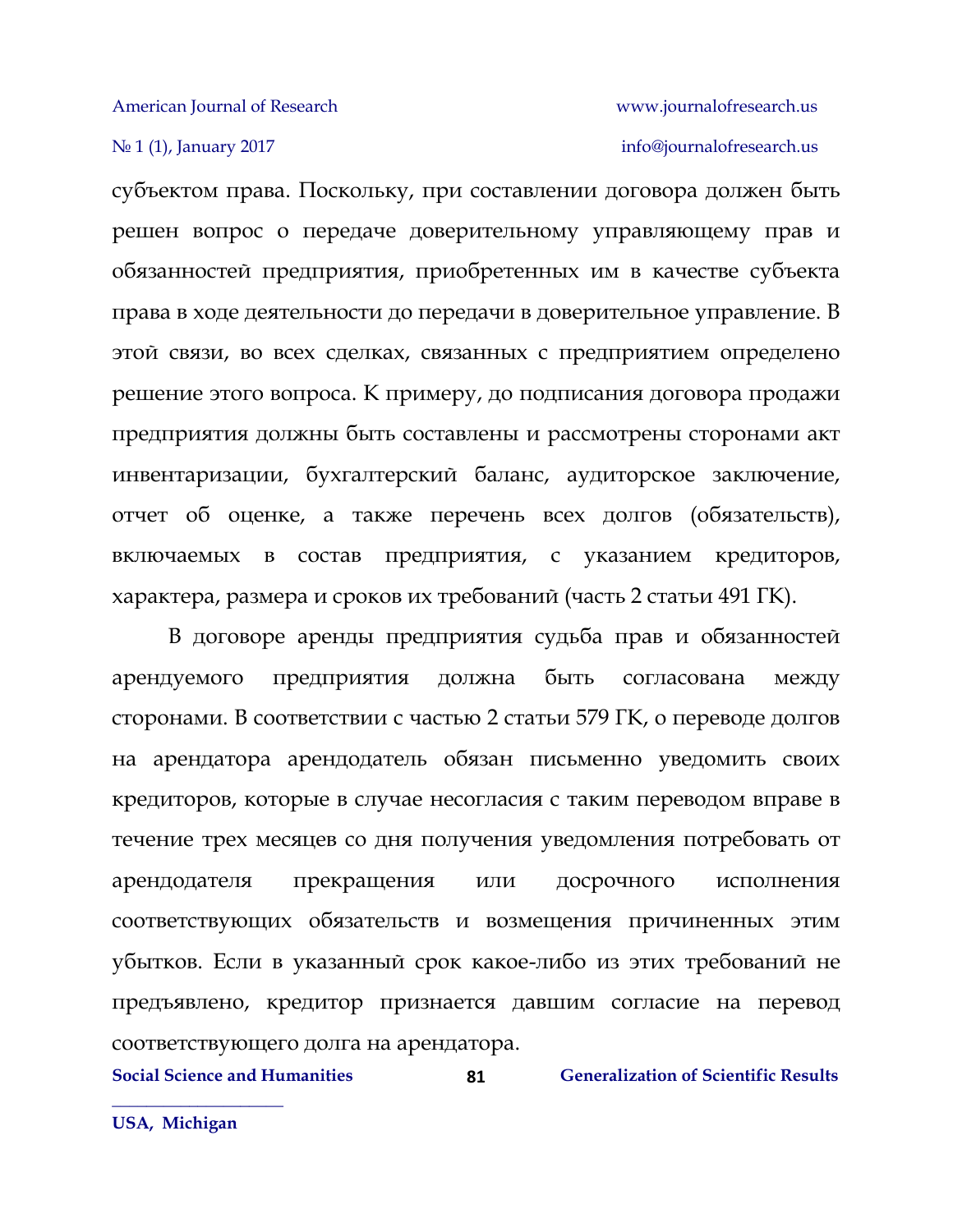## № 1 (1), January 2017 info[@journalofresearch.u](http://journalofresearch.asia/)s

Исходя из этих обстоятельств, при передаче предприятия в доверительное управление следует согласовать вопрос передачи доверительному управляющему принадлежащих предприятию прав и обязанностей.

По мнению В.В. Жарикова, договор доверительного управления имуществом отличается от договора продажи предприятия, при передаче предприятия в доверительное управление, в его состав не входит передача прав и обязанностей. Также, в отличие от договора продажи предприятия, подобно невозможности передачи доверительному управляющему права собственности, ему не передается право отказа от требования и перевода долга<sup>26</sup>.

Обращая внимание на данное свойство договора доверительного управления имуществом, В.В. Витрянский высказывает по этому вопросу следующие идеи:

– при доверительном управлении имуществом передача имущественных прав (права требования) не может быть осуществлено путем заключения между учредителем и доверительным управляющим сделки об уступке права требования в пользу другого лица, поскольку при цессии возникает переход права новому кредитору, вместе с тем, доверительный управляющий обладает лишь

l

**Social Science and Humanities 62 Generalization of Scientific Results 82** <sup>26</sup> Жариков В.В. Предприятие как объект договора доверительного управления имуществом: проблемы доктрины и законодательства //Юрист. -Москва. 2004. -№5. -С.22.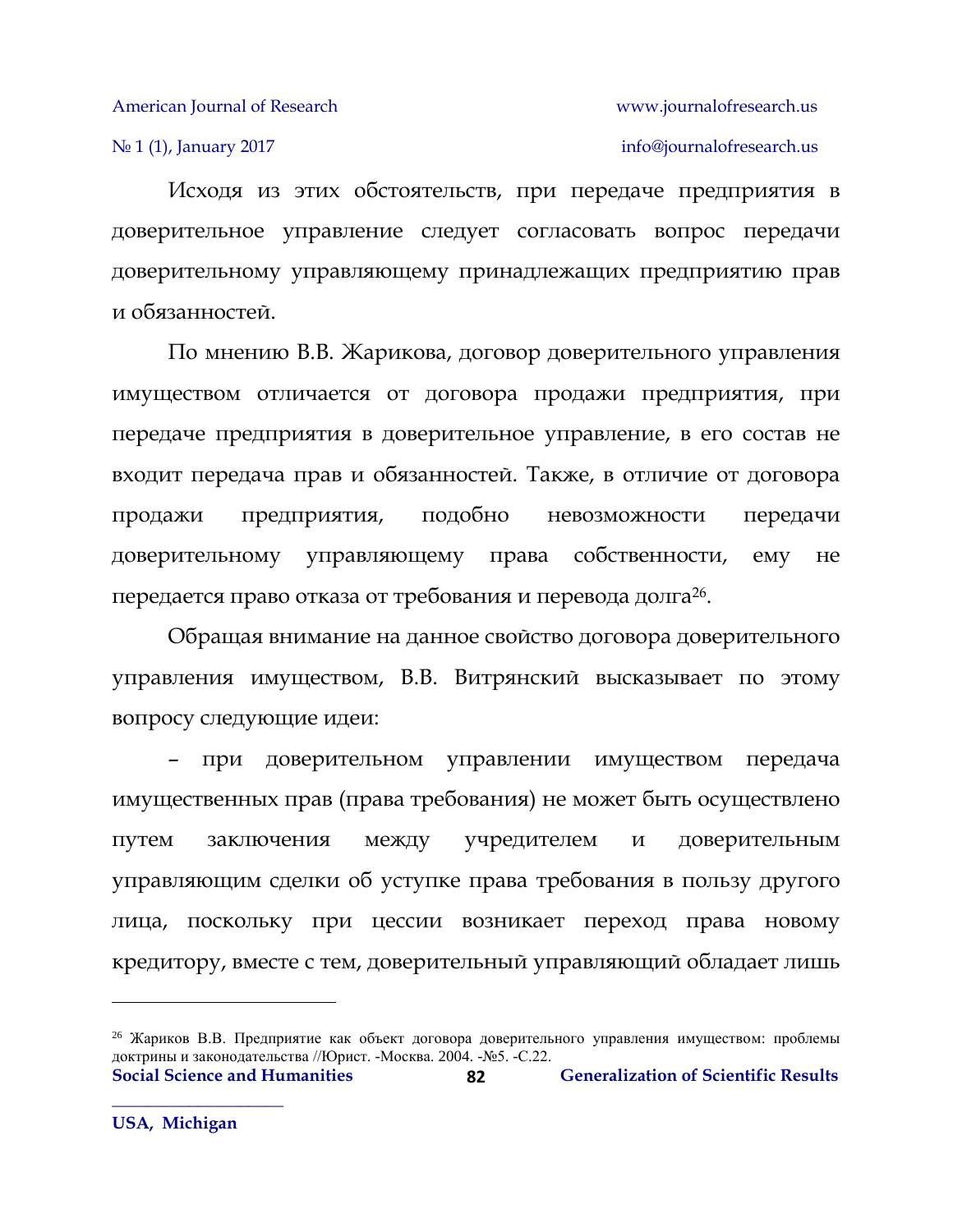полномочием управления правом требования, принадлежащего предприятию, в то время как обладателем права требования остается учредитель доверительного управления $^{27}$ .

Продолжая эти мысли, следует отметить, что при уступке требования в пользу другого лица, первоначальный кредитор выходит из отношений требования в связи с переменой лица по основному долгу28. Однако, при передаче предприятия в доверительное управление, учредитель остается в качестве правообладателя и его права не переходят доверительному управляющему.

Учитывая множественность и сложность объектов состава предприятия, при его передаче в доверительное управление необходимость указания полного перечня имущества, передаваемого в доверительное управление, изложения этих обстоятельств в актах инвентаризации и передаточном акте, как следует из статьи 853 ГК, предусматривается в качестве одного из существенных условий договора доверительного управления имуществом.

При передаче предприятия в доверительное управление важное значение имеет оформление отношений между учредителем

 $\overline{\phantom{a}}$ 

<sup>&</sup>lt;sup>27</sup> Витрянский В.В. Договор доверительного управления имуществом. - М.: 2001. – 149 с.

<sup>28</sup> Постановление Пленума Высшего хозяйственного суда Республики Узбекистан О некоторых вопросах применения норм гражданского кодекса республики Узбекистан об уступке права требования 2003 г 28 февраля №110.

**Social Science and Humanities Generalization of Scientific Results**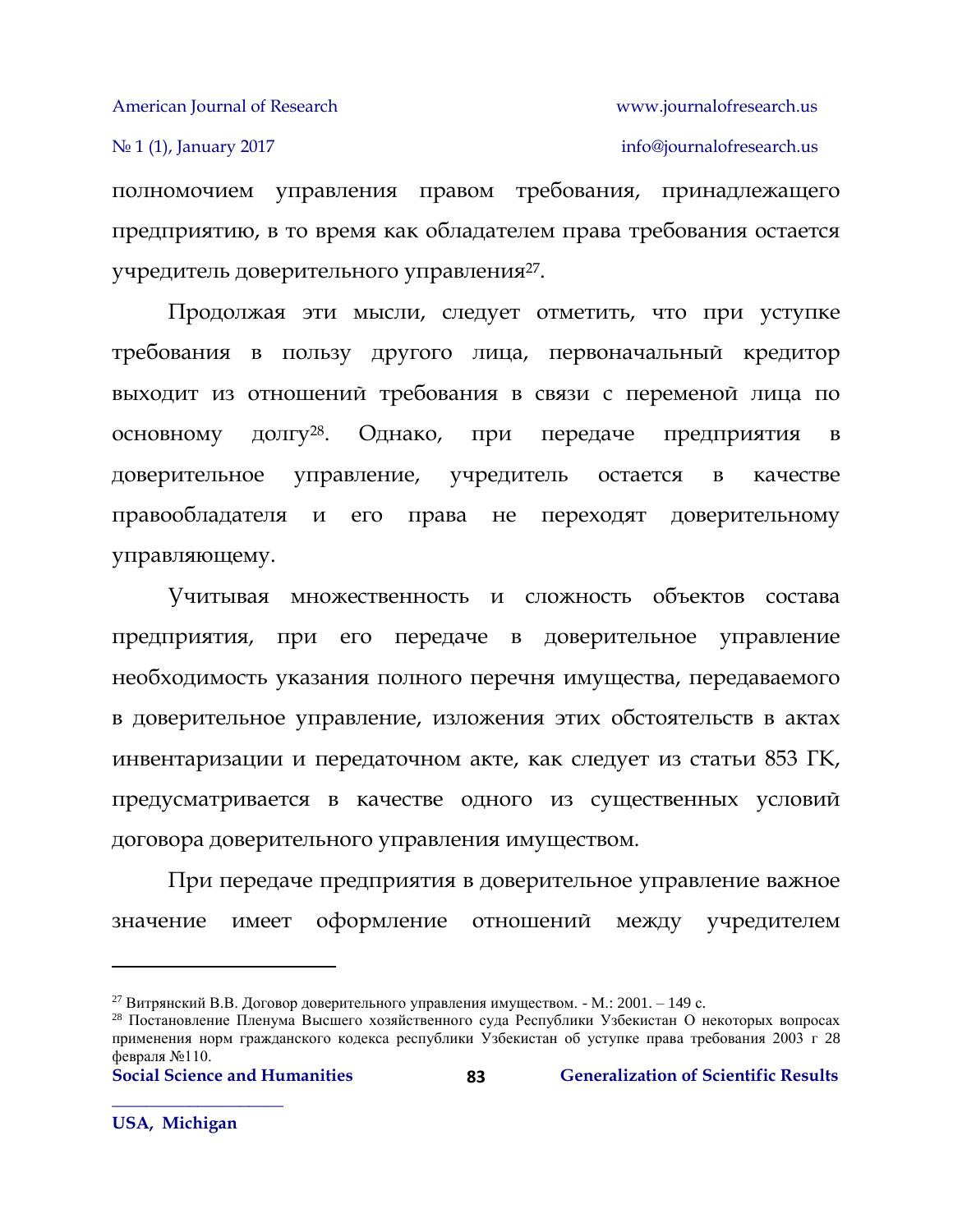# No 1 (1), January 2017 info[@journalofresearch.u](http://journalofresearch.asia/)s

доверительного управления и управляющим. Согласно части 2 статьи 854 ГК, договор доверительного управления недвижимым имуществом заключается в форме и порядке, предусмотренных для договора об отчуждении недвижимого имущества. Передача недвижимого имущества в доверительное управление подлежит государственной регистрации в том же порядке, что и переход права собственности на это имущество. Договор доверительного управления предприятием должно быть зарегистрировано соответствующими органами кадастра. В связи с тем, что договор доверительного управления имуществом входит в категорию договоров оказания услуг, при государственной регистрации срочных довогоров передачи предприятия в доверительное управление, могут возникать определенные неясности. Так как, неясным остается вопрос подлежит или не полежит государственной регистрации договор передачи предприятия в доверительное управление на 6 месяцев. Этот вопрос остался открытым и в действующем ГК. Вместе с тем, в части 3 статьи 574 ГК, предусматривающей правила касательно формы договора аренды здания или сооружения определяется, что "договор аренды здания или сооружения, заключенный на срок не менее года, подлежит государственной регистрации и считается заключенным с момента такой регистрации". Это говорит о том, что договор аренды

**84**

**Social Science and Humanities 624 68 Generalization of Scientific Results** 

**USA, Michigan**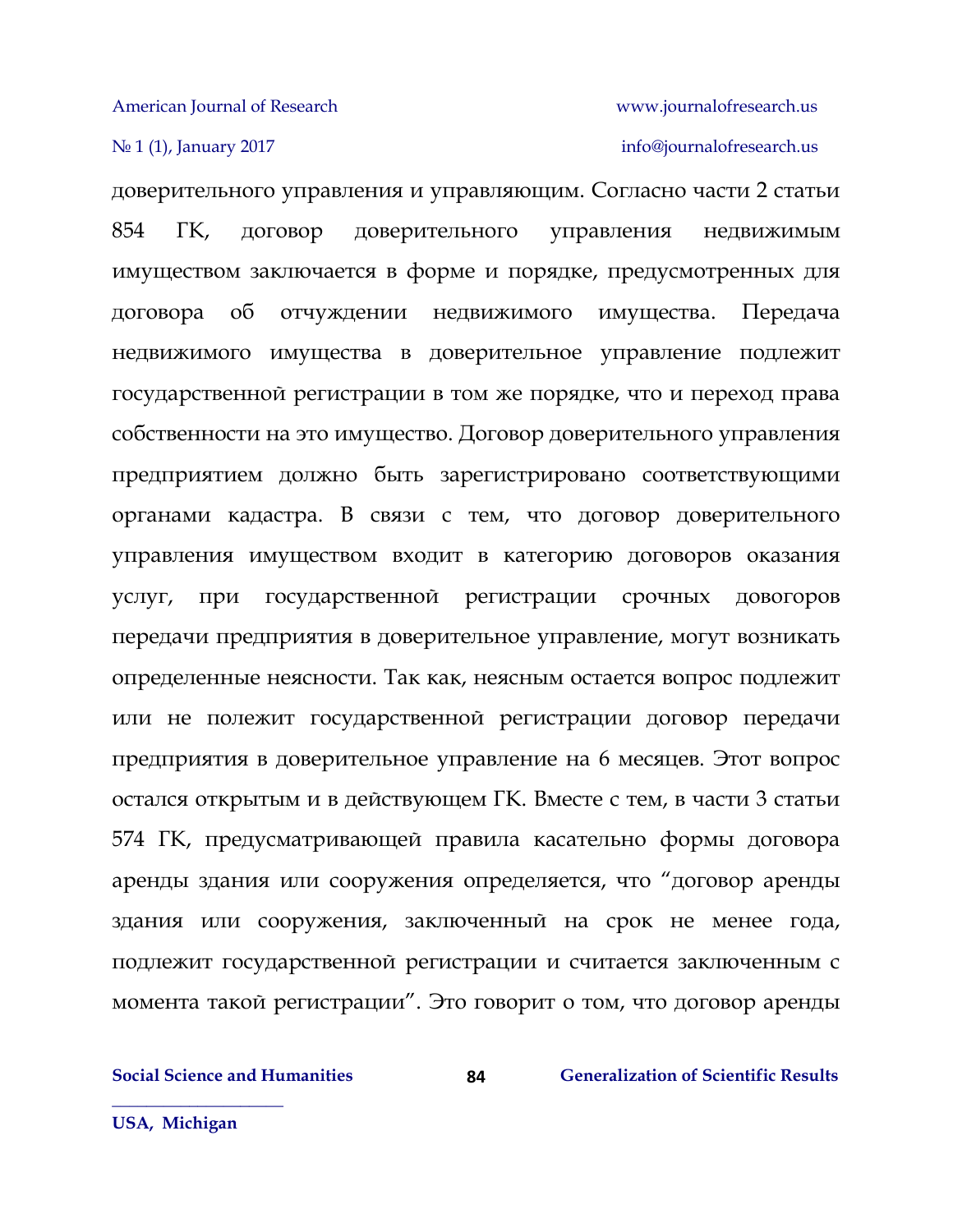## No 1 (1), January 2017 info[@journalofresearch.u](http://journalofresearch.asia/)s

здания или сооружения, заключенный на срок менее года, не подлежит государственной регистрации.

Однако, договор передачи предприятия в доверительное управление должен заключаться и оформляться не в форме договора аренды здания или сооружения, а в форме договора купли-продажи предприятия. Согласно части 1 статьи 490 ГК, Договор продажи предприятия заключается в письменной форме путем составления одного документа, подписанного сторонами, с обязательным приложением к нему документов, указанных в части втоpой статьи 491 ГК, и подлежит нотариальному удостоверению и государственной регистрации. Договор продажи предприятия, заключаемый на конкурсной (тендерной) основе по решению уполномоченного государственного органа, не подлежит нотариальному удостоверению, кроме случаев, предусмотренных пунктом 2 части второй статьи 110 данного Кодекса.

В соответствии со статьей 491 ГК, состав и оценка стоимости предприятия, подлежащего продаже, определяются в договоре продажи предприятия на основе полной инвентаризации предприятия, проводимой в соответствии с установленными правилами такой инвентаризации.

**Social Science and Humanities 625 68 Generalization of Scientific Results 85** До подписания договора продажи предприятия должны быть составлены и рассмотрены сторонами акт инвентаризации,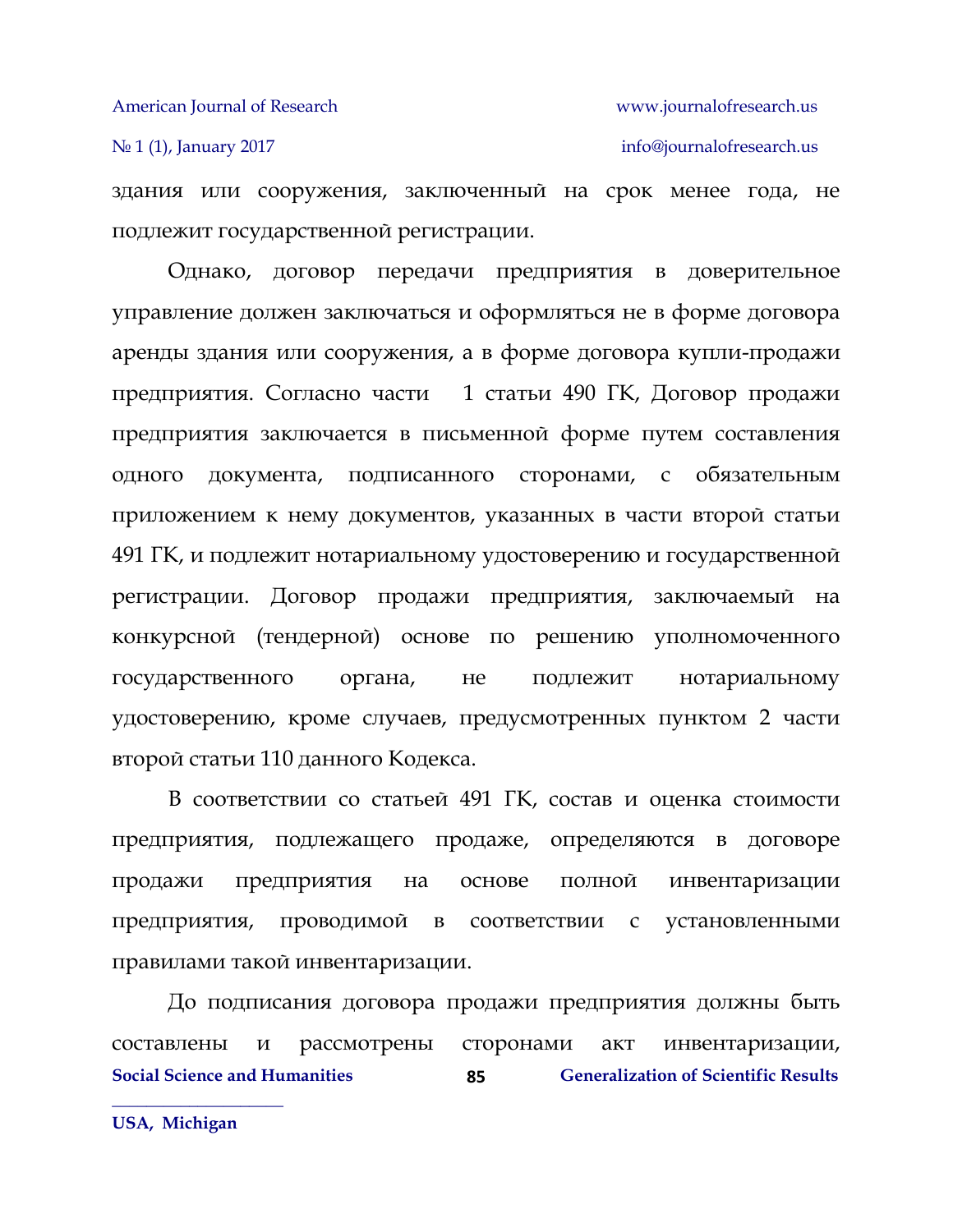## No 1 (1), January 2017 info[@journalofresearch.u](http://journalofresearch.asia/)s

бухгалтерский баланс, аудиторское заключение, отчет об оценке, а также перечень всех долгов (обязательств), включаемых в состав предприятия, с указанием кредиторов, характера, размера и сроков их требований.

Подобные положения прменяются и в отношении договора доверительного управления предприятием, к нему также должны быть приложены акт инвентаризации, бухгалтерский баланс, независимое аудиторское заключение о составе предприятия и его оценке, а также перечень всех долгов (обязательств), включаемых в состав предприятия, с указанием кредиторов, характера, размера и сроков их требований. Поскольку, как было указано выше, предприятие является не только объектом, но и субъектом гражданского права.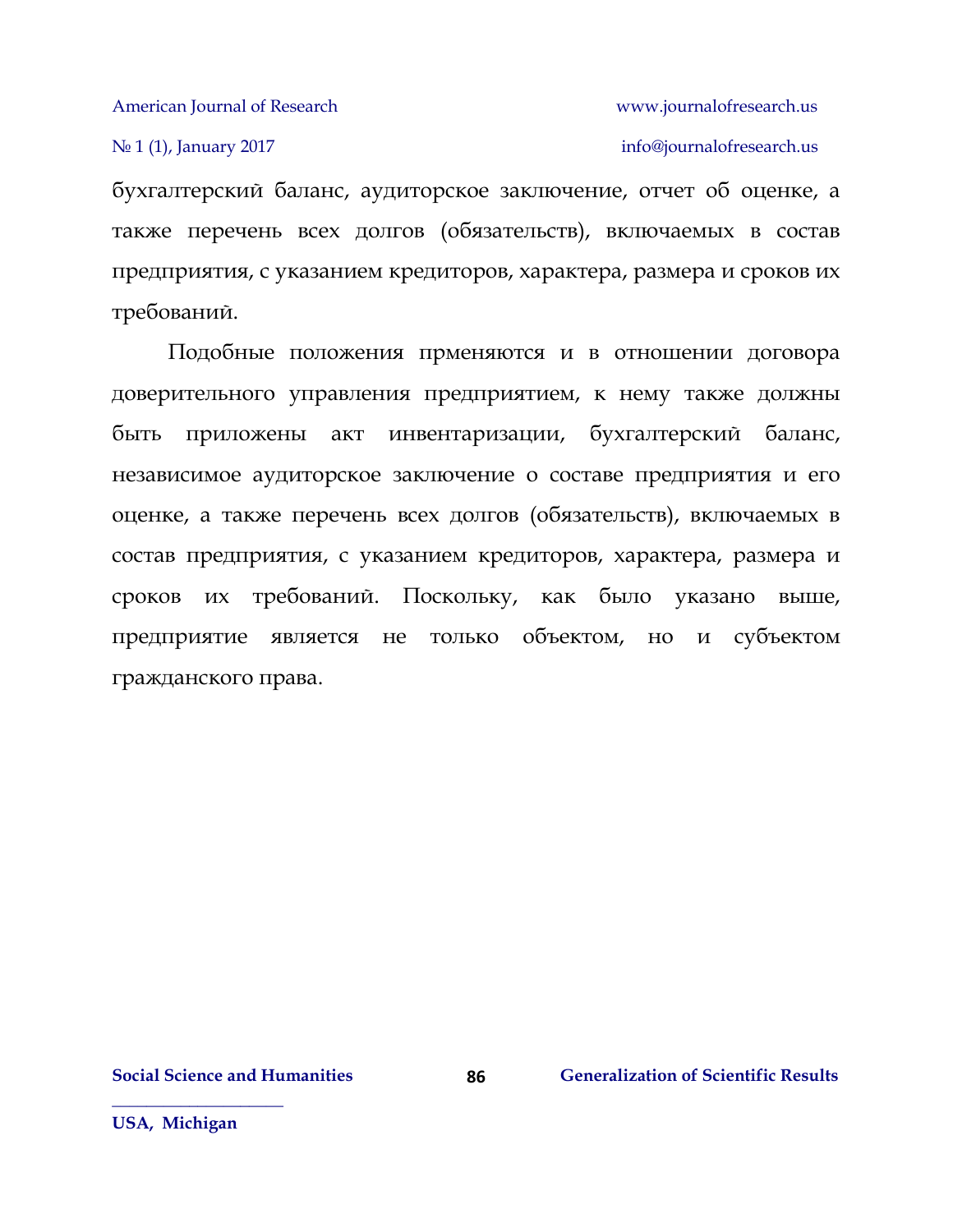# **QUESTIONS OF PROMOTION OF IMAGE OF UZBEKISTAN IN THE WORLD MEDIA SPACE**

# **BERUNI ALIMOV RESEARCHER (UZBEK STATE UNIVERSITY OF WORLD LANGUAGES**

The article deals with improving the image of the Republic of Uzbekistan in the global media space, the formation of positive attitudes, the place of the national journalism in establishing friendly relations based on mutual respect, the impact of state organizations to the national media in order to enhance the country's international media image.

**Keys word:** image, media space, information space, information security, mass media, national journalism, information agency.

# **ВОПРОСЫ ПРОДВИЖЕНИЯ ИМИДЖА УЗБЕКИСТАНА В МИРОВОМ МЕДИА ПРОСТРАНСТВЕ**

# **Беруний АЛИМОВ, исследователь УзГУМЯ (Узбекский госудраственный университет мировых языков)**

**Social Science and Humanities Generalization of Scientific Results \_\_\_\_\_\_\_\_\_\_\_\_\_\_\_\_\_\_\_\_ 87** В статье рассматриваются вопросы повышения имиджа Республики Узбекистан в мировом медиа пространстве,

**USA, Michigan**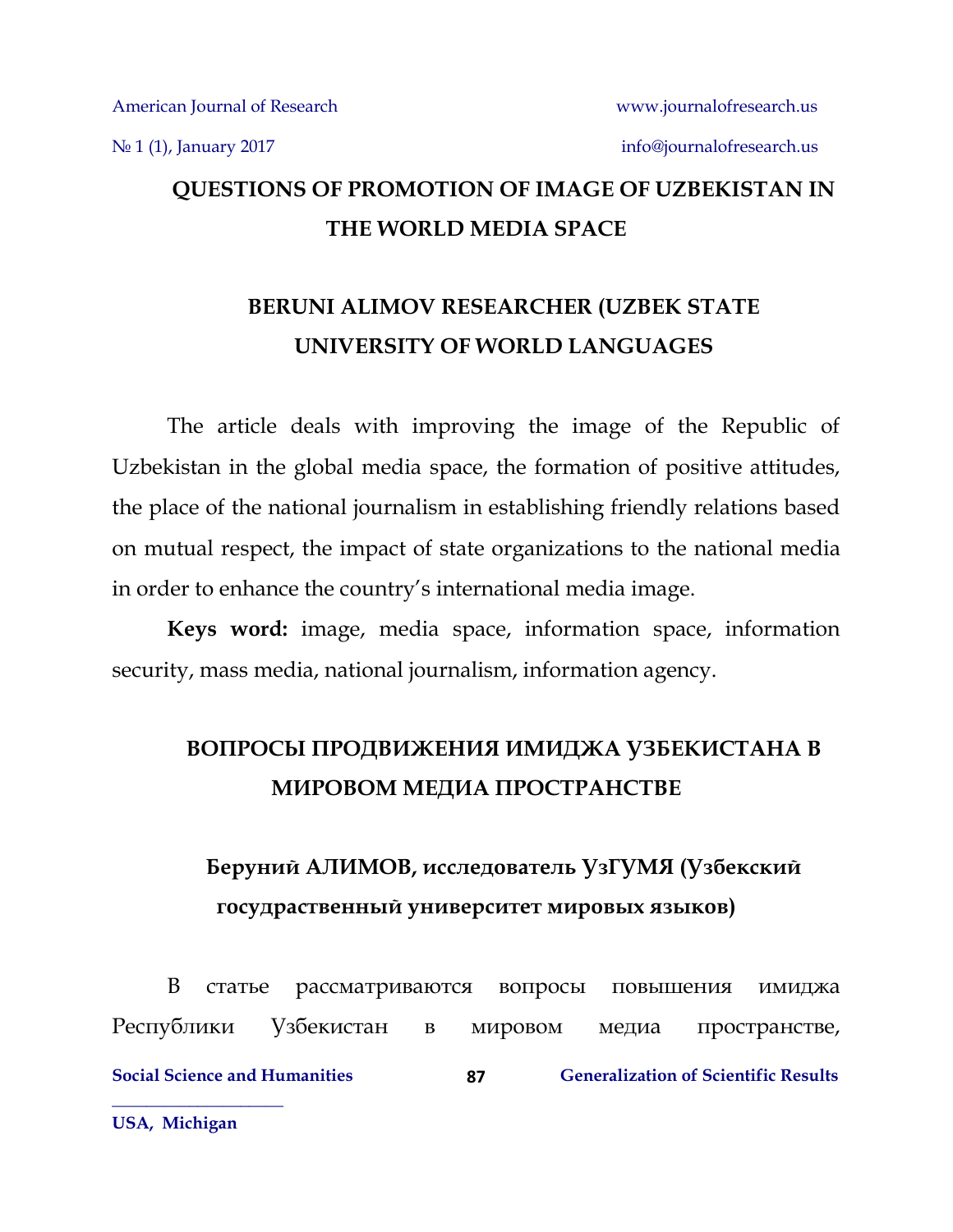№ 1 (1), January 2017 info[@journalofresearch.u](http://journalofresearch.asia/)s

формирование позитивных взглядов, место национальной журналистики в установлении дружеских отношений базированных на взаимном уважении, влияние государственных организаций страны на средства массовой информации в целях повышения международного медиа имиджа государства.

**Ключевые слова:** имиж, медиа пространство, информационное пространство, информационная безопасноость, СМИ, национальная журналистика, информационное агенство.

Бытует мнение, что имидж страны в международном медиа пространстве определяют зарубежные средства массовой информации. Но это неправильное, ошибочное мнение. В большинстве случаях использование национальной журналистики отходит как бы на второй план. По этому поводу у комментатора телерадиокомпании Цзоу Цзюньчже народного правительства Шенси в Китае свое мнение: «Сотрудники национальных средств массовой информации являются лицом страны и нации. Я горжусь тем, что являюсь китайским корреспондентом»29.

**88**

**USA, Michigan**

 $\overline{a}$ 

<sup>29</sup> Из личной беседы. 01.04.2016 г.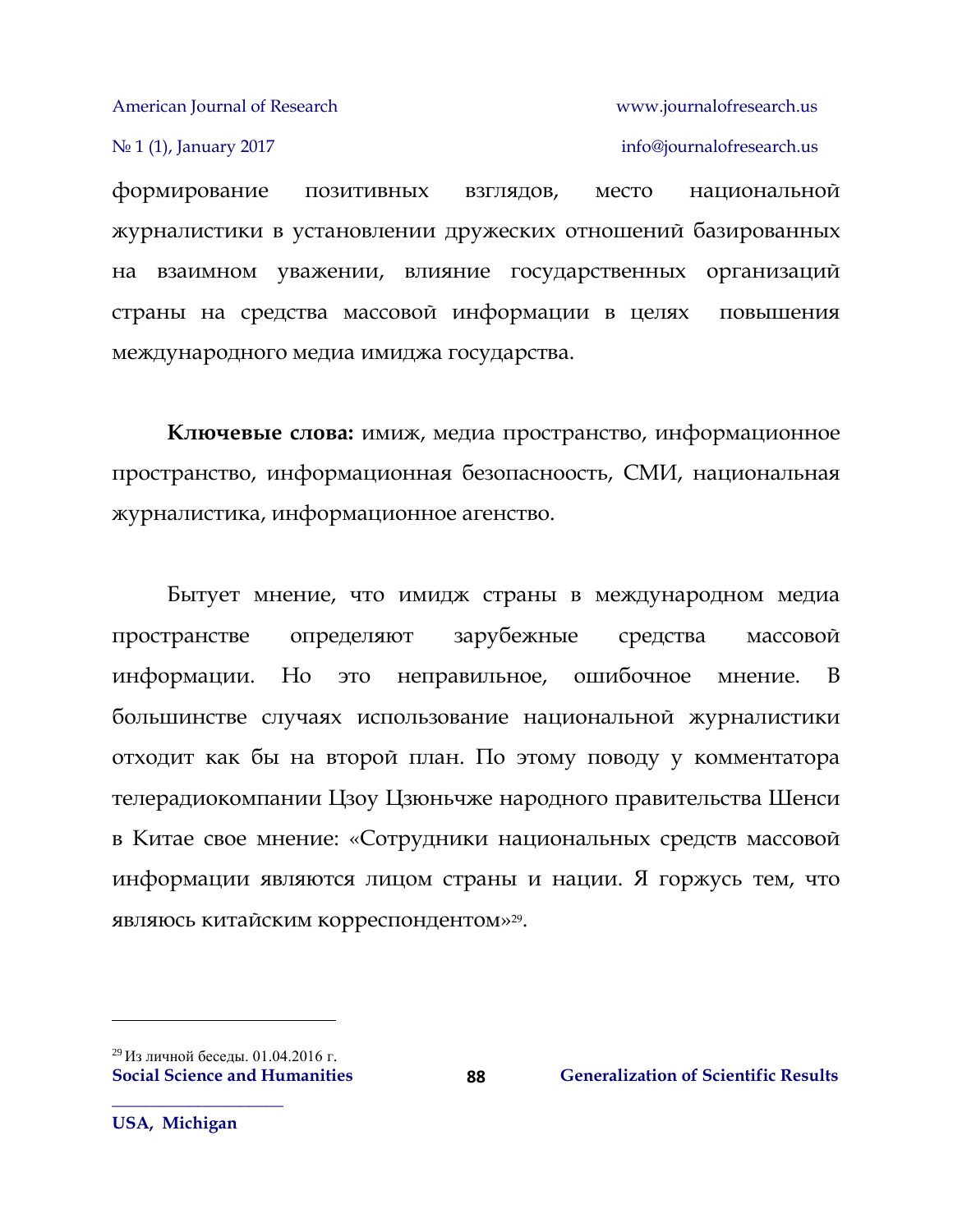## № 1 (1), January 2017 info[@journalofresearch.u](http://journalofresearch.asia/)s

Приобретение независимости нашей республикой пришлось в период развитие процессов глобализации в мире. Данный процесс в корне изменил те системы, которые считались незыблемыми традициями. Даже развитие страны пришли в замешательство от этих процессов обновления. А перед молодыми независимыми государствами стоял вопрос решения десятикратных больших проблем.

В период перехода от одной системы в другой формирование демократического Узбекистана не было легким. В таких условиях формирование положительного имиджа страны происходил очень сложно. Потому что реформы, связанные со сложной рыночной экономикой, изменением формы собственности, процессами приватизации осуществлялись с трудом. Теперь, когда внутренние экономико-социальные условия в стране улучшились, еще больше актуальность приобретают вопросы имиджа Узбекистана. Процесс формирования государственности независимой республики происходил в гармонии с развитием сотрудничества с различными иностранными государствами, а также расширением связей, охватывающие различные отрасли. Вместе с развитием механизма совместного сотрудничества с зарубежными странами формировался и имидж Узбекистана. Со временем он развивался в соответствии с внешней средой.

**89**

**Social Science and Humanities 689 Generalization of Scientific Results**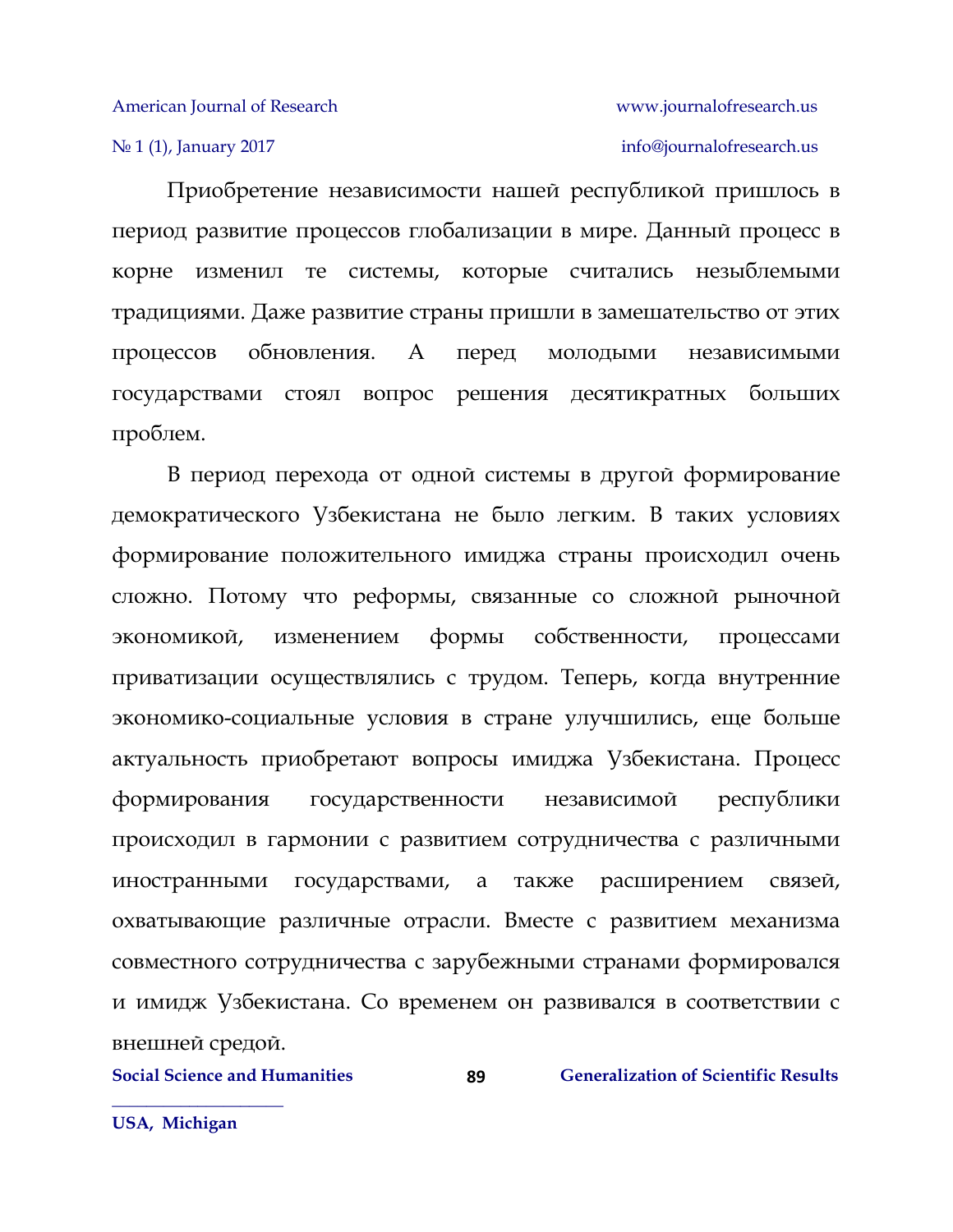## No 1 (1), January 2017 info[@journalofresearch.u](http://journalofresearch.asia/)s

Время поставила в повестку дня вопрос реформирования внутренней информационной среды страны, ее превращения в неотъемлемую часть мировой информационной среды и таким образом поднять в новый качественный уровень участие национальной журналистики и национальных СМИ в формировании внешнего имиджа государства. Надо подчеркнуть, что и при осуществлении данных реформ подошли принцип поэтапного осуществления реформ, который разработан Президентом Узбекистана. Так, перестройка национальной журналистики на основе демократических ценностей, в том числе децентрализация, отчуждение от государственной собственности, ликвидация практики цензуры прессы, который остался в наследство от советского периода, подготовка высококвалифицированных и отвечающих современным требованиям специалистов, а также вооружение всех систем отрасли с самыми современными технологиями стали одним из приоритетных направлений государственной политики.

**Social Science and Humanities 6 (Generalization of Scientific Results**) **90** Эти новшества привели к коренному обновлению системы национальных СМИ, формированию информационной среды в стране и превращения ее в неотъемлемую часть мирового информационного пространства. По мнению доктора филологических наук Якутхан Маматова, «В Узбекистане повышается авторитет СМИ. Здесь большое значение имеет коренная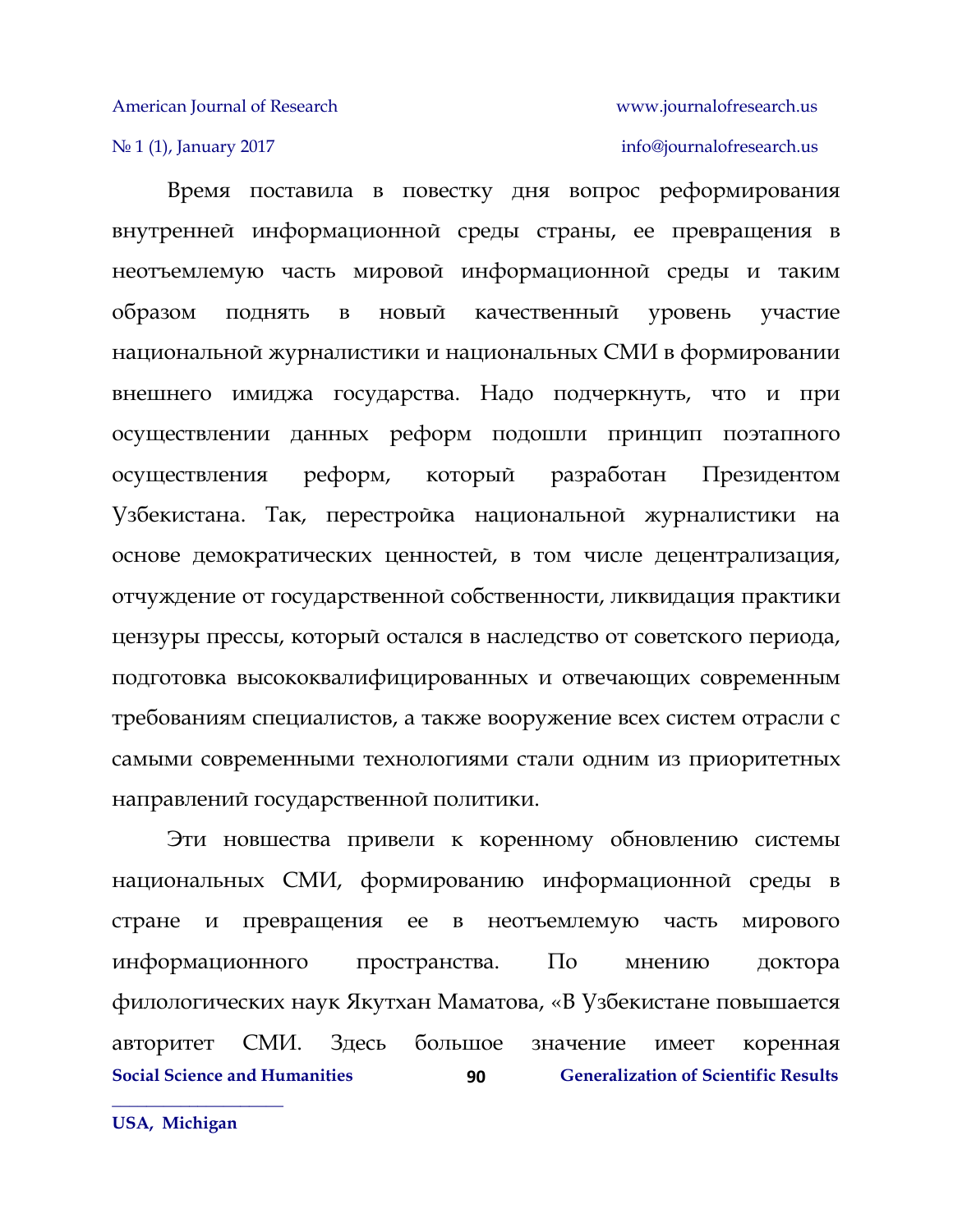## № 1 (1), January 2017 info[@journalofresearch.u](http://journalofresearch.asia/)s

трансформация понятия основ сотрудничества между государственной властью и СМИ, создание сильной правовой базы по журналистской деятельности»30.

Обращая внимание на необходимость занятия прочной позиции в международной медиа среде нашей национальной журналистики Первый Президент И. Каримов подчеркнул: «Когда мы ставим перед собой огромную и благородную задачу по вхождению в ряд развитых демократических государств мира, основным условием и залогом достижения этой высокой цели видим всестороннюю способность нашей страны процессам жесткой конкуренции в мировой арене. Поэтому, занятие нашей национальной журналистикой прочного места в международной медиа среде является основной актуальной задачей»31. Как подчеркнул руководитель страны, чтобы быть способной жестокой конкуренции в мировой среде необходимо поэтапное осуществление комплекса мер по отрасли. С осуществлением таких реформ, как разработка единой политикоидеологической политики системы СМИ действующих в национальной медиа среде, определение тенденции и способности

 $\overline{\phantom{a}}$ 

<sup>30</sup> Маматова Я. "Экологически ориентированные СМИ: функции и роль в обеспечении открқтости и доступности информации". Тезисы международной научно-практической конференции "Образование и наука в интересах устойчивого развития".6-8 апреля 2016. Национальный университет Узбекистана. стр. 88- 89.

<sup>31</sup> Эл. источник: Матбуот ва оммавий ахборот воситалари ходимларига. http://uza.uz/oz/politics/matbuot-vaommaviy-akhborot-vositalari-khodimlariga-26-06-2015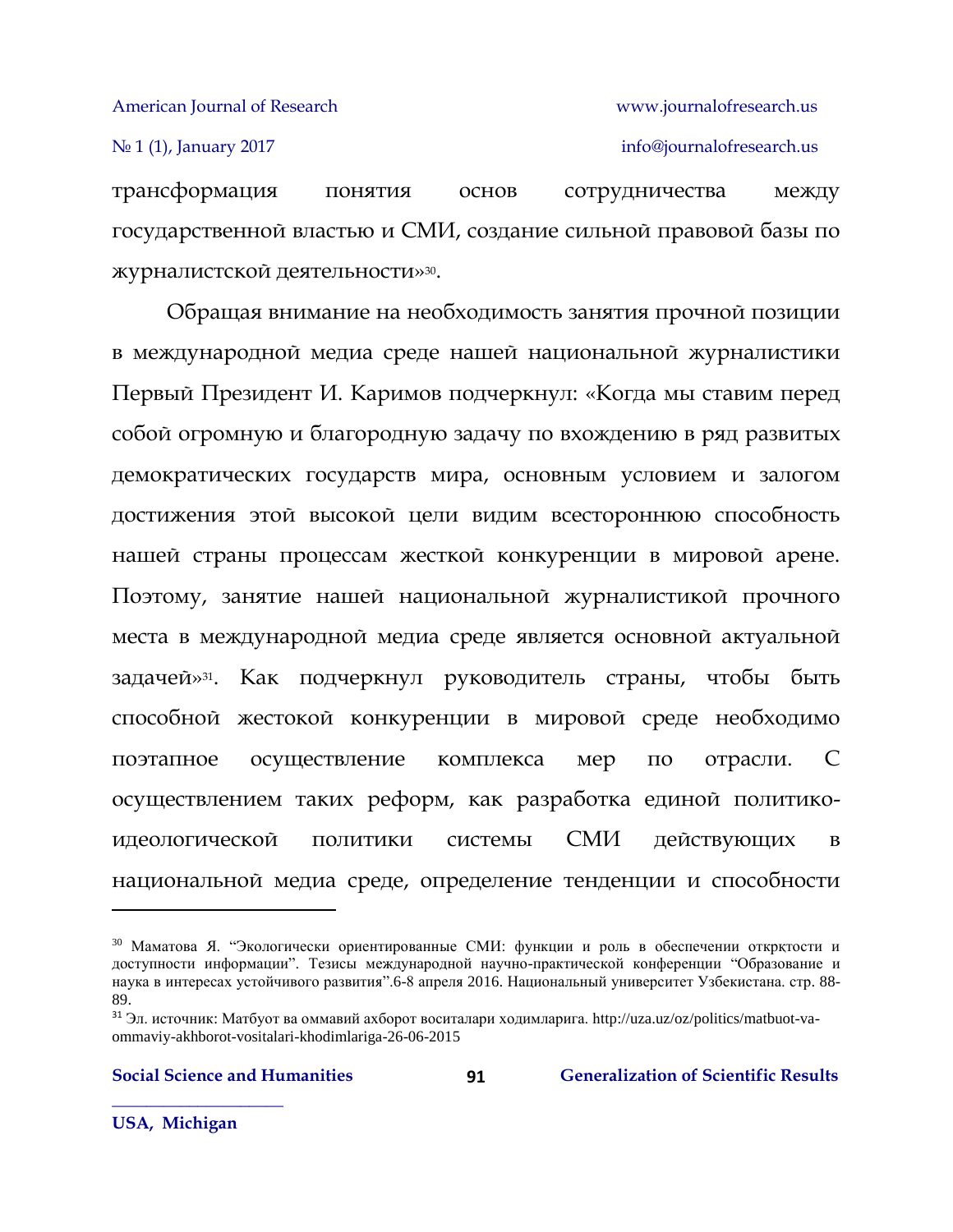## No 1 (1), January 2017 info[@journalofresearch.u](http://journalofresearch.asia/)s

информационного фактора для обеспечения национальной безопасности, повышение материально-технического потенциала СМИ до уровня мировых стандартов, создание новых методов направленных на повышение роли национальных СМИ в повышении имиджа страны, объединение сил, ведущих борьбу с корыстной информацией, наносящей ущерб имиджу нашей страны за рубежом ускоряется превращение национальной журналистики в средство борьбы за внутренний и внешний имидж. В таких условиях важное значение приобретают разработка научно обоснованных предложений и рекомендаций по еще более активизации борьбы против неправильного толкования и фальсификации имиджа республики, а также стратегии имиджа страны. Расширение объема позитивных материалов и в национальных, и в зарубежных средствах массовой информации улучшающих имидж Узбекистана является этой важной задачей. Доктор филологических наук, профессор Файзулла Муминов подчеркнул, что «в формировании характера национальной информационной среды важной значение имеет государственная политика. Основной задачей государственной программы в данной отрасли является организация внутреннего и внешнего обмена информацией, подготовка программистов и других

**92**

**Social Science and Humanities 62 6 Generalization of Scientific Results**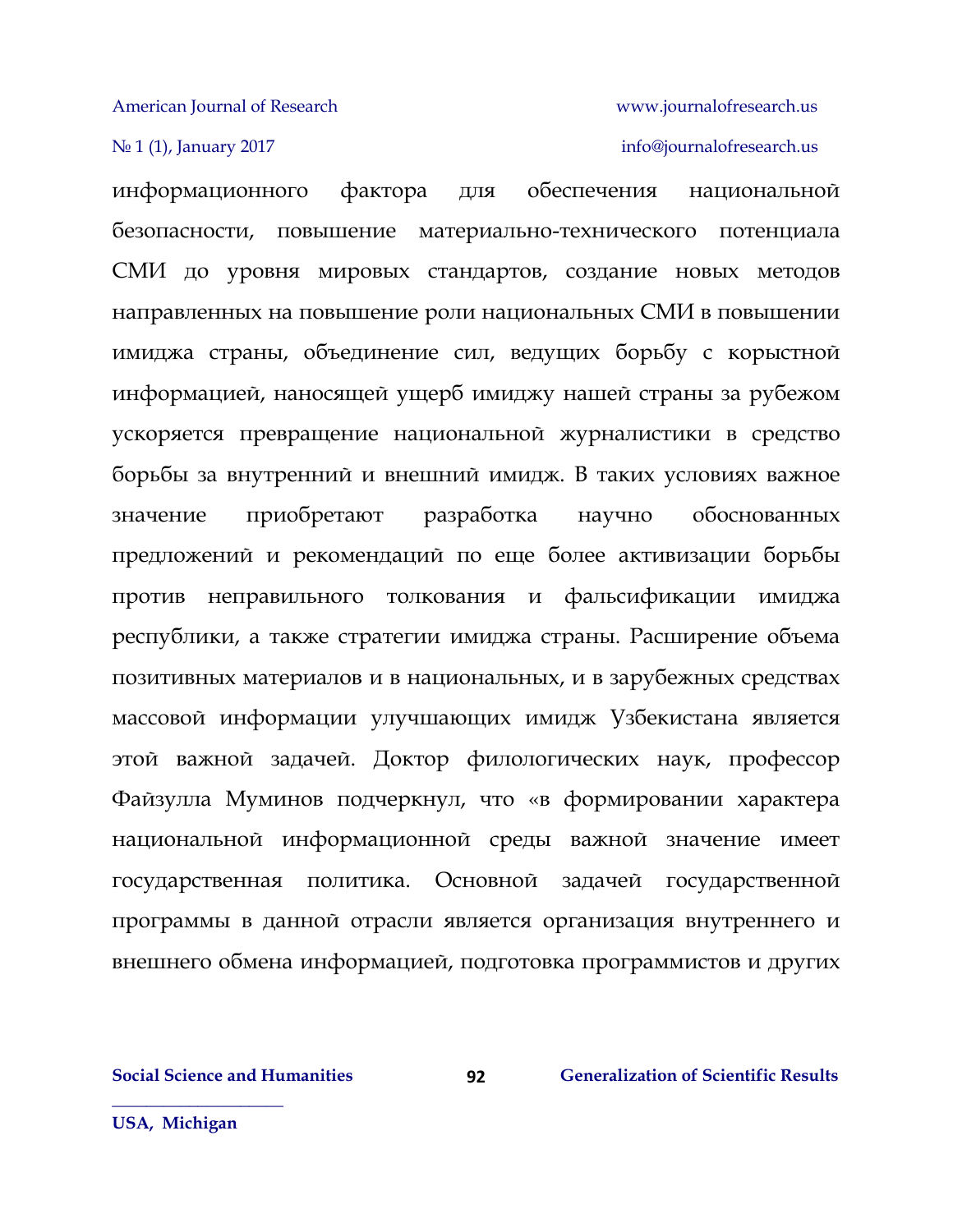# № 1 (1), January 2017 info[@journalofresearch.u](http://journalofresearch.asia/)s

высококвалифицированных специалистов в сфере информационных технологий, их умелой использование»32.

Необходимо поднять на новый качественный уровень национальное СМИ. Это особенно важно для телевидения. Безусловно, нужно подчеркнуть новшества в содержании и смысле национальных телепередач. Вместе с этим нельзя закрывать глаза на то, что большую часть эфирного времени занимают зарубежные сериалы, телешоу и подложные дискуссии. Хотим мы этого или нет, но для завоевания умов нашей молодежи, отвлечения их внимания от зарубежных телеканалов наши национальные телепередачи должны коренным образом меняться, и укрепит свой конкурентоспособность, этого требует время.

Широкое внедрение зарубежного опыта в сфере использования национальных СМИ в интересах государства имеет свои плюсы и пользу. В условиях глобализации высокий уровень положительного имиджа государства еще выполняет и функцию обеспечения граждан страны информацией и их воспитания. Имидж страны свидетельствует о ее экономической мощи, силе, богатстве, уровне развития культуры. Имидж является символом престижа, авторитета страны перед глазами зарубежной общественности, успеха ее

 $\overline{a}$ 

**Social Science and Humanities 623 Ceneralization of Scientific Results 93** <sup>32</sup> Мўминов Ф. Ахборот хавфсизлиги ва ижтимоий тараққиёт.// Ўзбекистон матбуоти, 2007 й. 5-сон, 18-19 б.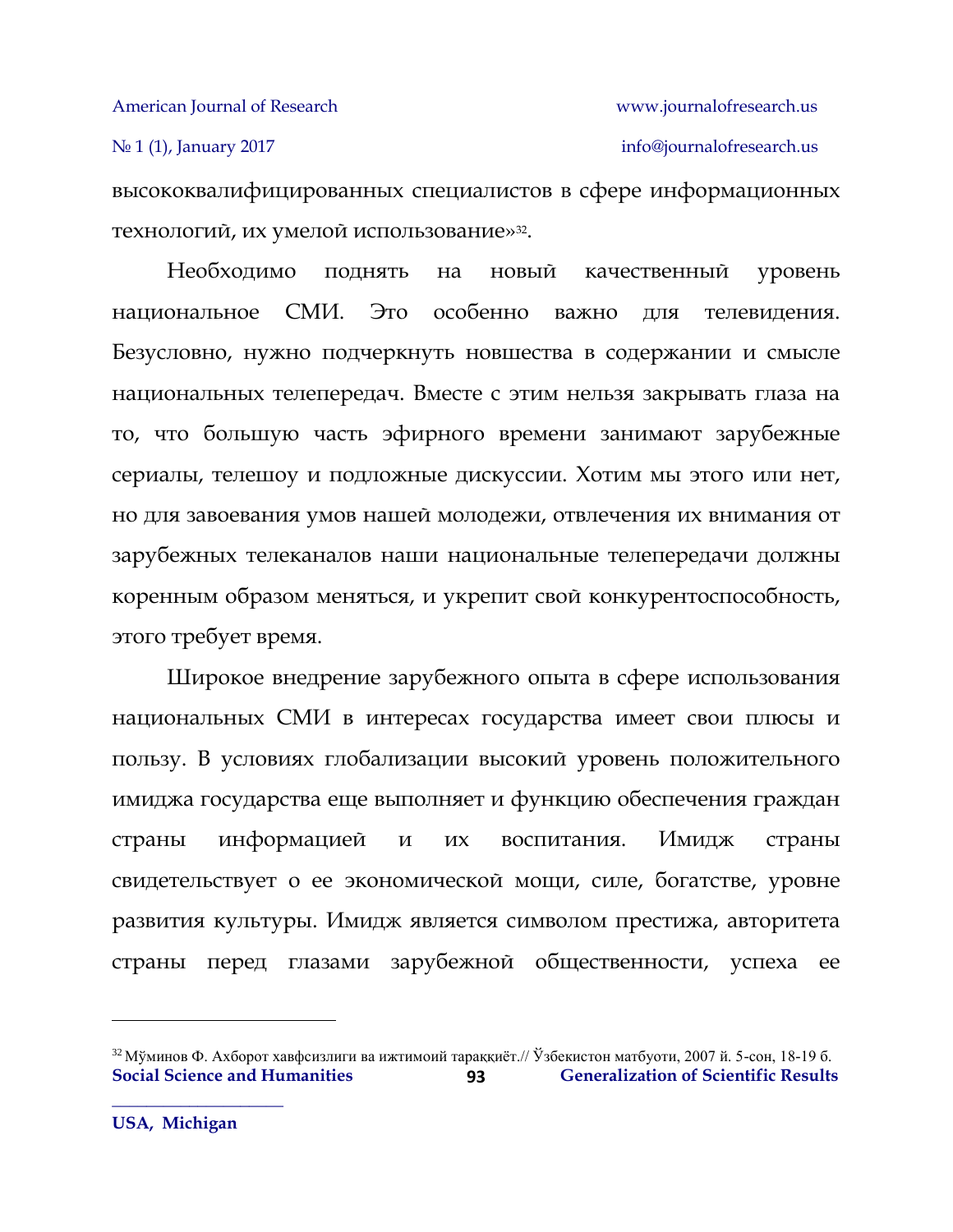## N<u>∘</u> 1 (1), January 2017 **info[@journalofresearch.u](http://journalofresearch.asia/)s**

международной политики. Только один этот фактор показывает необходимость подхода нашими журналистами в свою профессию, в свое творчество с другой точки зрения.

Второй вопрос является органическим продолжением первого. То есть, это вопрос принятия материалов нашей национальной печати, национальных журналистов зарубежной аудиторией. Как известно, расширяются возможности и механизмы доведения до международной информационной среды внутренней информации. Деятельность периодических печатных изданий, телерадиоканалов, информационных агентств, в том числе Национального информационного агентства Узбекистана – УзА и информационного агентства «Жахон» в данном направлении имеет большое значение. Ими осуществляется ряд мер по еще более развитию данной сферы. Так, такие традиционные жанры, как новости, информация, репортажи, статьи, а также фото и видеосюжеты передаваемые этими информационными агентствами в страны всего мира поэтапно совершенствуются. Как показывают наблюдения, нижеприведенные темы могут открыть новые возможности для нашей национальной журналистики в деле занятия своего места в мировой информационной среде:

**Social Science and Humanities 6 (1944)** Generalization of Scientific Results

**USA, Michigan**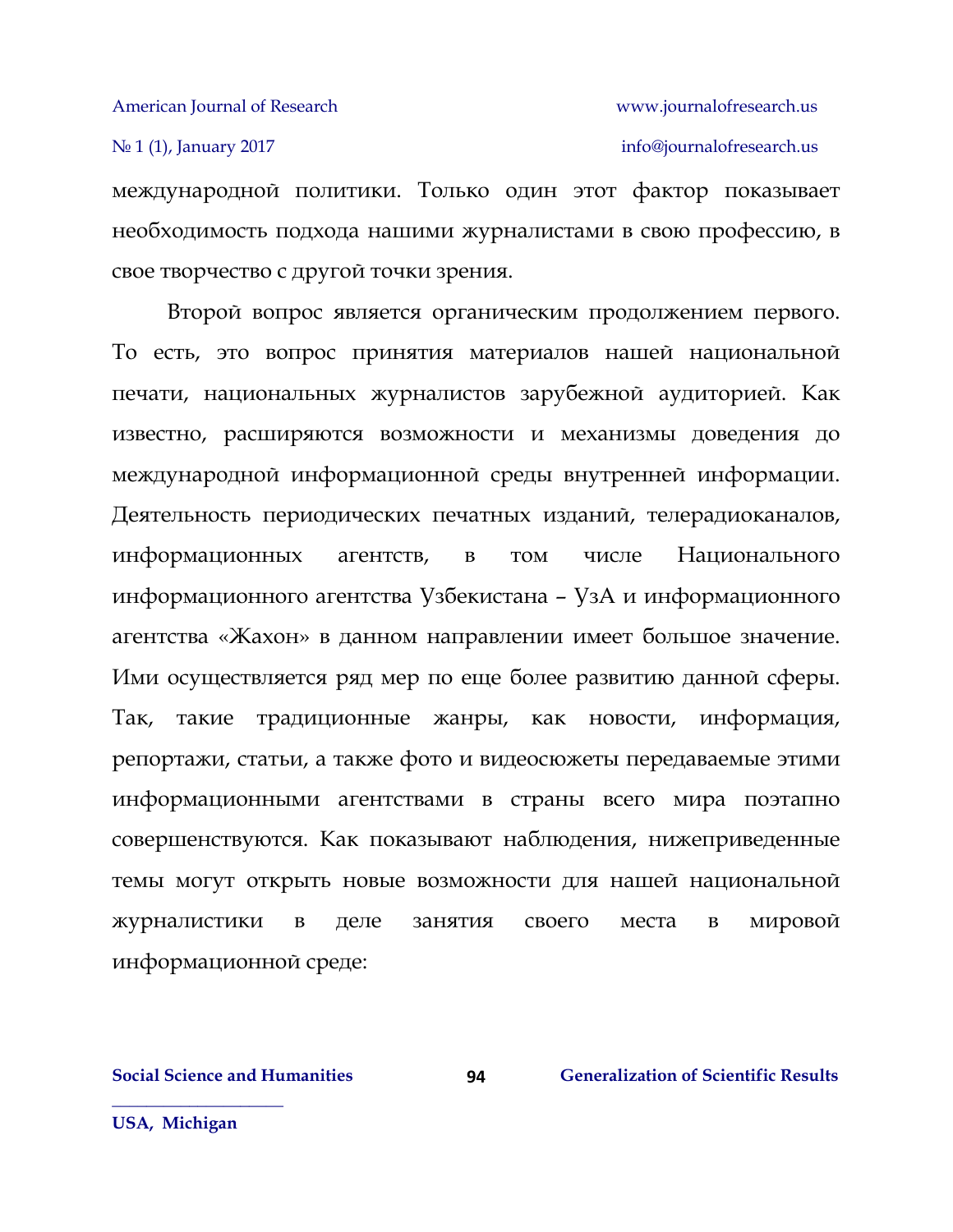## No 1 (1), January 2017 info[@journalofresearch.u](http://journalofresearch.asia/)s

- внутренние проблемы (демократизация общества, либерализация экономики, торговля людьми, экология, проблемы Аральского моря и другие);

- внешние проблемы (международный терроризм, события в Таджикистане, Афганистане, Оше, мировой финансовый кризис и другие).

Сегодня одним из основных задач является формирование в зарубежных странах положительных представлений об Узбекистане, установление с различными странами дружеских отношений, основанных в взаимоуважении. Разъяснение сути внутренней политики государства в зарубежных странах, последовательное проведение таких мер, доведение до мировой общественности правдивой информации – должны стать неотъемлемой частью мероприятий в данной сфере. Необходимо подчеркнуть, что вопрос оказания воздействия на мнения зарубежной общественности путем еще более развития каналов передачи информации из Узбекистана в зарубежные страны (спутники, Интернет) все еще остается актуальной.

**Social Science and Humanities 6 (Generalization of Scientific Results 95** В основе стратегического планирования действий по формированию имиджа государства лежать две важных вопроса: вопервых, трудность точного и конкретного показания реальных результатов, эффективность проводимых работ, и их оценки. Потому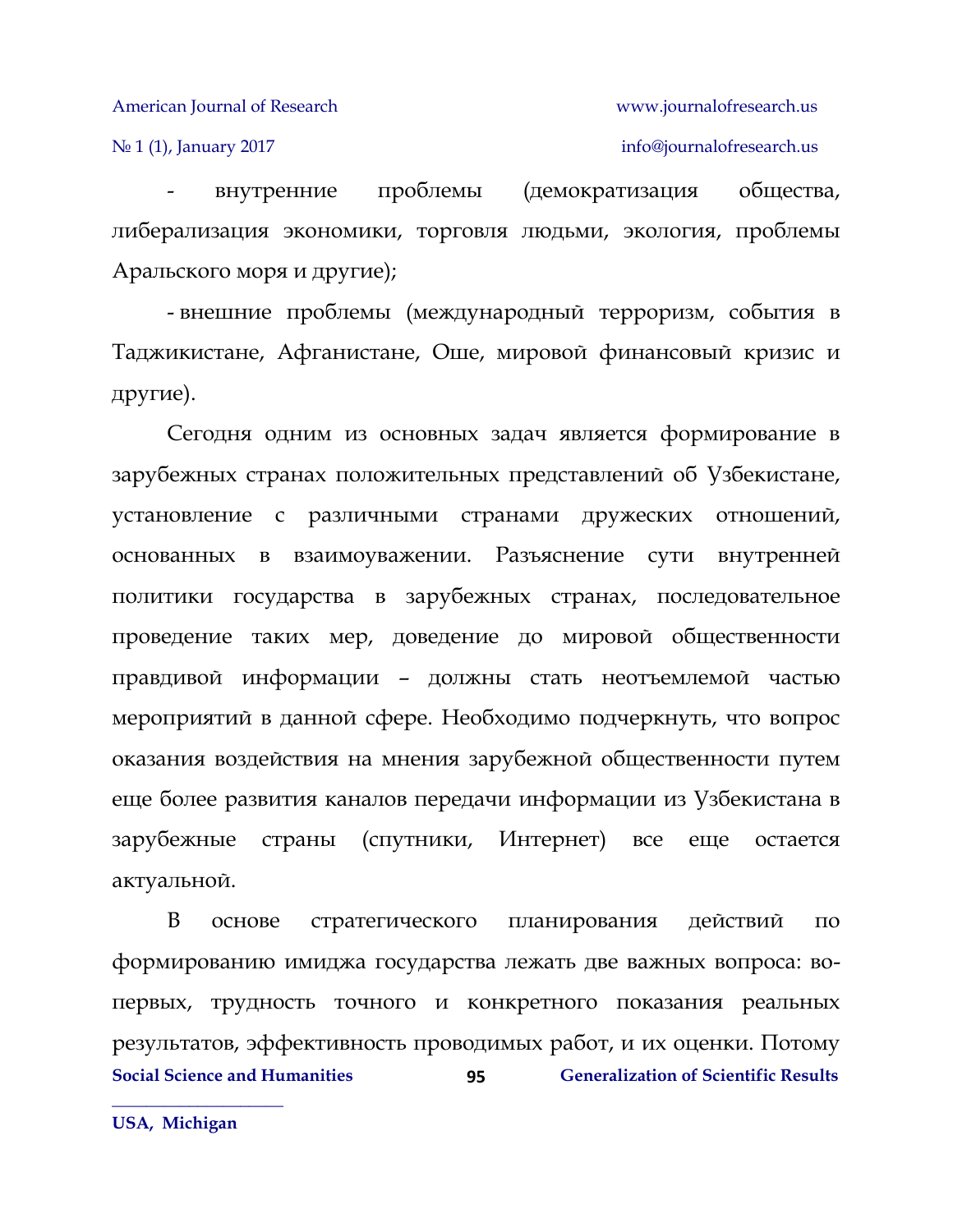## № 1 (1), January 2017 info[@journalofresearch.u](http://journalofresearch.asia/)s

что, международный имидж того или иного государства является относительно широким понятием. Во-вторых, вопрос замены традиционной государственной агитации, которая теряет свою эффективность на новые методы, основанные в двухсторонний диалог, в том числе механизмом "soft power"33. Для того, чтобы правильно воспользоваться этими новыми приемами, необходимы специалисты, имеющие международную квалификацию и многолетний опыт $^{34}$ .

В развитии имиджа страны отдельной место и значение имеет и деятельность местных экспертов. Потому что, их сфера влияния на внешнюю информационную среду является относительно солидным. Поэтому, при оценке деятельности независимых экспертов и исследовательских центров, действующих в стране, в первую очередь, необходимо обратить внимание на качество и количество их статьей, опубликованных в зарубежных СМИ. К сожалению, работы в данном направлении не ведутся системно. Вообще, для поощрения плодотворно работающих узбекских экспертов их можно было бы отправить на краткосрочные курсы повышения квалификации в развитые страны, через информационное агентство «Жахон» или в

**96** <sup>34</sup> Данаева З. Имидж страны. Страновой брендинг. – электронное издание//www.zakon.kz

 $\overline{\phantom{a}}$ 

<sup>&</sup>lt;sup>33</sup> Soft power – в отличии от насильственной политической власти, форма политической власти, основанной на достижении любого результат путем добровольного участия.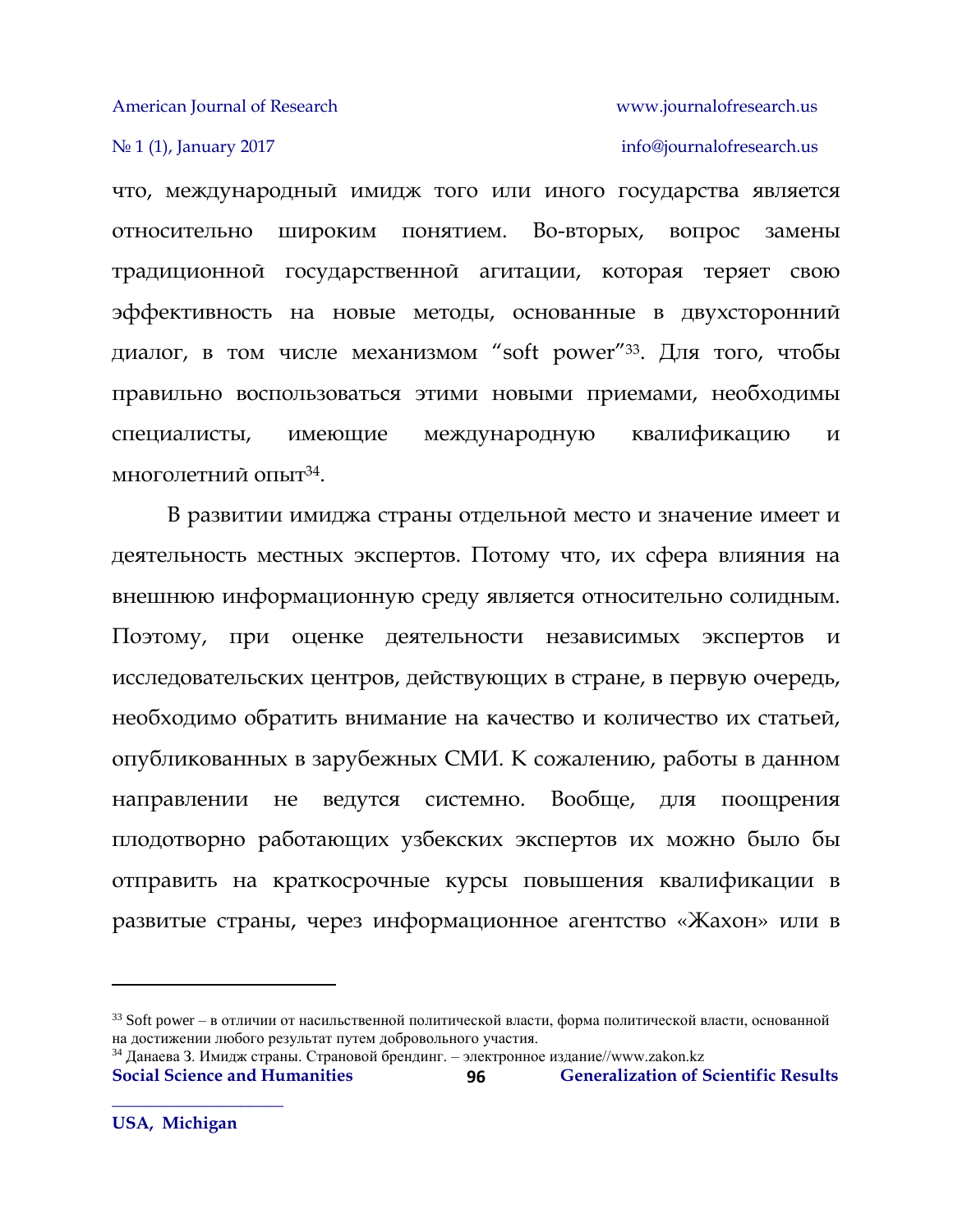## No 1 (1), January 2017 info[@journalofresearch.u](http://journalofresearch.asia/)s

рамках обмена специалистами. По нашему мнению, было бы целесообразным создание крупного медиа-холдинга на базе Национального агентства Узбекистана – УзА за счет государственного и частного капитала. В его состав войдут: телевидение, международное радио «Голос Узбекистана», правительственные газеты "Халқ сўзи-Народное слово", "Правда Востока", а также еженедельник "Uzbekistan today", журнал "Uzbekistan", иноязычные Интернет порталы и другие. Каждый из них должен выйти на ведущие позиции в мировом медиа пространстве для обеспечения имиджа Узбекистана. Кроме этого, необходимо создать спутниковый телеканал, вещающий на нескольких иностранных языках. Необходимо на базе информационного агентства «Жахон» создать отдельный национальный цифровой новостной Интернет портал тесно сотрудничающий с национальными и зарубежными СМИ, информационное агентство «Туркистон-пресс» превратить в специальный центр по технологическому приспособлению к новым условиям, ускорению процессов конвергенции печатных СМИ республики. При помощи данного центра можно будет выпускать online и mobile версии газет и журналов. В результате у печатных средств массовой информации республики появиться возможность активного участия в контрпропагандической деятельности.

**97**

**USA, Michigan**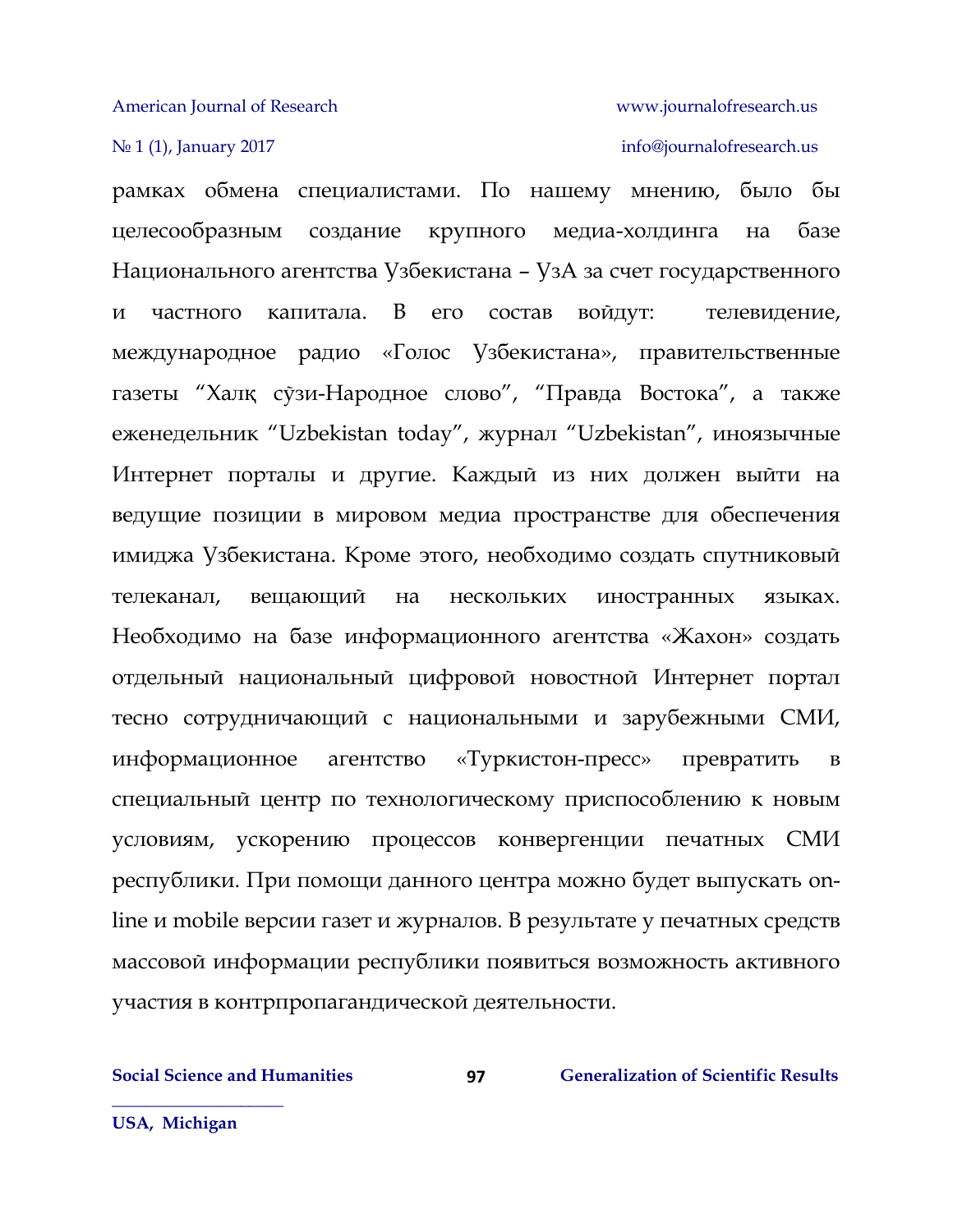No 1 (1), January 2017 info[@journalofresearch.u](http://journalofresearch.asia/)s

Анализ воздействия государственных органов в средства массовой информации страны с целью развития международного медиа имиджа Узбекистана дает возможность выдвиганию нижеследующих предложений:

– имидж страны в национальной СМИ должен обосноваться на реальные условия, правильно отражать социально-экономические, политические, историко-культурные компоненты, а его формирование должен быть процессом, осуществляемым по конкретному плану. Одноразовые PR кампании не дадут ожидаемого результата;

– возникает необходимость упорядочивания по новому поток информации об Узбекистане не нарушая свободу слова, усовершенствования законодательной базы о системе сотрудничества между предоставляющими информацию и распространителями информации, а также его контролирующими;

– необходимо искать путb достижения доминантности национальных СМИ не только во внутренней, но и во внешней медиа среде. Для этого нужно оживить работы по обеспечению высококвалифицированными кадрами нашу журналистику;

– встречаются случаи когда наша национальная журналистика, т.е. телеканалы и газеты наносят ущерб имиджу Узбекистана за

**98**

**Social Science and Humanities 628 Ceneralization of Scientific Results** 

**USA, Michigan**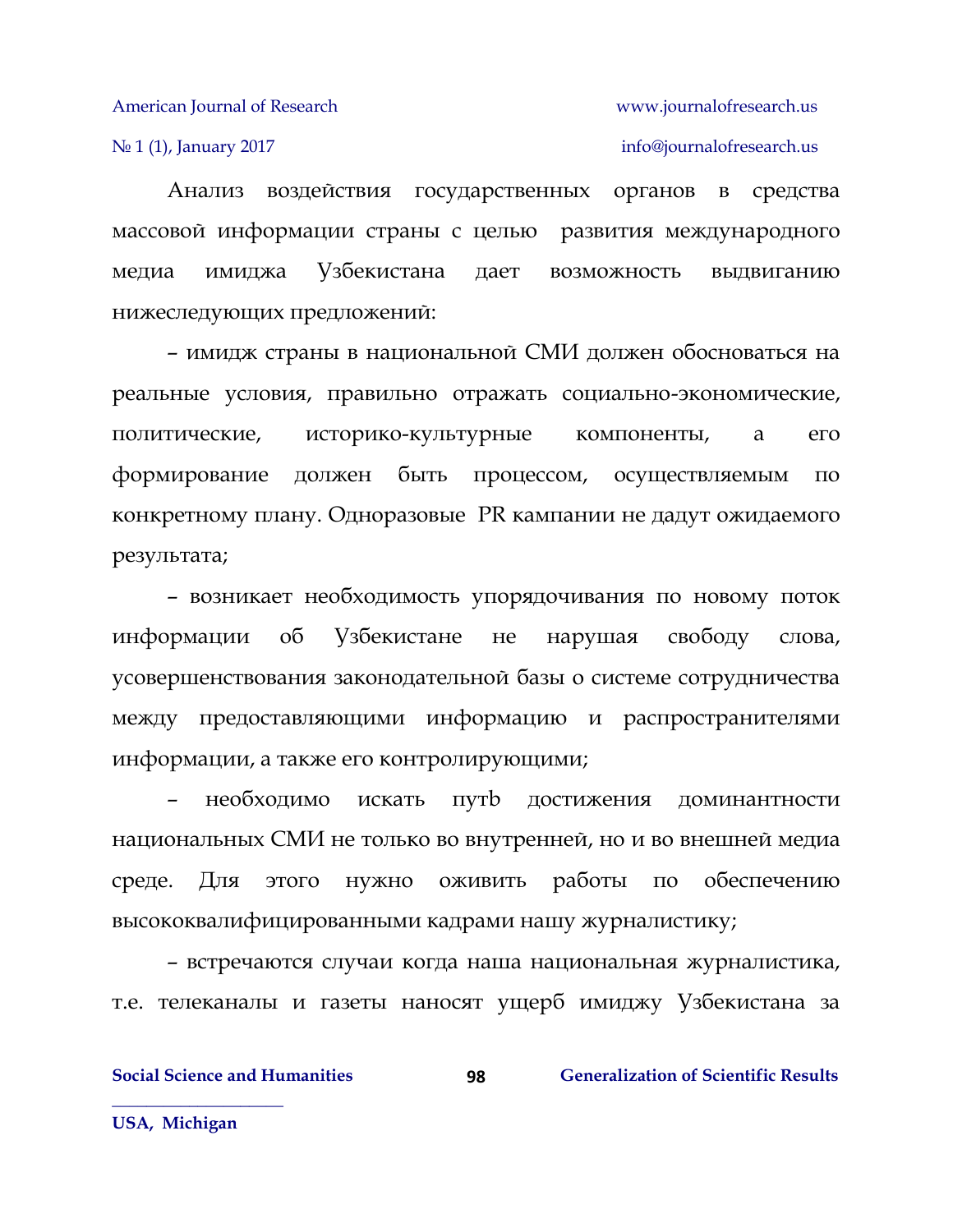No 1 (1), January 2017 info[@journalofresearch.u](http://journalofresearch.asia/)s

рубежом. Для предотвращения этого их необходимо сплачивать в рамках единых информационно-идеологических правил;

– основываясь на Конституцию Республики Узбекистан и национальное законодательство необходимо определить доминирующие планы работ по воздействию на мнения населения иностранных государств. Для осуществления такой задачи у национальной СМИ должна быть точная гражданская позиция;

– для укрепления позитивного имиджа Узбекистана предлагается в несколько раз повысить активность электронных СМИ, в том числе Интернета страны;

– в основе двухсторонних и многосторонних соглашений (в том числе, в рамках СНГ, ШОС, ЕС) необходимо расширить место и охват СМИ Узбекистана в информационной среде зарубежных стран;

– в основе национальных и международных правовых норм необходимо положить конец деятельности иностранных информационных субъектов, которые могут нанести вред имиджу нашей страны в информационной среде Узбекистана;

– предлагается разработка планов по еще более повышению доверия иностранцев нашей стране при помощи положительного психологического фона;

**Social Science and Humanities 6.6 (Generalization of Scientific Results**) **Generalization of Scientific Results** 

**USA, Michigan**

**\_\_\_\_\_\_\_\_\_\_\_\_\_\_\_\_\_\_\_\_**

**99**